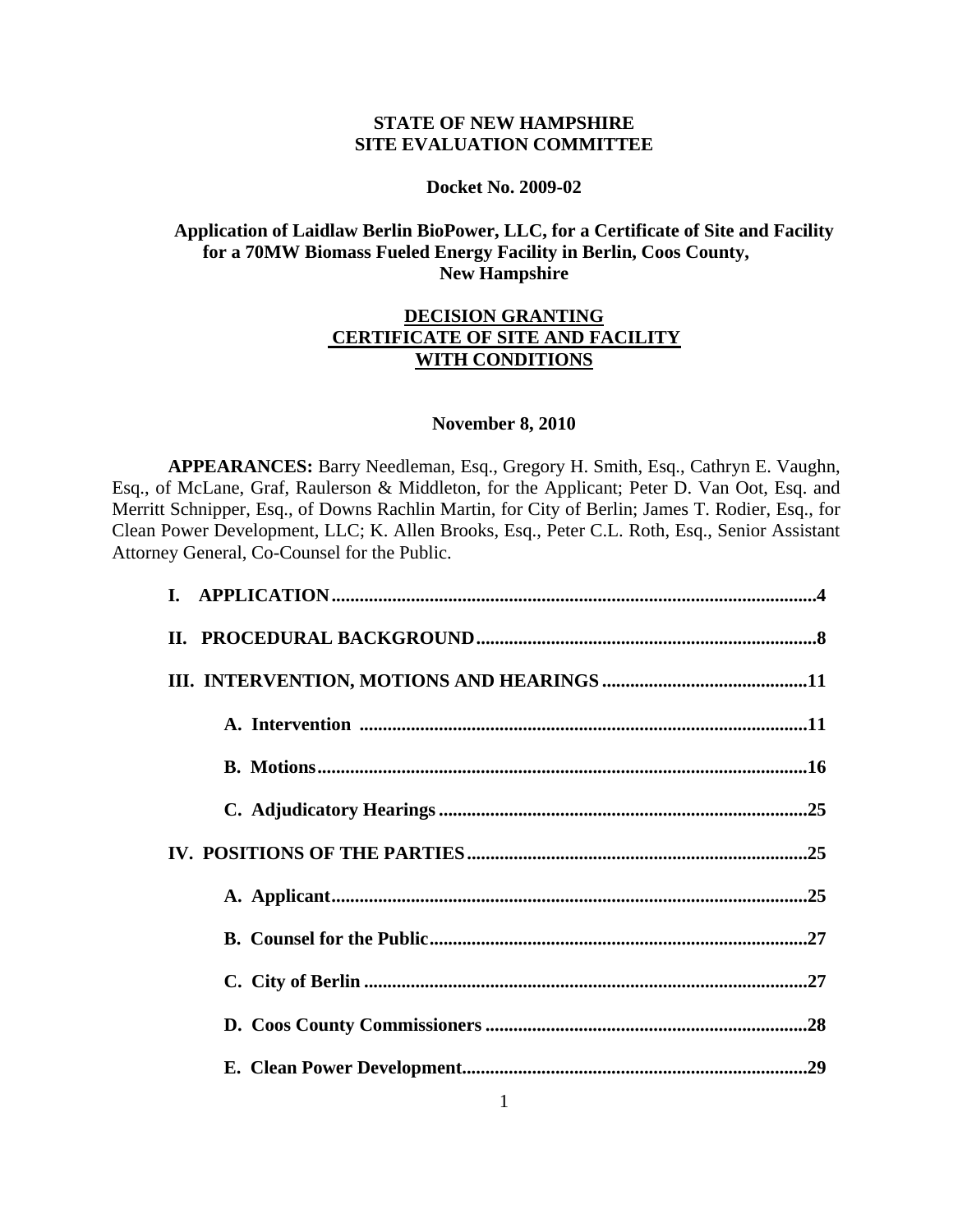| F. Wagner Forest management, Ltd. And New Hampshire                                                |
|----------------------------------------------------------------------------------------------------|
|                                                                                                    |
|                                                                                                    |
|                                                                                                    |
|                                                                                                    |
|                                                                                                    |
| 4. Industrial Wastewater Indirect Discharge Permit                                                 |
|                                                                                                    |
|                                                                                                    |
| 1. Financial, Managerial and Technical Capability42                                                |
|                                                                                                    |
|                                                                                                    |
|                                                                                                    |
|                                                                                                    |
|                                                                                                    |
|                                                                                                    |
| a. Views of Municipal and Regional Planning<br><b>Commissions and Municipal Governing Bodies54</b> |
|                                                                                                    |
|                                                                                                    |
|                                                                                                    |
|                                                                                                    |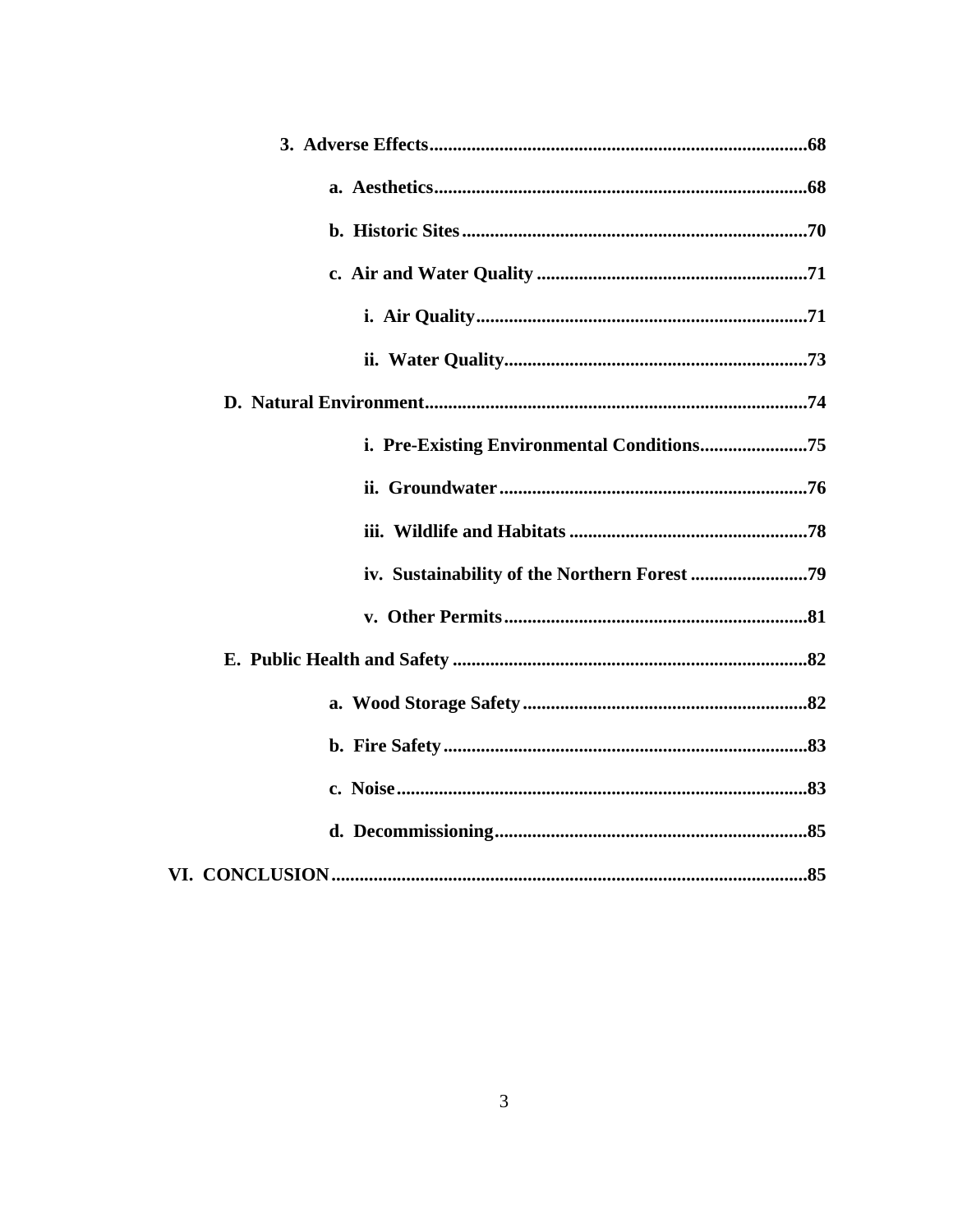## **I. APPLICATION**

On December 16, 2009, Laidlaw Berlin BioPower, LLC ("Applicant" or "Laidlaw") filed an Application for a Certificate of Site and Facility ("Application"). The Applicant petitioned the Site Evaluation Committee ("Committee") for a Certificate of Site and Facility ("Certificate") in order to site, construct, and operate a renewable energy facility ("Facility") nominally capable of generating 70 Megawatts (MW) of electric power. Ex. Laidlaw 1; Tr. 08/24/2010, Morning Session at 87. The Facility, as proposed, will use whole tree wood chips and other low grade clean wood (generally referred to as biomass) as fuel. Ex. Laidlaw 9, at 2. The Facility is proposed to be located on the northern side of Community Street, Coos Street and Hutchins Street in Berlin, Coos County, New Hampshire ("Site") and consists of a bubbling fluidized bed boiler, steam turbine generator, wood handling system, round wood chipping facility, ash handling system, storm water management systems, two re-circulating water systems for steam generation and cooling, air pollution control systems, including a fuel gas recirculation system, bag house, selective catalytic reduction system, 50,000 gallon ultra low sulfur diesel fuel tank, and switchyard adjacent to the turbine building and consisting of a step up transformer and a single breaker. Ex. Laidlaw 1; Tr., 08/23/2010, Morning Session, at 45. The Chairman of the Committee accepted the Application as complete on January 26, 2010. See, Order Accepting Application for Certificate of Site and Facility and Designating a Subcommittee Pursuant to RSA 162-H:6-a (January 26, 2010).

The Applicant is a Delaware limited liability company, registered to do business and with a principal place of business in the State of New Hampshire. Ex. Laidlaw 1, at 23. At the time of the hearing, 100% of the Applicant's shares were owned by Laidlaw BioPower, LLC ("LBP"). Ex. Laidlaw 6, at 23. However, the Subcommittee has been advised that NewCo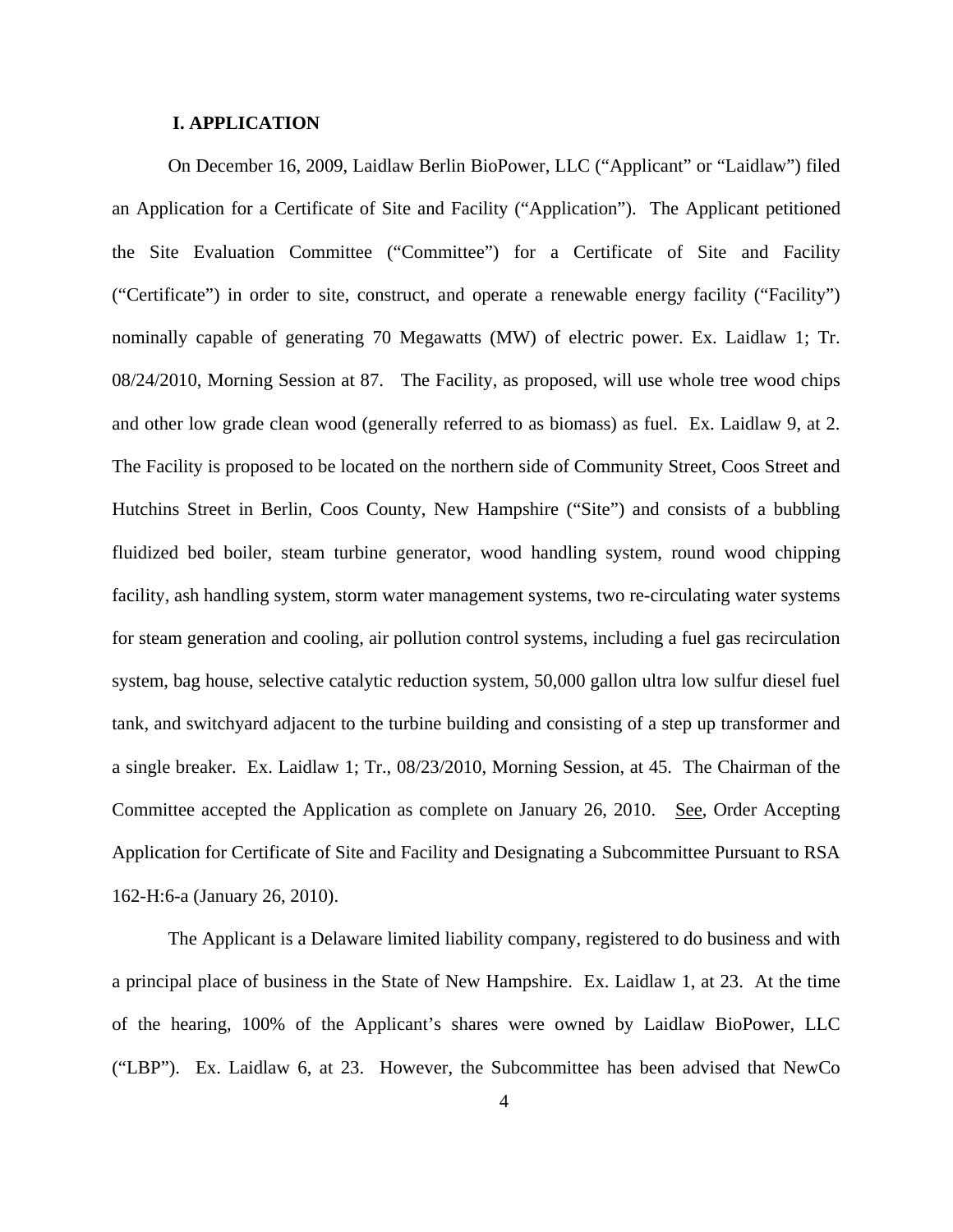Energy Inc. ("NewCo") has agreed to buy 100% of LBP's share of the Applicant by August 31,  $2010<sup>1</sup>$ . Ex. Laidlaw 6, at 23. NewCo has entered into a contract with Homeland Renewable Energy, Inc ("HRE") whereby HRE agreed to provide services to the Applicant for development, construction, and management of the Facility. Ex. Laidlaw 36, at 4.

The Facility will be built on sixty two (62) acres of land constituting a southern portion of the property alternately known as the Burgess Mill, Berlin Mill, and Fraser Pulp Mill. Ex. Laidlaw 1, at 25. The Applicant leased the Site on December 23, 2008 in connection with a "sale/leaseback" financing agreement with PJPD Holding, LLC ("PJPD"). Ex. Laidlaw 1, at 24.

The Applicant proposes to convert an existing boiler (manufactured by Babcock  $\&$ Wilcox) at the Site to a bubbling fluidized bed boiler that will use whole tree wood chips as its primary fuel, and ultra low sulfur diesel oil as auxiliary fuel. Ex. Laidlaw 1, at 44. The boiler and associated emissions control systems will be located within and adjacent to the existing boiler building. Ex. Laidlaw 1, Appendix D, LM-0-1; see also, Ex. Laidlaw 11, 12, 72. A steam turbine generator will be located in a new turbine building adjacent to the boiler building. Ex. Laidlaw 1, Appendix D, LM-1.

A wood handling system will consist of the main wood fuel storage area, secondary wood storage area, round wood chipping facility, and fuel processing building. Ex. Laidlaw 1, at 45- 46. The secondary wood storage area will be located on the northern part of the Site. Ex. Laidlaw 1, at 45. The main wood fuel storage area will be located within the vicinity of the boiler building. Ex. Laidlaw 1 at 45. Trucks will transport round wood and wood chips to the Facility where round wood will be unloaded and stored in the secondary wood storage area and

 $\overline{a}$ 

 $<sup>1</sup>$  It is the understanding of the Subcommittee that the final sale of LBP has not been accomplished to date.</sup>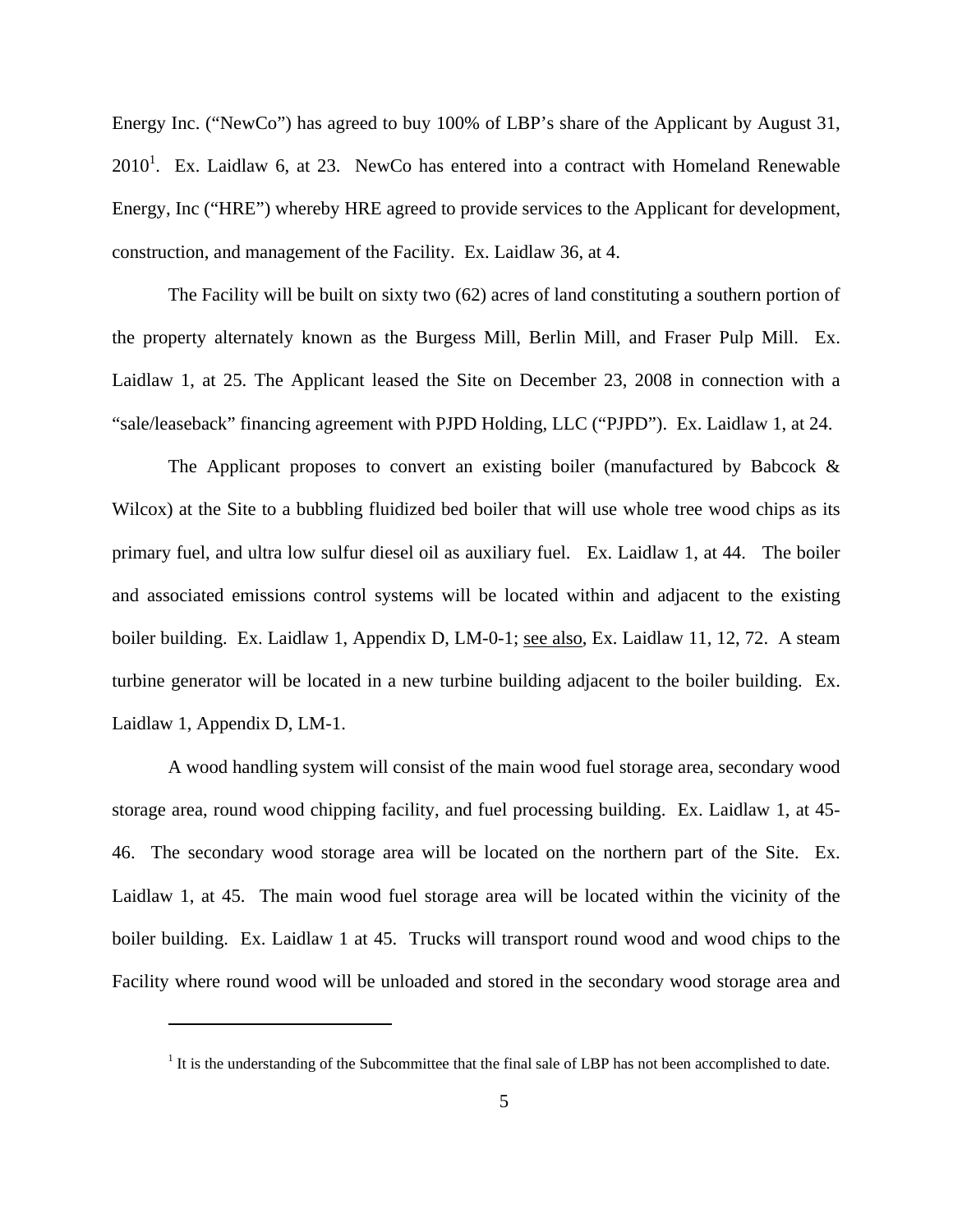wood chips will be unloaded and stored in the main wood fuel storage area. Ex. Laidlaw 1, at 45. Round logs stored in the secondary wood storage facility will be transported by a mobile crane arm and grapple equipment to the round wood chipping facility adjacent to the secondary wood storage facility. Ex. Laidlaw 1, at 45. There, an electronic-driven chipper will reduce the wood logs to fuel-size chips, which will then be transported to the processed wood chip fuel storage piles within the main wood fuel storage area. Ex. Laidlaw 1, at 45. The main wood fuel storage area will also have an unprocessed fuel storage pile. Ex. Laidlaw 1, at 45. Unprocessed wood from the main storage area will be transported to the fuel processing building where it will be processed and stored in the processed wood fuel storage area. Ex. Laidlaw 1, at 45-46. Three 50 ton per hour mechanical reclaim hoppers located under the storage area will supply a single boiler feed conveyer. Ex. Laidlaw 1, at 46. The boiler feed conveyer will feed the shuttle conveyers, which will distribute fuel to individual boiler chutes. Ex. Laidlaw 1, at 46.

 The ash handling system will consist of two systems to handle fly ash and bottom ash, respectively. Ex. Laidlaw 1, at 46. Fly ash will be collected using a dry mechanical system and will be stored in a silo located between the steam turbine building and the boiler building. Ex. Laidlaw 1, at 46; Tr. 08/25/2010, Morning Session, at 56. Ash from the storage silo will be mixed with water in a pug mill to minimize dust and then transported outside the Facility for reuse or disposal. Ex. Laidlaw 1, at 46. Bottom ash will be containerized within the Facility and then transported outside the Facility for reuse or disposal. Ex. Laidlaw 1, at 46-47; Laidlaw 1, Appdx. C p. 5. In addition, a small stream of sand from the bed of the boiler will be continuously removed, screened and returned to the boiler. Ex. Laidlaw 1, at 46-47.

The Facility will be equipped with two re-circulating water systems for steam generation and cooling. Ex. Laidlaw 1, at 47. The water will be converted to superheated steam as a result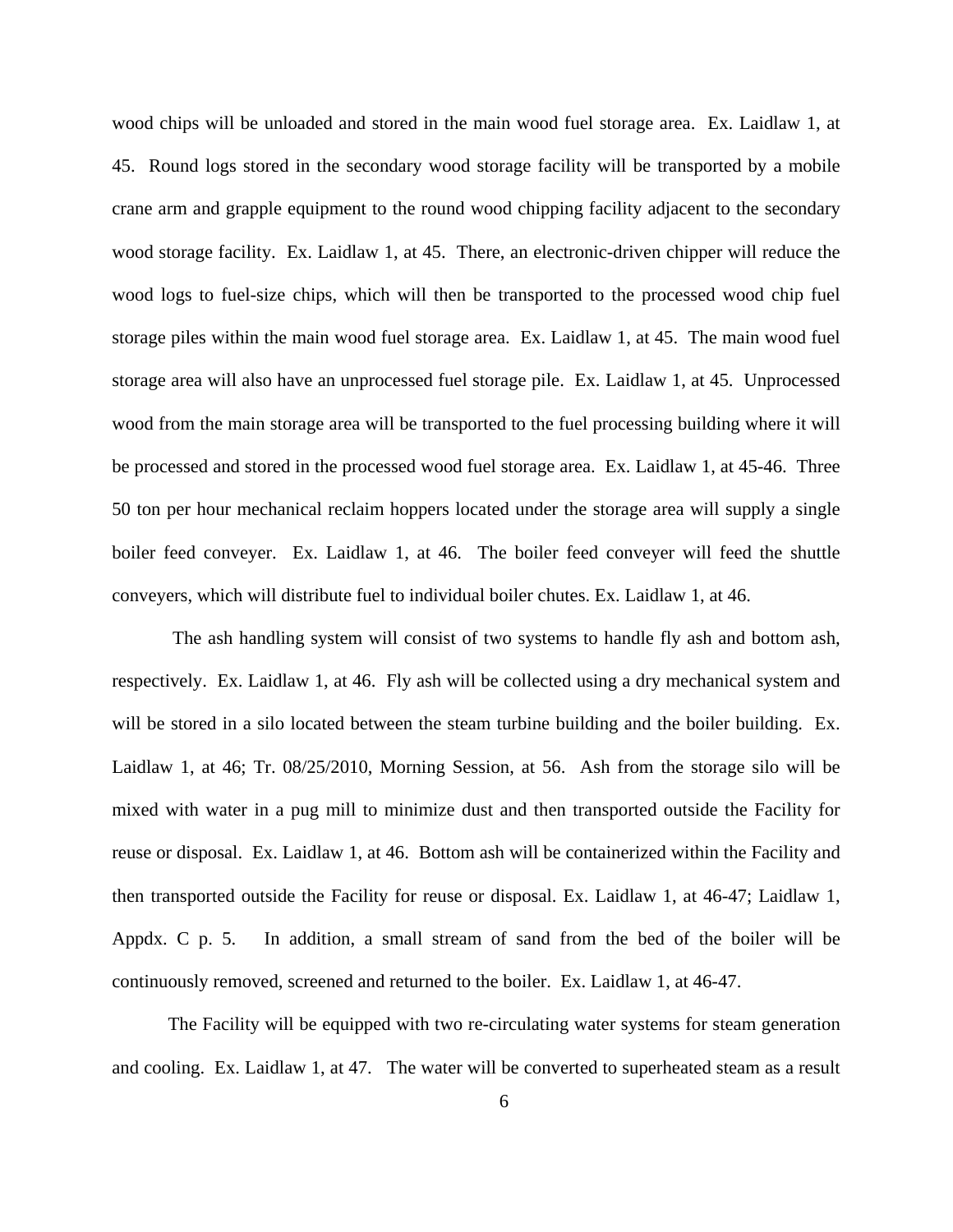of circulating through the metal tubes within the boiler. Ex. Laidlaw 1, at 47. This steam will be used to power a turbine which will mechanically drive an electric generator. Ex. Laidlaw 1, at 47. When steam leaves the turbine, it will be cooled to a liquid state in a condenser. Ex. Laidlaw 1, at 47. The heated cooling water will be delivered from the condenser to a cooling tower. Ex. Laidlaw 1, at 47. Once cooled, it will be returned through feedwater pumps, which will supply the water to the boiler. Ex. Laidlaw 1, at 47.

In addition, the Facility will be equipped with air pollution control systems, which will include a bag house. Tr., 08/23/2010, Morning Session, at 45. The Facility will also be equipped with a comprehensive storm water management system to ensure the proper handling of storm water runoff. Ex. Laidlaw 1, at 49. The Applicant also proposes to renovate an existing 50,000 gallon ultra low sulfur diesel fuel tank to store ultra low sulfur diesel fuel. Ex. Laidlaw 1, at 49.

 The Facility will be capable of generating 70 MW of electricity with a fuel-to-grosspower-output efficiency of approximately 25 percent at 37.5% fuel moisture content. Ex. Laidlaw 1, at 38. For the purposes of delivering the generated power to the electric grid, the Applicant seeks to install a step up transformer and a single breaker in a new switchyard proposed for construction adjacent to the turbine building. Ex. Laidlaw 1, at 49. The new switchyard is proposed to be connected to the existing East Side Substation 300 operated by the Public Service Company of New Hampshire ("PSNH"). Ex. Laidlaw 1, at 40. A new 115kV transmission line will be installed for this purpose. Ex. Laidlaw 4, at 1. Portions of the transmission line will run both underground and overhead. Ex. Laidlaw 4, at 1-2. The underground portion of the transmission line will leave the Site near the intersection of Coos and Community Street and generally follow the route of the former rail bed from the south end of the Site to the north end of Shelby Street. Ex. Laidlaw 4, at 1. The transmission line will transition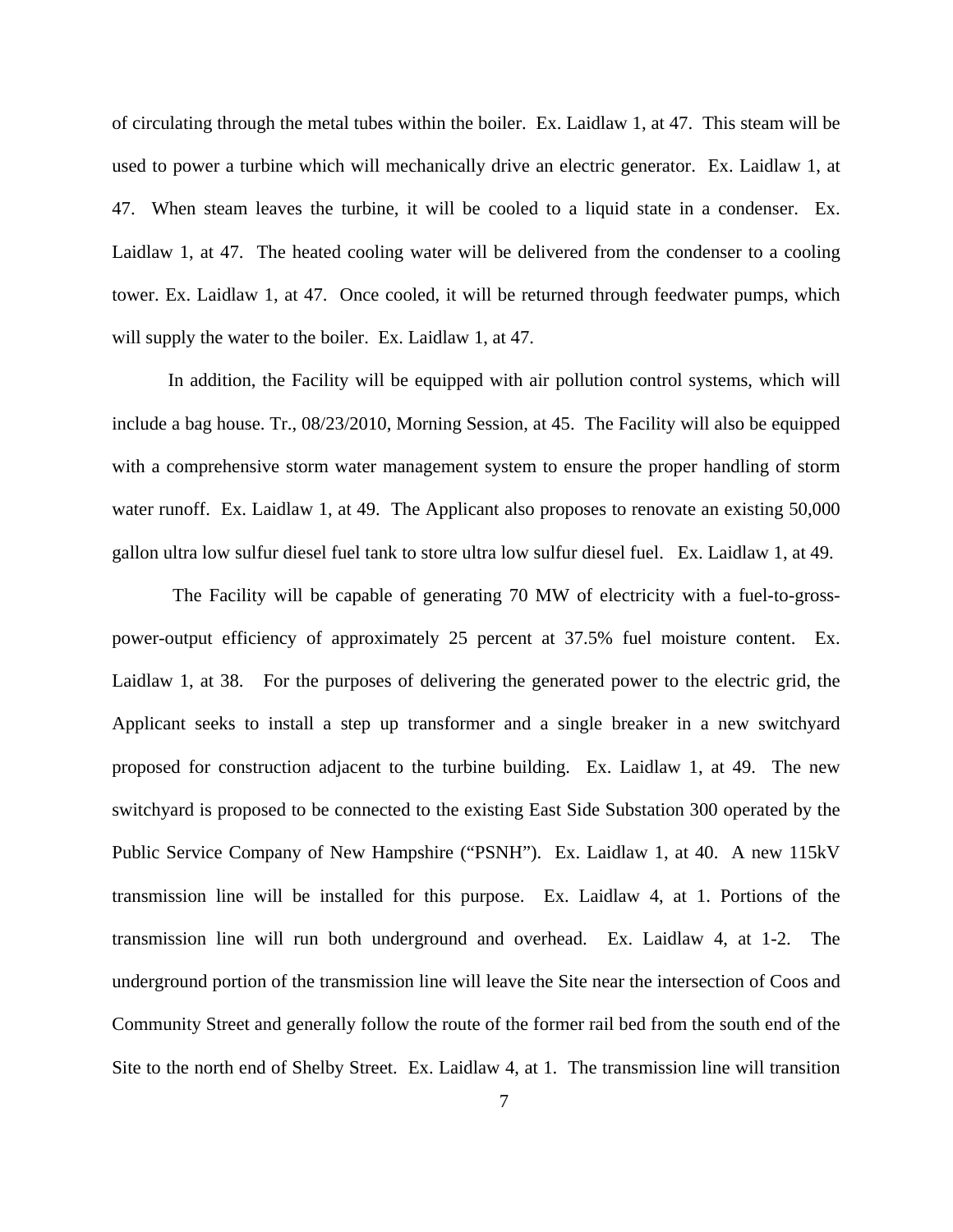to overhead conductors at the east side of Devent Street to the existing PSNH East Side Substation 300. Ex. Laidlaw 4, at 1. The underground portion of the transmission line is proposed to run for an estimated length of 3,200 feet and the overhead portion of the transmission line is estimated to be 800 feet. Ex. Laidlaw 4, at 2.

The Applicant stated that it has the financial, technical and managerial capabilities to construct and operate the Facility. Ex. Laidlaw 1, at 90-91. As to the technical and managerial support, the Applicant asserted that HRE is capable of engineering and managing the Facility given that HRE, through its affiliates, designed, constructed, oversaw and managed a 55 MW plant fueled with different forms of biomass. Ex. Laidlaw 6 at 9. According to the Applicant's original estimate, the cost of construction of the Facility would be \$110 million dollars. Ex. Laidlaw 1, at 91. However, during the hearing the Applicant stated that its revised estimate of [See p. 40] the total Project cost is \$167 million. Ex. Laidlaw 65; Tr. 08/26/10 Morning Session, at 19.

#### **II. PROCEDURAL BACKGROUND**

On December 16, 2009, the Applicant filed the Application for construction of a renewable energy facility. See, RSA 162-H:7. Upon filing of the Application, as required by RSA 162-H:6-a, I, and New Hampshire Code of Administrative Rules Site 301.01, copies of the Application were made available to each state agency having jurisdiction to regulate the siting, construction, or operation of the Facility. Notice of the filing of the Application was also provided by Counsel to the Committee to the following entities: the City of Berlin; the Town of Gorham; and, to the North Country Council, the regional planning commission for communities in Coos County and portions of Grafton and Carroll Counties.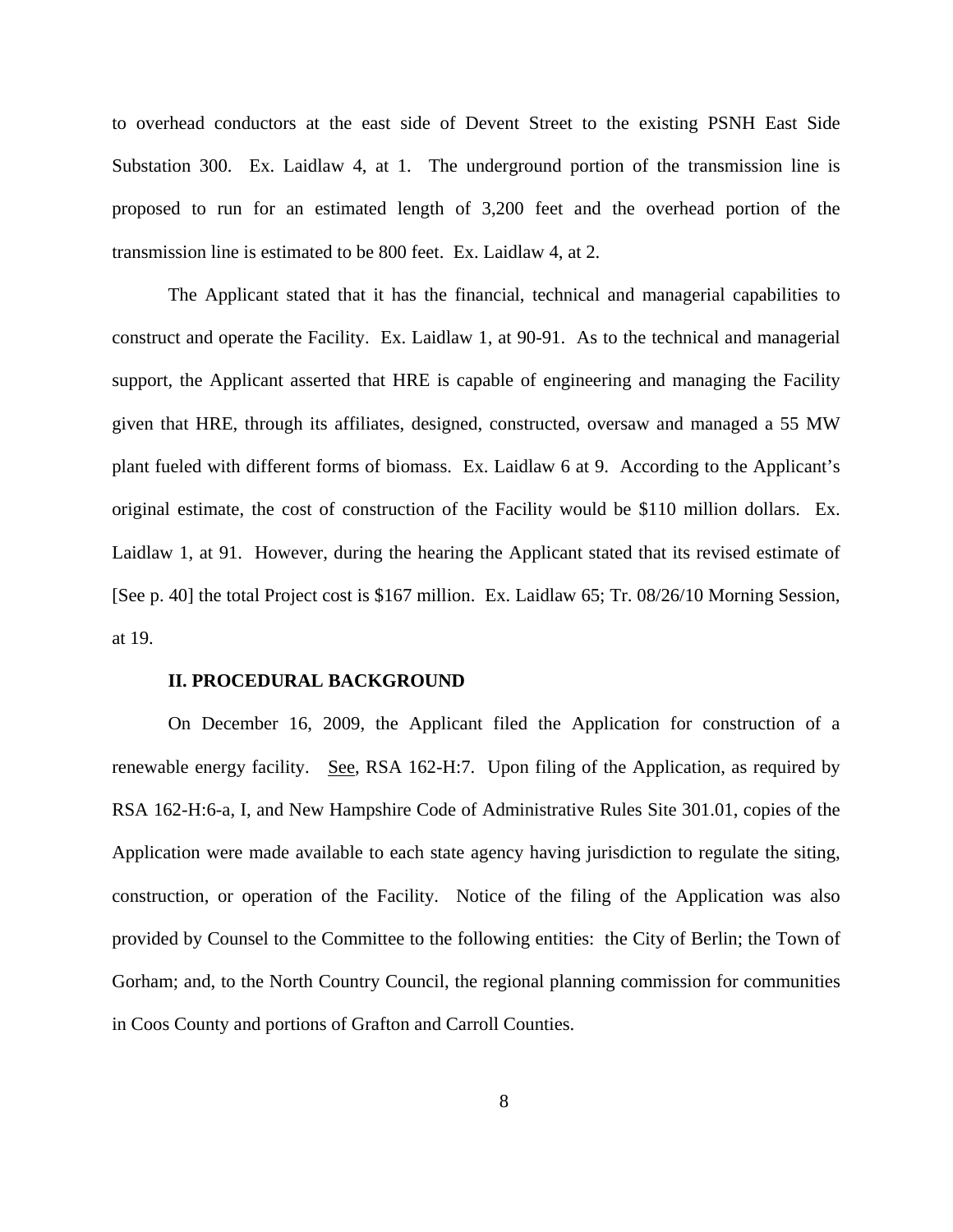On January 13, 2010, the New Hampshire Division of Historical Resources ("NHDHR") advised the Committee that it had requested the Applicant to prepare a Project Area Form and to seek public comment from groups or individuals who may have concerns about the potential for direct and visual effects of the Facility on historic properties. These actions are required under federal law, Section 106 of the National Historic Preservation Act, administered by NHDHR. On July 23, 2010, NHDHR issued a Final Report concluding that the construction and operation of the Facility will not present new or additional visual effects to surrounding historic neighborhoods. Ex. Laidlaw 49.

On January 14, 2010, the New Hampshire Department of Environmental Services ("DES"), Air Resources Division, advised the Committee that Applicant's Application for an Air Permit was deemed to be administratively complete.

On January 14, 2010, the Water Division of DES advised the Committee that Applicant's application for the Alteration of Terrain Permit and an application for a Shoreland Permit were deemed to be complete. However, the Water Division also stated that the Applicant's application for an Industrial Wastewater Indirect Discharge Request was incomplete because it lacked the signature of the appropriate town authority and an application fee. The Water Division also advised that the Applicant's Sewer Connection Permit application was incomplete because it lacked the following required elements: signature of the appropriate town authority; design drawings; technical specifications; and, the filing fee. On January 15, 2010, the Chairperson of the Committee advised the Applicant that the Water Division did not find the application to be complete and, therefore, the Application was deemed incomplete for the purposes of RSA 162-H. The Applicant promptly cured the deficiencies in the Water Division permits applications.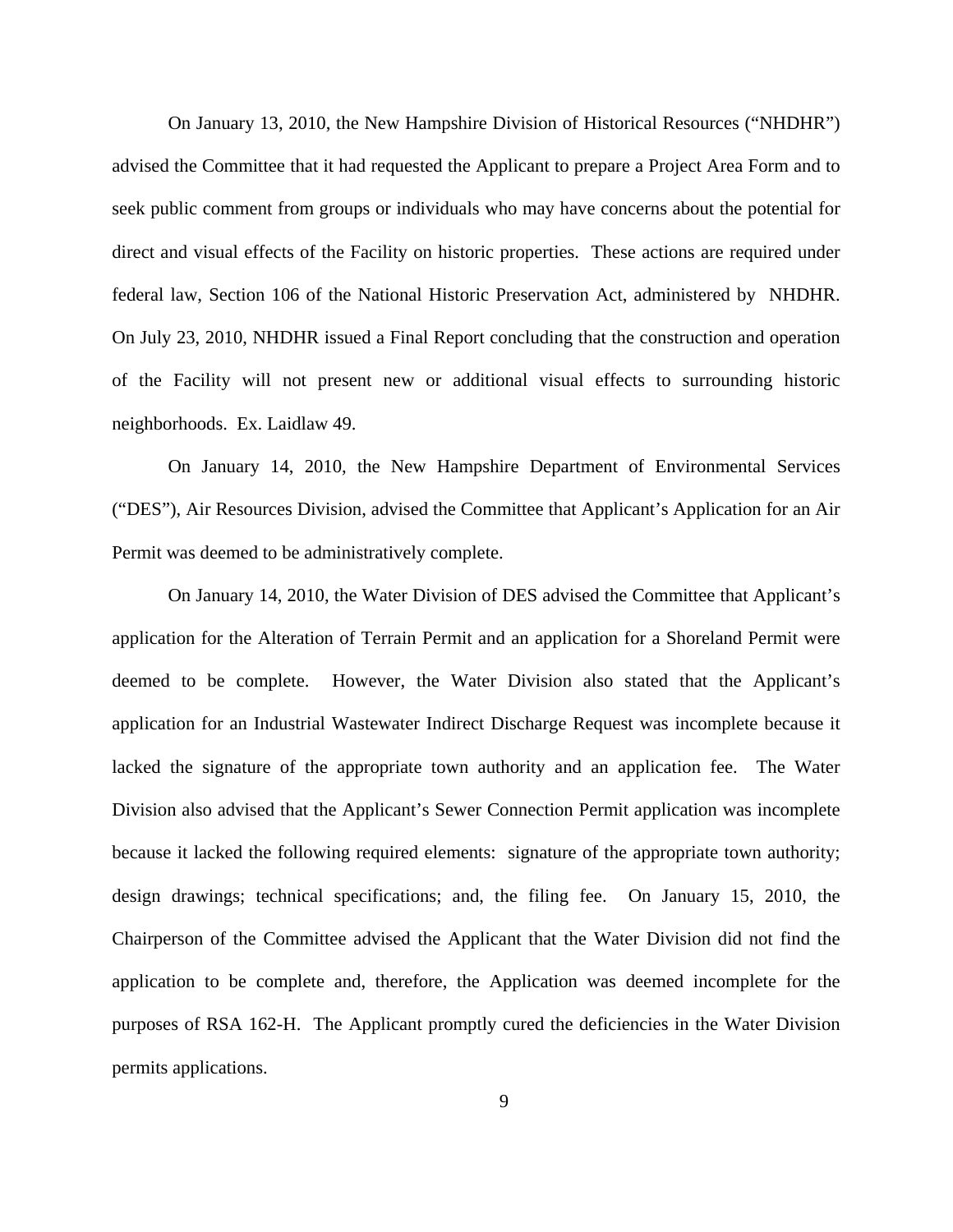On January 21, 2010, the Water Division advised the Committee that it had received the design drawings and technical specifications that were previously missing and that the application fees had been paid. The Water Division advised the Committee that it now had sufficient information to conduct its technical review of the Industrial Wastewater Indirect Discharge Request and the Sewer Connection Permit application. On January 22, 2010, the Committee was advised that the appropriate official of the City of Berlin had signed off on the Industrial Wastewater Indirect Discharge Request and the Sewer Connection Permit application. Thus, the Chairperson of the Committee accepted the Application as complete on January 26, 2010. See, Order Accepting Application for Certificate of Site and Facility and Designating a Subcommittee Pursuant to RSA 162-H:6-a (January 26, 2010). A Subcommittee was then appointed to consider the Application. See, Order Accepting Application for Certificate of Site and Facility and Designating a Subcommittee Pursuant to RSA 162-H:6-a (January 26, 2010). Thereafter, the Applicant amended and supplemented its Application.

On March 11, 2010, the Subcommittee held a prehearing conference and issued a Report of Prehearing Conference dated March 12, 2010, scheduling discovery and hearings and addressing some other related procedural issues.

Pursuant to the Report of Prehearing Conference, the Subcommittee held a Site visit and conducted a public information hearing on March 16, 2010, at the Berlin Junior High School in Berlin, New Hampshire. At the informational hearing, the Applicant presented general information about the project to the Subcommittee and the public. The Applicant also answered questions from interested members of the public, Counsel for the Public and the Subcommittee.

The parties participated in two technical sessions held on May 5, 2010, and June 25, 2010, at the Berlin City Hall in Berlin, New Hampshire. During the sessions the parties were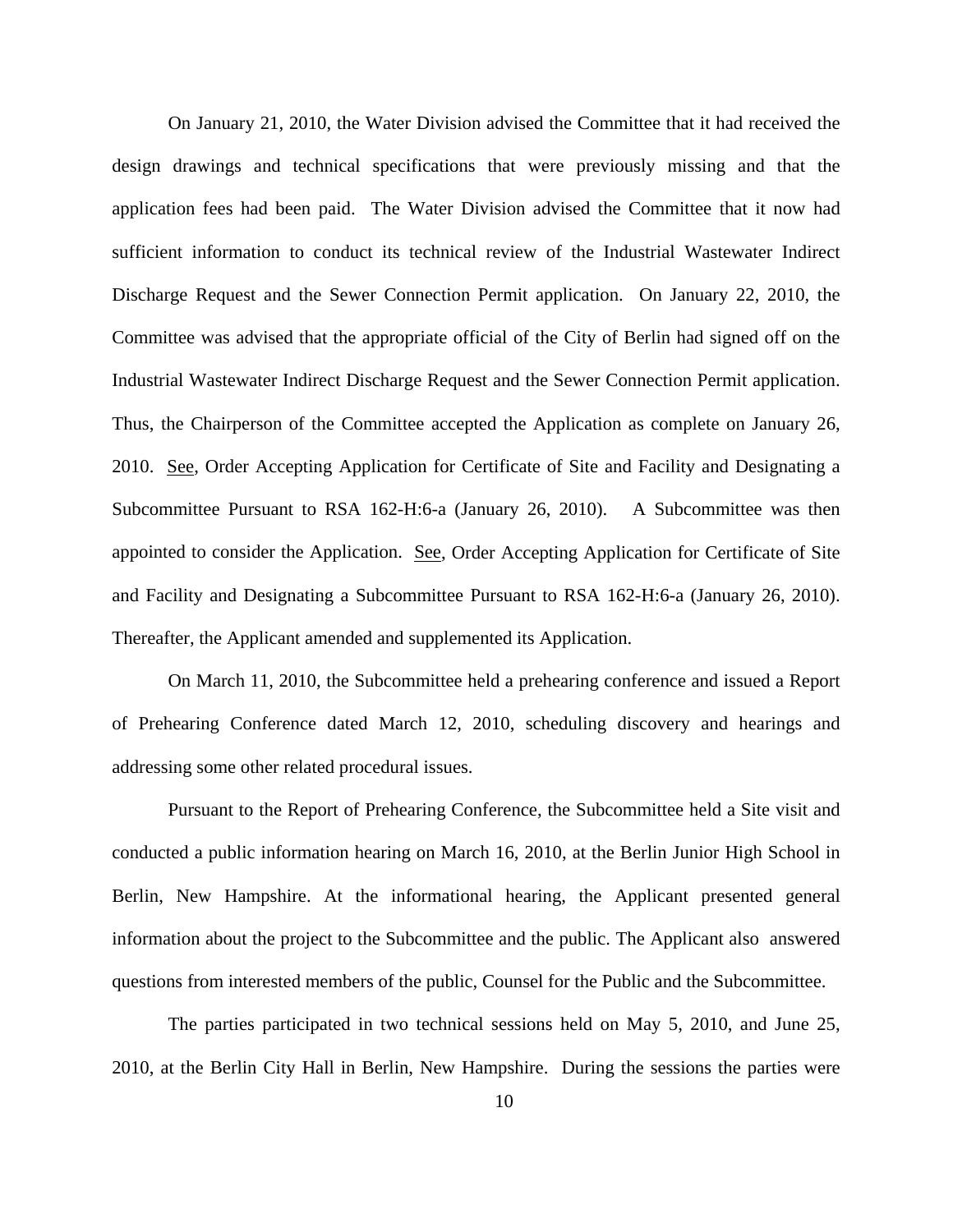given the opportunity to ask the Applicant various questions about the Facility and the Applicant. The technical sessions were conducted in public.

Additionally, the Subcommittee solicited and received various comments from interested members of the public regarding the proposed Project. The Subcommittee received negative as well as positive comments from the public relating to the proposed Facility. Some members of the public expressed concerns regarding the potential effects of the Facility on the ecosystem and economy of the region while others welcomed a new business in the area and agreed with the Applicant's assertions that the Facility would contribute to the orderly development of the region. . The transcripts of public comments can be reviewed on the Committee's website or at the Office of the Chairman of the Committee. Written public comment was also reviewed by the Subcommittee and is available for public review at the office of the Chairman of the Committee.

# **III. INTERVENTION, MOTIONS, AND HEARINGS**

#### **A. Intervention**

On February 16, 2010, Wagner Forest Management, Ltd. ("WFM"), a major supplier of the forest products to local wood users, sought to intervene, asserting that its economic interests might be affected by the Project. WFM stated that the Facility will use wood biomass as a fuel and the Facility's demand and consumption will consequently influence and inadvertently change the local wood market. In addition, WFM advised the Subcommittee that it has an industrial wind farm in the early stages of development which may compete for limited transmission capacity on the transmission system known as the Coos County Loop ("Coos Loop"). According to WFM, its interests will be affected by the Facility which also seeks to use the limited transmission capacity of the Coos Loop.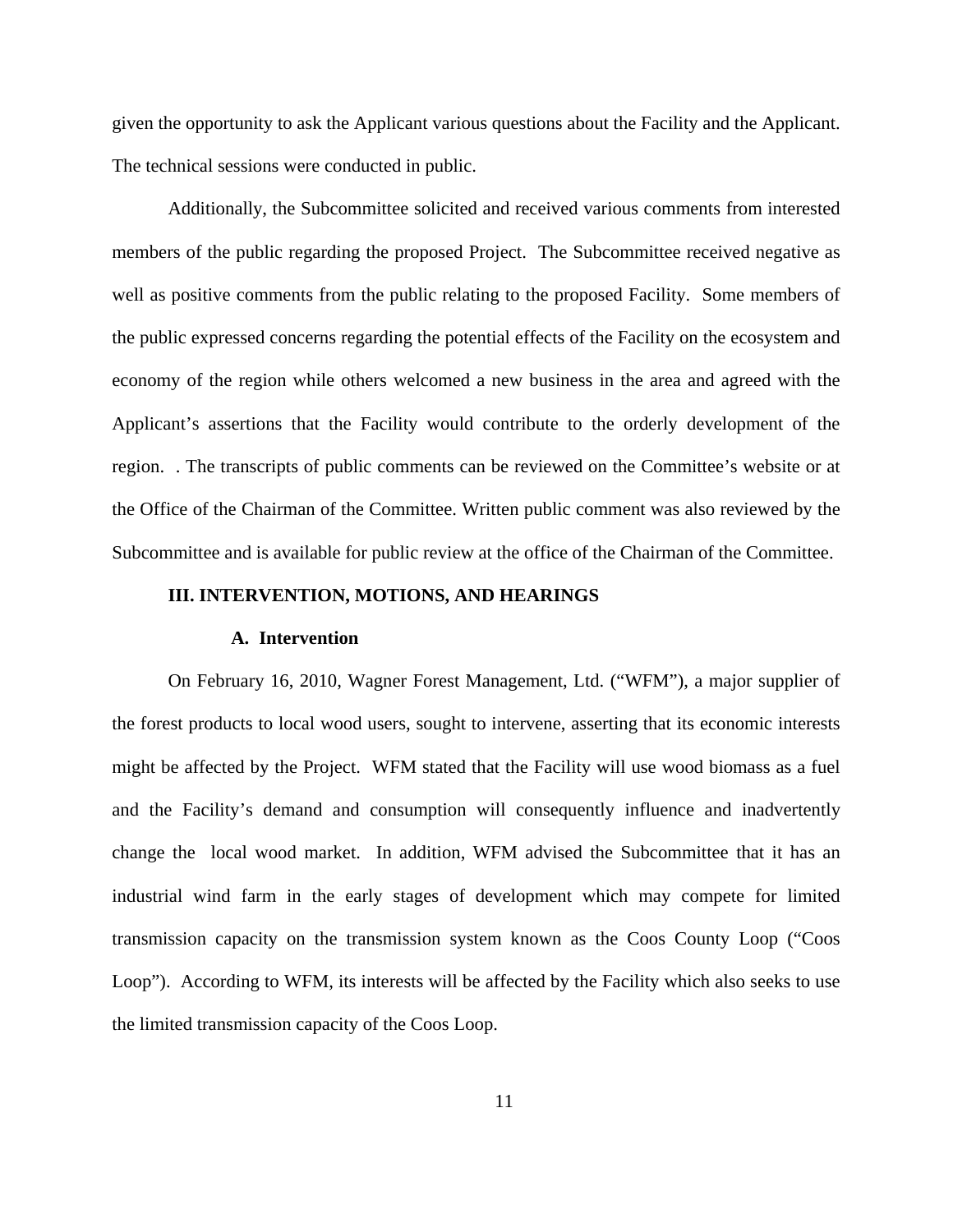Clean Power Development, LLC ("CPD"), a limited liability company intending to construct, own and operate a biomass facility ("CPD's Facility") fueled by whole tree chips in Berlin, New Hampshire<sup>2</sup> sought intervention and alleged that its interests might be affected in the following ways: (1) the Applicant's consumption of whole tree wood chips would allegedly affect the local biomass market by increasing demand for whole tree wood chips and thereby affect its pricing; (2) the Applicant would have a "monopoly utility advantage" because the Applicant has entered into a Power Purchase Agreement ("PPA") with PSNH whereby PSNH agreed to purchase 100% of the Facility's electric output for 20 years with a favorable pricing formula; (3) the Facility might cause contamination of the Androscoggin River, a possible future source of water for CPD's Facility; and (4) CPD and the Applicant would have to compete for the limited transmission capacity of the Coos Loop.

The Applicant objected to WFM's and CPD's requests to intervene arguing that potential competition for transmission capacity on the Coos Loop and biomass fuel is an insufficient justification to allow intervention. The Applicant argued that such competition is natural for a market economy and cannot be classified as legal harm. In addition, the Applicant stated that WFM and CDP failed to allege any specific injuries and, therefore, their Petitions should be dismissed. The Subcommittee found the Applicant's argument unpersuasive. In an Order on Pending Motions dated March 24, 2010, the Subcommittee found that both CPD and WFM have identified substantial interests which may be affected by the outcome of this docket.

 $\overline{a}$ 

 $2$  The CPD Facility is sized at 29MW and, therefore, is not within the primary jurisdiction of the Site Evaluation Committee. See, RSA 162-H:6-a. In a separate proceeding, the Committee denied a petition filed by two local residents requesting that the Committee assert discretionary jurisdiction. See, Petition of Michael LaFlamme and Howard Jones (including 116 registered voters from Berlin and 104 registered voters from Gorham) for Review of a 29MW biomass power plant developed by Clean Power Development, LLC, and located in Berlin, Coos County, New Hampshire, NHSEC Docket No. 2009-03.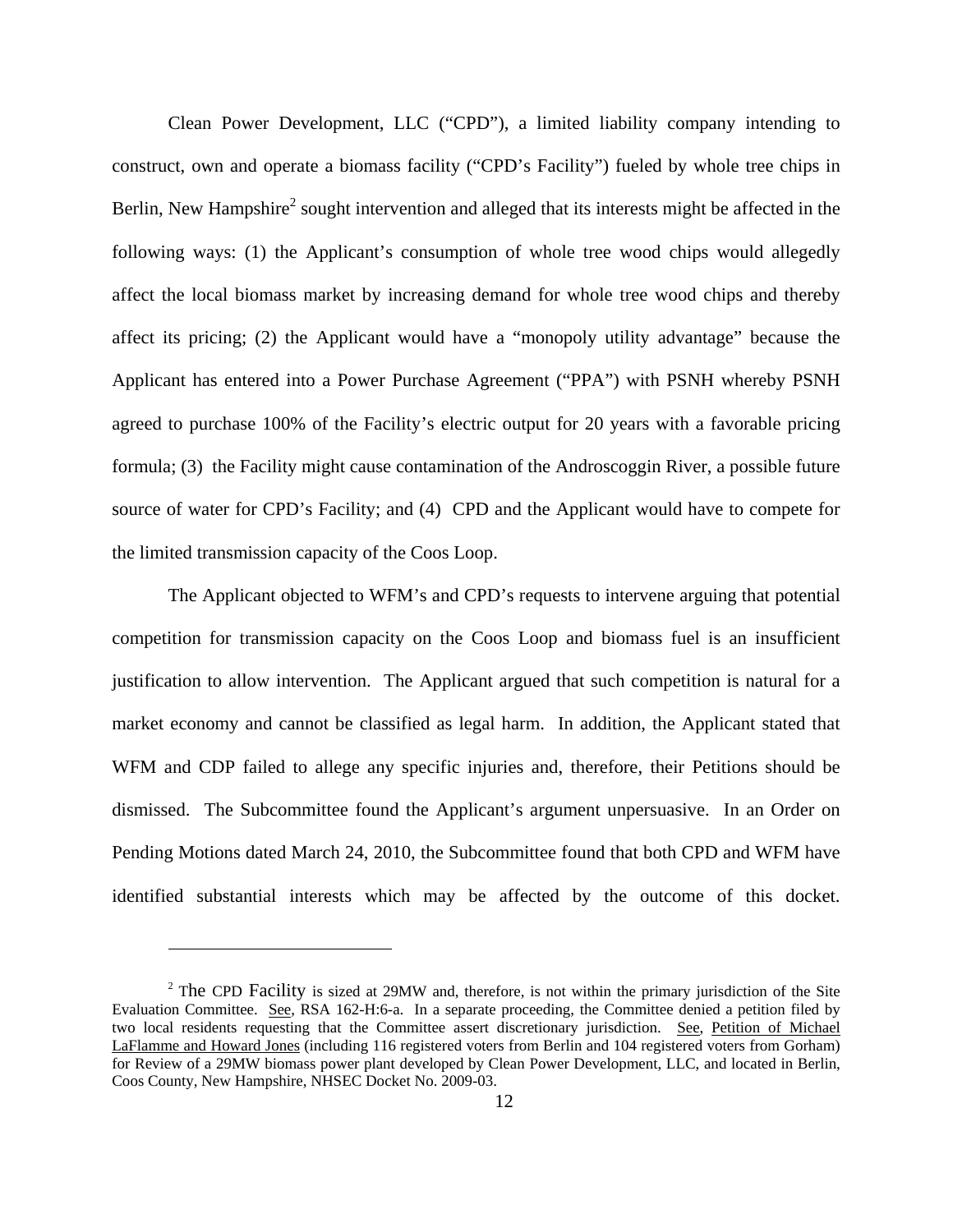Specifically, the Subcommittee held that CPD, as a developer and operator of an electric generating facility, and WFM, as a manager of logging lands within affected forests, had a substantial interest in the sustainability and availability of biomass fuel from the northern forest and in the transmission capacity of the Coos Loop. However, the Subcommittee explicitly stated that WFM's and CPD's substantial interests were limited to the issues of biomass fuel in the northern forest and the ability to use the Coos Loop's transmission capacity. See, Order on Pending Motions, 5 (issued March 24, 2010). Therefore, the participation of WFM and CPD was limited to these two issues. See, Order on Pending Motions, 5 (issued March 24, 2010); see, N.H. Code of Admin. Rules Site 202.11(d). Ultimately, WFM decided not to participate in the adjudicative portion of the proceedings. See, Tr. Day 1, Morning Session, at 17; letter from Thomas Colgan (August 10, 2010).

On April 9, 2010, CPD filed a Contested Motion for Clarification and/or Rehearing alleging that the Subcommittee's limitation of the scope of CPD's intervention was unreasonable and unlawful. CPD requested the Subcommittee to find that CPD had a substantial interest because CPD had concerns about the power purchase agreement and the ownership structure of the Applicant. The Applicant objected to CPD's Motion for Clarification and/or Rehearing. On June 9, 2010, the Subcommittee denied CPD's Motion for Clarification and/or Rehearing, finding that the issues raised by CPD concerning the power purchase agreement and the Applicant's ownership structure were related to the competition between CPD and the Applicant and, as such, were outside of the Subcommittee's jurisdiction. See, Order on Clean Power Development's Contested Motion for Clarification and/or Rehearing (issued June 9, 2010).

The New Hampshire Sierra Club ("NHSC"), a voluntary non-profit organization with members residing in Coos County, sought intervention in these proceedings in order to ensure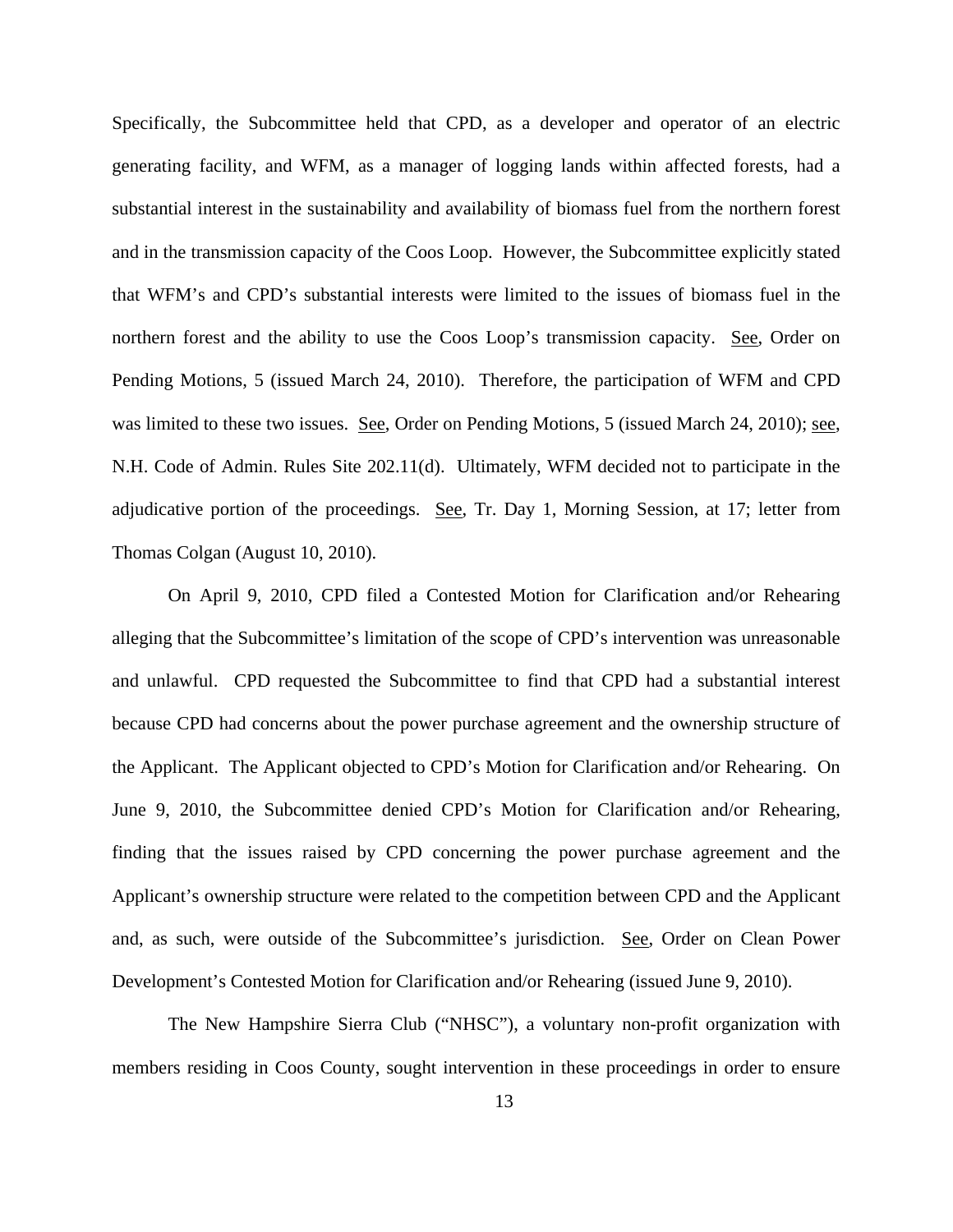that the Facility will not have an adverse effect on the ecosystem of the region (*i.e.,* soil, forest, and native plants and animals). The Applicant did not object to the NHSC's petition to intervene. The Subcommittee granted NHSC's Petition to Intervene and limited NHSC's participation to the issue of forest sustainability, the Applicant's forest management plan and the impacts of that plan on the northern forest. See, Order on Pending Motions, 5 (issued March 24, 2010). Eventually NHSC decided not to participate in further adjudication of the Application. See, Tr. 08/23/2010, Morning Session, at 17;

Three days prior to the scheduled adjudicative hearings, on August 20, 2010, Industrial Consultants, Inc. ("Industrial Consultants") filed a Motion to Intervene. Industrial Consultants identified itself as a developer of "poly-generating facilities that use natural resources in the most efficient and ecologically safe manner". Industrial Consultants alleged that it had an interest in the proceedings because the proposed Facility will utilize the available wood supply, thereby precluding Industrial Consultants from building its own wood burning plant in the area. In addition, Industrial Consultants explained that if permitted to intervene, it would argue that its boiler design and technology should be substituted for the boiler design and technology contained in the Application. Tr., 08/23/2010, Morning Session, at 32-34. The Applicant objected to Industrial Consultants' Motion to Intervene, stating that the Motion was untimely and failed to assert facts demonstrating that Industrial Consultants had any right, duty, or other substantial interest that might be affected by the proceedings. Although the Subcommittee allowed Industrial Consultants to make a public statement during the first day of the hearing, it found that the interests asserted by Industrial Consultants were speculative and denied its request to intervene. See, Order Denying Motion to Intervene Filed by Industrial Consultants Inc. (issued August 26, 2010); Tr. 08/23/2010, Morning Session, at 31-36.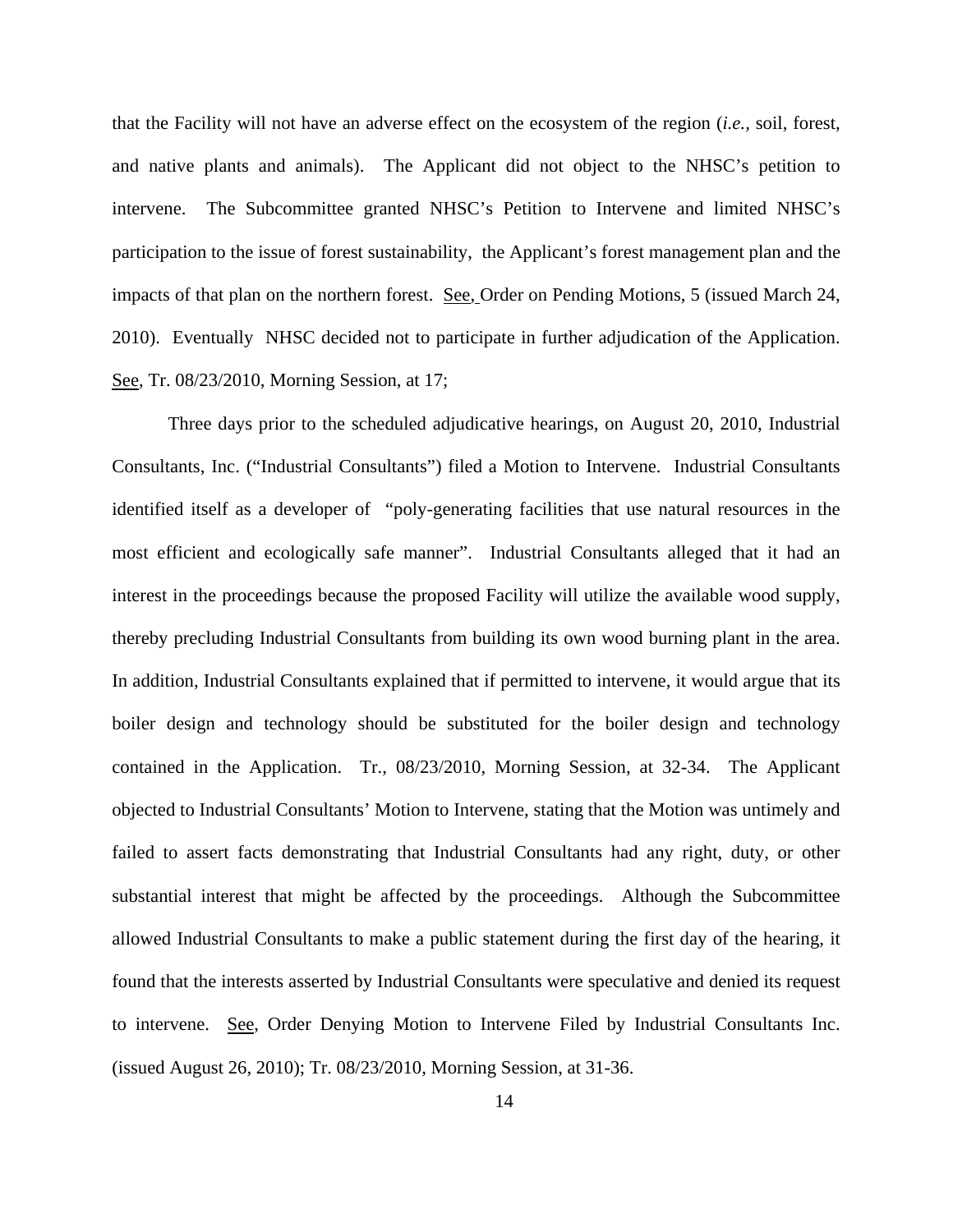Mr. Jonathan Edwards of Berlin sought to intervene as a citizen, rate payer, and a real estate broker who owns a business in Berlin, New Hampshire. Mr. Edwards claimed that his interest in the proceeding arose from his concerns that the development of the Facility will adversely affect the economy of the region. Specifically, Mr. Edwards argued that the construction of the Facility will adversely influence the real estate market in the region and, therefore, adversely impact the owners of real estate in the area. The Applicant objected to Mr. Edwards' request and alleged that Mr. Edwards failed to demonstrate that he had a sufficient specific and particularized interest in the matter and that his position was not different than that of the public at large. The Subcommittee considered Mr. Edwards' Petition and the Applicant's Objection and found that Mr. Edwards failed to allege a substantial interest which would be different from the interest of the public at large. Therefore, for the purposes of the prompt and orderly disposition of the proceeding, the Subcommittee denied Mr. Edwards' request for intervention. See, Order on Pending Motions, 6 (issued March 24, 2010). On March 26, 2010, Mr. Edwards filed a motion for rehearing "requesting the Subcommittee to reconsider its decision." The Applicant objected to the motion for rehearing. On April 6, 2010, the Subcommittee denied Mr. Edwards' motion for rehearing, finding that the motion essentially repeated the arguments already presented and considered by the Subcommittee and did not present "good reason" or "good cause" for rehearing. The Subcommittee also explained that the motion for rehearing failed to explain how the denial of the intervention to Mr. Edwards was unjust, unlawful or unreasonable. See, Order Denying Motion for Rehearing of Jonathan Edwards (issued April 6, 2010). On May 3, 2010, Mr. Edwards filed an appeal from the denial of intervention to the New Hampshire Supreme Court. Mr. Edwards later withdrew his appeal and the New Hampshire Supreme Court (Hicks, J.) granted withdrawal.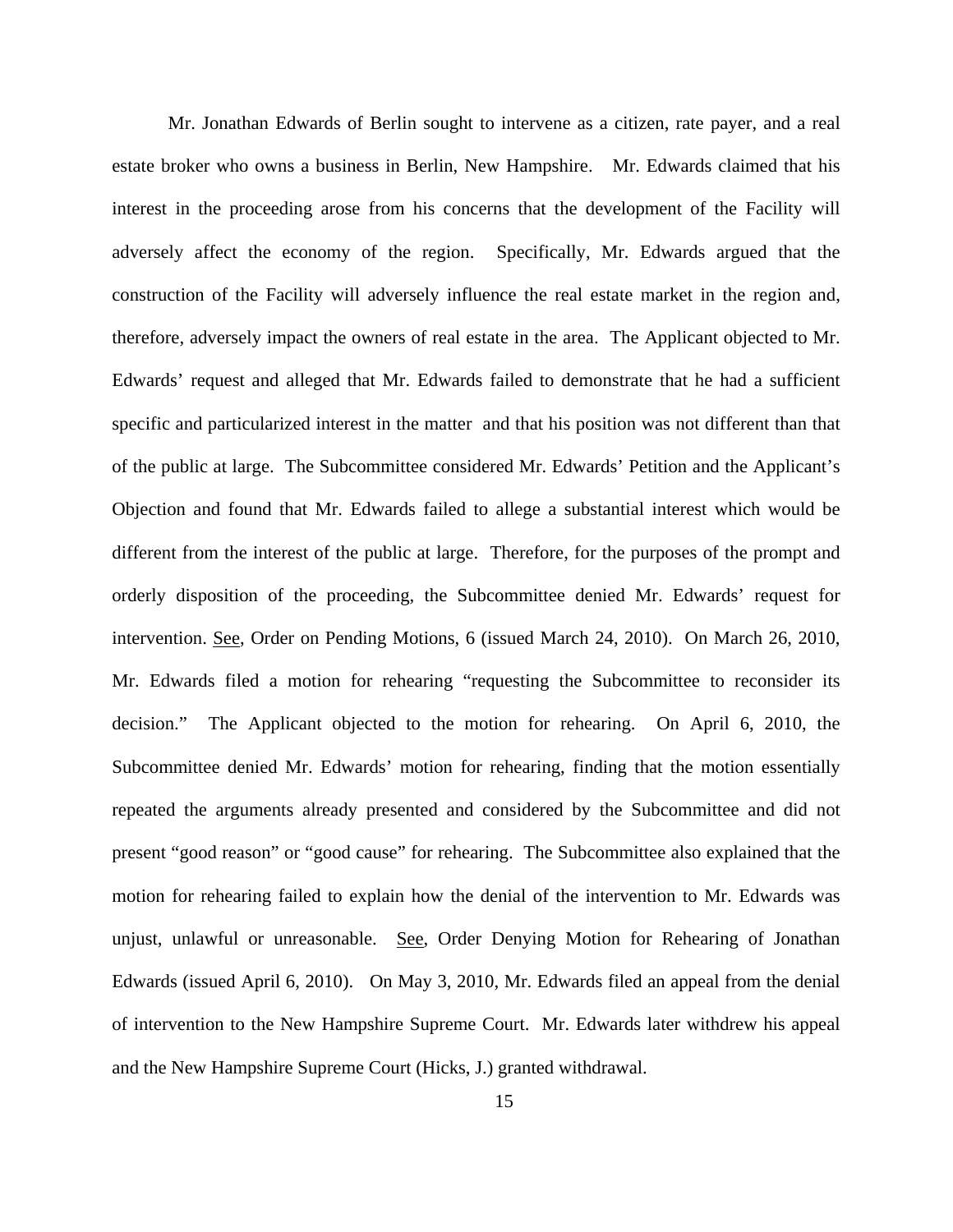The City of Berlin filed a Petition to Intervene asserting that the City's interests will be directly affected by the construction of the Facility. The Coos County Commissioners also sought intervention based on the County's interest in the development of the County's economy. The Applicant did not object to these two petitions. The Subcommittee acknowledged the significance of the views of municipal and regional planning agencies and municipal governing bodies with respect to the orderly development of the region and granted the motions of the City of Berlin and Coos County Commissioners and allowed them to participate as intervenors. See, Order on Pending Motions (issued March 24, 2010) at 6; see, RSA 162-H:16, IV (b); RSA 541- A:39.

Pursuant to the New Hampshire Administrative Rule, Site 202.04, Senior Assistant Attorney General, K. Allen Brooks, was appointed by the New Hampshire Attorney General as a Counsel for the Public in order to "represent the public in seeking to protect the quality of the environment and in seeking to assure an adequate supply of energy." RSA 162-H: 9, I. Counsel for the Public is accorded all the rights, privileges and responsibilities of an attorney representing a party in a formal action. Senior Assistant Attorney General Peter Roth also participated as cocounsel with Counsel for the Public.

#### **B. Motions**

The Subcommittee considered a number of Motions filed by the Applicant, including: (1) Motion for Protective Order and Confidential Treatment of Appendix Q; (2) Partially Assented-To Motion for Protective Order and Confidential Treatment for Certain Confidential, Commercial and Financial Documents; (3) Partially Assented-To Motion for Protective Order and Confidential Treatment for Power Purchase Agreement and Steady State System Impact Study; (4) Assented-To Motion for Protective Order and Confidential Treatment for Pre-EPC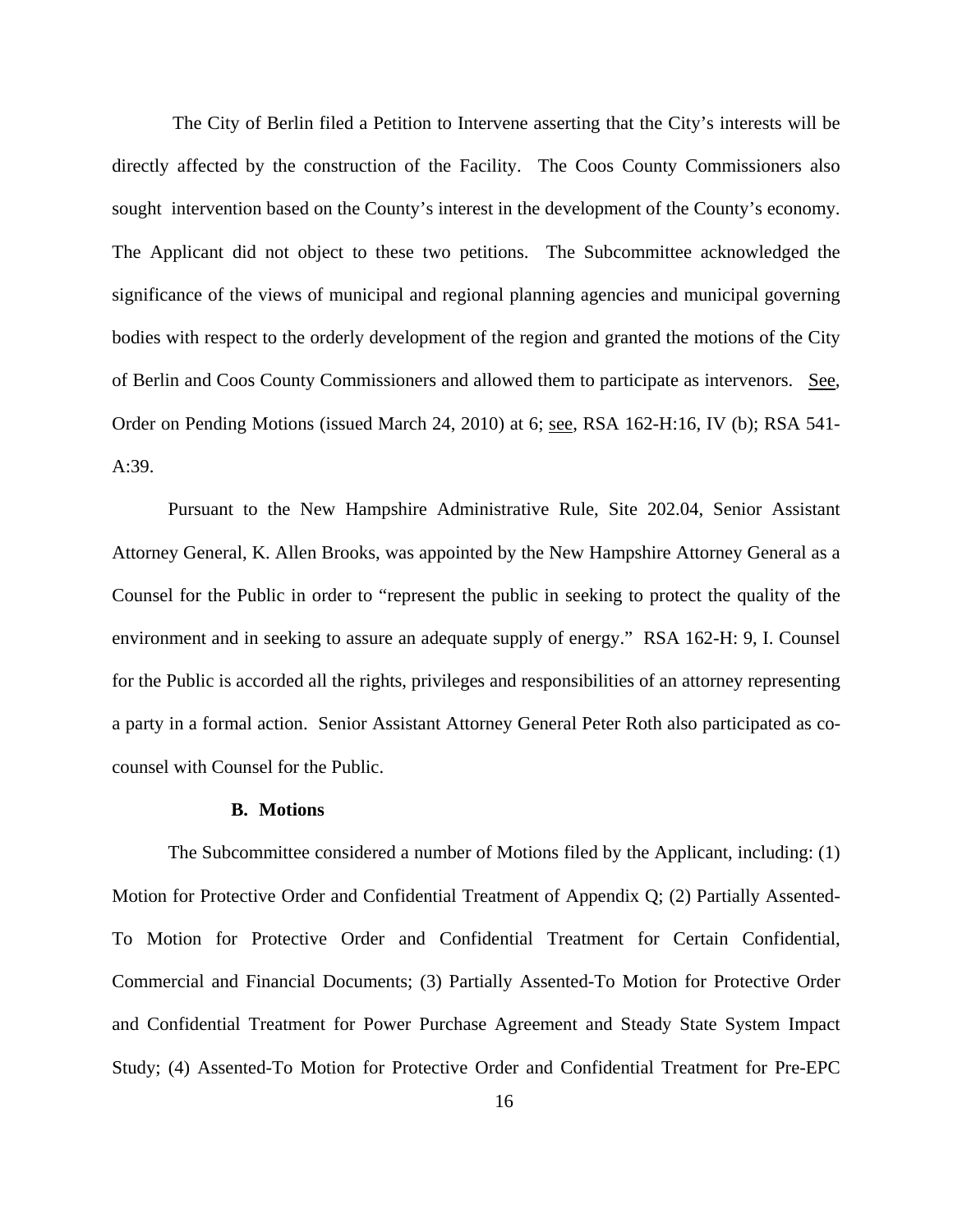Contract and Draft Biomass Fuel Supply Agreement; and (5) motion for Confidential Treatment of the Amendment to Draft Biomass Fuel Supply Agreement.

On December 23, 2009, the Applicant filed a Motion for Protective Order and Confidential Treatment of Appendix Q (ISO-NE Interconnection Feasibility Study) of the Application, alleging that Appendix Q contains confidential commercial and financial information. The Subcommittee addressed the Applicant's request in its Order on Pending Motions and found that the public interest in the disclosure of the requested information is outweighed by the likelihood of substantial harm to the competitive position of the Applicant. See, Order on Pending Motions, 6 (issued March 24, 2010). As a result, the Subcommittee granted Applicant's request for Protective Order and Confidential Treatment of Appendix Q, sealing Appendix Q subject to review of Appendix Q by Counsel for the Public to ensure an adequate supply of energy. See, Order on Pending Motions, 7 (issued March 24, 2010).

In addition, as a result of the first technical session held on March 5, 2010, Counsel for the Public requested the Applicant to provide a number of documents and information, including the following: (1) documents demonstrating Applicant's business plan/financial model; (2) information pertaining to the interest of financial firms in providing debt and equity financing for the project; and (3) documents pertaining to ownership interests and relationships among the various entities involved in construction and operation of the Facility. On May 17, 2010, the Applicant filed its Partially Assented-To Motion for Protective Order and Confidential Treatment for Certain Confidential, Commercial and Financial Documents seeking confidential treatment and a protective order for the requested documents and information. The Applicant did not object to the disclosure of the documents pertaining to the Applicant's business plan/financial model to the Committee and to Counsel for the Public and was willing to disclose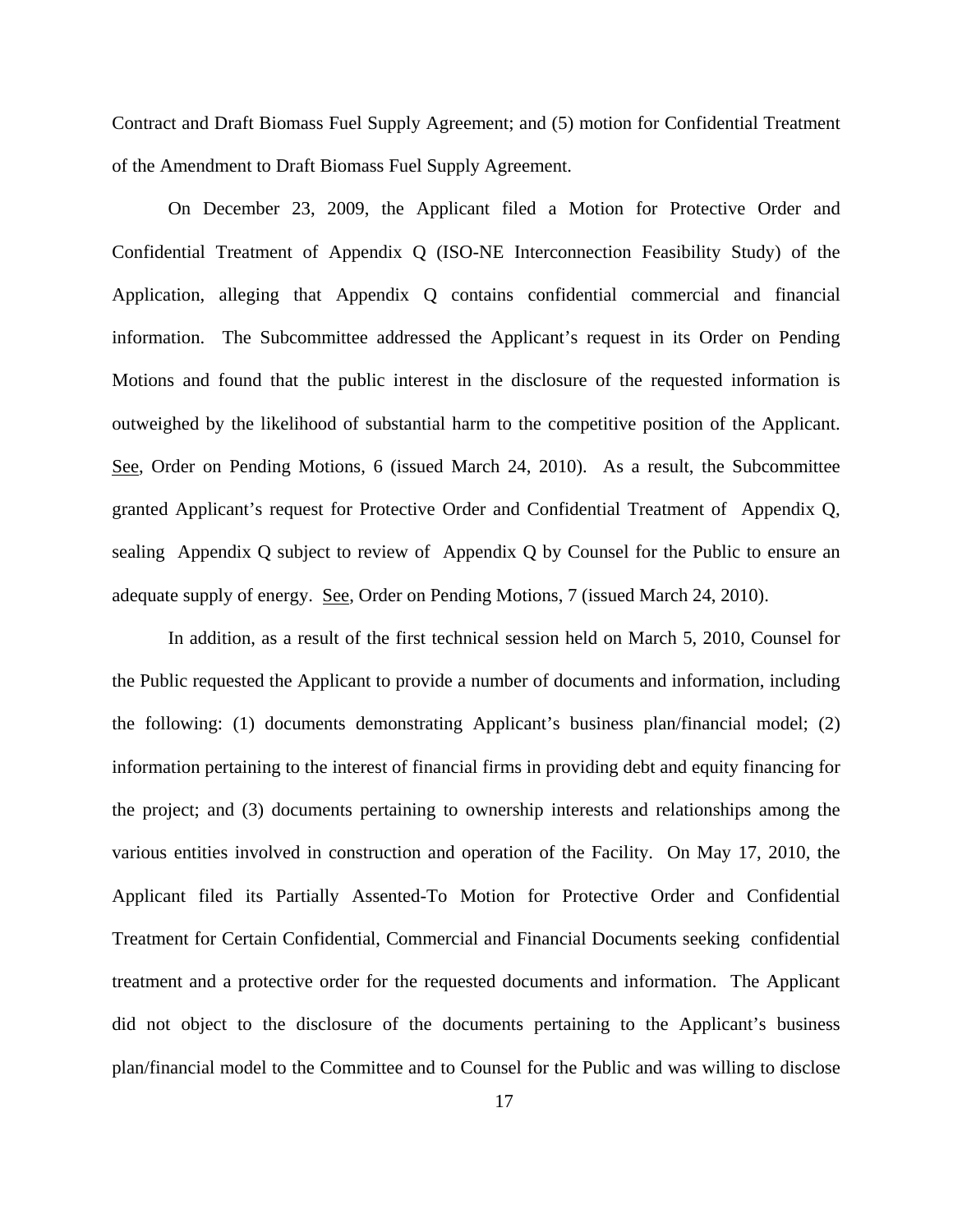documents pertaining to the ownership interests to the Committee, Counsel for the Public, and the City of Berlin. Counsel for the Public, City of Berlin, and CPD assented to the relief sought by the Applicant. On June 9, 2010, the Subcommittee found the documents and information referenced in the motion to be confidential financial and commercial information and, therefore, exempt from the provisions of the Right to Know law. See, RSA 91-A:5, IV. The Applicant's request for a protective order and confidential treatment of the identified documents and information was granted. See, Order on Partially Assented-To Motion for Protective Order and Confidential Treatment for Certain Confidential Commercial and Financial Documents (issued June 9, 2010).

On July 9, 2010, the Applicant filed a "Partially Assented-To Motion for Protective Order and Confidential Treatment for Power Purchase Agreement and Steady State System Impact Study" seeking to limit disclosure of the power purchase agreement (PPA) by treating it as confidential and allowing disclosure only to the Committee and to Counsel to the Public. The Applicant also requested limited disclosure of the Steady State System Impact Study. Counsel for the Public assented to the relief sought and CPD assented to confidential treatment of the Steady State System Impact Study but objected to the balance of the Applicant's motion. On August 6, 2010, the Applicant filed an amended Motion requesting confidential treatment of the PPA and Steady State System Impact Study, but allowing the public to review a redacted version of the PPA<sup>3</sup>. The Subcommittee Granted this Motion on August 19, 2010. <u>See</u>, Order on Pending Motions, 7 (issued August 19, 2010).

1

<sup>&</sup>lt;sup>3</sup> At the same time Public Service Company of New Hampshire (PSNH) filed a motion for approval of the PPA with the New Hampshire Public Utilities Commission. As part of that filing PSNH released the redacted version of the PPA to the public.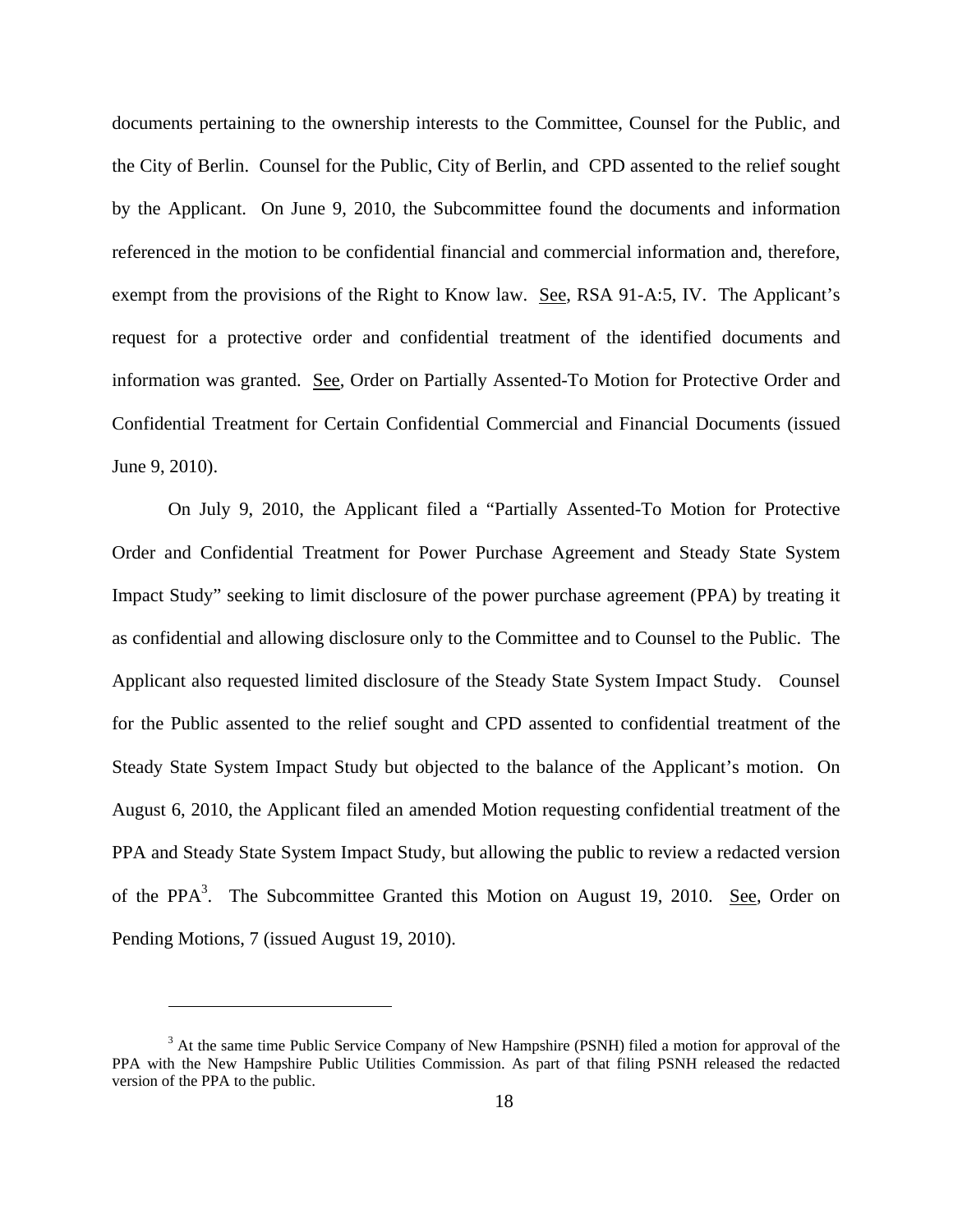On August 23, 2010, the Applicant advised the Subcommittee that it had entered into a Pre-Engineering Procurement and Construction Agreement ("Pre-EPC Agreement") with Babcock & Wilcox Construction Co., Inc. (Babcock & Wilcox) and a Draft Biomass Fuel Supply Agreement with Cousineau Forest Products ("Cousineau") of Henniker, New Hampshire. Tr. 8/23/2010, Morning Session at 55, 79. The Applicant made an oral motion for confidential treatment of these agreements during the first day of the adjudicatory hearing. Tr. 8/23/2010, Morning Session at 76. On August 24, 2010, the Applicant filed an "Assented-To Motion for Protective Order and Confidential Treatment for Pre-EPC Contract and Draft Biomass Fuel Supply Agreement" requesting non-disclosure and confidential treatment of the agreements, stating that they contained confidential commercial and financial information. The Subcommittee granted Applicant's "Assented-To Motion for Protective Order and Confidential Treatment for Pre-EPC Contract and Draft Biomass Fuel Supply Agreement" allowing nondisclosure and confidential treatment of said agreements. Tr. 8/24/2010, Morning Session at 11.

Finally, the Applicant requested non-disclosure and confidential treatment of an amendment to the Draft Biomass Fuel Supply Agreement with Cousineau in accordance with the Stipulation between the Applicant and Counsel for the Public. Ex. Laidlaw 76-A; Tr. 09/10/2010, Morning Session, at 6-10. CPD objected. Tr. 09/10/2010, Morning Session, at 8-9. However, the Applicant's Motion was granted and the amendment to the Cousineau contract was accorded confidential treatment. Tr. 09/10/2010, Afternoon Session, at 6.

During the hearing, the Applicant presented a number of exhibits to the Subcommittee. Some of the exhibits presented by the Applicant had previously been found to be confidential commercial and financial documents that are exempt from public disclosure pursuant to RSA 91-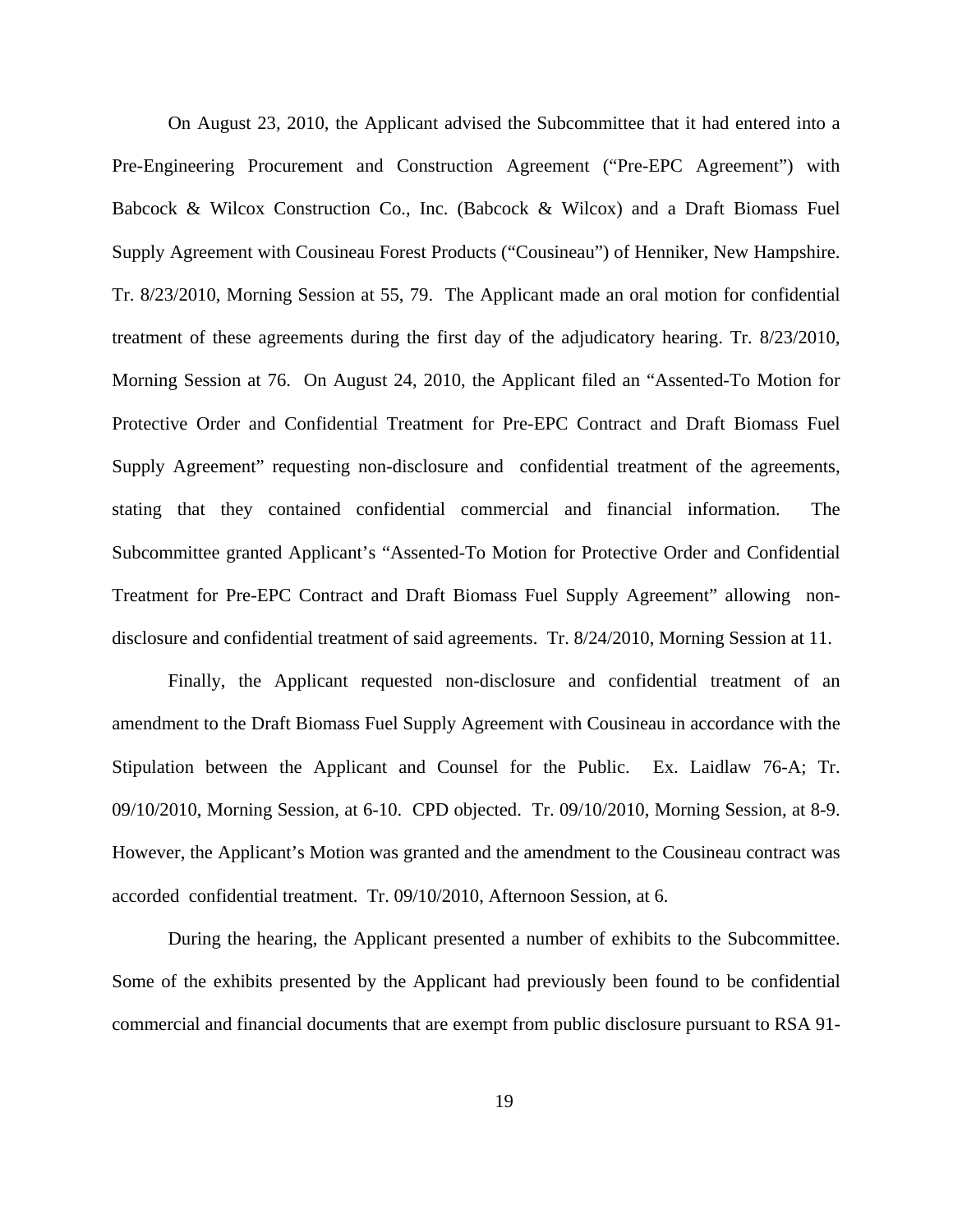A: 5, IV<sup>4</sup>. The Applicant also presented five additional exhibits that previously had not been filed with the Subcommittee. The Applicant moved for confidential treatment of each of the new exhibits. The additional exhibits are identified as:

- 1. The First Amended Development Agreement (Ex. Laidlaw 38-A CONFIDENTIAL)
- 2. A draft Pre-EPC Contract between the Applicant and Babcock & Wilcox Construction Co., Inc. (Ex. Laidlaw 61 CONFIDENTIAL);
- 3. A draft Biomass Fuel Supply Agreement between the Applicant and Cousineau Forest Products, Inc. (Ex. Laidlaw 62 CONFIDENTIAL);
- 4. A redacted version of the draft Biomass Fuel Supply AgrEEMENT BETWEEn the Applicant and Cousineau Forest Products, Inc. (Ex. Laidlaw 63 CONFIDENTIAL); and
- 5. An amendment to the draft Biomass Fuel Supply Agreement between the Applicant and Cousineau Forest Products, Inc. (Ex. Laidlaw 76-A CONFIDENTIAL).

The Applicant moved that the exhibits be subject to a protective order, treated confidentially and not disclosed to the public. The Applicant asserted that each of the exhibits is a confidential commercial or financial document that is exempt from disclosure pursuant to RSA 91-A: 5, IV. The Applicant also explains that public disclosure of the exhibits would cause harm to the Applicant's competitive position within the renewable energy industry. The Applicant further asserted that the potential harm from disclosure outweighs any benefit that the public would derive from disclosure of the documents.

 $\overline{a}$ 

<sup>&</sup>lt;sup>4</sup> Documents that were previously determined to be exempt from public disclosure in this docket are the System Feasibility Study prepared for ISO-New England and prepared on August 28, 2009 and revised on October 29, 2009 and on November 9, 2009 (Ex. Laidlaw 1, App. Q CONFIDENTIAL); a Development Agreement and Associated Documents (Ex. Laidlaw 38 CONFIDENTIAL); an unredacted Power Purchase Agreement (Ex. Laidlaw 39 CONFIDENTIAL); a Comfort Letter from Hancock Financial (Ex. Laidlaw 41 CONFIDENTIAL); a Comfort Letter from KBCM (Ex. Laidlaw 42 CONFIDENTIAL); the Applicant's Pro Forma document (Ex. Laidlaw 43 CONFIDENTIAL ) and the Steady State System Impact Study performed for ISO-New England (Ex. Laidlaw. 56 CONFIDENTIAL).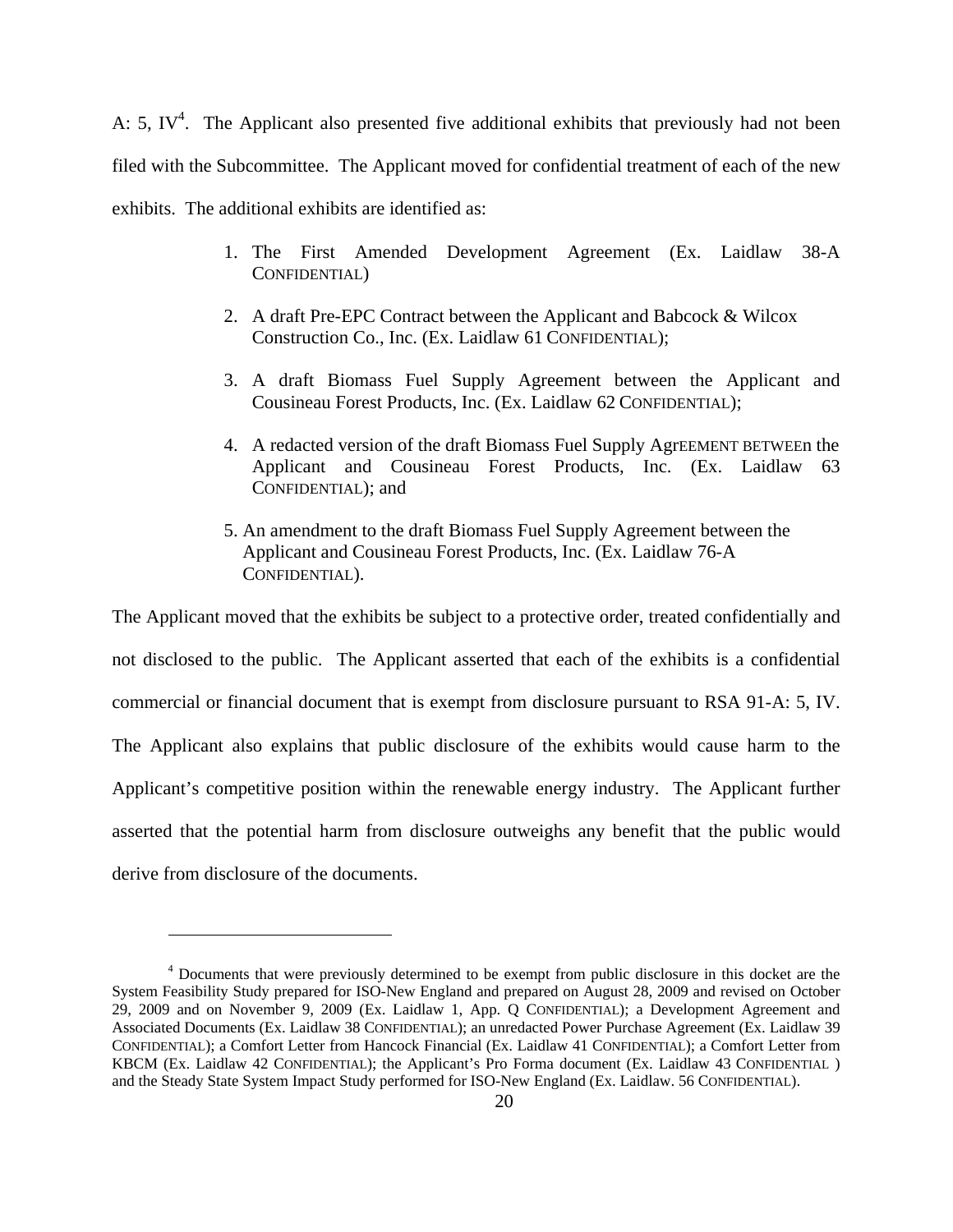Counsel for the Public and the intervenors, CPD and the City of Berlin, assented to the relief requested in the Applicant's motions pertinent to the First Amended Development Agreement (Ex. Laidlaw 38-A CONFIDENTIAL), the draft Pre-EPC Contract between the Applicant and Babcock & Wilcox Construction Co., Inc. (Ex. Laidlaw 61 CONFIDENTIAL ), the draft Biomass Fuel Supply Agreement between the Applicant and Cousineau Forest Products, Inc. (Ex. Laidlaw 62 CONFIDENTIAL ), and the redacted version of the draft Biomass Fuel Supply Agreement between the Applicant and Cousineau Forest Products, Inc. (Ex. Laidlaw 63 CONFIDENTIAL). CPD objected, however, to the Applicant's request of confidential treatment of the amendment to the draft Biomass Fuel Supply Agreement between the Applicant and Cousineau Forest Products, Inc. (Ex. Laidlaw 76-A CONFIDENTIAL).

The New Hampshire Right to Know Act generally provides that the public has the right to inspect all records created, accepted, or obtained by, or on behalf of, any public body or agency in furtherance of its official function and such documents are in possession or custody of the public body or agency. See, RSA 91-A:1-a; RSA 91-A:4, I. However, the Right to Know Act contains exemptions from public disclosure pertaining to confidential commercial and financial information. See, RSA 91-A:5, IV. Thus, the first prong of the exemption analysis is to determine whether each of the documents contains confidential commercial or financial information. RSA 91-A: 5, IV.

Exhibit 38-A CONFIDENTIAL is the First Amended Development Agreement. In the Order dated June 9, 2010, the Subcommittee addressed the issue of confidentiality of the original Development Agreement. See, Order on Partially Assented to Motion for Protective Order and Confidential Treatment for Certain Confidential, Commercial and Financial Document (June 9, 2010). The Subcommittee found that the Development Agreement contained confidential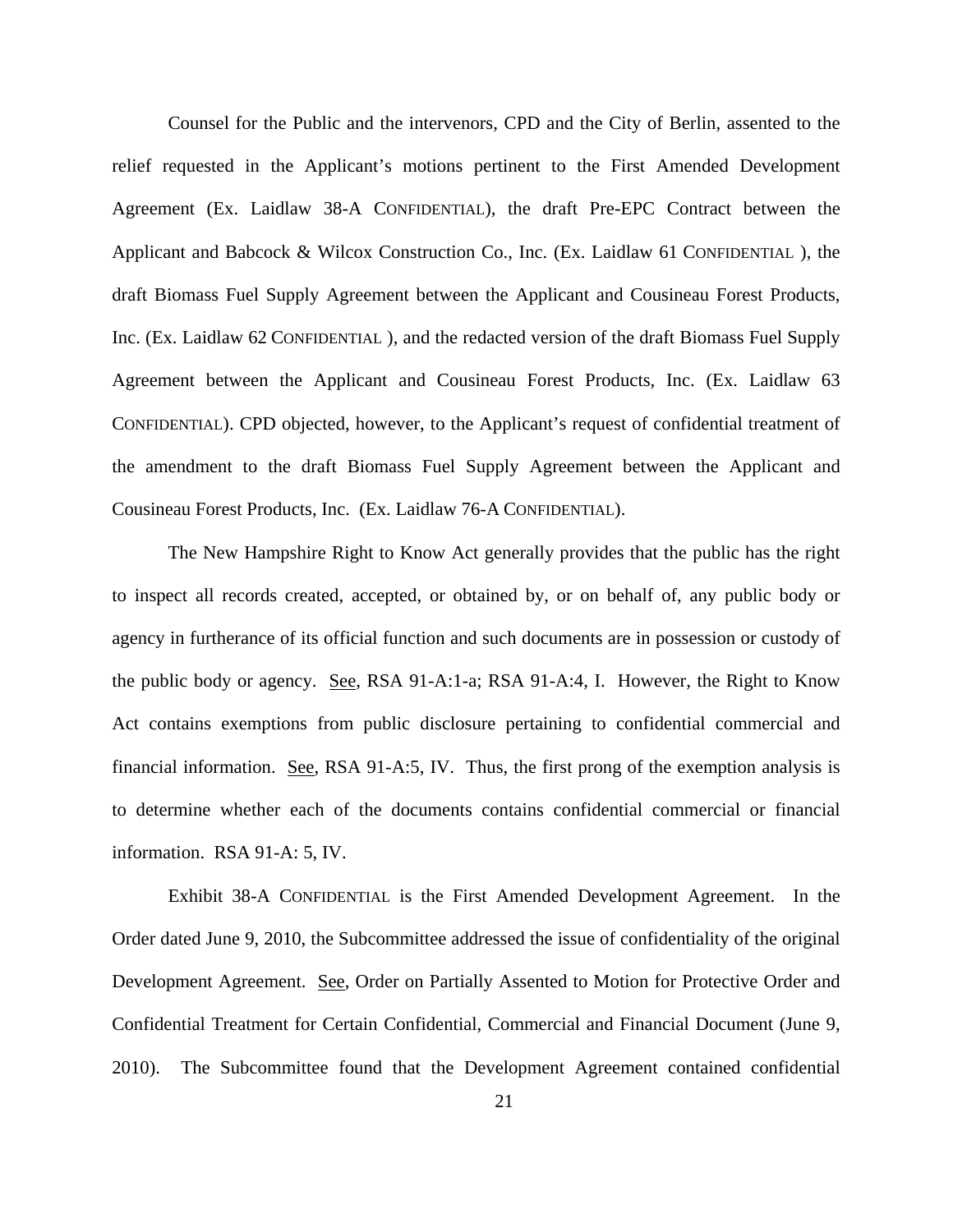commercial information and that the public interest in disclosure of this information did not outweigh the Applicant's interest in its preservation. Id. The first amended version of the Development Agreement contains the same type of information as the original version of the Development Agreement: commercial information pertinent to the financing of the Project. The relationship between borrowers and lenders fits within the definition of commercial information and it is a type of information which is typically kept confidential. Therefore, this information contained in the first amended version of the Development Agreement appears to be confidential commercial information within the scope of the exemption provided from disclosure at RSA 91- A:5,  $IV^5$ .

Exhibit 61 is the draft Pre-EPC Contract between the Applicant and Babcock & Wilcox Construction Co., Inc. The Applicant asserted that Babcock & Wilcox preliminarily agreed to assist the Applicant with the construction of the Facility in accordance with the terms outlined in this agreement. Therefore, the Applicant stated that this agreement contains confidential commercial and financial information and should be treated as confidential.

In addition, during the adjudicatory hearing, the Applicant advised the Subcommittee that it developed a draft Biomass Supply Agreement with Cousineau. (Biomass Supply Agreement), Ex. Laidlaw 62 CONFIDENTIAL. The Applicant stated that this document outlines preliminary terms of the agreement between the Applicant and Cousineau. The Applicant further asserted that in accordance with this agreement Cousineau preliminarily agreed to supply biomass to the Applicant. The Applicant produced this Agreement as Ex. Laidlaw 62 CONFIDENTIAL. In addition, the Applicant produced a redacted version of the Biomass Supply Agreement as Ex.

1

 $<sup>5</sup>$  However, during the hearing it was determined that many of the attachments contained within Exhibit 38</sup> Confidential and 38-A Confidential were documents that had already been recorded at the registry of deeds and therefore those documents are already public and were excluded from the protective order.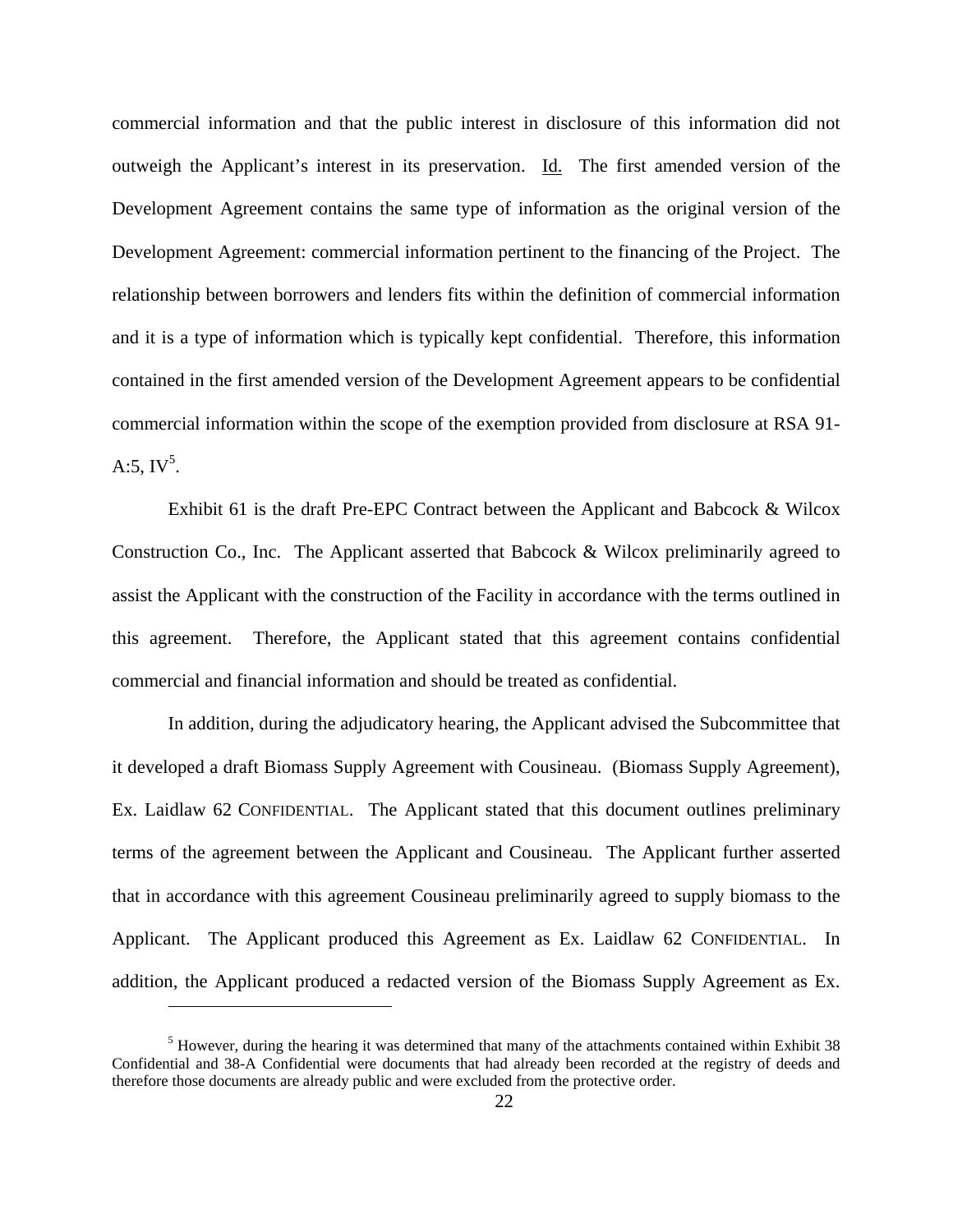Laidlaw 63 CONFIDENTIAL. The Applicant also introduced an amendment to the Biomass Fuel Supply Agreement, which was marked as Ex. Laidlaw 76-A CONFIDENTIAL. The Applicant asserted that both versions of the Biomass Supply Agreement and the Amendment to the Biomass Supply Agreement contain confidential commercial and financial information.

Contracts containing important commercial and financial terms clearly fit within the exemption to the Right to Know law. See, RSA 91-A: 5, IV. The information contained within these agreements include the terms and conditions for the purchase and sale of biomass and address specific pricing terms, calculations and requirements. Likewise, the pre-EPC contract includes the specific terms of the agreement including the costs and pricing information. Therefore, the information contained in the Pre-EPC Contract, unredacted Biomass Supply Agreement, redacted version of the Biomass Supply Agreement and the amendment to the Biomass Fuel Supply Agreement is properly considered to be confidential commercial and financial information.

However, confidential commercial and financial information is not automatically exempt from public disclosure on a *per se* basis. The agency must perform a balancing test to determine whether the records should be protected or if the public's interest in disclosure is outweighed by the Applicant's interests in protecting its confidential financial and commercial information. See, Union Leader Corp. v. New Hampshire Housing Finance Authority, 142 NH 540, 553 (1997). In this case, the information contained within the First Amended Development Agreement, if made available to the public, could be commercially damaging to the Applicant. Disclosure of this information could negatively affect the Applicant's competitive position by exposing otherwise confidential financial information and alerting competitors to financing entities with whom the Applicant is in negotiations. Furthermore, the information contained in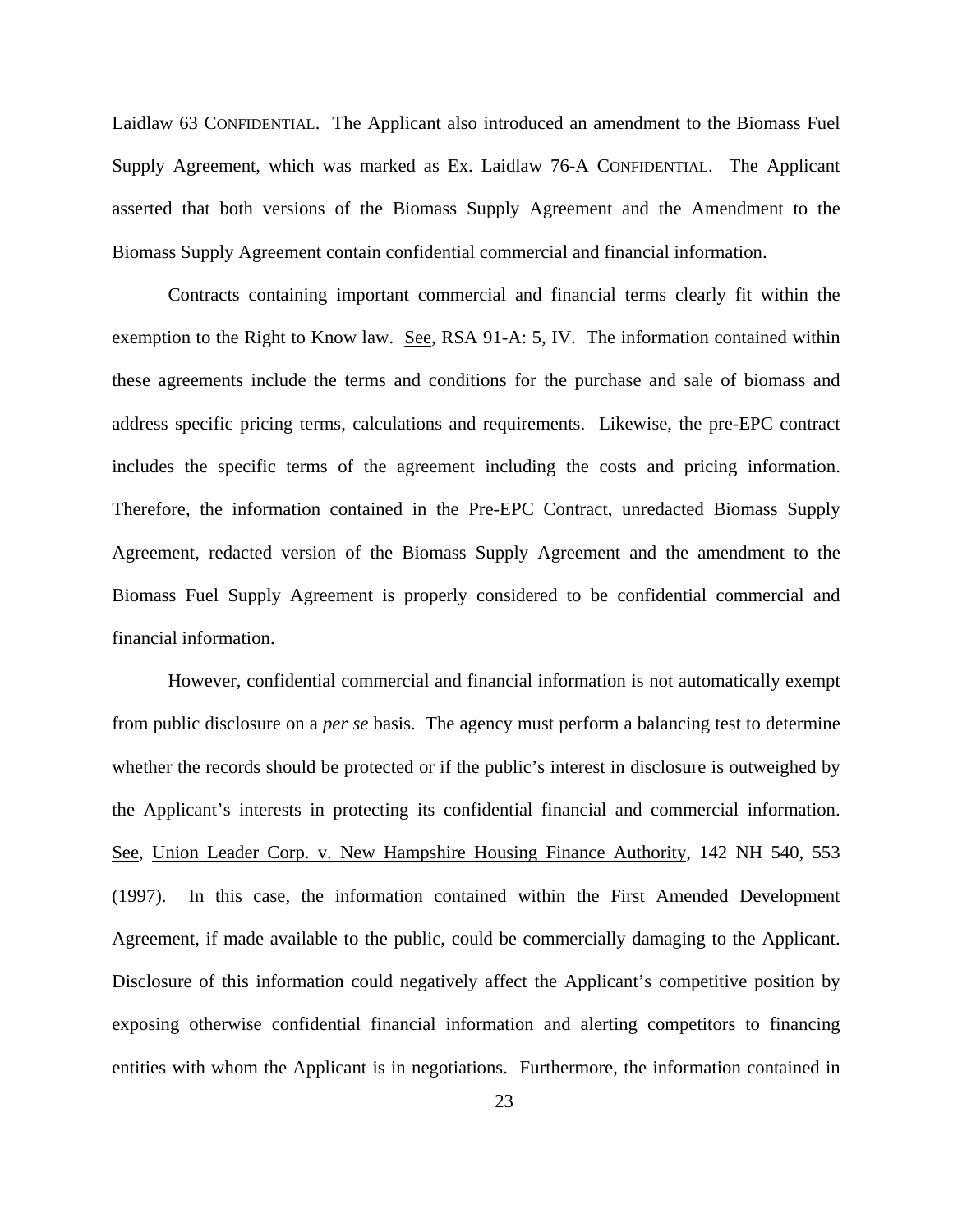the Pre-EPC Contract, both versions of the Biomass Supply Agreement, and Amendment to the Biomass Supply Agreement, is the type of information which could cause commercial damage to the Applicant's business relationships and could put the Applicant at a competitive disadvantage in its industry if it became publicly available.

Therefore, the First Amended Development Agreement (Ex. Laidlaw 38-A CONFIDENTIAL), Pre-EPC Contract (Ex. Laidlaw 61 CONFIDENTIAL), the un-redacted Biomass Supply Agreement (Ex. Laidlaw 63 CONFIDENTIAL), the redacted Biomass Supply Agreement (Ex. Laidlaw 62 CONFIDENTIAL), and the Amendment to the Biomass Supply Agreement (Ex. Laidlaw 76-A CONFIDENTIAL) shall be considered to be confidential and shall not be publicly disclosed without a further order from the Subcommittee. However, consistent with the agreement of the parties, CPD was provided a copy of the redacted Biomass Supply Agreement (Ex. Laidlaw 62 CONFIDENTIAL). Additionally, because Counsel for the Public has an important statutory role in the proceedings and full and vigorous participation of Counsel for the Public is necessary to insure the goals of RSA 162-H, Counsel for the Public was provided with copies of all of the confidential exhibits.

In order to properly consider the various confidential documents, the Subcommittee conducted some of the hearings in non-public session. In order to understand the confidential commercial and financial information contained within the exhibits, members of the Subcommittee needed to question the Applicant's witnesses regarding the confidential exhibits. Counsel for the public participated in the non-public sessions. The non-public sessions were limited solely to the confidential exhibits and were conducted in such a manner that the transcript reflects each document considered in an orderly fashion. After each non-public session, the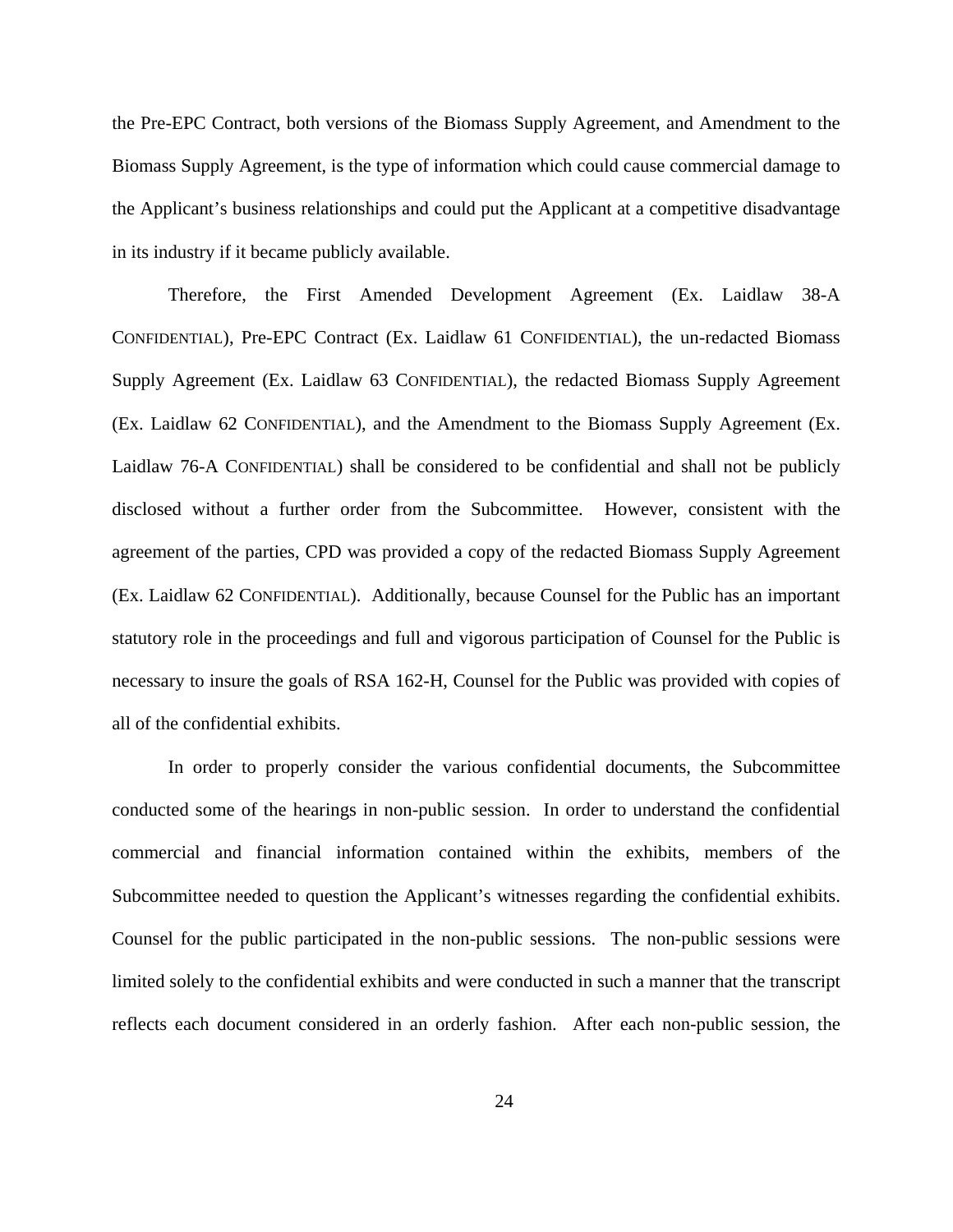Subcommittee unanimously voted to maintain the transcript of the sessions as confidential documents, not subject to public disclosure<sup>6</sup>.

# **C. Adjudicatory Hearings**

Between August 23, 2010 and September 21, 2010, the Subcommittee held adjudicatory hearings. The Subcommittee met in adjudicatory hearings for 6 days and heard the testimony of ten witnesses.

After careful consideration of the criteria for the granting of a Certificate of Site and Facility under RSA 162-H: 16, and following intensive deliberations, the Subcommittee voted to approve the Application and to issue the Certificate of Site and Facility for the Facility as set forth in the Application, subject to a number of conditions. See, RSA 162-H:4, I(b) (authorizing the Committee to grant a Certificate subject to conditions.)

## **IV. POSITIONS OF THE PARTIES**

### **A. Applicant**

 $\overline{a}$ 

As a part of its Application, the Applicant submitted the pre-filed testimony of the following individuals:

> Michael B. Bartoszek, Chief Executive Officer of Laidlaw Energy Group, Inc. See, Ex. Laidlaw 33;

> Carl Strickler, Senior Vice President and Chief Operation Officer of Fibrowatt, LLC. See, Ex. Laidlaw 51;

> Louis T. Bravakis, Vice President of Business Development with Laidlaw Energy Group, Inc. See, Ex. Laidlaw 9;

 $6$  The non-public sessions were held on the following dates: August 26, 2010 at 3 p.m. (designated as a Confidential Session at which the Subcommittee the Applicant, Counsel for the Public and CPD were present); August 26, 2010 at 4:41 p.m. (designated as a Highly Confidential session at which the Subcommittee, the Applicant and Counsel for the Public were present); August 27, 2010 at 8:41 a.m. (Highly Confidential); and September 10, 2010 at 1:25 p.m. (Highly Confidential).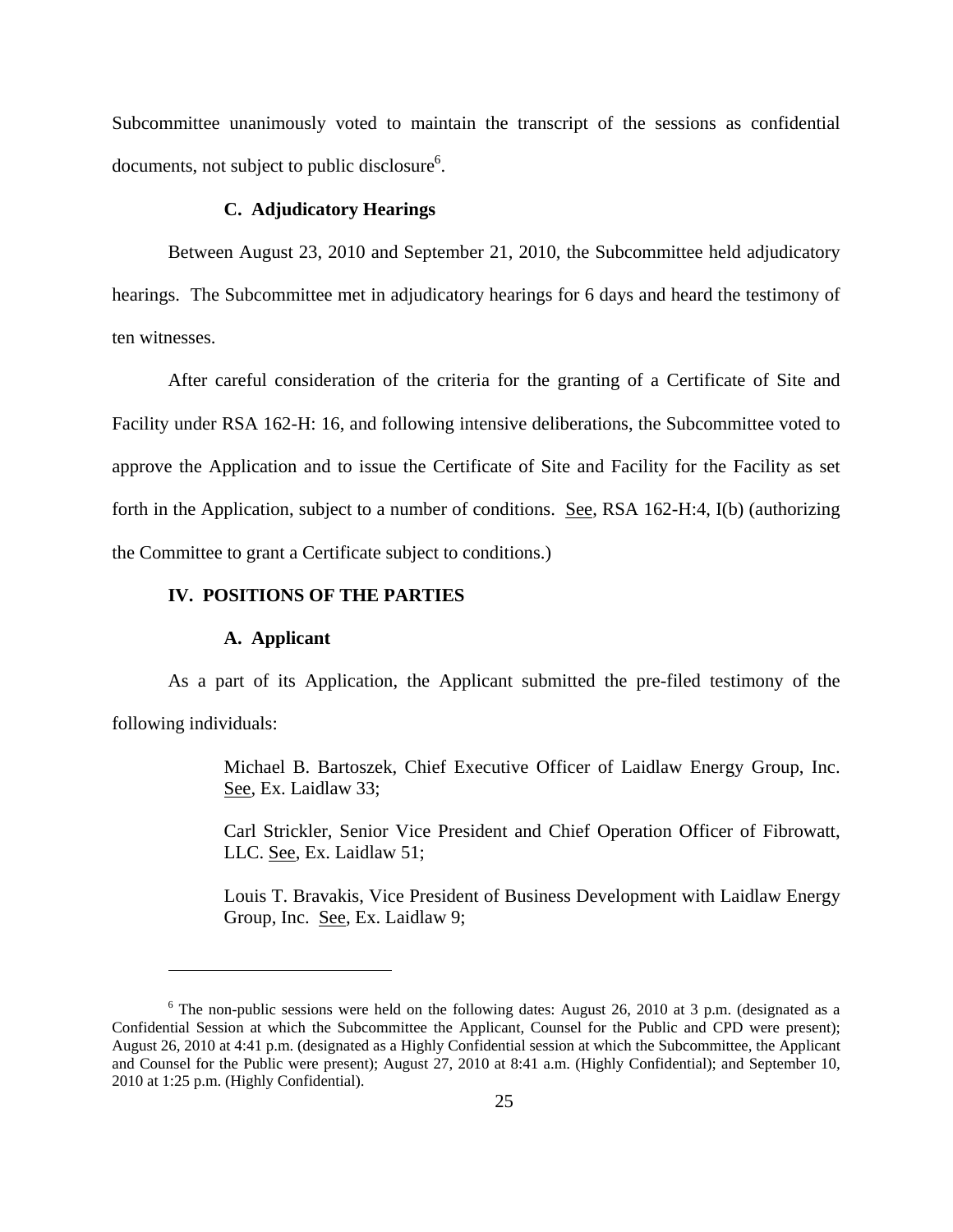Raymond S. Kusche, a Principal of Laidlaw Berlin BioPower, LLC. See, Ex. Laidlaw 54; and

Dammon Frecker, a Vice President of Energy & Industrial Services with ESS Group, Inc. See, Ex. Laidlaw 44.

Thereafter, the Applicant supplemented the pre-filed testimony of Louis T. Bravakis, and Raymond S. Kusche. See, Exs. Laidlaw10 and 55. In addition, the Applicant amended the pretrial testimony of Carl Strickler and supplemented and amended the testimony of Michael B. Bartoszek. See, Exs. Laidlaw 52, 34, 35 and 36. At the adjudicatory hearing, the Subcommittee permitted Curtis Richmond of Cousineau to provide testimony concerning the Draft Biomass Supply Agreement and the availability of fuel. During the adjudicatory hearing, the Applicant submitted additional Affidavits of Mr. Kusche and Mr. Richmond. See, Ex. Laidlaw 74 and 75, respectively. The Applicant also filed a Post Hearing Memorandum for consideration by the members of the Subcommittee.

The Applicant asserted that the information contained in the Application and its pre-filed testimony, and exhibits demonstrates that the Applicant has the financial, managerial and technical capability to construct and operate the Facility and that the Facility will not unduly interfere with the ordinarily development of the region and will not have an adverse affect on the aesthetics, historic sites, air and water quality, natural environment, or public health and safety. The Applicant argued, therefore, that its Application should be granted and the Committee should issue a Certificate.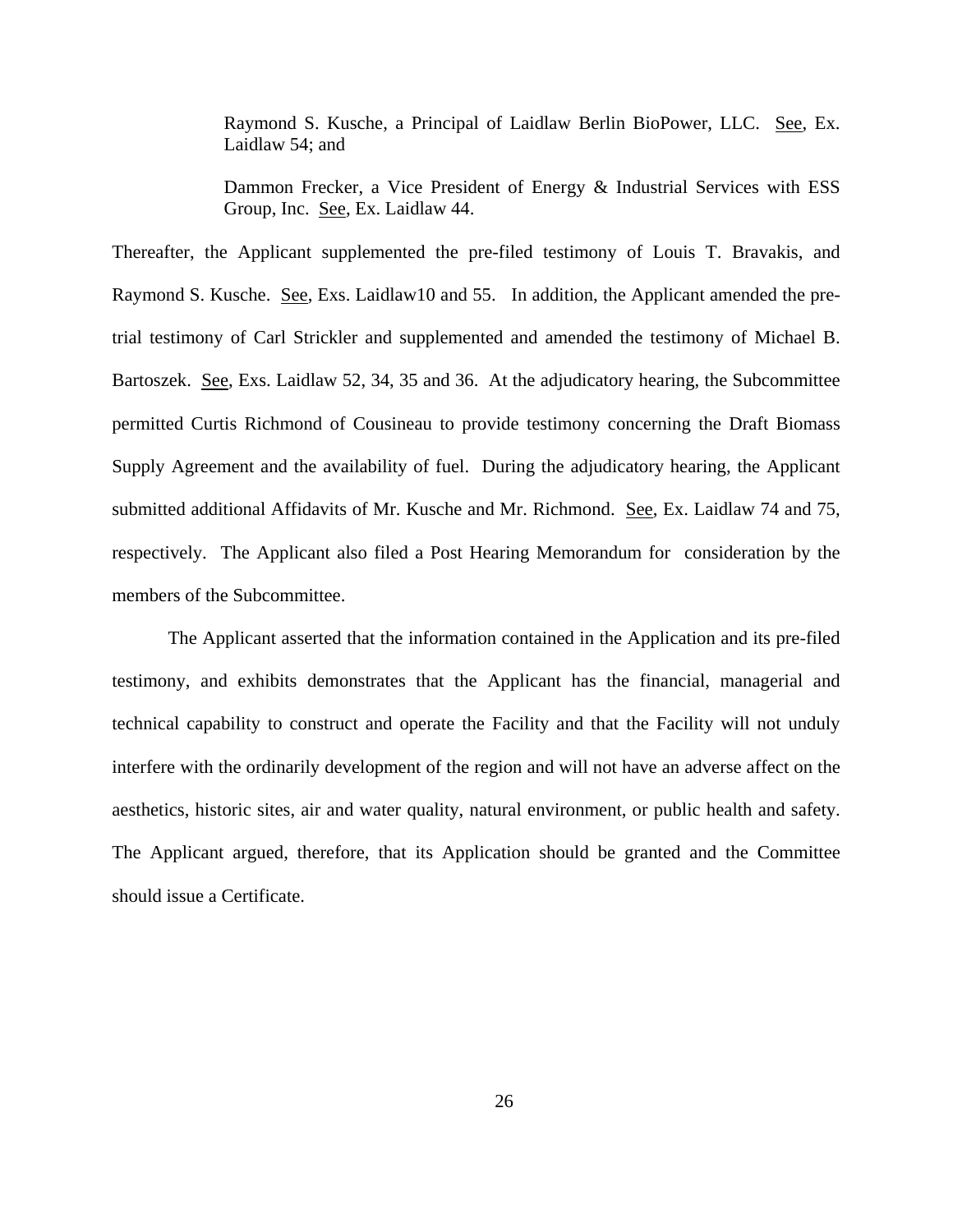#### **B. Counsel for the Public**

Counsel for the Public and the Applicant signed a Stipulation addressing and resolving a number of issues raised by Counsel for the Public. Ex. Laidlaw 76; Tr. 09/10/2010, Morning Session, at 6-7. Counsel for the Public engaged in a course of negotiations with the Applicant and agreed to a series of conditions relating to forest sustainability, see, Ex. Laidlaw 76. Counsel for the Public also requested that the Subcommittee require the Applicant and all of its associated entities to be bound by the Certificate and all conditions. Tr., 08/26/2010, Morning Session at 46-49. Counsel for the Public has also requested that the issuance of a Certificate be conditioned upon compliance by the Applicant and all of its associated entities with all brownfield covenants, restrictions and other agreements pertaining to the Site. Id. Finally, Counsel for the Public requested that the Applicant be prohibited from changing the type of fuel used to generate power at the facility without prior approval of the Committee. Counsel for the Public did not file a post-hearing Memorandum.

#### **C. City of Berlin**

The City of Berlin submitted the pre-filed testimony of Pamela E. Laflamme, City Planner for City of Berlin. Ex. Berlin 3. Generally, the City asserted that the development of the Facility will be beneficial to the community. Ex. Berlin 3. However, the City expressed its concerns about the Facility's noise level, dust, particulate matter, and traffic. Ex. Berlin 3. The City's concerns were addressed by the Applicant. The Applicant and the City of Berlin conducted numerous meetings and engaged in intensive discussions to address the issues raised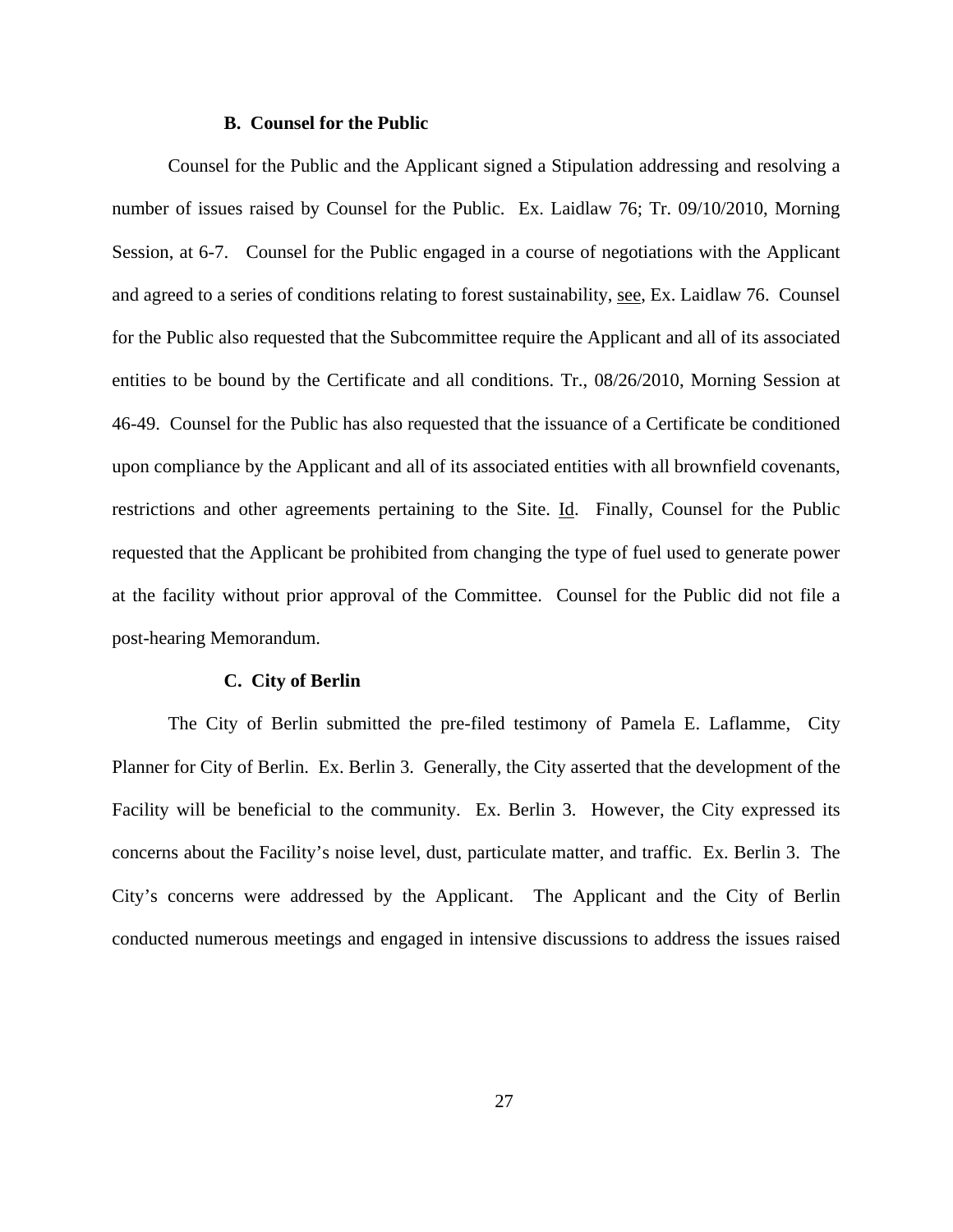by the City<sup>7</sup>. As a result, the Applicant and the City of Berlin entered into a agreement in principle for the siting, construction and operation of the Facility. See, Ex. Berlin 1. The agreement was subsequently amended and offered to the Subcommittee as Berlin Exhibit 5. See, Ex. Berlin 5. At the time of the adjudicative proceedings, the City of Berlin welcomed the construction of the Facility in the City and urged the Subcommittee to issue the Certificate subject to the conditions contained in the document labeled "City of Berlin Proposed Certificate Conditions." Ex. Berlin 5; Tr. 08/23/2010, Morning Session, at 24-26, 59-60.

# **D***.* **Coos County Commissioners**

 $\overline{a}$ 

Prior to the hearing, the Coos County Commissioners unconditionally supported the construction of the Facility and stated that the issuance of the Certificate to the Applicant will be a catalyst for job creation for the entire county and will positively affect the orderly development of the region. See, Letter from Coos County Commissioners, July 9, 2010. During the hearing, the Chairman of the Coos County Board of Commissioners, Burnham Judd, made a public statement on behalf of the Board of Commissioners urging the Subcommittee to issue a Certificate to the Applicant. Tr. Day 1, Morning Session, at 26-27. In addition, New Hampshire District 1 Executive Councilor, Raymond Burton, spoke in support of the Project. Tr. 08/25/2010, Afternoon Session, at 6-7. The County Commissioners did not participate in the adjudicative portion of the proceedings.

<sup>&</sup>lt;sup>7</sup> In addition the City formed a Community EFSEC Advisory Committee to study and recommend conditions to the Certificate. See, Letter from Max Makaitis, Androscoggin Valley Economic Development Recovery Corp., dated September 9, 2010, p. 2.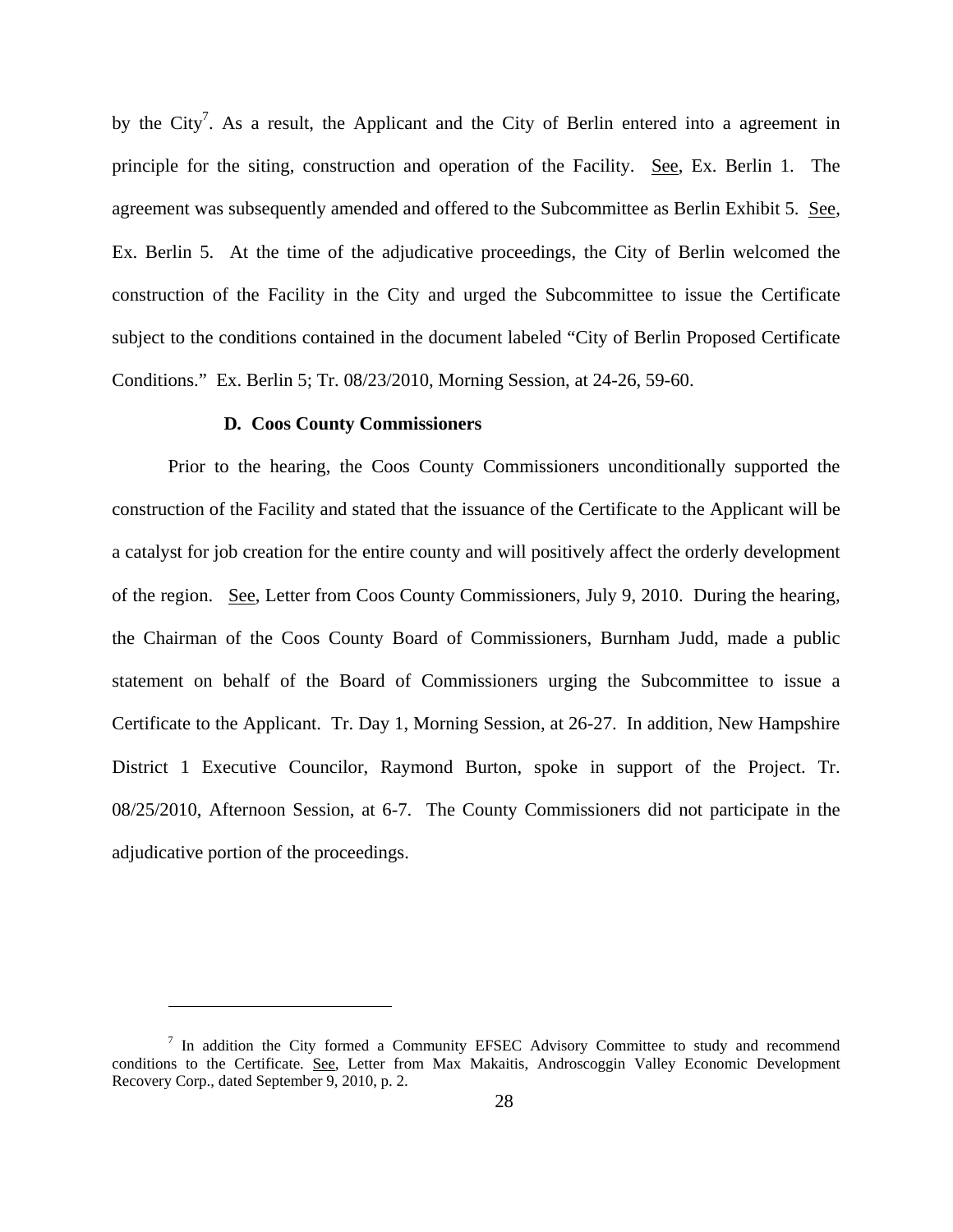## **E. Clean Power Development, LLC**

CPD is a New Hampshire limited liability company which intends to construct, own, and operate a 29 MW biomass electric generating facility at 20 Shelby Street in Berlin, New Hampshire. The Facility, as proposed in this docket, will be located approximately 1<sup>1</sup>/<sub>2</sub> miles from the CPD facility. Both facilities intend to use whole tree chips as biomass for fuel. In addition, both facilities will have access to the Androscoggin River and intend to use the Coos Loop for the transmission of generated electricity.

Prior to the hearing, CPD submitted the following pre-filed testimony to the Subcommittee:

Testimony of Melvin E. Liston, President of Clean Power Development, LLC. See, Ex. CPD 1; and

Testimony of William W. Gabler, Project Manager for Clean Power Development, LLC. See, Ex. CPD 2.

In addition, CPD filed the supplemental testimony of William W. Gabler. See, Ex. CPD

3. At the conclusion of the hearing, CPD filed a Post Hearing Brief.

 CPD argued that the Subcommittee should deny the Applicant's request for a Certificate because the construction of the Facility will adversely affect the sustainability and availability of biomass fuel in the northern forest and will impair CPD's ability to transmit power through the Coos Loop.

## **F. Wagner Forest Management, Ltd. and New Hampshire Sierra Club**

WFM manages over 692,000 acres of timberland within a 100-mile radius of the Facility. In its Motion to Intervene, WFM asserted its belief that the construction of the Facility will adversely impact the sustainability of the biomass fuel source around the Facility and adversely impact the WFM's potential usage of the Coos Loop.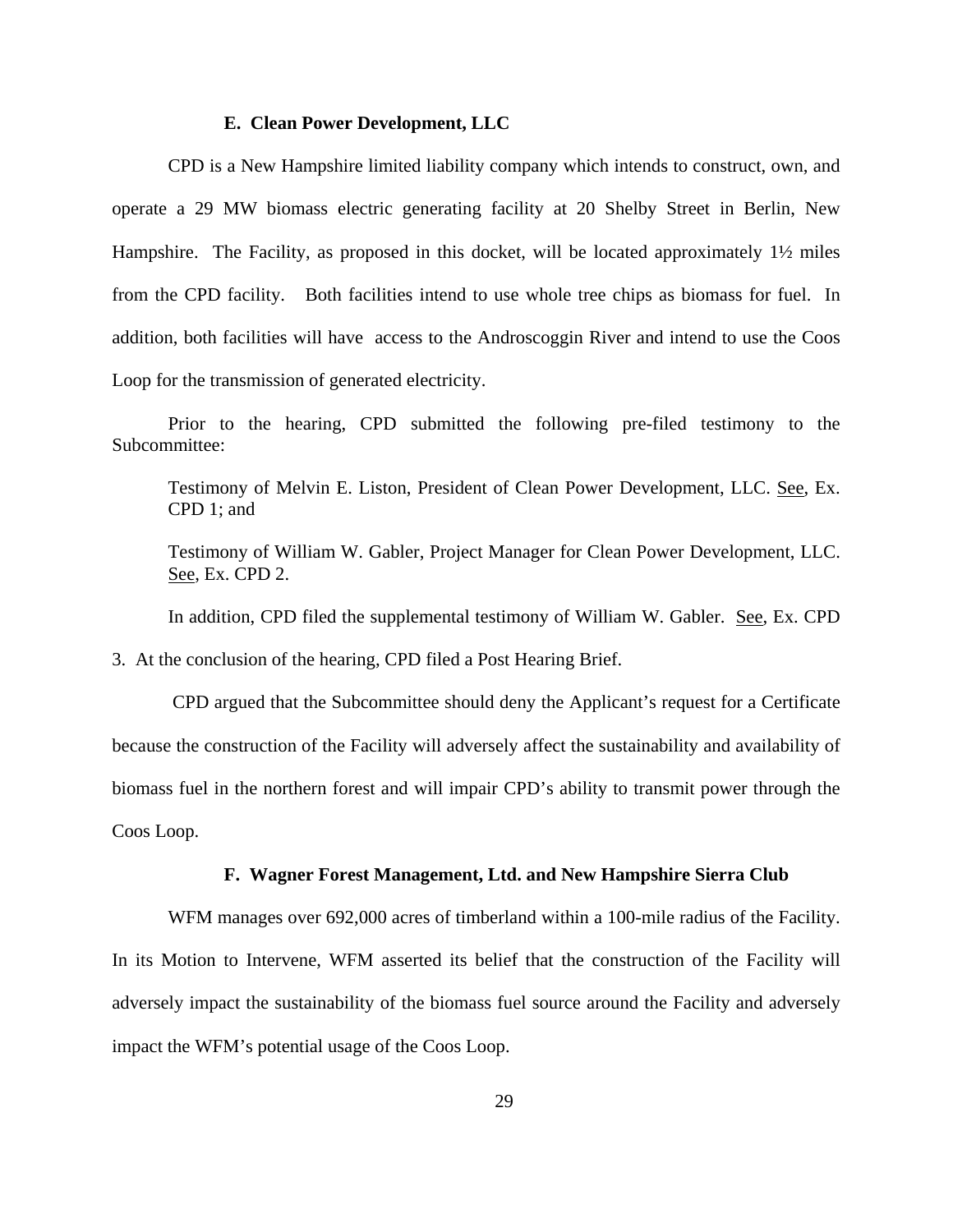NHSC is a voluntarily non-profit organization with its members residing within proximity of the Project. The NHSC shared its concerns with the Subcommittee that the development of the Facility may adversely affect the ecosystem of the northern forest.

Notwithstanding the allegations raised in their Motions to Intervene, WFM and NHSC decided not to participate in the final hearing on the matter. Tr. Day 1, Morning Session, at 17; Ex. Sierra Club 1.

#### **V. ANALYSIS AND FINDINGS**

#### **A. State Permits**

The construction and operation of the Facility requires the following state permits: (1) an Air Emissions Permit, from the Air Resources Division (ARD) of the Department of Environmental Services (DES); (2) an Alteration of Terrain Permit from the Water Division of DES; (3) a Shoreland Protection Permit from the Water Division of DES; (4) an Industrial Wastewater Indirect Discharge Permit from the Water Division of DES; and (5) a Sewer Connection Permit from the Water Division of DES.<sup>8</sup>

#### **1. Air Emissions Permit**

 $\overline{a}$ 

The owner of a wood fired facility with a design rating greater than or equal to 2,000,000 BTUs per hour of gross heat input must apply for and receive a Temporary Air Permit prior to the construction or installation of such device. N.H. Code of Admin. Rules Env-A 603.01 (a), 607.01(c). The purpose of this requirement is to ensure that the operation and modification of new and existing devices will comply with established air limits. See, N.H. Code of Admin.

<sup>&</sup>lt;sup>8</sup> The Industrial Wastewater Indirect Discharge Permit and the Sewer Connection Permit are normally first considered and approved by the local government prior to consideration and approval by DES.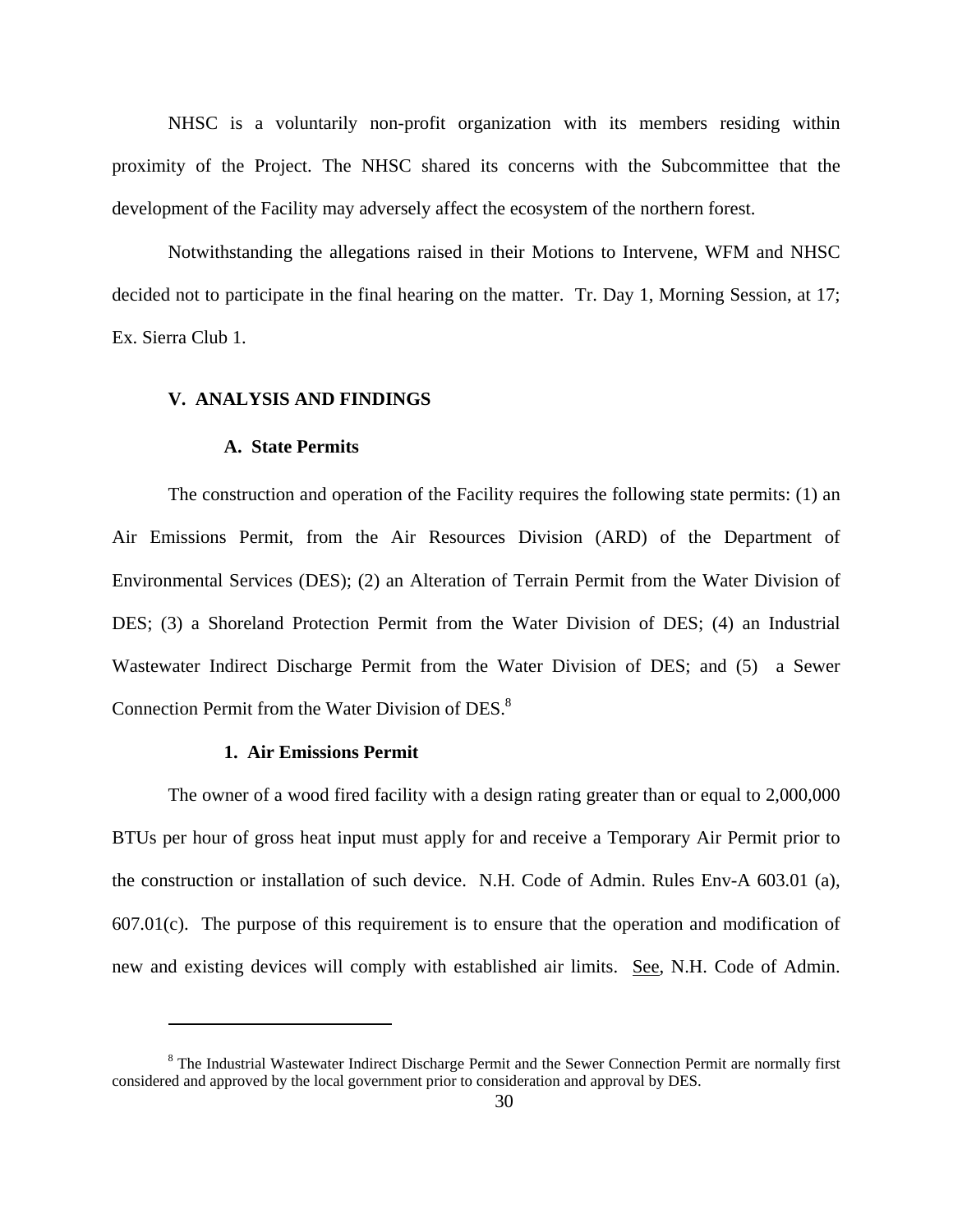Rules Env-A 601.01. The Facility, as proposed, will include a boiler which is a stationary source that uses biomass (wood chips) as a fuel and has a design rating greater than 2 MMBtu per hour of gross heat input. Ex. Laidlaw 1, App. C, at 14. Therefore, the Applicant is required to receive a Temporary Air Permit prior to the construction and operation of the Facility.

On December 15, 2009, the Applicant submitted a State Air Permit Application to the New Hampshire Department of Environment Services, Air Resources Division. Ex. Laidlaw 1, App. C. The Application stated that the Facility will be equipped with a variety of emissions control systems to secure compliance with all applicable New Hampshire State Air Pollution Control Regulations. In its Application, the Applicant stated that it anticipates the Facility will generate the following types of emissions: (1) nitrogen oxides; (2) carbon monoxide; (3) sulfur dioxide/sulfuric acid mist; (4) particulate matter; (5) volatile organic compounds; (6) ammonia; (7) hazardous air pollutants; (8) carbon dioxide; and (9) fugitive emissions. Ex. Laidlaw 1, App. C. With regard to air emissions, the Applicant stated that it will comply with all applicable elements of the State Implementation Plan ("SIP") and all national standards by ensuring that its nitrogen oxide (NOx) emissions do not exceed the Lowest Achievable Emission Rate ("LAER"), and by implementing Best Available Control Technology ("BACT") for all regulated new source review (NSR) pollutants for which the emissions could exceed the significance levels defined in the Prevention of Significant Deterioration ("PSD") of Air Quality Permit regulations. Ex. Laidlaw 1, App. C.

On January 14, 2010, DES determined that the Application for Air Permit was complete. However, DES requested the Applicant to re-evaluate portions of its proposal and to perform additional air quality impact evaluations to support its application. In response, on May 27, 2010, the Applicant submitted a revised air permit application. Ex. Laidlaw 48. Instead of using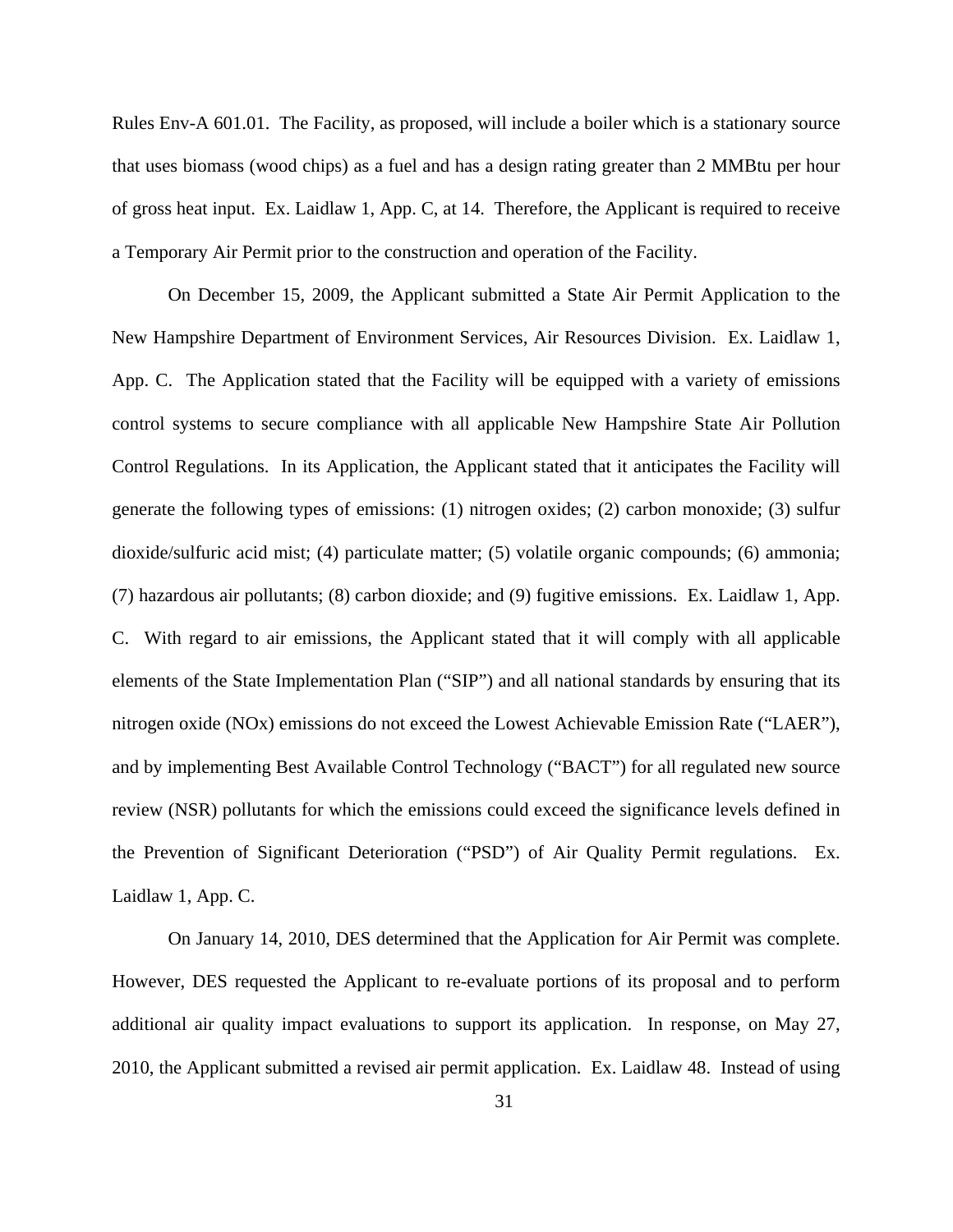an electrostatic precipitator as originally planned, the Applicant decided to use a fabric filter bag house with dry sorbent injection to control emissions. Ex. Laidlaw 48; Tr. 8/23/2010, Afternoon Session, at 5. The Applicant stated that a bag house with a dry sorbent injection will provide a lower particulate emission rate than would the electrostatic precipitator that was originally proposed. Tr. 08/23/2010, Afternoon Session, at 5-7.

 After inviting public comment, conducting a Public Hearing in Berlin, and considering all provided documents and comment, the ARD approved Applicant's request for an Air Permit on July 26, 2010 and issued its Final Determination to Grant a Temporary Permit/Prevention of Significant Deterioration/Non-Attainment New Source Review Permit for Laidlaw Berlin BioPower, LLC ("Final Determination"). See, Ex. Laidlaw 50. Pursuant to RSA 162-H: 16, I, the Certificate in this docket will be conditioned upon the Applicant's compliance with the conditions and limitations identified within the Final Determination and said permit, including all of its enumerated conditions and limitations, is incorporated into the Certificate to be issued in this docket.

During the construction of the Facility, the Applicant may be required to amend its Air Permit and eventually will have to apply for and receive a Title V Operating Permit from the Air Resources Division of DES. See, New Hampshire Code of Administrative Rules, Env-A 609. Pursuant to RSA 162-H: 4, III, the Subcommittee delegates to DES, Air Resources Division, the authority to approve amendments to the Air Permit and to issue a Title V Operating Permit for air emissions, with conditions, which will become a part of the Certificate of Site and Facility.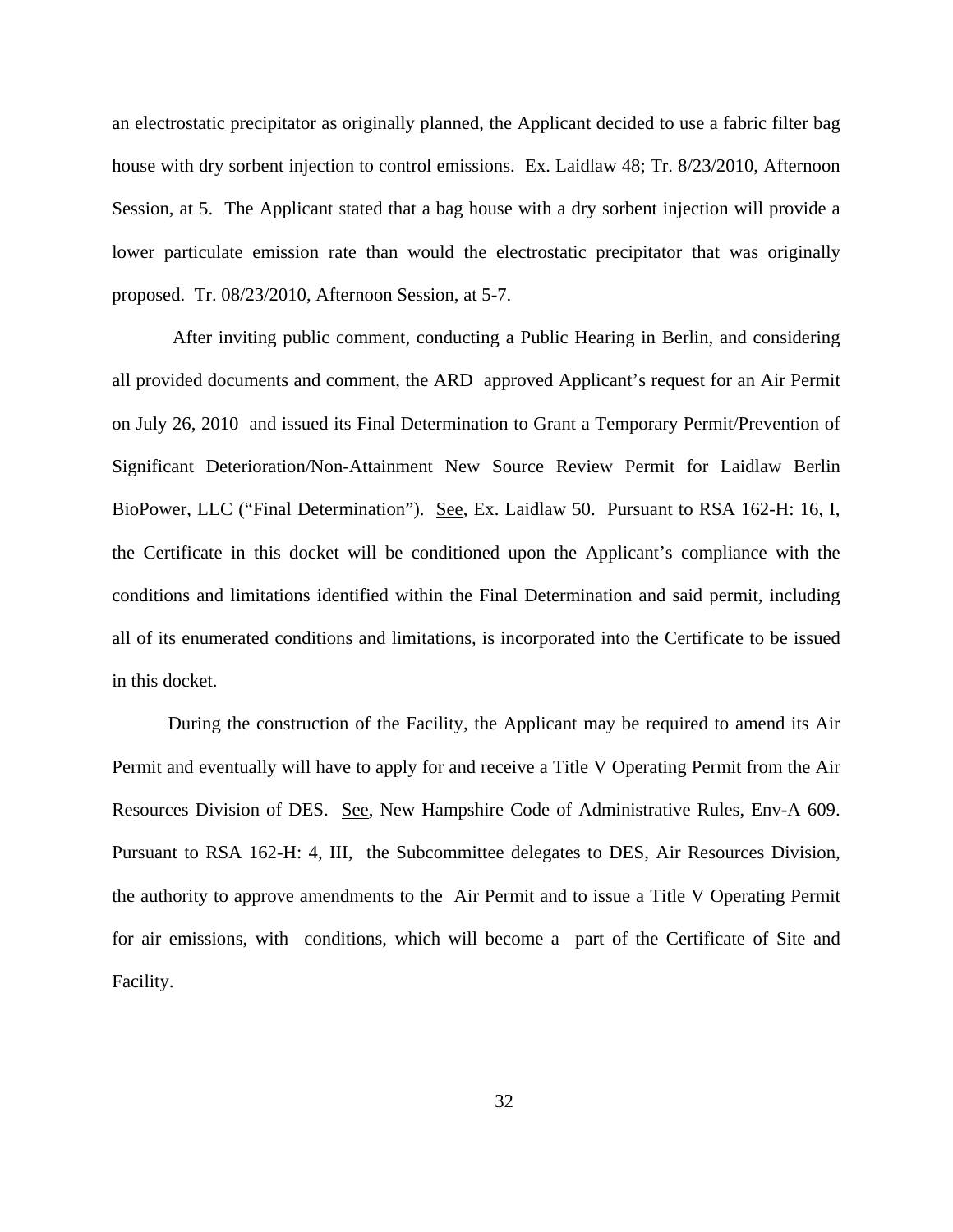## **2. Site Specific Alteration of Terrain Permit**

Under New Hampshire law, no person shall "dredge, excavate, place fill, mine, transport forest products, or undertake construction in or on the borders of surface waters of the state" without obtaining an Alteration of Terrain Permit. See, N.H. Code of Administrative Rules, Env-Wq 1501.02 (a), 1503.02 (a).

On December 15, 2010, the Applicant submitted its Site Specific Alteration of Terrain Permit Application to the New Hampshire Department of Environment Services, Water Division. Ex. Laidlaw 1, App. D. The total area of contiguous disturbance caused by construction of the Facility will be 37.81 acres (1,646,797 square feet). Ex. Laidlaw 46. On April 21, 2010, the Water Division issued an Alteration of Terrain permit with recommended permit conditions. Ex. Laidlaw 46.

The Certificate of Site and Facility will be conditioned upon the Applicant's compliance with the conditions and limitations identified by the Alteration of Terrain Permit issued by DES, and said permit, including all of its enumerated conditions and limitations, is incorporated into the Certificate to be issued in this docket. Pursuant to RSA 162-H:4, III, the Subcommittee delegates its authority to approve amendments to the Alteration of Terrain Permit and to incorporate them into the Certificate to the New Hampshire Department of Environmental Services, Water Division.

#### **3. Shoreland Protection Permit**

On December 15, 2009, the Applicant filed a Shoreland Protection Permit Application with the New Hampshire Department of Environment Services, Water Division. Ex. Laidlaw 1, App. E. The Applicant is required to obtain a Shoreland Protection Permit prior to the construction of the Facility due to the fact that the Facility, as proposed, will be constructed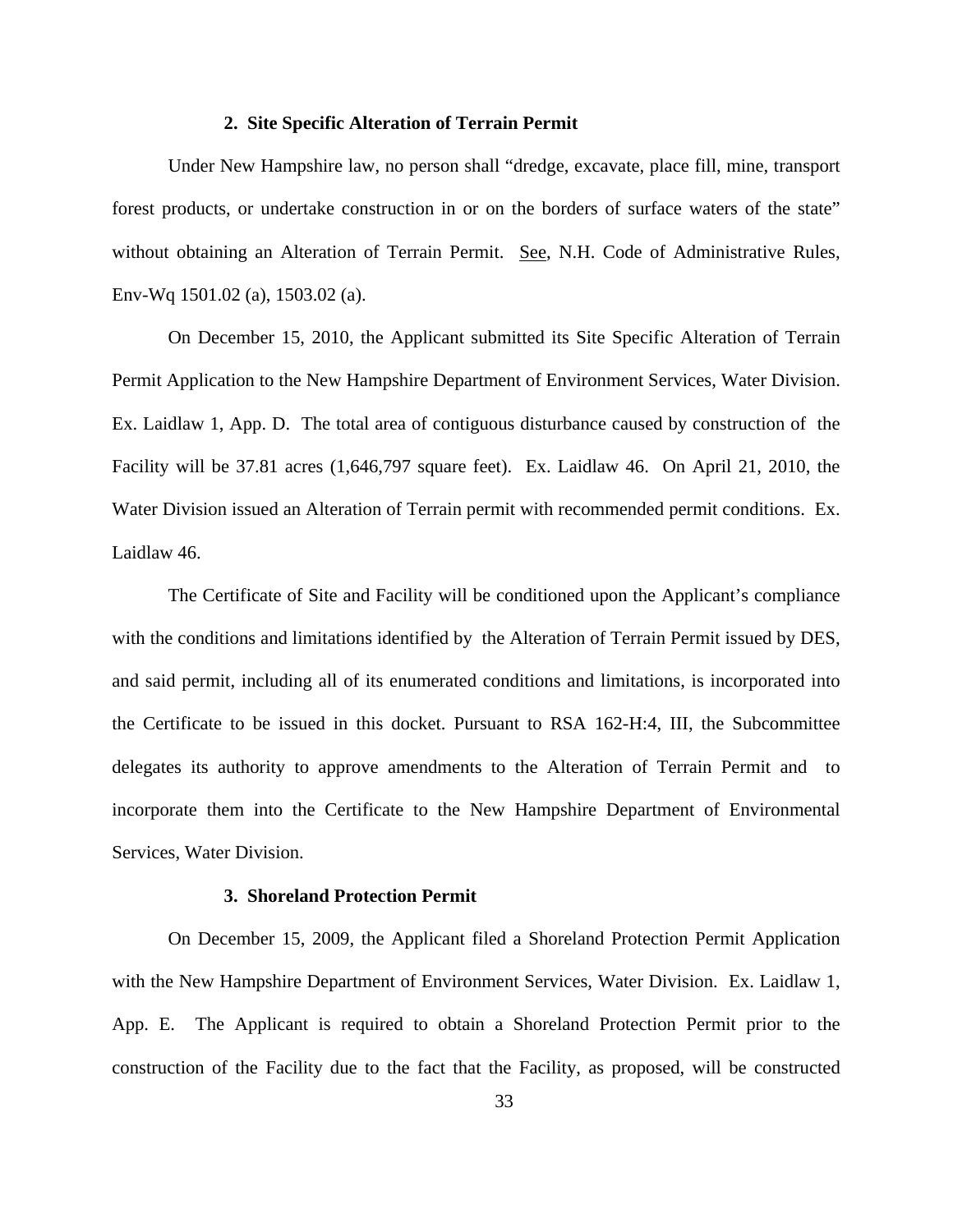within 250 feet of the high water elevation of the Androscoggin River. N.H. Code of Administrative Rules, Env-Wq 1401.02 (a).

The Applicant acknowledged that the construction of the Facility will require the disturbance of more than 100,000 square feet within the protected shoreland of the Androscoggin River, which is also listed as impaired and/or sensitive by DES. Tr. 08/24/2010, Morning Session, at 30-31. However, the Applicant alleged that it plans to remove an existing impervious cover (pavement, structural debris, etc.) located within the 50-foot Waterfront Buffer and to leave this area unaltered, with the exception of an existing building and an existing gravel path. Ex. Laidlaw 1, App. E. Furthermore, the Applicant alleges that total impervious area within the 250-foot protected shoreland buffer will be reduced from 59.4% to 38.2%. Ex. Laidlaw 1, App. E.

The Water Division issued a Shoreland Permit with conditions on April 21, 2010.

Pursuant to RSA 162-H: 16, I, the Certificate in this docket will be conditioned upon the Applicant's compliance with the conditions and limitations identified by Shoreland Program (Wetlands Bureau) within its recommended permit conditions. The Shoreland Permit, including all of its enumerated conditions and limitations, is incorporated into the Certificate to be issued in this docket. Pursuant to RSA 162-H: 4, III, the Subcommittee delegates its authority to approve amendments to the Shoreland Permit to the New Hampshire Department of Environmental Services, Water Division.

# **4. Industrial Wastewater Indirect Discharge Permit and Sewer Connection Permit.**

As proposed, wastewater from the Facility will be discharged to the municipal sewer system which connects to the Berlin Waste Water Treatment Facility, where the wastewater will be treated and discharged.Ex. Laidlaw 1. To implement this treatment of the wastewater, the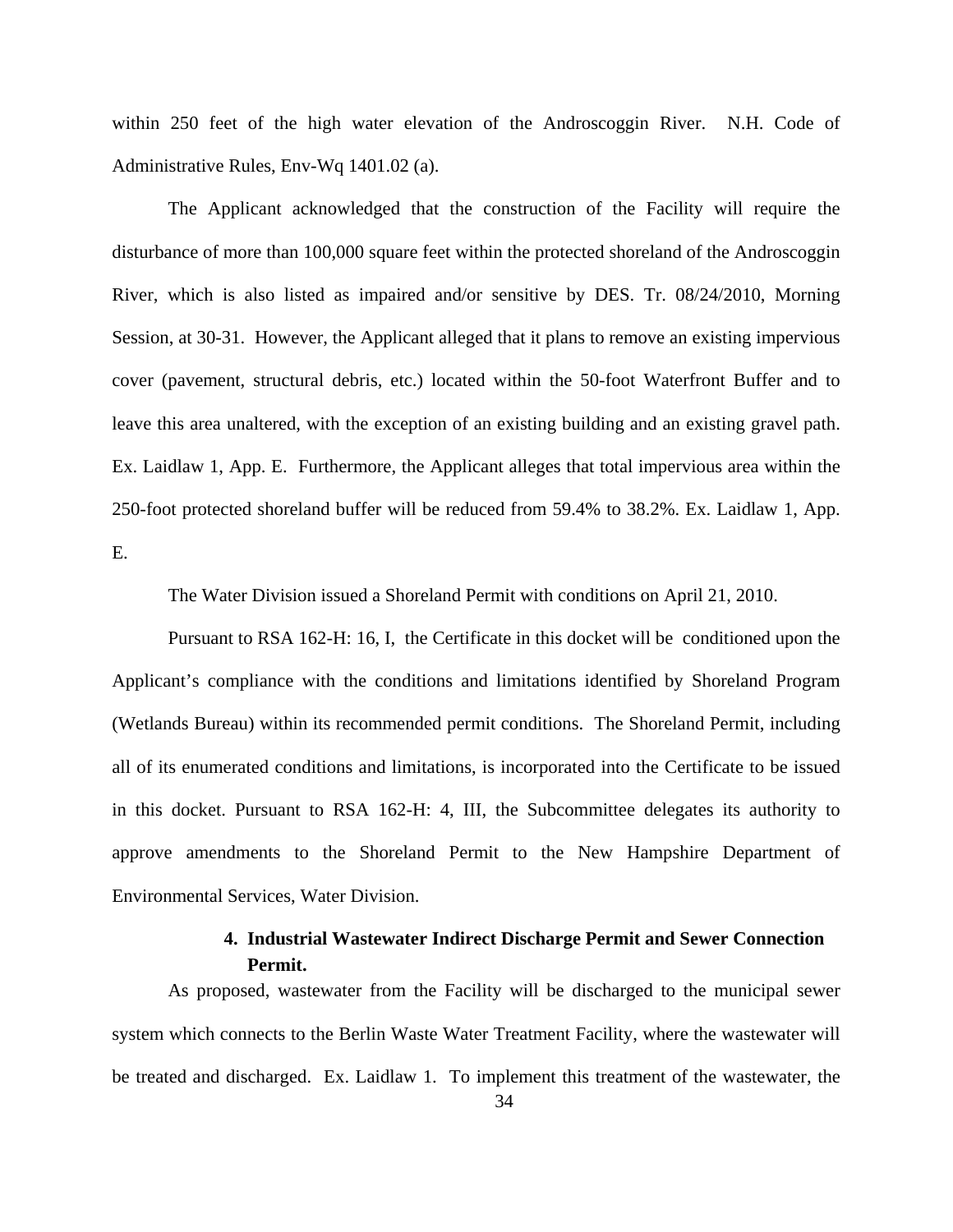Applicant is required to obtain both an Industrial Wastewater Indirect Discharge Permit and a Sewer Connection Permit. The Applicant submitted an Application for Sewer Connection Permit to DES, requesting DES to allow the connection of additional domestic wastewater to the Facility's existing wastewater collection, treatment and disposal system in the amount of 212,476 gallons per day. Ex. Laidlaw 1, App. H. The Applicant also submitted an Industrial Wastewater Indirect Discharge Request Application requesting DES to permit discharge of an average of 211,036 gallons per day of wastewater. Ex. Laidlaw 1, App. I.

On April 19, 2010, DES approved the Applicant's Industrial Wastewater Indirect Discharge Request, permitting an average daily process flow of 211,036 gallons per day and maximum daily process flow of 302,534 gallons per day from the Facility. Ex. Laidlaw 47. In addition, DES required the discharge permit to be conditioned upon the Applicant's adherence to the City of Berlin's Sewer Use Ordinance and state-specific discharge parameters, including monitoring to assure the discharge will not interfere with the treatment provided by, or pass through, the treatment facility. Ex. Laidlaw 47.

On April 21, 2010, the DES Water Division approved the Applicant's Sewer Connection Permit to allow connection of the Facility to Berlin's existing wastewater collection, treatment and disposal system to enable the discharge of 214,476 gallons per day. Ex. Laidlaw 45. This permit was conditioned upon the Applicant's compliance with the requirements of New Hampshire Code of Administrative Rules, Chapter Env-Wq 700, the Standards of Design and Construction for Sewerage and Wastewater Treatment facilities. Ex. Laidlaw 45.

On April 21, 2010, the Wastewater Engineering Bureau of DES issued the Sewer Connection Permit and Industrial Wastewater Indirect Discharge Permits containing the conditions required for compliance with the Permits. Ex. Laidlaw 46.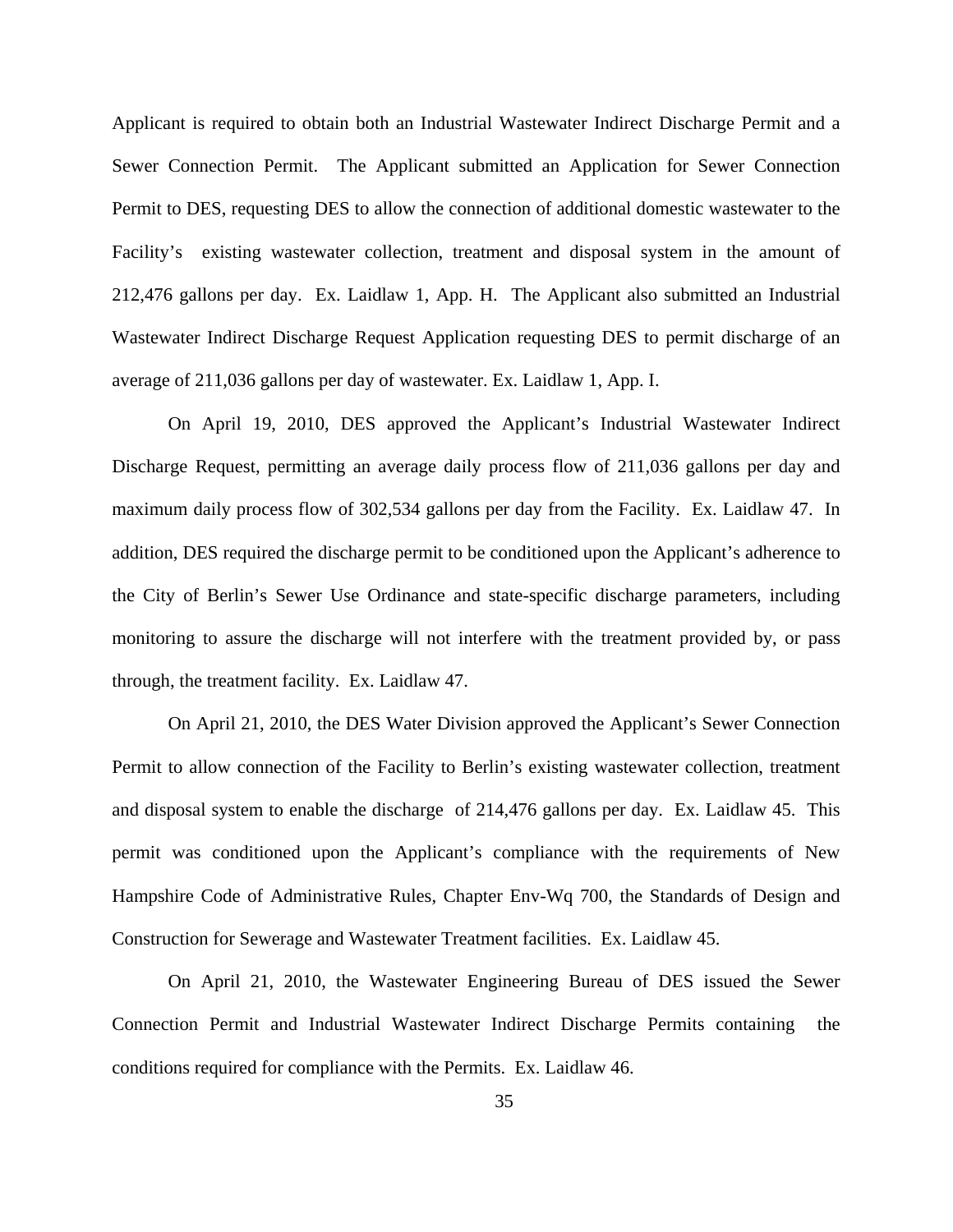The Subcommittee adopts and incorporates and the enumerated conditions and limitations identified in each such permit, Sewer Connection Permit and the Industrial Wastewater Indirect Discharge Permit into the Certificate to be issued in this docket. In addition, pursuant to RSA 162-H:4, III, the Subcommittee delegates its authority to approve amendments to the Sewer Connection Permit and the Industrial Wastewater Indirect Discharge, and to incorporate such amendments including new conditions of such permits, into the Certificate, to the DES, Water Division.

 The Subcommittee finds that DES has appropriately reviewed and considered Applicant's requests for permits. Furthermore, the Subcommittee finds that DES has met its statutory obligations by carefully considering the applications, plans, analyses, and demonstrations. As set forth more fully above, the Subcommittee hereby adopts all five permits and incorporates each permit and the conditions and limitations contained therein as conditions of the Certificate of Site and Facility to be issued in this docket.

#### **B. Consideration of Alternatives**

Under RSA 162-H:16, IV, the Subcommittee should consider "available alternatives" in deciding whether the objectives of the statute would be best served by the issuance of a Certificate. See, RSA 162-H:16, IV. The term "available alternatives" is not defined by the statute. See, RSA 162-H:1-16. Historically, the Committee considered alternatives presented by the Applicant. See, Decision Granting Certificate of Site and Facility with Conditions, Application of Granite Reliable Power, LLC, 2008-04 (July 15, 2009), ("[t]he Site Evaluation Committee normally considers the evidence of alternatives presented by an applicant. The Committee also considers any other evidence in the record pertaining to alternative sites."). In the past, the Committee has considered other locations for the Facility, technologies used by the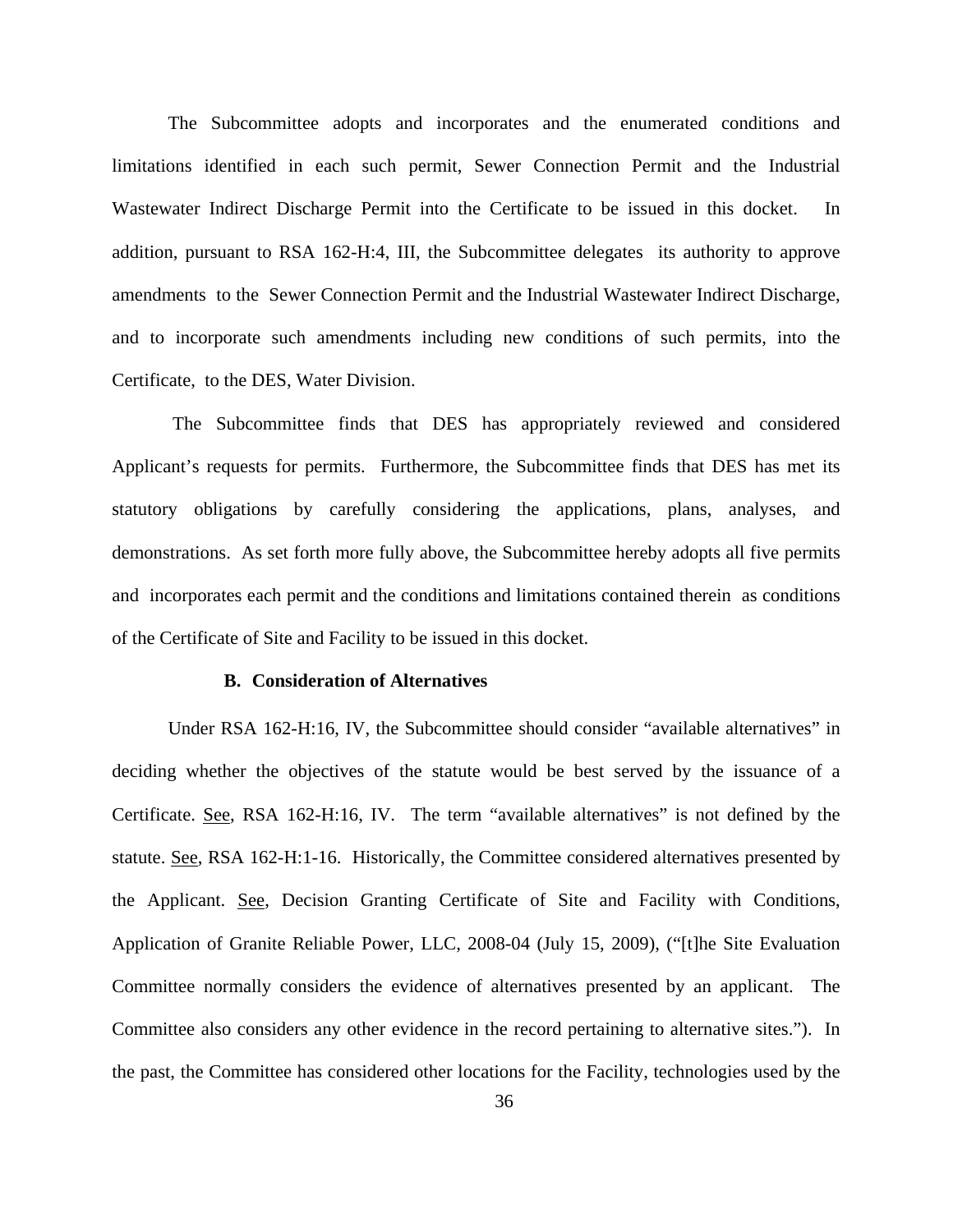Facility, and other alternatives to the size of the Facility. See, Id. For example, in evaluating an Application for a Certificate for a wind turbine facility, the Committee considered the Applicant's site selection and the possibility of approving a smaller-sized project with fewer turbines. See, Id. at 27. In a Decision pertaining to the issuance of a Certificate for a gas compression unit, the Committee considered alternative sites, routes of pipeline approach, and operation methods. See, Decision Issuing Certificate of Site and Facility with Conditions, Tennessee Gas Pipeline Co., 2008-02, p. 12 (March 12, 2009).

CPD argued that the Subcommittee should consider other planned renewable energy facilities, including its own, as well as existing biomass facilities as alternatives to the Applicant's Facility. See, Post-Hearing Brief of Clean Power Development, LLC, Section B. (Sept. 16, 2010). CPD asserted that the Subcommittee must consider "all" available alternatives in order to strike "a balance between the environment and the need for new energy facilities in New Hampshire." RSA 162-H:1. CPD's argument requires the Subcommittee to consider matters that involve competition between and among the Applicant, CPD and other power producers as part of its alternatives analysis. The Subcommittee notes that the statute requires the Subcommittee to review "available alternatives." RSA 162-H:16, IV. The Subcommittee is not required to consider all "available alternatives" as argued by CPD. If CPD's argument, was adopted the Subcommittee would have to compare the efficacy and competitive positions of the Applicant, existing facilities, and other potential facilities such as the one proposed by CPD. In essence, CPD requests that the Subcommittee determine, in advance, who will be the winners and the losers in the renewable energy markets in Coos County. The statute does not require the Subcommittee to undertake such an analysis. Nothing in the statute requires consideration of every possible alternative. The statute requires only that the Subcommittee consider available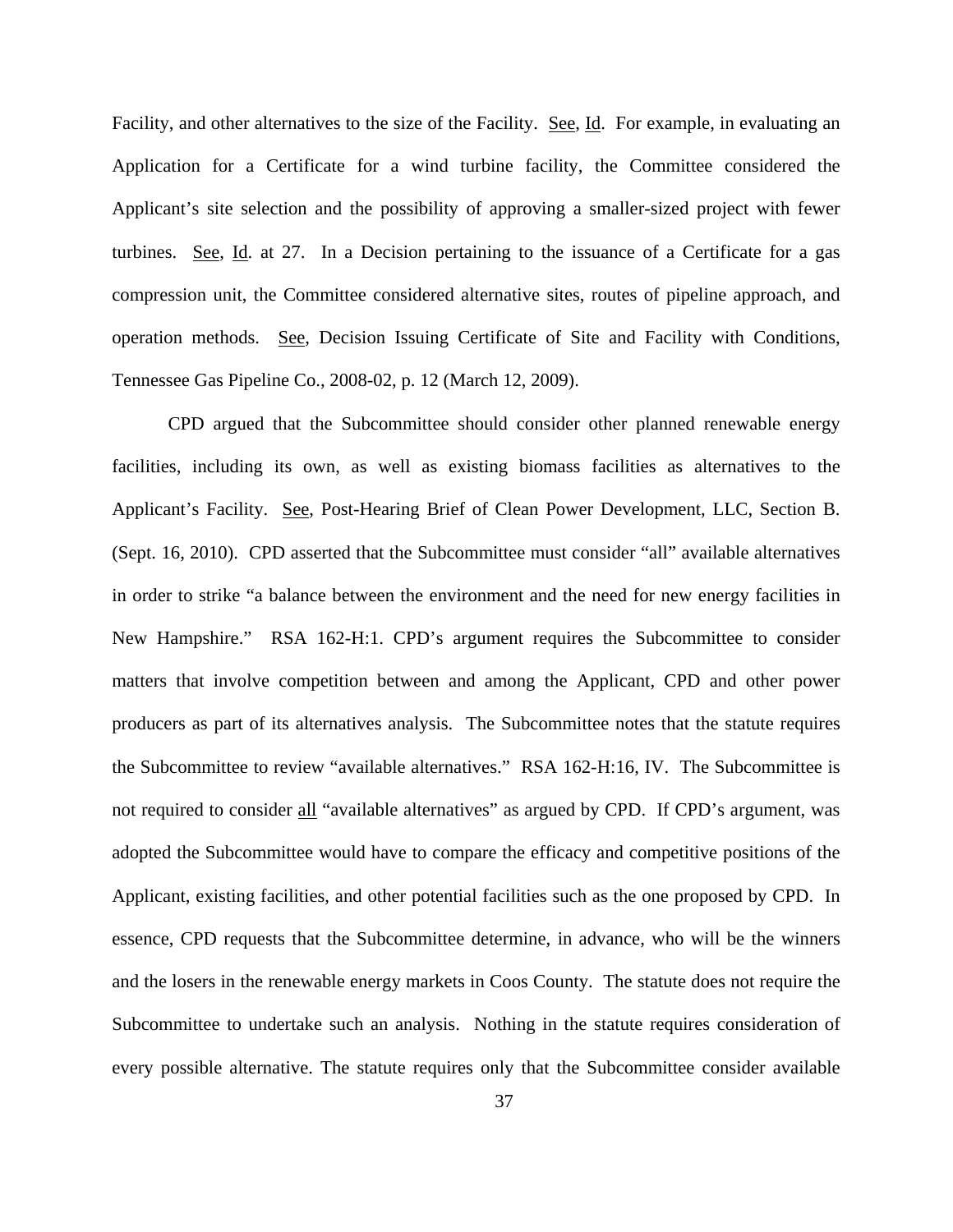alternatives. The Subcommittee will not consider what the legislature might have said and add words that the legislature did not see fit to include in the statute. See, Dalton Hydro v. Town of Dalton, 153 N.H. 75, 78 (2005).

Furthermore, the Subcommittee notes that the interpretation of the statute offered by CPD would cause undue delays in the consideration of energy facility applications. Substantial delays would occur if the Subcommittee were required to consider every possible alternative to the facility under consideration. Such an interpretation would be in direct conflict with the purpose of RSA 162-H which establishes the Site Evaluation Committee in order to avoid delays in the construction of needed facilities and to provide full and timely consideration of environmental consequences. RSA 162-H:1. Assuming, *arguendo*, that the Subcommittee were required to consider a comparative analysis between the Applicant's facility and CPD's facility, it cannot be said that CPD necessarily presents a better alternative. In conducting such an analysis, the Subcommittee would likely consider (1) whether the CPD project better satisfies sound environmental principles; and (2) whether the CPD project better satisfies the State's demand for an adequate and reliable supply of energy. The Subcommittee notes that the quantity of electrical energy demanded by the state is currently met by existing power generation facilities that serve the ISO-New England market. However, the state has statutorily recognized the need to diversify its electrical energy production and to increase the supply of renewable energy. See, RSA 378:37. Both facilities would burn biomass for fuel and both would qualify as renewable energy facilities as defined by RSA 162-H: 6-a, but the Laidlaw facility would generate approximately twice as much electricity as would the CPD facility. The record does not reflect that the CPD facility necessarily provides a better environmental alternative. Indeed, the Applicant's facility will provide a new use for an existing industrial site, boiler and building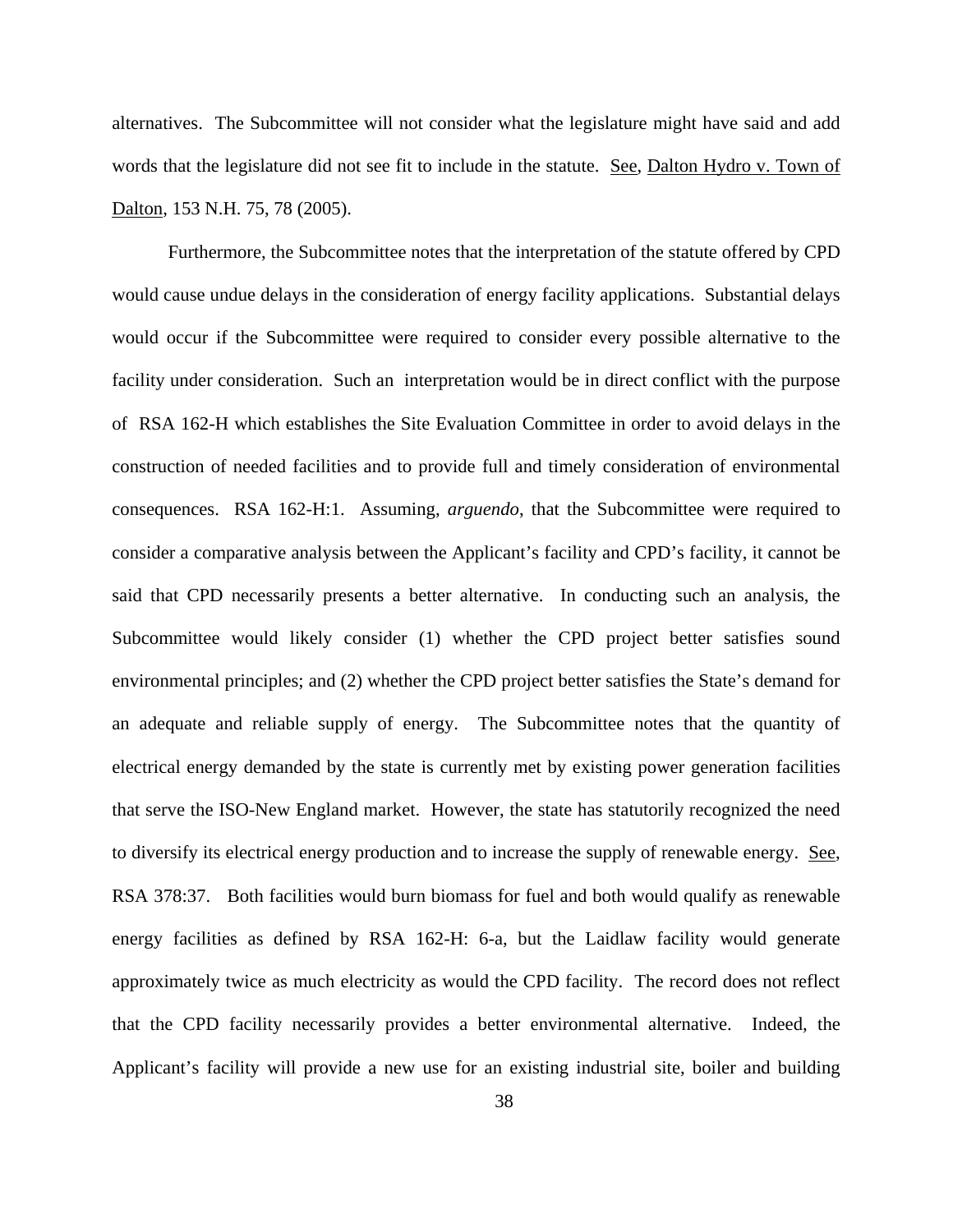rather than requiring the dedication of greenfield space to a new industrial use as contemplated by the CPD facility. On this record we could not conclude that CPD's proposed facility necessarily represents a better alternative.

In its Application, the Applicant stated that while selecting the Site for the construction of the Facility, it considered the following factors: (1) whether the Site had an existing infrastructure; (2) proximity to fuel suppliers; (3) accessibility to truck routes and/or rail lines for the delivery of fuel; (4) proximity to transmission lines and electrical interconnections; (5) water supply and delivery system; (6) wastewater treatment infrastructure and treatment capacity; and (7) a local workforce with the skills necessary to operate a generating facility. Ex. Laidlaw 1, at 50. The Applicant asserts that the former pulp mill site in Berlin uniquely addressed all these considerations, given that the mill already had an installed boiler system, had access to the wood supply, was large enough to accommodate construction of the Facility, and was located in the area with a workforce with direct experience with the Site and boiler operations. Ex. Laidlaw 1, at 50; Tr. 08/24/2010, Morning Session, at 40. Furthermore, the nature of the proposed site being a preexisting industrial facility with an existing boiler minimizes the need to consider "offsite" alternatives. The Subcommittee agrees with the Applicant that, in this case, the redevelopment of this existing industrial site represents a better alternative than developing a site without a pre-existing industrial use.

As to the general design of the Facility, the Applicant indicated that initially it considered having alternative roadways that led to different access points to the Facility. Tr. 08/24/2010, Morning Session, at 40-41. However, taking into consideration Applicant's commitment to the development of additional uses or properties on the Site, the Facility's design was altered in order to leave the front portion of the Site available for future development and to allow the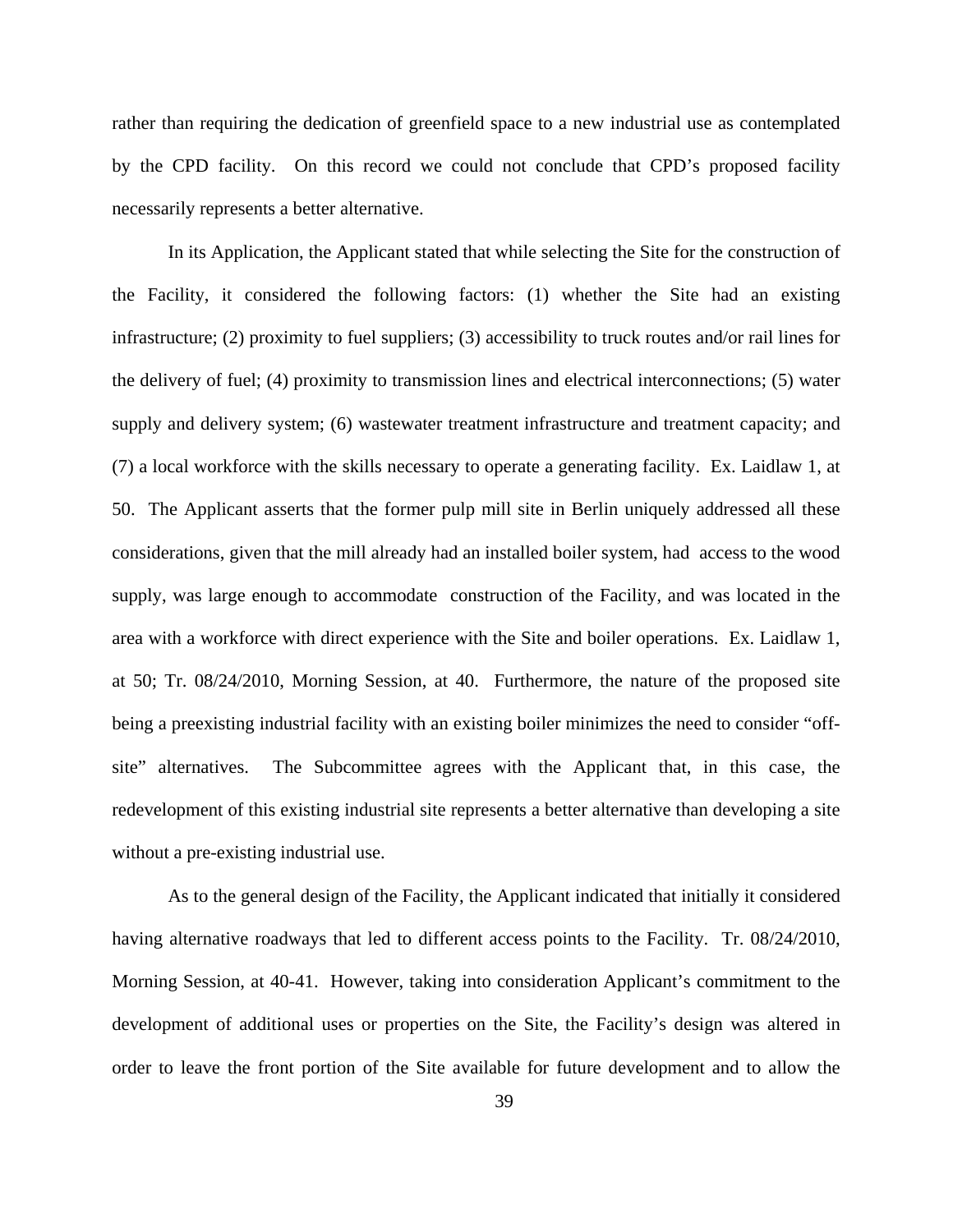roadways to provide easy access to these future developments. Tr. 08/24/2010, Morning Session, at 40-41.

The Applicant asserted that it considered an air cooled condenser as a cooling mechanism. Ex. Laidlaw 1 at 51. However, the Applicant has determined that a wet cooling tower would be more efficient, would produce fewer emissions, and would produce less noise compared to an air cooled condenser. Ex. Laidlaw 1 at 51. Therefore, the Applicant decided to use a wet cooling tower to meet the cooling needs of the Facility. Ex. Laidlaw 1 at 51. In addition, for the purposes of control of air emissions, the Applicant considered an electrostatic precipitator as an alternative to a bag house. Tr. 08/23/2010, Afternoon Session, at 5. However, the Applicant decided that a bag house will provide better air quality control compared to an electrostatic precipitator. Tr. 08/23/2010, Afternoon Session, at 5. The Subcommittee agrees that the use of a fabric filter bag house with a dry sorbent injection will provide better control of emissions as compared to an electrostatic precipitator. As to the waste water treatment, the Subcommittee notes that the use of the municipal sewer system represents a far better alternative than discharge of wastewater into the Androscoggin River.

The Applicant considered a number of alternative options for its electrical interconnection, including running an underground cable through the existing pipe, installing a new underground duct bank, and installing new above ground transmission poles and lines. Ex. Laidlaw 1 at 51. Nevertheless, the Applicant decided in favor of the underground cable to ensure less impact on natural resources. Ex. Laidlaw 1 at 51.

It is also noted that the Applicant rejected gasification technology as an alternative to the fluidized bed system. Gasification was rejected by the Applicant because the market does not currently provide a commercially reasonable gasifier design capable of supporting the size of the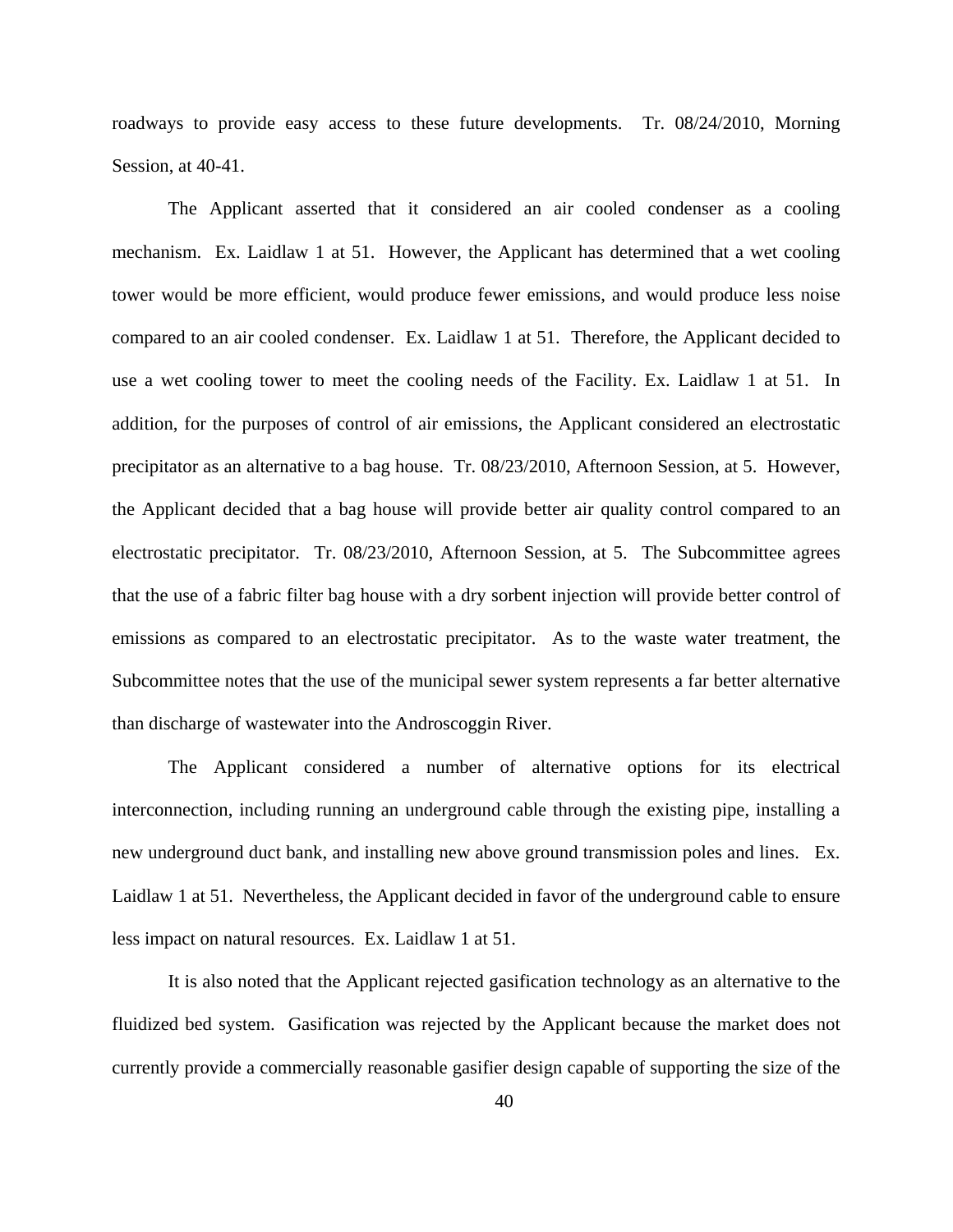facility. Tr. 08/24/2010, Morning Session, at 43-44. However, the Applicant considered a grate system as an alternative to the fluidized bed system. Tr. 08/24/2010, Morning Session, at 43-44. The Applicant discarded this alternative after it found that the grate system was not capable of generating the same amount of steam at a guaranteed rate as the fluidized bed system. Tr. 08/24/2010, Morning Session, at 43-44.

 The Subcommittee has considered the alternatives in this record and finds that the Site and Facility, as proposed, are the preferred location and design for this renewable energy facility considering the purpose and goals of RSA 162-H.

## **C. Statutory Criteria**

In deciding whether to issue a Certificate to the Applicant, the Subcommittee must consider the following statutory factors: (1) whether the Applicant has adequate financial, managerial, and technical capability to assure construction and operation of the Facility in continuing compliance with the terms and conditions of the Certificate; (2) whether the Facility will unduly interfere with the orderly development of the region, having considered the views of municipal and regional planning committees and municipal governing bodies; and (3) whether the Facility will have an unreasonable adverse effect on aesthetics, historic sites, air and water quality, the natural environment, and public health and safety. See, RSA 162-H: 16, IV.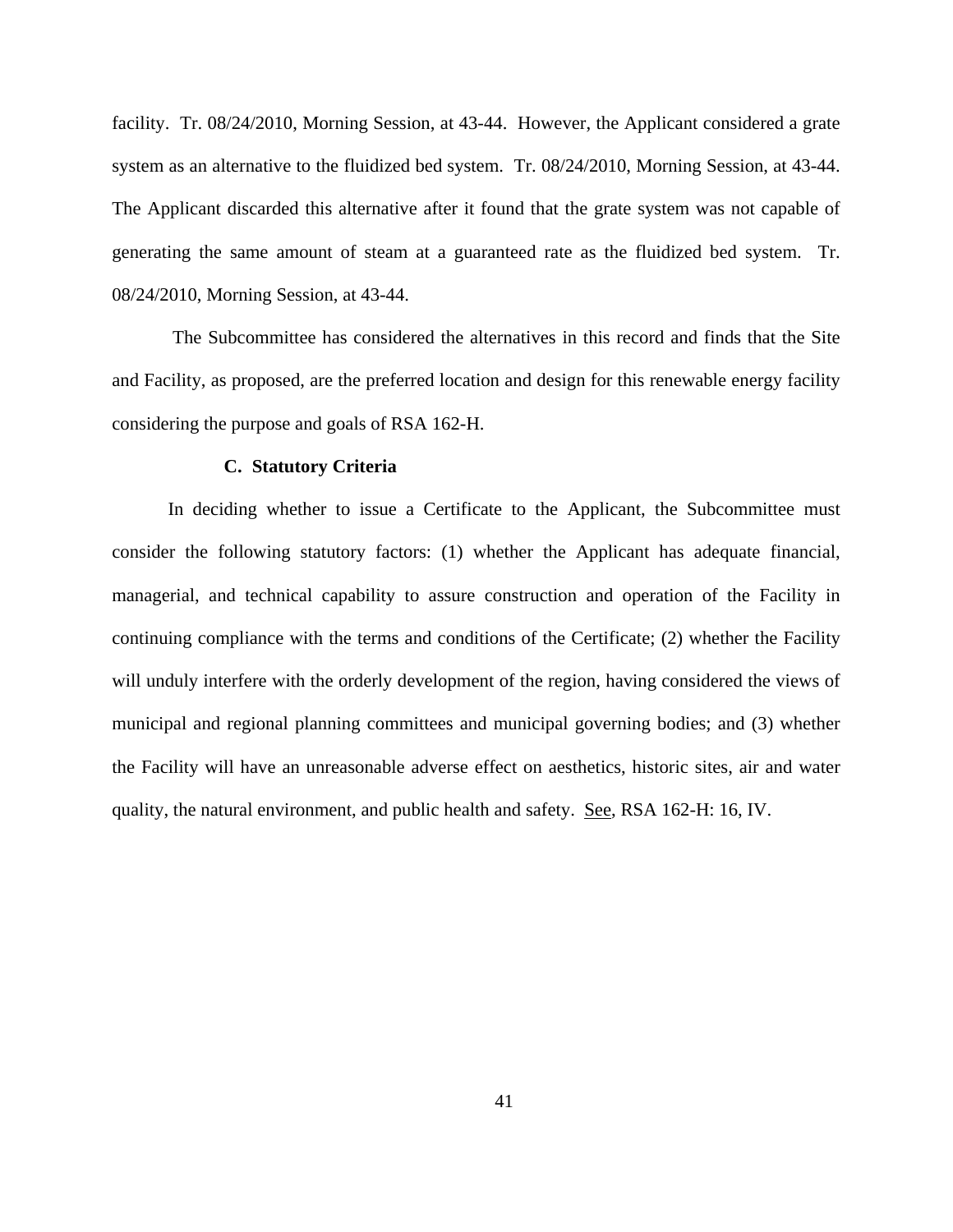#### **1. Financial, Managerial, and Technical Capability**

The Subcommittee must consider the Applicant's "financial, managerial, and technical capability to assure construction and operation of the Facility in continuing compliance with the terms and conditions of the Certificate." RSA 162-H:16, IV (a). In this docket, we ultimately determine that the Applicant, subject to certain conditions, will have the requisite capabilities.

# **a. Financial Capability**

The Applicant asserts that it has the financial capability to construct and manage the Facility. In support of this assertion, the Applicant stresses its corporate and capital structure, the Power Purchase Agreement with PSNH, its biomass supply agreement with Cousineau and its relationship with contractors Homeland Renewable Energy and Babcock & Wilcox.

# **i. Corporate and Capital Structure**

At the time of the hearing, 100% of the Applicant's shares were owned by LBP. Ex. Laidlaw 6, at 23. However, the Subcommittee has been advised that NewCo, a limited liability company formed solely for the purposes of the construction and operation of the Facility, has agreed to buy LBP's interest in the Applicant. Ex. Laidlaw 8, 64, 65; Ex. Laidlaw 6, at 23; Ex. Laidlaw 6, App. A, at 1; Tr. 08/23/2010, Afternoon Session at 85-86. The Facility's land, buildings and other physical assets are owned by NewCo's affiliate, PJPD. Ex. Laidlaw 8, 38 CONFIDENTIAL, 38A CONFIDENTIAL, 64, 65. The Applicant asserts that the relationships among and between NewCo, PJPD and the Applicant demonstrate financial capability to construct and operate the Facility. Tr. 08/26/2010, Morning Session at 16-17.

According to the Applicant, NewCo is capable of financing the Facility because, among other factors, NewCo's owners and board of advisors include former and current managing partners of Accenture's utilities practice, which has been a consultant to 96 of the Fortune Global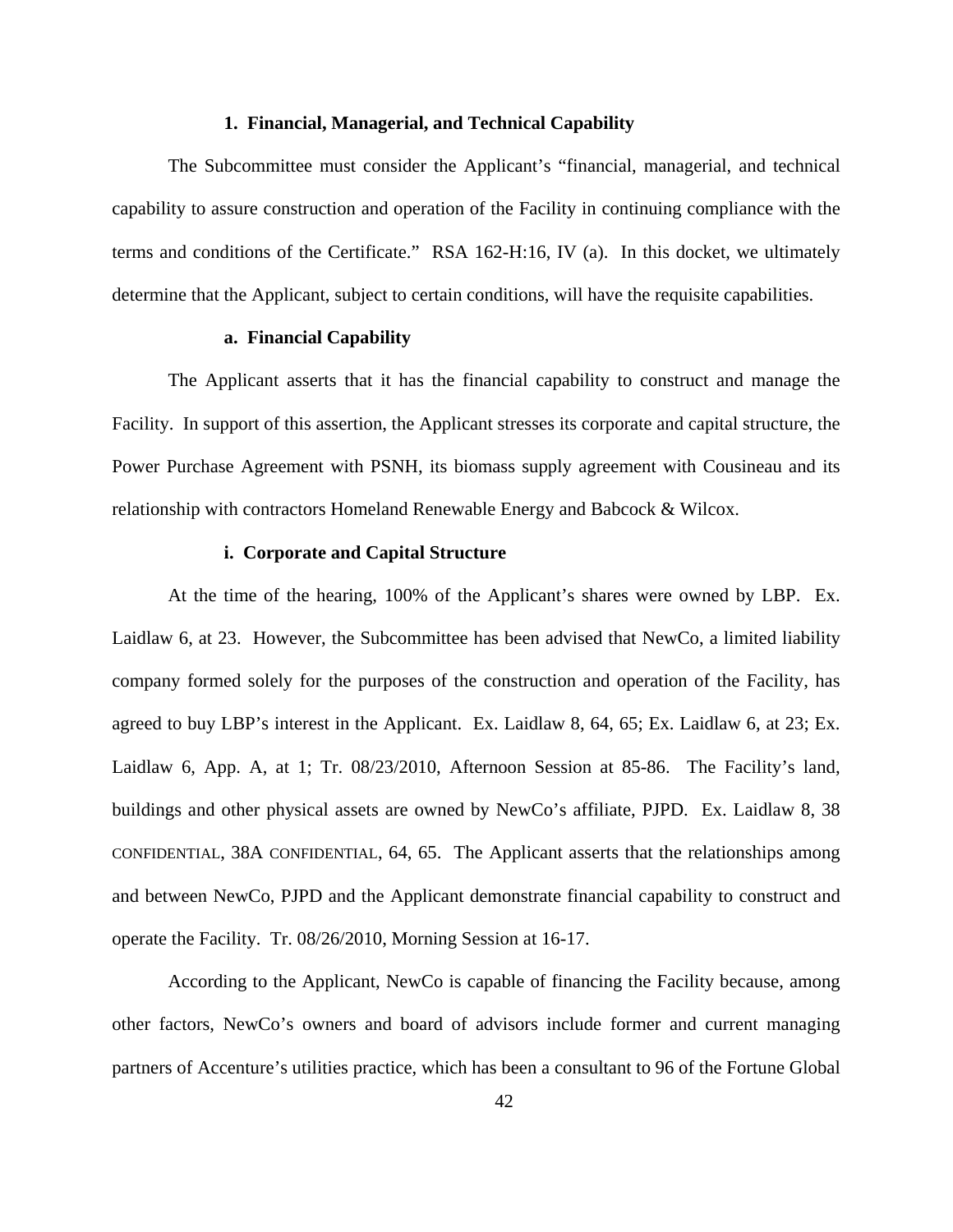100, more than three-quarters of the Fortune Global 500, and major government agencies around the world. Ex. Laidlaw 1 at 91. In partial support of NewCo's financing capacity, the Applicant provided NewCo's balance sheet. Ex. Comm. 1A.

In its Application, the Applicant stated that it anticipated that the capital structure of the Project will be comprised of \$80 million of debt and \$30 million of equity. Ex. Laidlaw 6, at 93. However, during the hearing, the Applicant advised the members of the Subcommittee that the Project's total budget has increased to \$167 million. Ex. Laidlaw 65; Tr. 08/26/2010, Morning Session, at 19. Laidlaw now estimates that the Project will incur debt in the amount of \$137 million. Ex. Laidlaw 65; Tr. 08/26/2010, Morning Session, at 19. The debt financing will be provided by various institutional investors and will be secured by the property owned by PJPD. Ex. Laidlaw 6, at 93; Ex. Laidlaw 35; Ex. Laidlaw 65; Tr. 08/26/2010, Morning Session at 16. The Applicant identified the John Hancock Insurance Company as an investor whose interest is demonstrated by a "comfort letter" to the Applicant, indicating intent to provide financing to the Project if certain conditions are satisfied, including the final execution and approval of the PPA. Ex. Laidlaw 41 CONFIDENTIAL, 42 CONFIDENTIAL; Tr. 08/25/2010, Morning Session, at 138-139; Tr. 08/27/2010 HI-CONFIDENTIAL, Morning Session, at 136-137. It is anticipated that the term of debt will coincide with the term of the PPA and will be 20 years. Ex. Laidlaw 42 CONFIDENTIAL; Tr. 08/27/2010 HI-CONFIDENTIAL, Morning Session, at 137.

The Applicant also asserts that \$18 million of equity in the Project will be provided by PJPD in the form of loan from Aware Energy Funding Company ("Aware") originally generated by NewCo. Ex. Laidlaw 6, at 93; Tr. 08/26/2010, Morning Session at 16; Tr. 08/27/2010, Morning Session at 54; Tr. 08/27/2010, HI-CONFIDENTIAL, Morning Session, at 124; Ex. Laidlaw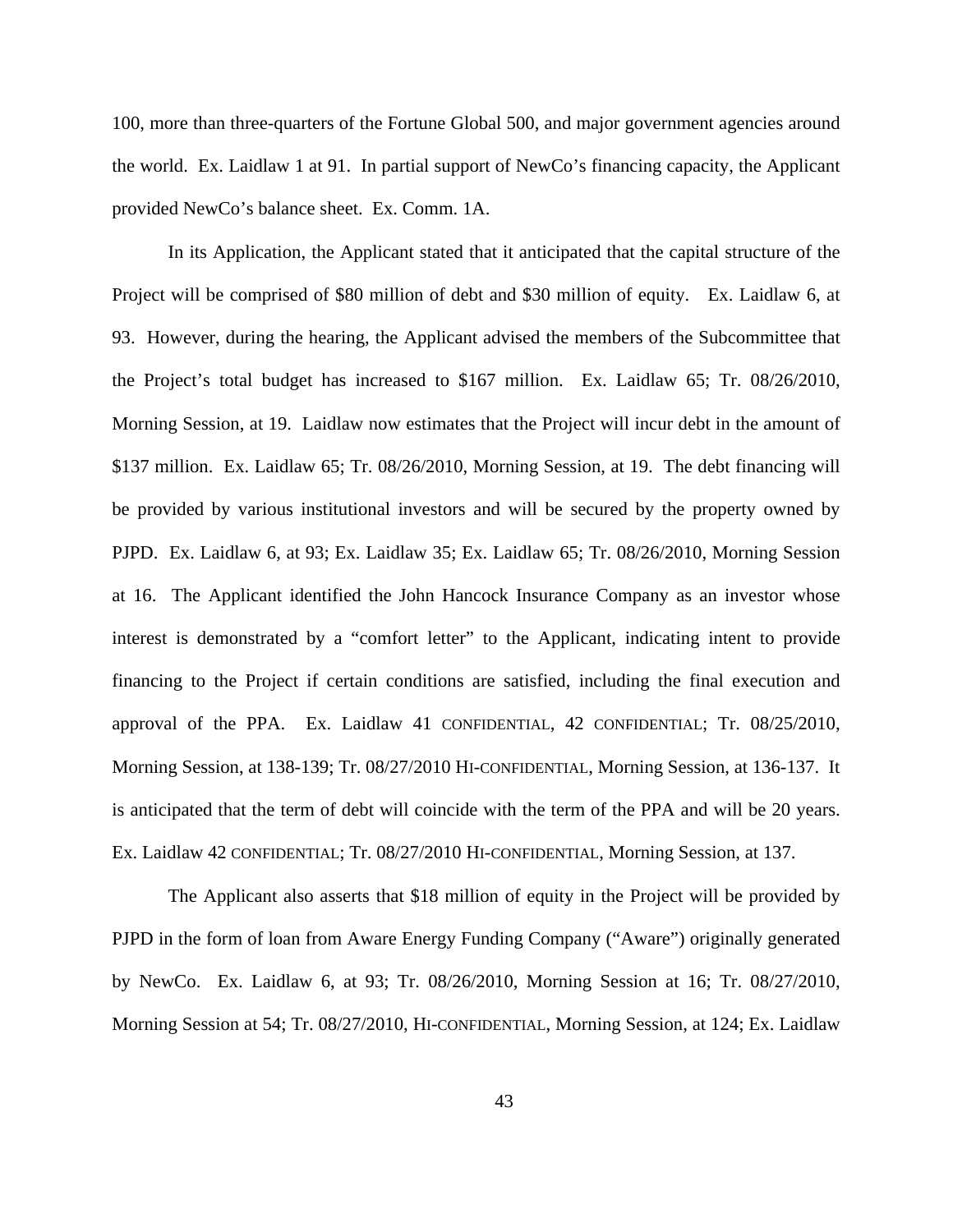38 CONFIDENTIAL, 38A CONFIDENTIAL.<sup>9</sup> PJPD will be reimbursed by the Applicant through a share of the cash flow from the Project, represented by a fixed rent paid by the Applicant and distributed through a depository agent. Tr. 08/27/2010, HI-CONFIDENTIAL, Morning Session, at 124-125. To substantiate its calculation, the Applicant submitted a confidential pro forma financial document to the Subcommittee. Ex. Laidlaw 43, CONFIDENTIAL.

The Applicant also expects to receive \$12 million in equity in the form of proceeds from the New Market Tax Credit Program. Ex. Laidlaw 65; Tr. 08/26/2010, Morning Session, at 19. The Applicant advised the Subcommittee that the Project has received an allocation of \$44.5 million in New Market Tax Credits. Tr. 08/25/2010, Morning Session, at 85-86; Tr. 08/26/2010, Morning Session at 14-15. Laidlaw anticipates that \$2.25 million of the New Market Tax Credits will be allocated to a community loan fund intended to benefit the community through the New Hampshire Business Finance Authority, Seedco Financial Services, and CEI Capital Management serving as allocatees. Tr. 08/25/2010, Morning Session, at 85-86; Tr. 08/26/2010, Morning Session at 14-15. It is also anticipated that \$500,000 of this credit will be distributed to the City of Berlin. Tr. 08/25/2010, Morning Session, at 85-86; Tr. 08/26/2010, Morning Session at 14-15.

Although the Applicant did not consider federal "stimulus funds" in its Application, the opportunity exists to receive an investment tax credit or grant through the American Recovery

 $\overline{a}$ 

 $9\,$  It is noted that \$10 million was already provided by PJPD to the Applicant in accordance with the security agreement between Aware and PJPD. Ex. Laidlaw 38 CONFIDENTIAL, 38A CONFIDENTIAL; Tr. 08/27/2010, Morning Session at 54. In addition, \$2 million will be provided under a promissory note between PJPD and the Applicant. Ex. Laidlaw 38 , 38A; Tr. 08/27/2010, Morning Session at 54. The Applicant anticipates that at the time of financial closing, the security agreement will be substituted by some other agreement containing subordination provisions making Aware's and NewCo's interest in the Project subordinate to the rights of the First Mortgage Holder. Tr. 08/27/2010, Morning Session, at 58. This type of financing transaction is typical in the industry according to Mr. Bartoszek.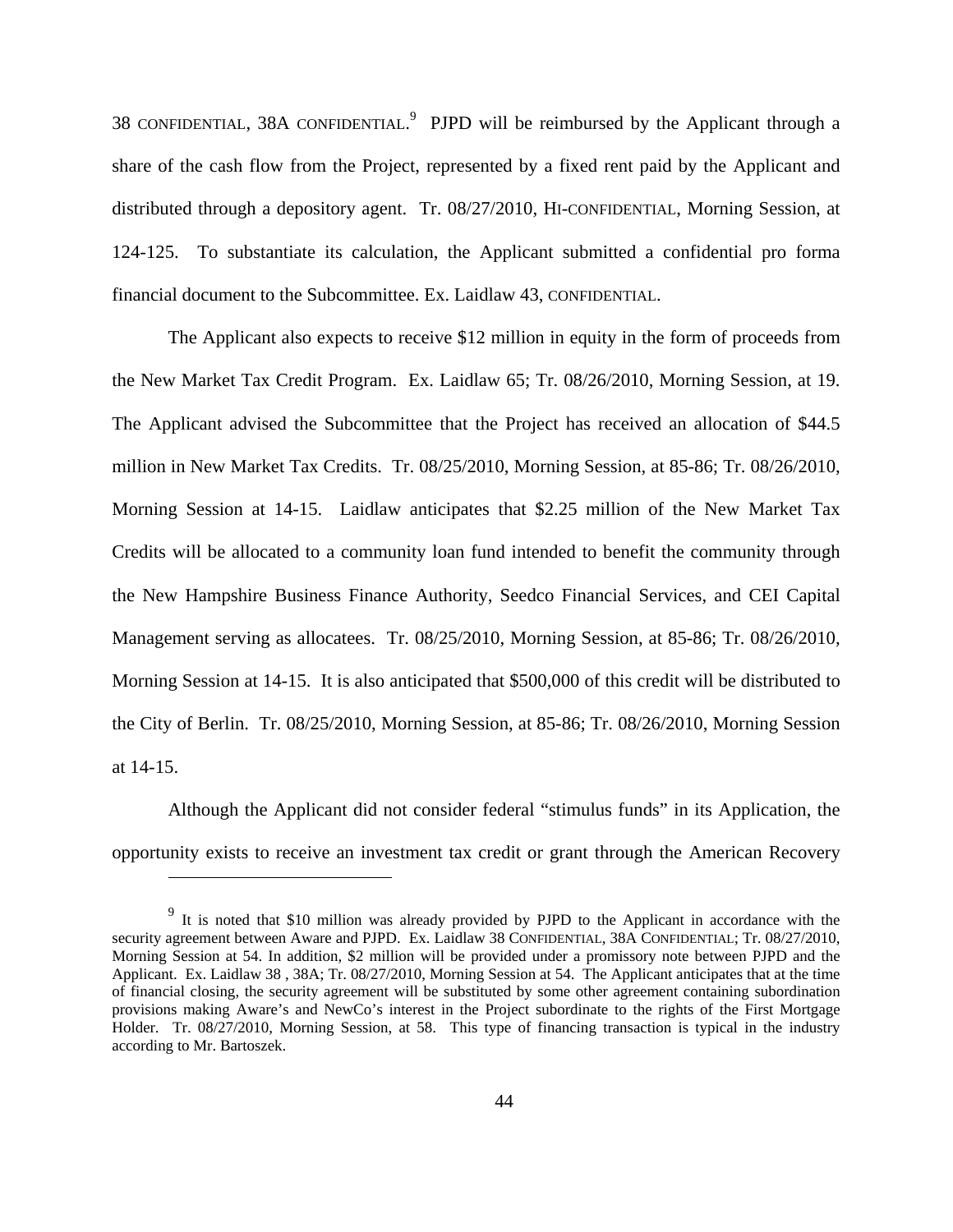and Reinvestment Act (ARRA). Through such programs, the Applicant might receive as much as 30 percent of the construction cost of the Facility in grants if it commences construction by the end of the year or, alternatively, the Applicant may benefit from an investment tax credit under ARRA. Tr. 08/25/2010, Afternoon Session, at 11-13.

 The Applicant stated that the investment tax credit "is an important part of financing the Project." Tr. 08/25/2010, Afternoon Session, at 122. Additionally, the Applicant requested the Public Utilities Commission to conduct expedited review of the PPA based partially on the fact that the Applicant has to begin construction of the Facility by the end of the year in order to qualify for this credit**.** On this point, questioning of the Applicant's CEO, Michael Bartoszek, regarding the importance of the credit is instructive:

- Q. What would the impact on the project be if, for whatever reason, you were not able to meet qualifying criteria for one or both of those tax credits?
- A. (Bartoszek) "That's a good question. As I mentioned earlier with respect to financial model that we provided in the confidential documents, we've not included either of those, taking credit for either of those in that financial model.But to give you the response I got from Key Bank when I discussed this with them, the basic response is every bit of equity of this type is helpful to the financing of the transaction."

Tr. 08/25/2010, Afternoon Session, at 58-59.

After reviewing all relevant exhibits and testimony, the Subcommittee concludes that although the tax credits are "important" and "helpful" to the Applicant, they are not crucial to the Applicant's ability to raise capital for the financing of the Facility. The Applicant submitted its financial plan to the potential lenders without including the proceeds from the credits or grants and still obtained a "comfort letter" indicating a lender's interest in financing the Project. As was represented by the Applicant, the tax credits and/or grant will simply increase the likelihood of successful financing. Tr. 08/25/2010, Afternoon Session, at 59.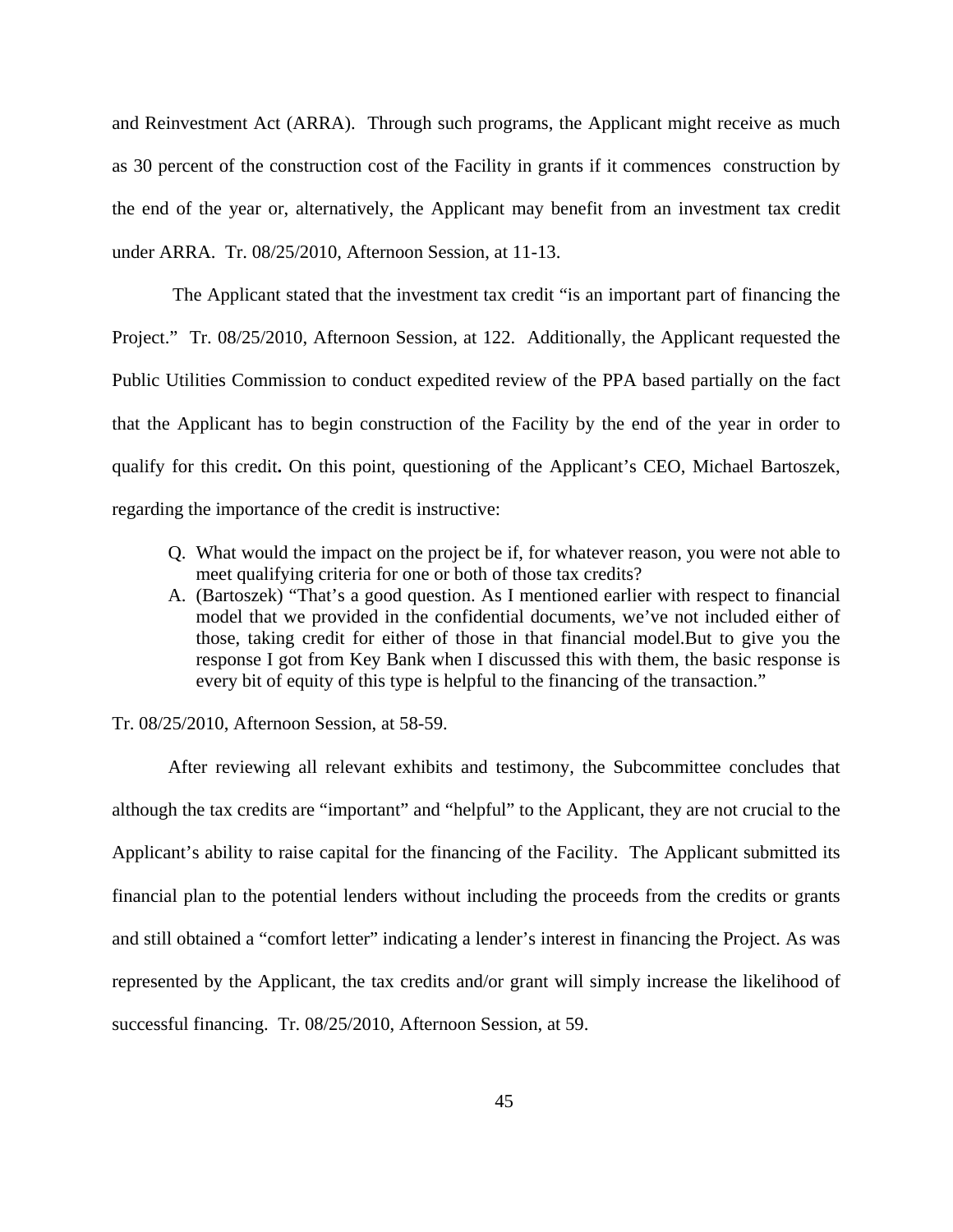Despite the Applicant's positive efforts to establish a corporate structure that is appealing to lenders, the Subcommittee recognizes that this Applicant does not have the cash or assets to self-fund the construction of the facility. CPD argues that this fact disqualifies the Applicant and dooms the Application.

While a project completely funded with equity would be optimal, it is neither a realistic nor necessary component to demonstrate financial capability. The Committee has recognized that utility scale renewable energy projects are rarely financed from a developer's balance sheet. Such projects routinely rely on project financing. See, e.g., Application of Granite Reliable Power, LLC, NHSEC Docket No. 2008-04, Decision, p. 31–32 (July 15, 2009). The Applicant has demonstrated a sufficient plan and capability to successfully obtain project financing for the construction and completion of the Facility. However, in order to assure the Applicant's financial capability to construct and operate the Facility, the Applicant, as a condition of the Certificate, will be required to obtain and close a complete financing package for the Facility prior to the commencement of construction of the Facility, and to provide a copy of all financial closing documents to the Subcommittee.

PJPD owns the real property and assets of the Applicant. Aware Energy Funding, LLC (Aware), is a vehicle for financing of the Facility. NewCo is the Applicant's and PJPD's parent company. Each of these entities is structured as a limited liability company. While this was originally a concern, the Applicant, PJPD, Aware and NewCo agreed to guarantee the performance of all requirements of the Certificate, if granted. Tr. 08/26/2010, Morning Session, at 21; Tr. 08/26/2010, Morning Session, at 46-49. Therefore, as a condition of the Certificate issued in this docket, the Applicant, PJPD, Aware, NewCo, LBB and their successors and assigns will all be required to guarantee performance of all the terms and conditions of the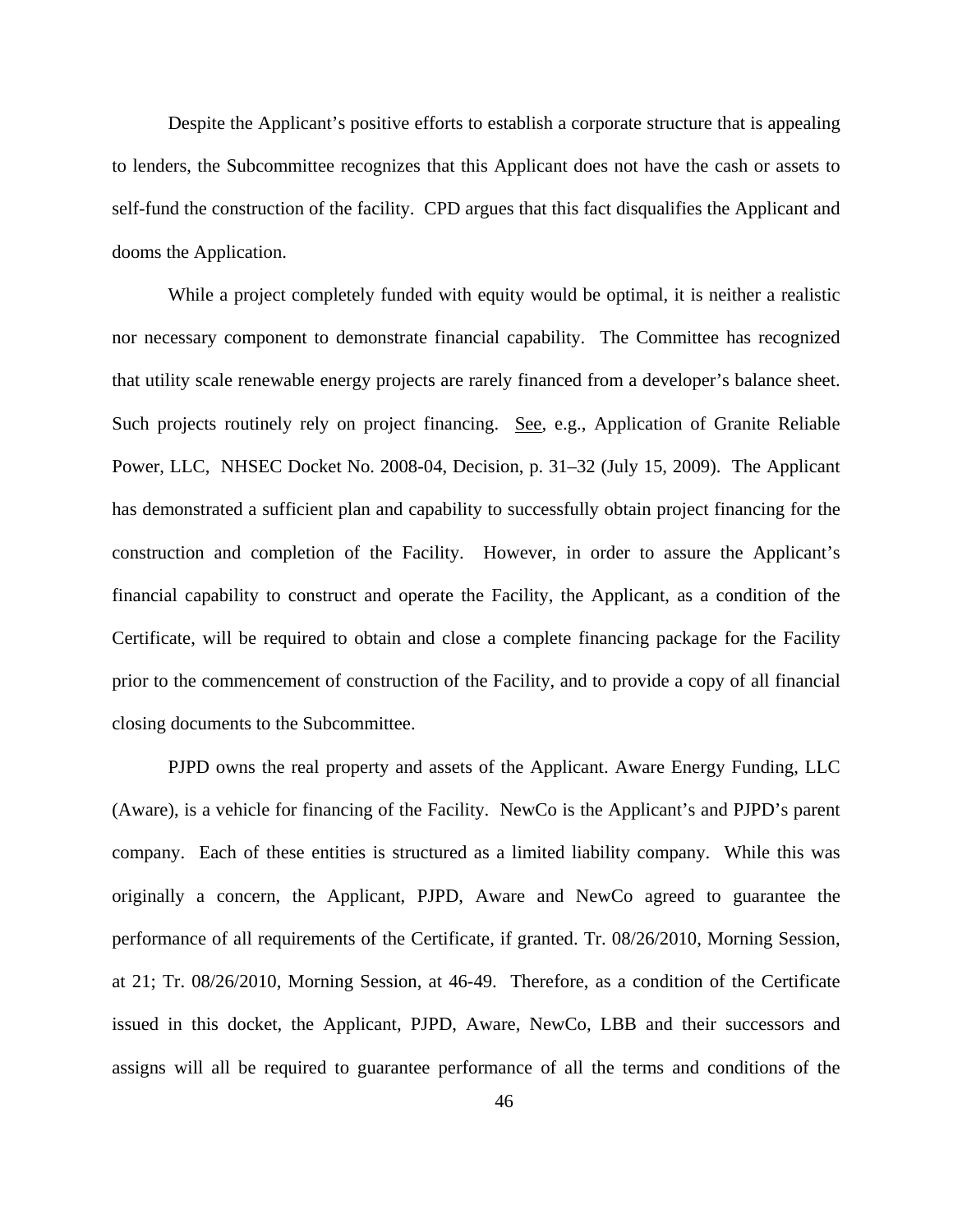Certificate and to be jointly and severally liable for the performance of said conditions. Such guarantees shall be in form and substance reasonably acceptable to the Subcommittee, and shall be fully executed and accepted by the Subcommittee prior to commencement of construction. In addition, each entity will be identified in the Certificate and the Committee may pursue enforcement activity against any or all of the entities.

Finally, the Subcommittee acknowledges that its decision to grant the Certificate is partially based on our finding that the senior management of the Applicant, NewCo, PJPD, Aware, and LBB are highly qualified and capable of raising capital for construction and operation of the Facility. Therefore, as a further condition of the Certificate, it is required that the Applicant, NewCo, PJPD, Aware, and LBB provide a notice of any change in senior management to the Subcommittee. In addition, neither the Applicant, NewCo, PJPD, Aware Funding LLC, nor LBB shall permit any changes in ownership or ownership structure without prior written approval of the Committee.

#### **ii. Power Purchase Agreement**

The Applicant and Public Service Company of New Hampshire (PSNH) have entered into a PPA. The PPA also demonstrates the Applicant's ability to finance the operation of the Facility. The PPA will provide a cash flow supporting the Applicant's financial capability. Ex. Laidlaw 6, at 92; Tr. 08/25/2010, Morning Session, at 116. Under the terms of the PPA, PSNH agreed to purchase 100% of the Facility's electricity output and capacity for 20 years. Ex. Laidlaw 6, at 92-93; Laidlaw 39 CONFIDENTIAL, 40 REDACTED.

CPD claims that the PPA will be used by the Applicant as a mechanism for passing the price of the biomass to the ratepayers of PSNH. The Applicant disputes this position and claims that the purpose of the PPA is to insure that the Applicant receives adequate compensation for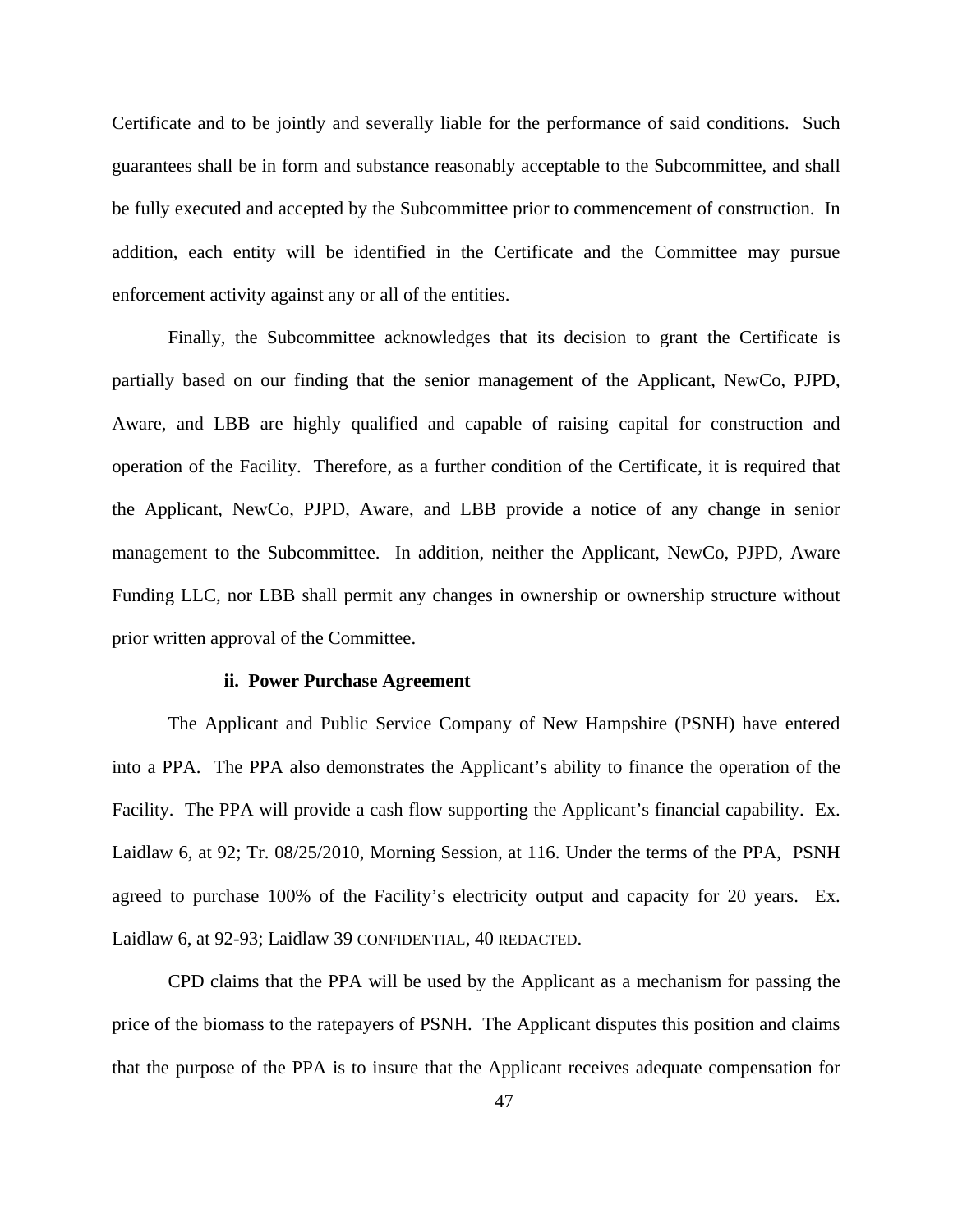electricity generation. Tr. 08/25/2010, Morning Session, at 112. Under the terms of the PPA, the energy price paid by PSNH to the Applicant will be revised on a quarterly basis to incorporate a Wood Price Adjustment ("WPA"). Laidlaw 39 CONFIDENTIAL, 40 REDACTED; Tr. 08/25/2010, Morning Session, at 108. The WPA considers the actual price per ton that PSNH pays for biomass fuel at the Northern Wood Power Plant, Schiller Station<sup>10</sup>, in the immediate preceding quarter. Laidlaw 39 CONFIDENTIAL, 40 REDACTED; Tr. 08/25/2010, Morning Session, at 108-109. In essence, the WPA captures the difference between the PPA base price and the price paid for biomass at the Schiller Station. Laidlaw 39 CONFIDENTIAL, 40 REDACTED; Tr. 08/25/2010, Morning Session, at 111. The Applicant asserts that the WPA as a price adjustment will benefit rate payers because the cost of biomass will be tied to the index controlled by PSNH and regulated by the New Hampshire Public Utilities Commission instead of being tied to Applicant's procurement costs. Tr. 08/25/2010, Morning Session, at 127-129; Tr. 08/27/2010, CONFIDENTIAL, Morning Session, at 12. Moreover, the Applicant asserts that the PPA provides certainty of revenue for the Project and, therefore, demonstrates the Applicant's continuing capacity to finance the operation of the Project. Tr. 08/25/2010, Morning Session, at 84.

The PPA is not yet approved by the Public Utilities Committee ("PUC")<sup>11</sup>. It plainly appears that financing of the project depends on the approval of the PPA by the PUC. The John Hancock "comfort letter", Ex, Laidlaw, 41 CONFIDENTIAL, requires an approved and final PPA as a condition to financing. If the PPA is not approved by the PUC, it is unlikely that the project will go forward. Therefore, as a condition of the Certificate, the Applicant is required to

 $\overline{a}$ 

<sup>&</sup>lt;sup>10</sup> The Northern Wood Project at Schiller Station is a 55 MW biomass fueled generator owned and operated by PSNH and located in Newington, NH.

 $11$  PSNH is a public utility distribution company. Its contracts for the purchase of renewable energy certificates, combined with or independent of a power purchase agreement, must be determined by the PUC to be in the public interest pursuant to RSA 362-F:9.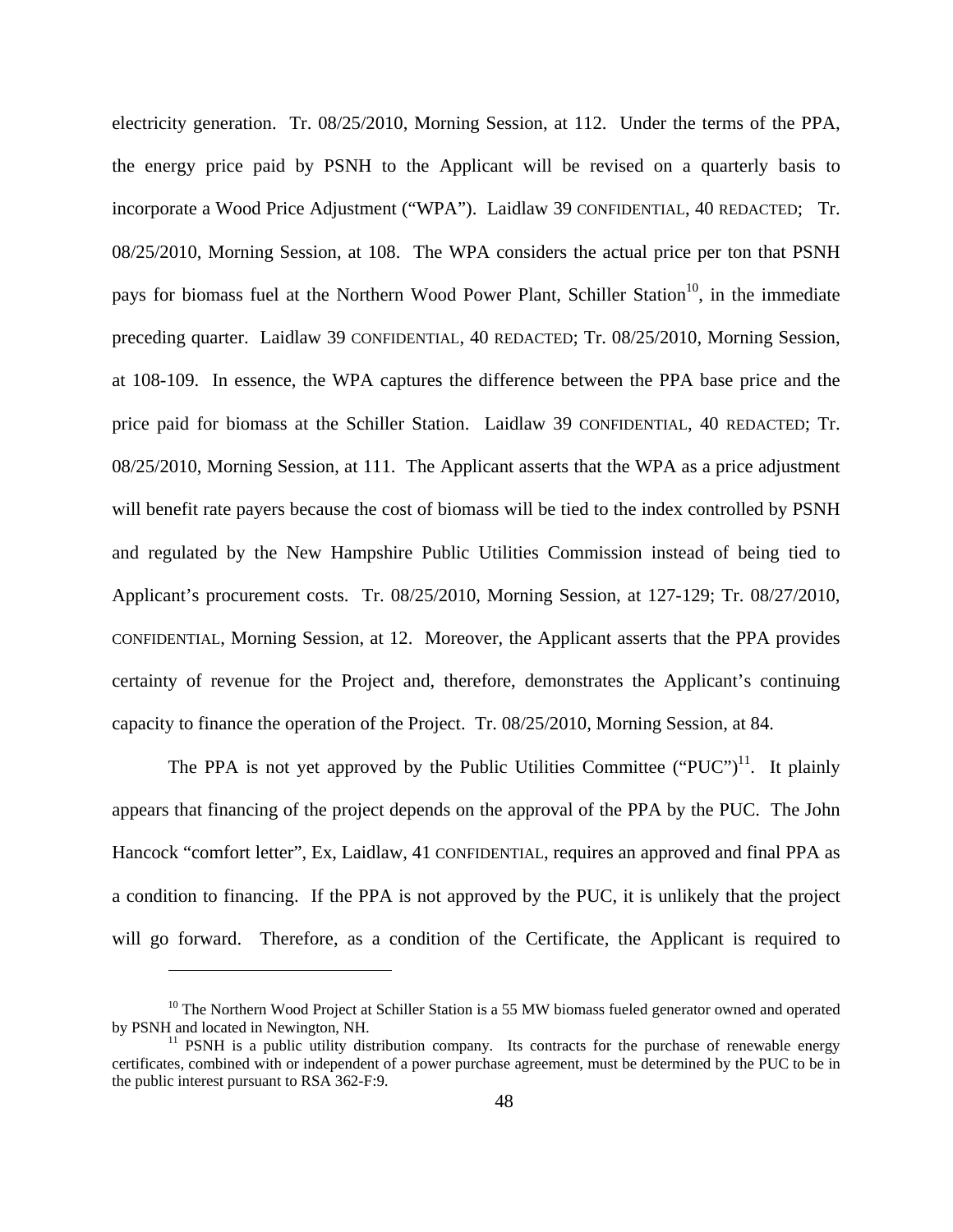demonstrate PUC approval of the PPA prior to commencement of construction. In addition, the Applicant shall: (i) notify the Subcommittee of approval or rejection of the PPA; (ii) if approved, provide a copy of the approved PPA to the Subcommittee; (iii) identify all changes to the PPA made or caused to be made by the PUC; and (iv) provide supplemental documentation demonstrating the Applicant's financial capability to construct and operate the Facility based upon an approved but amended PPA. Upon receipt of said information and documentation from the Applicant, the Chairman of the Subcommittee will determine whether an additional meeting of the Subcommittee will be required in order to determine if all conditions of the Certificate have been satisfied such that construction may commence.<sup>12</sup>

 $\overline{a}$ 

 $12$  The review of the PPA as a component of the financial capabilities of the Applicant in this docket differs markedly from the review of the PPA that is conducted by the PUC. This Subcommittee reviews the PPA because the Applicant has proffered the document and its terms as one prong supporting its claim that it will have adequate financial capability to site, construct and operate the Facility. See, RSA 162-H:16, IV(a).

The detailed terms and conditions of the PPA are not relevant to the Subcommittee's determination. The creation and maintenance of the cash flow for the PPA is our main consideration. Importantly, we make no determination regarding whether the PPA serves the public's interest, or whether the PPA is a prudent endeavor for the ratepayers of PSNH. Those determinations are not relevant to the siting consideration and are left to the jurisdictional authority of the PUC. The analysis conducted by the PUC is likely to be more concerned with specific commercial provisions of the PPA and public disclosure of these commercial provisions may be necessary in the PUC proceedings so that the public understands and can follow the determinations made by the PUC in that context.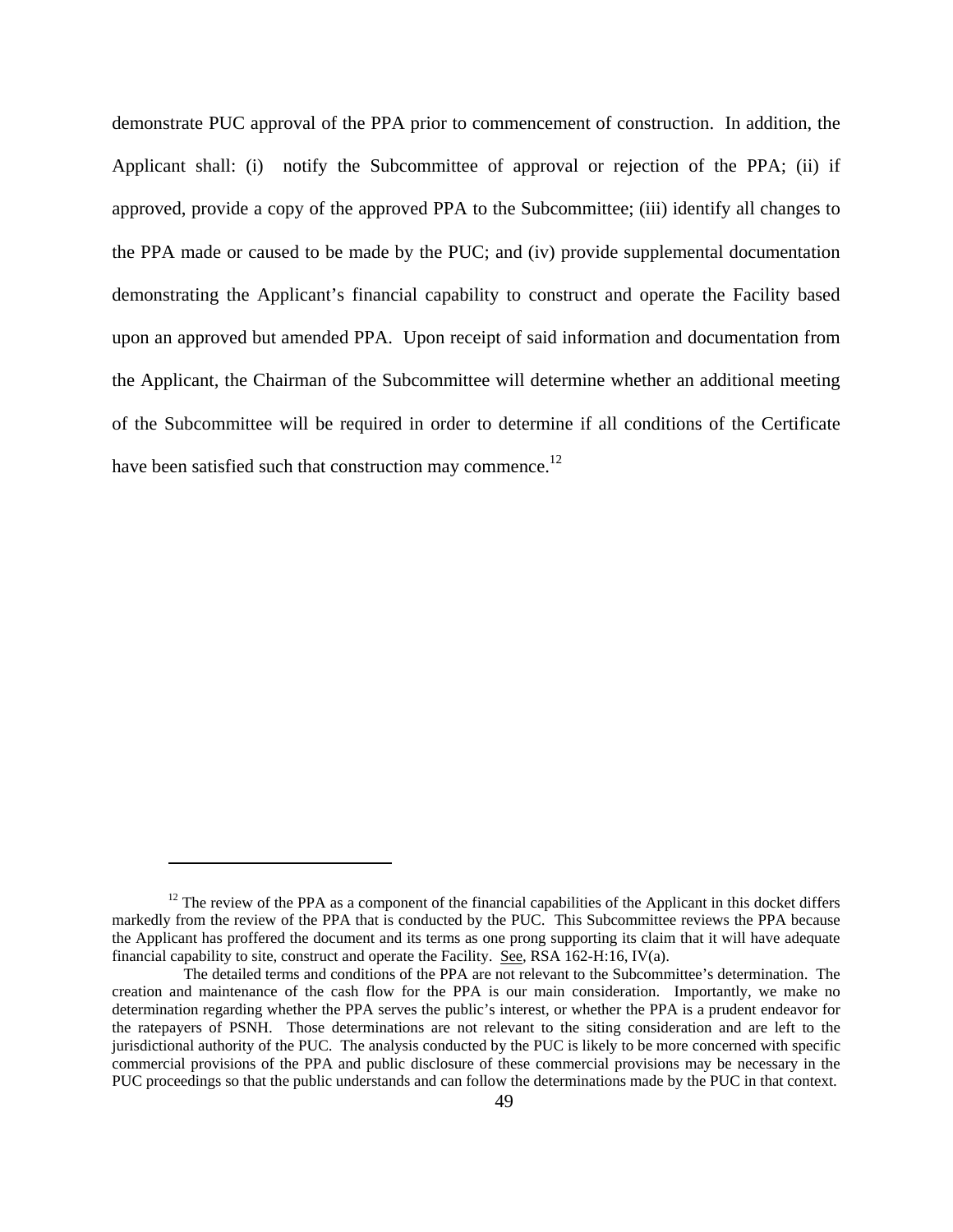# **iii. Fuel Supply Agreement**

During the adjudicative hearing, the Subcommittee was advised that the Applicant had entered into a preliminary draft Fuel Supply Agreement with Cousineau of Henniker, New Hampshire. Tr. 8/23/2010, Morning Session at 55; Ex. Laidlaw 62 CONFIDENTIAL, 63 CONFIDENTIAL. Under the terms of the agreement, Cousineau agreed to supply biomass to the Facility for the twenty (20) year term of the PPA. Tr. 8/23/2010, Morning Session at 56. The agreement is subject to the specifications listed in the PPA and conditions identified in the procurement policy. Ex. Laidlaw 62 CONFIDENTIAL, 63 CONFIDENTIAL; Tr. 8/23/2010, Morning Session at 56-58. In order to comply with the Fuel Supply Agreement, Cousineau will be required to supply clean biomass fuel as defined by the New Hampshire Renewable Portfolio Standards, RSA 362-F:2, II, based on a pricing structure established in the Fuel Supply Agreement. Ex. Laidlaw 62 CONFIDENTIAL, 63 CONFIDENTIAL; Tr. 8/23/2010, Morning Session at 61. The procurement policy that is part of the Fuel Supply Agreement incorporates Sustainability Conditions developed by the Applicant and addressed in more detail later in this Decision. Ex. Laidlaw 76; Tr. 8/23/2010, Morning Session at 56-57. The Applicant argues that the agreement with Cousineau is an important component of its financial capability. Working in conjunction with the PPA, the Fuel Supply Agreement will provide certainty with respect to the sourcing and pricing of fuel. Tr. 08/25/2010, Morning Session, at 84.

The Subcommittee acknowledges that the Fuel Supply Agreement is an integral and important part of the Applicant's ability to provide financial support for the construction and operation of the Facility. Therefore, as a condition to the Certificate, the Applicant is required to obtain a final executed Fuel Supply Agreement materially consistent with the Fuel Supply Agreement confidentially provided in draft to the Subcommittee, and to provide a copy of such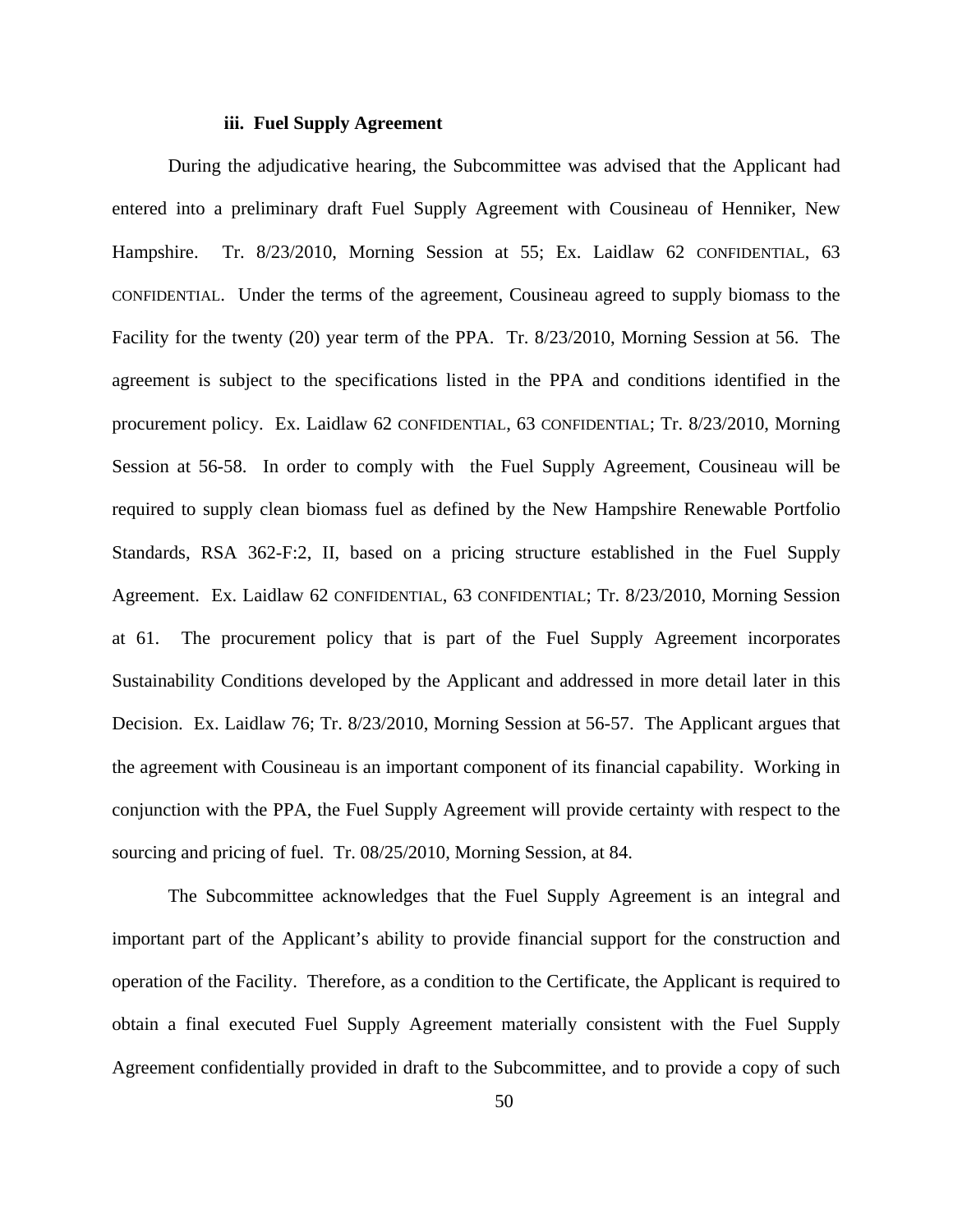executed agreement to the Subcommittee as soon as it becomes available and not later than the commencement of construction of the Facility.

The Subcommittee carefully reviewed all the exhibits, testimony, and comments regarding the financial capability of the Applicant and finds, subject to the conditions contained herein, that the Applicant has demonstrated the financial capability to construct and operate the Facility in accordance with the terms and conditions of the Certificate.<sup>13</sup>

#### **b. Managerial and Technical Capability**

 In order to assure sufficient managerial and technical capacity, NewCo, the Applicant's proposed parent company, has entered into a contract with Homeland Renewable Energy (HRE) pursuant to which HRE agrees to oversee and manage the development, construction, and management of the Facility. Ex. Laidlaw 36, at 4; Ex. 64, 65; Tr. 08/23/2010, Afternoon Session at 61-62, 68. HRE, though its subsidiary company Fibrowatt Operations, LLC ("Fibrowatt"), will oversee the construction and operation of the Facility. Ex. Laidlaw 1 at 90-91; Tr. 08/23/2010, Afternoon Session at 62; Tr. 08/25/2010, Afternoon Session, at 73-74. According to the Application, Fibrowatt managed the construction of and operates a 55MW biomass (poultry litter) power plant in Benson, Minnesota ("Fibrominn Plant"). Ex. Laidlaw 1 at 90. During the construction phase of the Fibrominn Plant, Fibrowatt's team met the performance requirements of the relevant permits, managed the performance of various contractors involved in designing and constructing the plant, and operated and maintained the plant to secure an approximate 85 percent capacity factor. Ex. Laidlaw 1, at 90; Tr. 08/23/2010, Afternoon Session

 $\overline{a}$ 

<sup>&</sup>lt;sup>13</sup> On August 4, 2010, CPD file a pleading entitled Proposed Ruling of Law Pursuant to RSA 541-A: 31, VI (E). CPD argues that the Subcommittee, as a matter of law, cannot issue a Certificate until and unless the PUC has approved the PPA. CPD's request for such a ruling is denied to the extent that CPD claims that a Certificate cannot be conditioned upon PUC approval of the PPA. As set forth above the Subcommittee has required PUC approval of the PPA as a condition of the Certificate in this docket.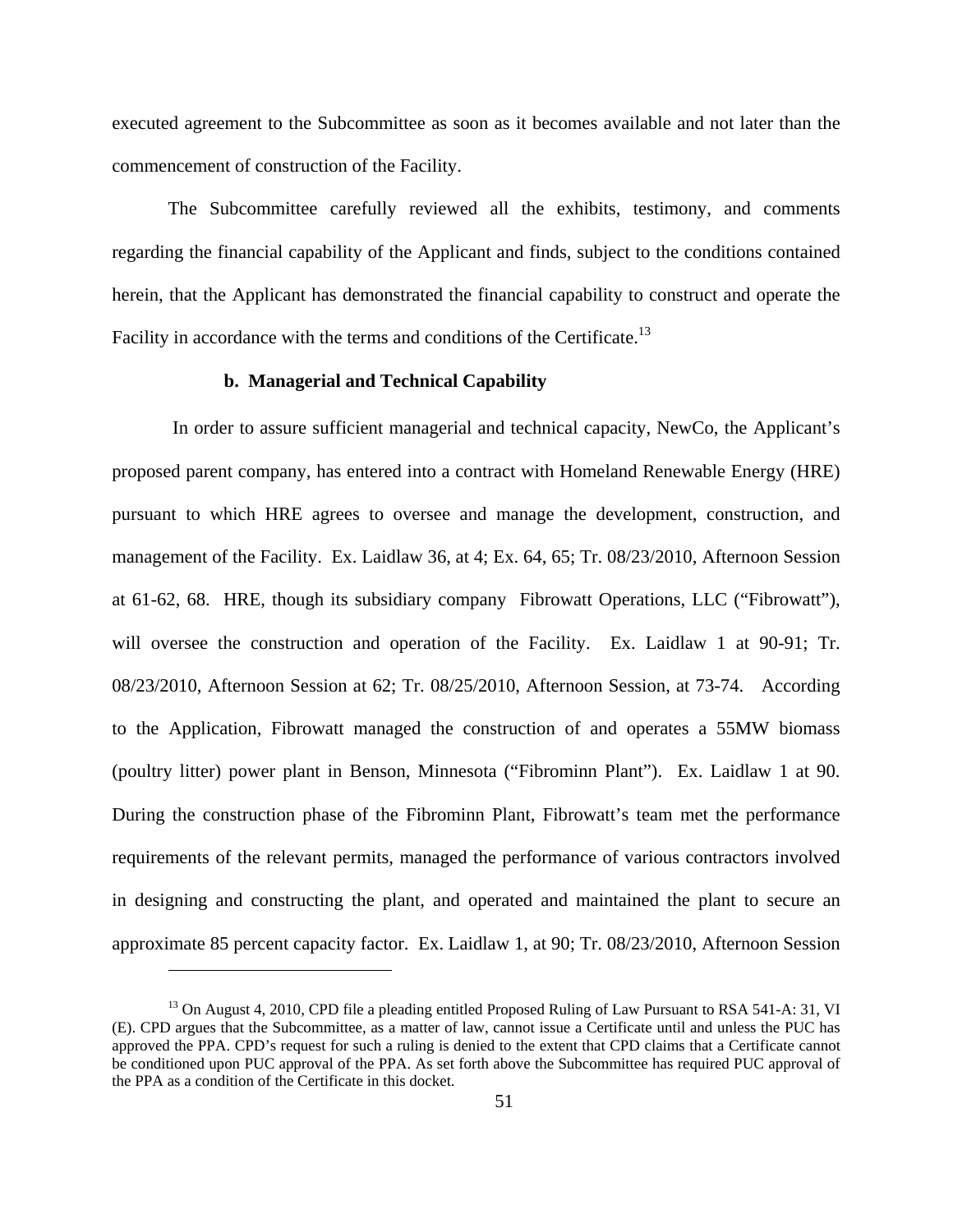at 67. Fibrowatt employs 32 people to manage and operate the Fibrominn Plant including, among other staff, a Plant Manager, Operations Manager, Maintenance Manager, Fuel Manager, Administrative Assistant, Warehouse and Purchasing Specialist. Ex. Laidlaw 1, at 90. In essence, the Applicant relies on HRE's and Fibrowatt's experience in asserting that it has the technical and managerial expertise to construct and operate the Facility. Ex. Laidlaw 1, at 90. In its Application, the Applicant explicitly stated that it "intends to use the operating philosophy and experience gained in the Fibrominn biomass plant to structure the operations of the Berlin Facility." Ex. Laidlaw 1 at 90. Specifically, it is anticipated that the Facility will have a plant manager who would be responsible for the day-to-day operations of the Facility and would report to Fibrowatt's Vice President of Operations. Tr. 08/23/2010, Afternoon Session at 65-66. Fibrowatt's capacity to manage and operate a renewable power facility was not disputed by other parties.

In addition to the HRE arrangement, the Applicant entered into a preliminary Engineering and Procurement Contract (EPC) with Babcock & Wilcox. Ex. Laidlaw 61 CONFIDENTIAL; Tr. 08/23/2010, Morning Session at 47. The preliminary EPC is the first step toward the development of a final EPC Agreement. Babcock & Wilcox will assist the Applicant with design, construction, start-up, commissioning, and testing of the Facility. Tr. 08/24/2010, Morning Session, at 21-22. Babcock & Wilcox was the manufacturer of the existing boiler at the Facility and has extensive experience with the maintenance and servicing of black liquor recovery boilers and fluidized bubbling boilers. Babcock & Wilcox has previously converted black liquor recovery boilers to bubbling fluidized beds in Tennessee and Kentucky. Tr. 08/24/2010, Morning Session at 26. Babcock & Wilcox is well qualified to assist with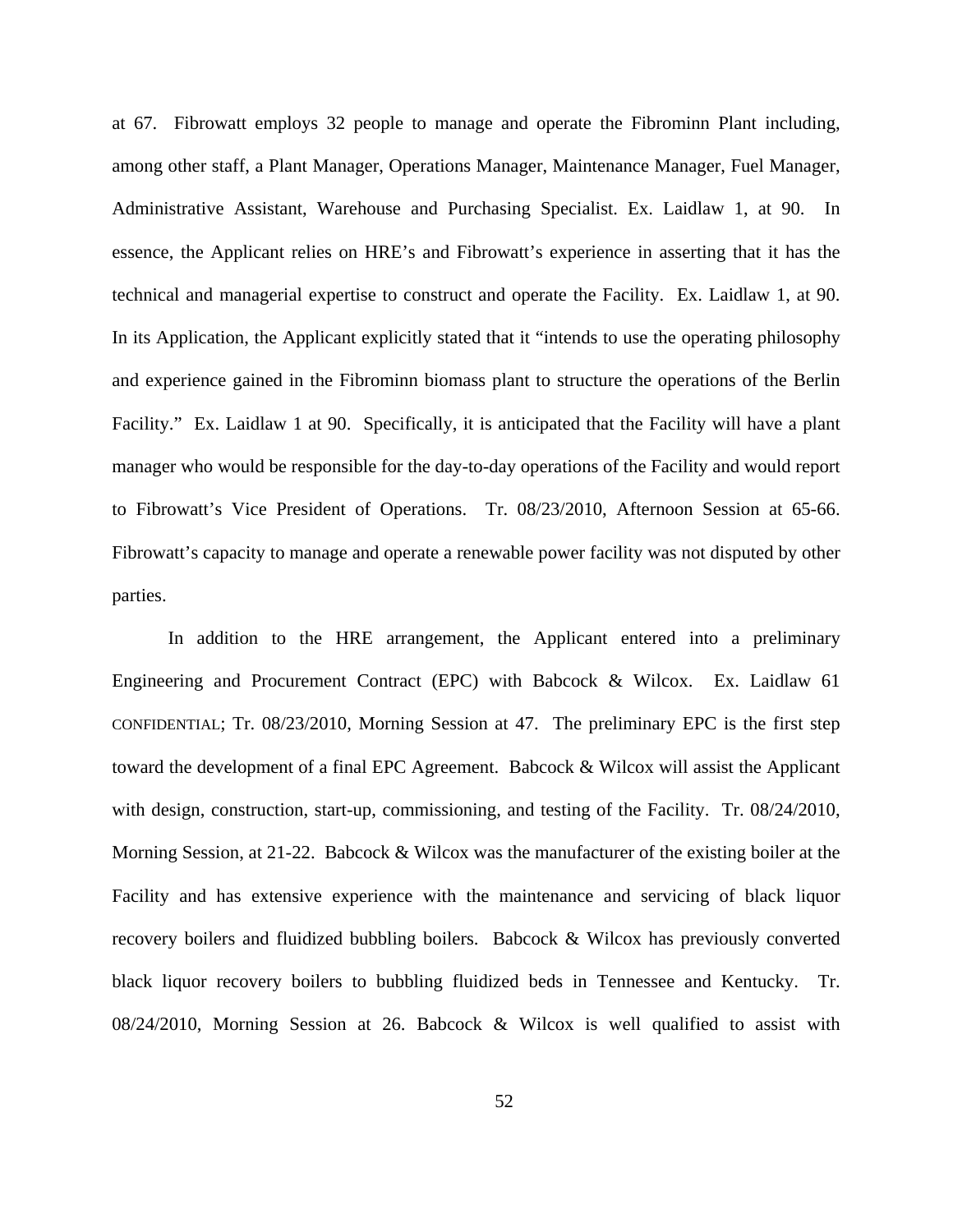construction of the Facility generally and conversion of the Facility's liquor boiler into a fluidized bubbling bed boiler. Tr. 08/23/2010, Afternoon Session at 145-146.

The Subcommittee finds that the Applicant, as an entity supported by the HRE development team and Babcock & Wilcox, will have sufficient managerial and technical capability to construct and operate the Facility in accordance with the terms of the Certificate. However, the Subcommittee recognizes the fact that the Applicant's ability to provide managerial and technical support for the Facility is based on the contracts with HRE and Babcock & Wilcox. Therefore, as a condition of the Certificate, the Applicant will be required to obtain final agreements with terms materially similar to the ones represented to the Subcommittee prior to the commencement of construction of the Facility. Furthermore, once executed, such agreements shall be provided to the Subcommittee. In addition, the Subcommittee shall be notified of any subsequent material changes to the final agreements. Such changes shall be subject to the Subcommittee's approval.

Finally, the Subcommittee acknowledges that its finding regarding the Applicant's ability to construct, manage and operate the Facility is based on the qualifications and experience of HRE and Babcock & Wilcox. In order to ensure that the Facility will be constructed and operated in accordance with the represented set of skills, the Subcommittee requires the Applicant to notify the Subcommittee of any changes in major contractors providing construction, operation, or management services for the Facility.

Subject to the aforementioned conditions, the Subcommittee finds that the Applicant has demonstrated its financial, managerial, and technical capability sufficient to assure the construction and operation of the Facility in accordance with the terms of the Certificate.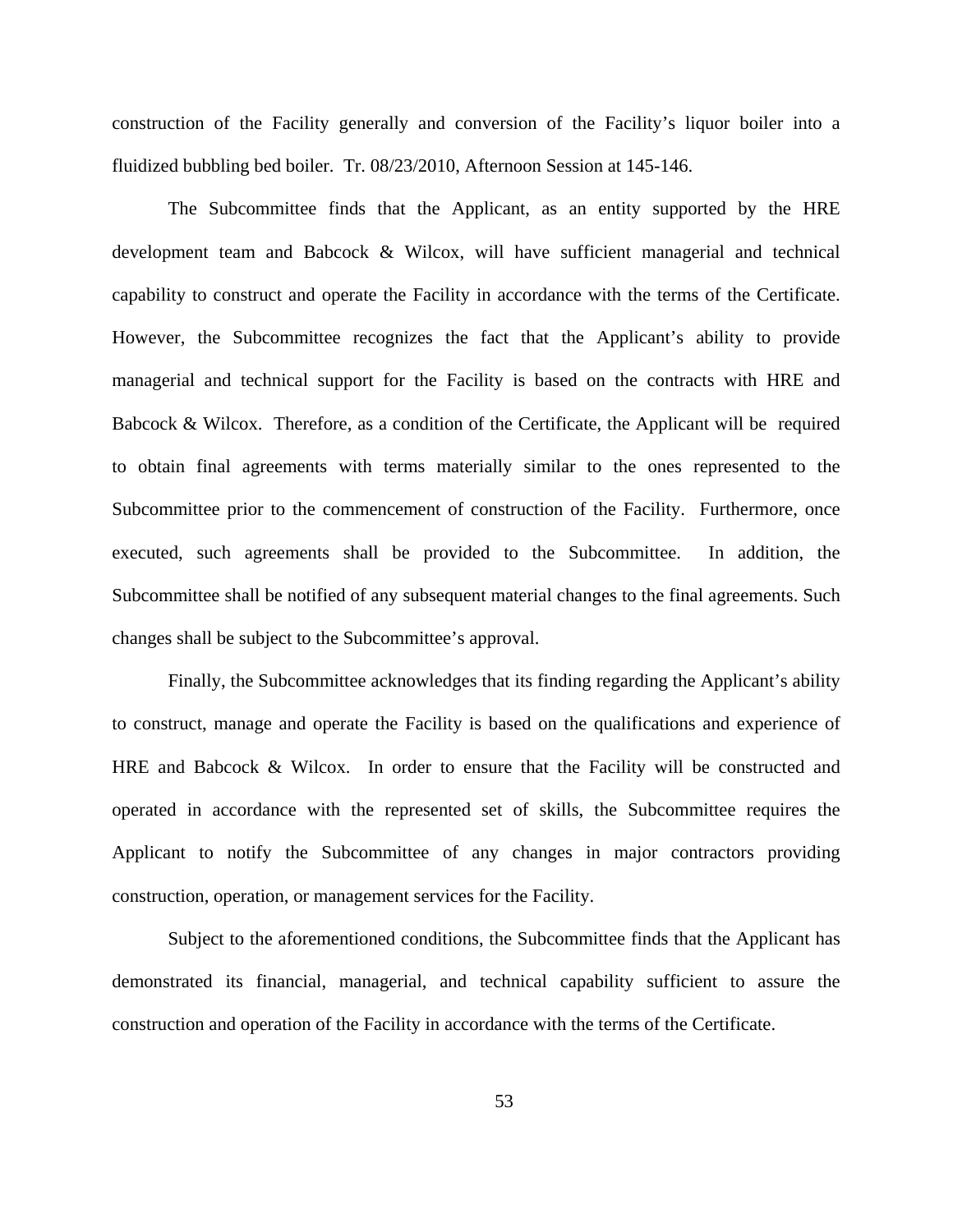# **2. Orderly Development of the Region**

RSA 162-H:16, IV (b) requires the Subcommittee to consider whether the proposed project will unduly interfere with orderly development of the region with due consideration having been given to the views of municipal and regional planning commissions and municipal governing bodies. RSA 162-H:16, IV (b).

# **a. Views of Municipal and Regional Planning Commissions and Municipal Governing Bodies**

The Application is broadly supported by regional and municipal planning and governing bodies. The Coos County Board of Commissioners expressed its support of the Application and stated that the Facility "would most positively affect the orderly development of the region and return our forests to their historical use as working forests." Ex. Laidlaw 31. The Board of Commissioners supports the Applicant's position that local forests have a sufficient supply of wood fiber to meet the Facility's needs without adversely affecting the orderly development of the region. Ex. Laidlaw 31. Finally, the Board of Commissioners stated that the construction of the Facility will improve the orderly development of the region by creating new jobs in the region. Ex. Laidlaw 31.

The City of Berlin supports the construction of the Facility, subject to certain conditions addressed below. Ex. Berlin 3, Pre-filed testimony of Pamela E. Laflamme at 3. Generally, the City welcomed the construction of the Facility in the region as an opportunity to continue Berlin's historic role as a center of the forestry, wood products, and energy generation industries. Tr. 08/23/2010, Morning Session, at 24-26. However, the Subcommittee notes that although the City provided its support to the Applicant, not all citizens of the City agreed that the construction of the Facility is consistent with the orderly development of the region. See, e.g., Public Comment of Jonathan Edwards, Tr. 08/23/2010, Morning Session at 37-41. Similarly, City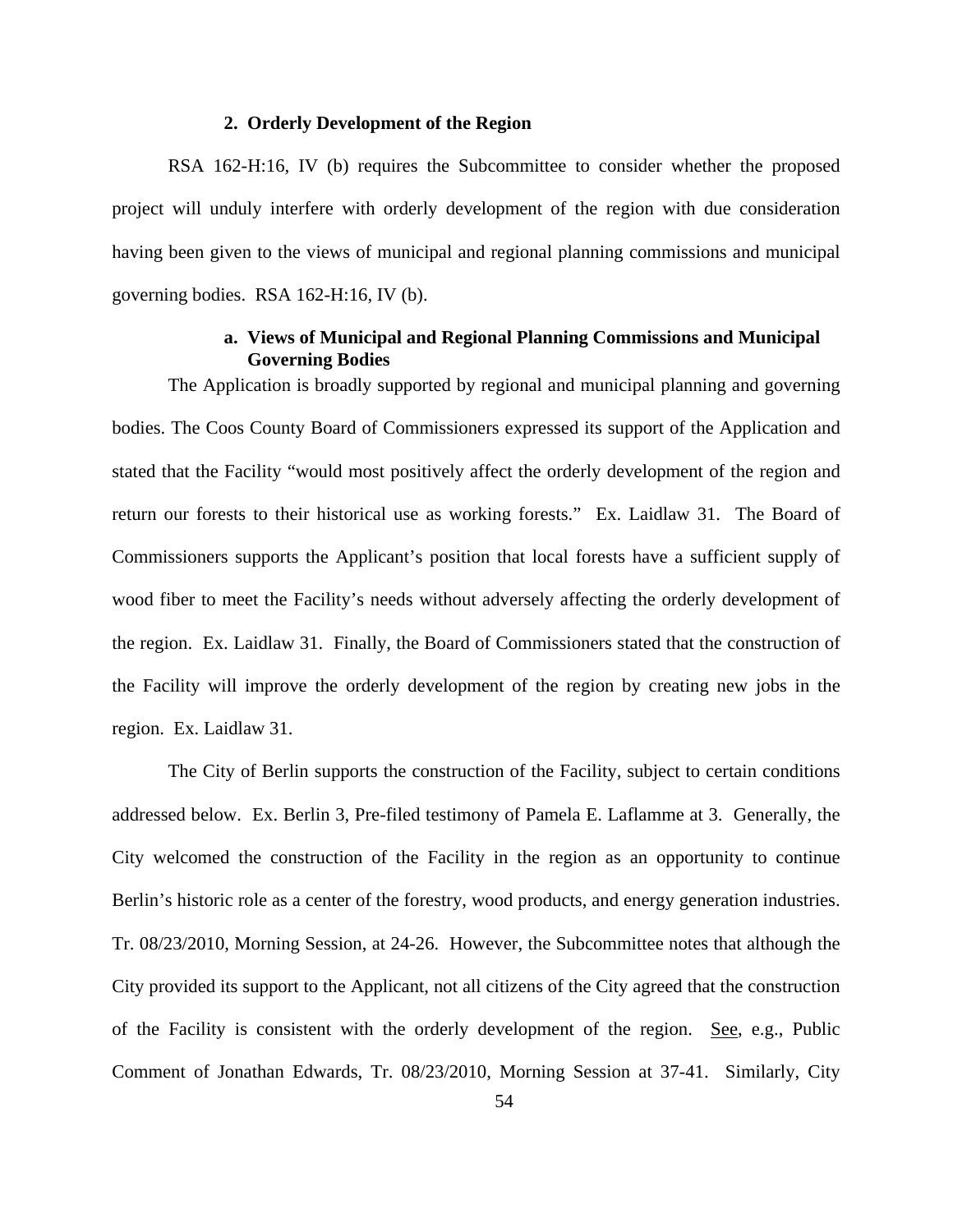Councilor Thomas McCue expressed reservations about the Facility and the negotiated conditions. Tr. 08/27/2010, Afternoon Session, pp. 179-187. Additionally, some potential competitors of the project testified against the Facility, asserting that it would interfere with their ability to purchase fuel. See, Public Comments of Timothy Chase, Indeck Energy, Tr. 08/27/2010, Afternoon Session, pp. 174-178; Mark Saltsman, Concord Steam, Tr. 09/10/2010, Morning Session at 16; Robert Berti, North Country Procurement, Tr. 09/10/2010, Morning Session at pp. 17-30; Michael O'Leary, Bridgewater Power, Tr. 09/10/2010, Morning Session, pp. 31-34. However, the majority of public comment expressed support for the project.

The City and the Applicant entered into a series of negotiations that resulted in the development of the City of Berlin Proposed Certificate Conditions that were introduced to the Subcommittee as Berlin's Exhibit 5. The Conditions relate to: (1) the appearance of the Facility; (2) noise; (3) water and air quality; (4) truck traffic; and (5) community benefits. Ex. Berlin 5.

In addition, the Androscoggin Valley Economic Recovery Corporation expressed its support of the Application conditioned upon enforcement of the City of Berlin Proposed Certificate Conditions. See, Letter from Androscoggin Valley Economic Development Director, Mr. Max Makaitis (September 9, 2010).

Finally, it is noted that the North Country Council, the regional planning commission for Coos County and parts of Grafton and Carroll Counties, neither supported nor challenged the Applicant's assertion that the Facility will benefit the orderly development of the region. See, Letter from Planning Director, Tara E. Bamford (July 9, 2010). However, the North Country Council did advise the Subcommittee of the North Country's energy goals. The development of the Facility appears to be consistent with those goals. Id.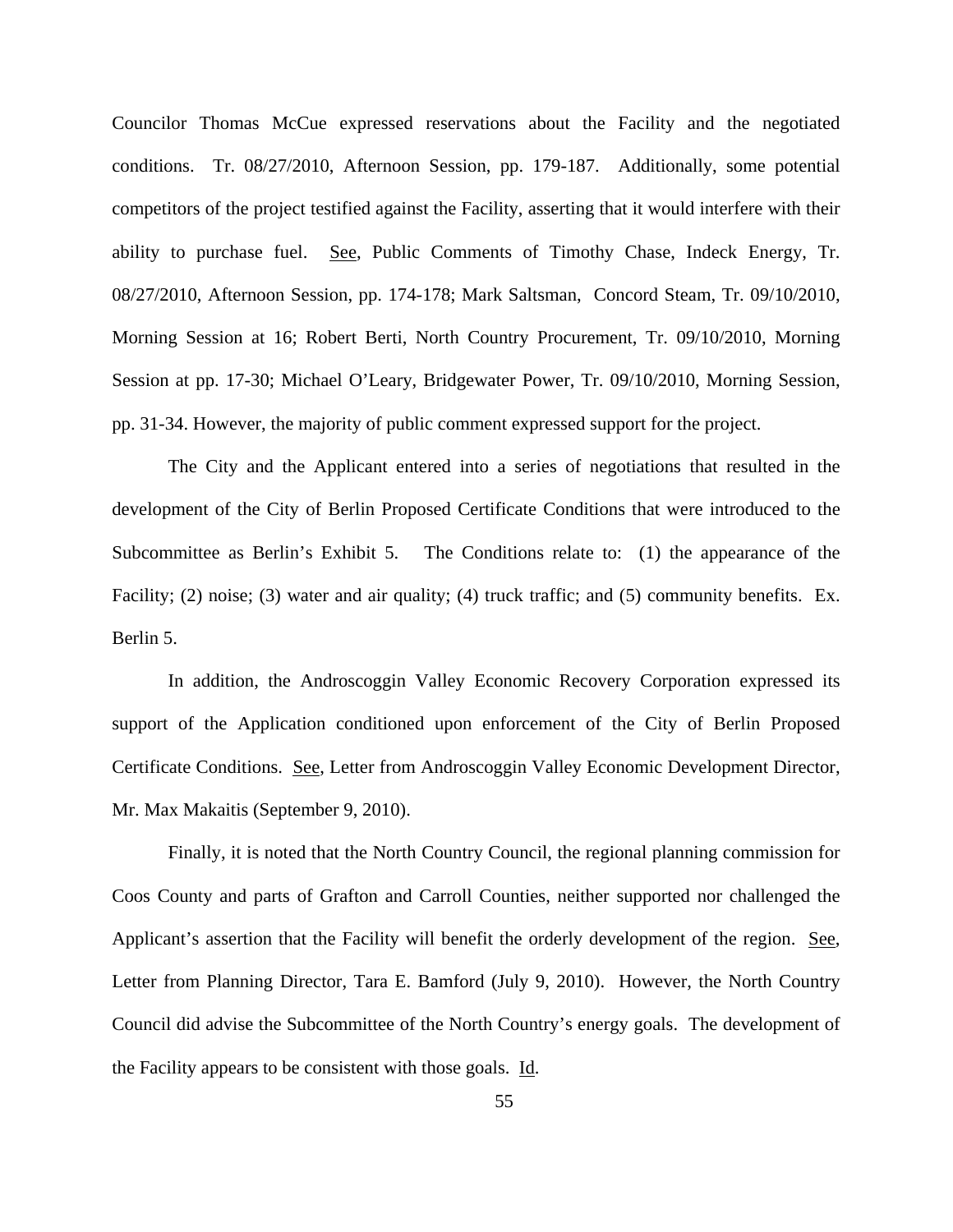The Subcommittee notes that the redevelopment of an abandoned industrial site will not adversely impact the orderly development of the region. The Project will restore industrial activity to a site that previously housed heavy industry and will support the reestablishment of aspects of the forest products industry that existed prior to the demise of paper mills in the region.

Considering the views of the municipal and regional planning commissions and municipal governing bodies, the Subcommittee will condition the Certificate upon the Applicant's compliance with the conditions and limitations identified within the City of Berlin Proposed Certificate Conditions, Berlin Ex. 5. Furthermore, to ensure the enforcement of the City of Berlin Proposed Certificate Conditions, as a condition of the Certificate, the Applicant shall develop an informal complaint resolution procedure together with the City of Berlin. The complaint resolution procedure may employ an ombudsman or such other process that is satisfactory to the City and the Applicant. The complaint resolution process shall remain in effect for the duration of the construction of the Facility and for the first twelve months of operation of the Facility. The Applicant shall provide the Subcommittee a copy of the agreed upon complaint resolution procedure prior to commencement of the construction of the Facility.

#### **b. Indirect Economic Impacts**

The Facility's effect on the economy and the forestry of the region was vigorously disputed by the parties in terms of the "orderly development of the region" as that phrase is contained in RSA 162-H:16, IV (b). However, it is unclear whether the term "orderly development" encompasses the issues of secondary economic impacts raised by the parties.

The term "orderly development" is not defined within RSA 162-H. In the absence of a statutory definition, the term should be interpreted in accordance with the plain language of the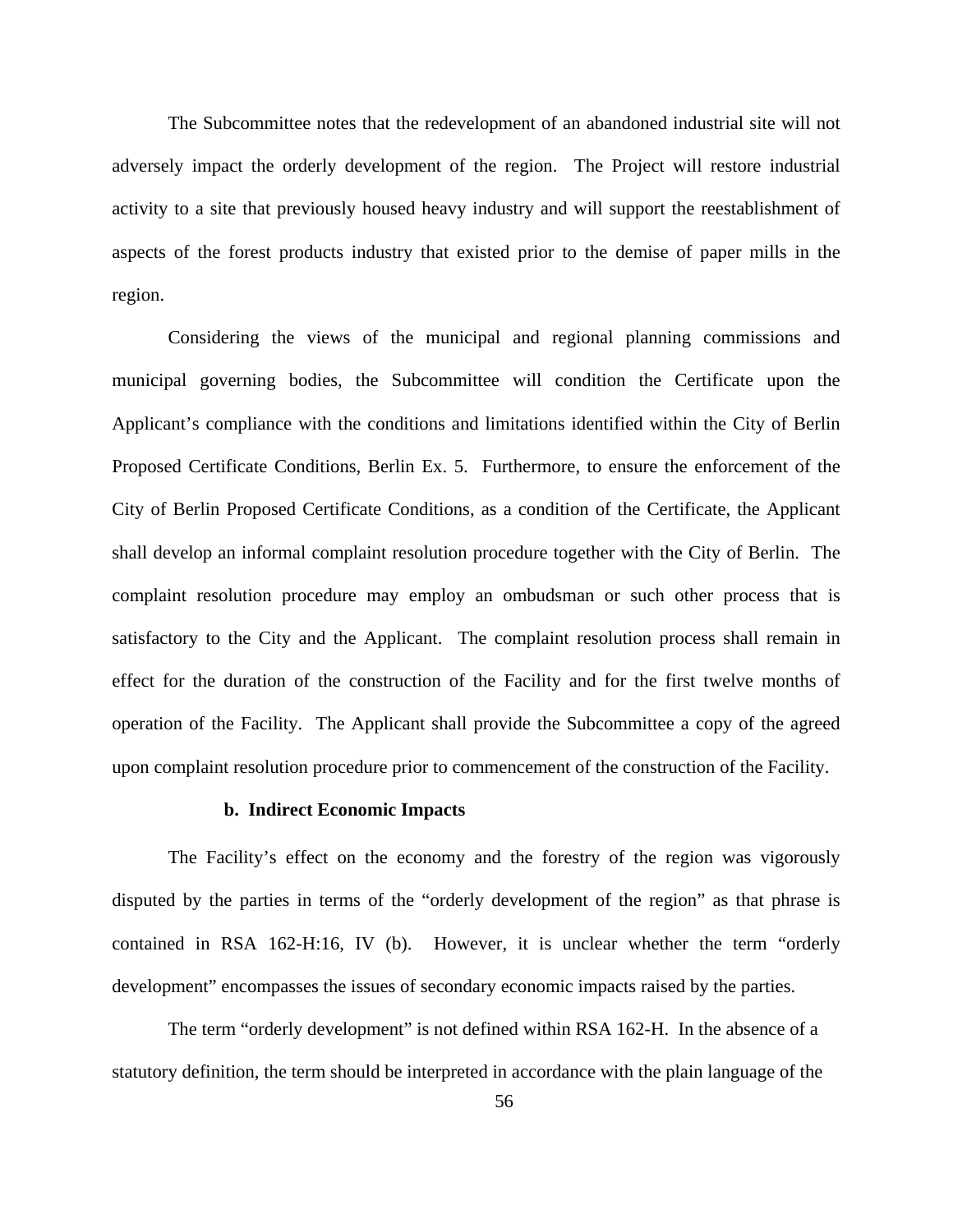statute. The statute requires consideration of whether the project will interfere with the development of the region in an orderly manner. The term "orderly development" is best thought of as the organized and methodical creation or production for commercial, residential or other purposes. In the absence of a more specific definition, the Committee must look to the statute as a whole and to the general purposes of the law. See, North Country Environmental Services v. Town of Bethlehem, 150 NH 606, 616 (2004). RSA 162-H: 2 sets forth the purpose of the overall statute. Within the purpose description, the statute states that the siting of energy facilities will have a significant impact on the "location and growth of industry, the overall economic growth of the state" and that the construction of energy facilities be "treated as a significant aspect of land use planning in which all environmental, economic, and technical issues are resolved in an integrated fashion." In the context of the statute's declaration of purpose, it would appear that orderly development is addressed in the context of land use planning and is cabined by the requirement that the Committee give due consideration to the views of regional and municipal planning agencies and municipal governments. The requirement to give due consideration to planning agencies suggests that the Committee should not delve too deeply into issues of indirect economic impacts that may be better viewed from the close up lenses of the local planning agencies that report their views to the Committee. The Committee has historically followed a conservative approach in this regard. In one pipeline case, the Committee opined:

Another aspect of this finding is the potential positive impact on development. This pipeline will permit EnergyNorth, the loca1 delivery company, to increase its daily deliverability of natural gas by around 20 percent. EnergyNorth supplies gas mostly to residential customers, but also to light commercial and industrial customers. The availability of additional natural gas pipeline capacity should result in savings for these customers as the additional supply will offset the use of more expensive (and more vulnerable to accident) liquid supplies, particularly during peak winter months.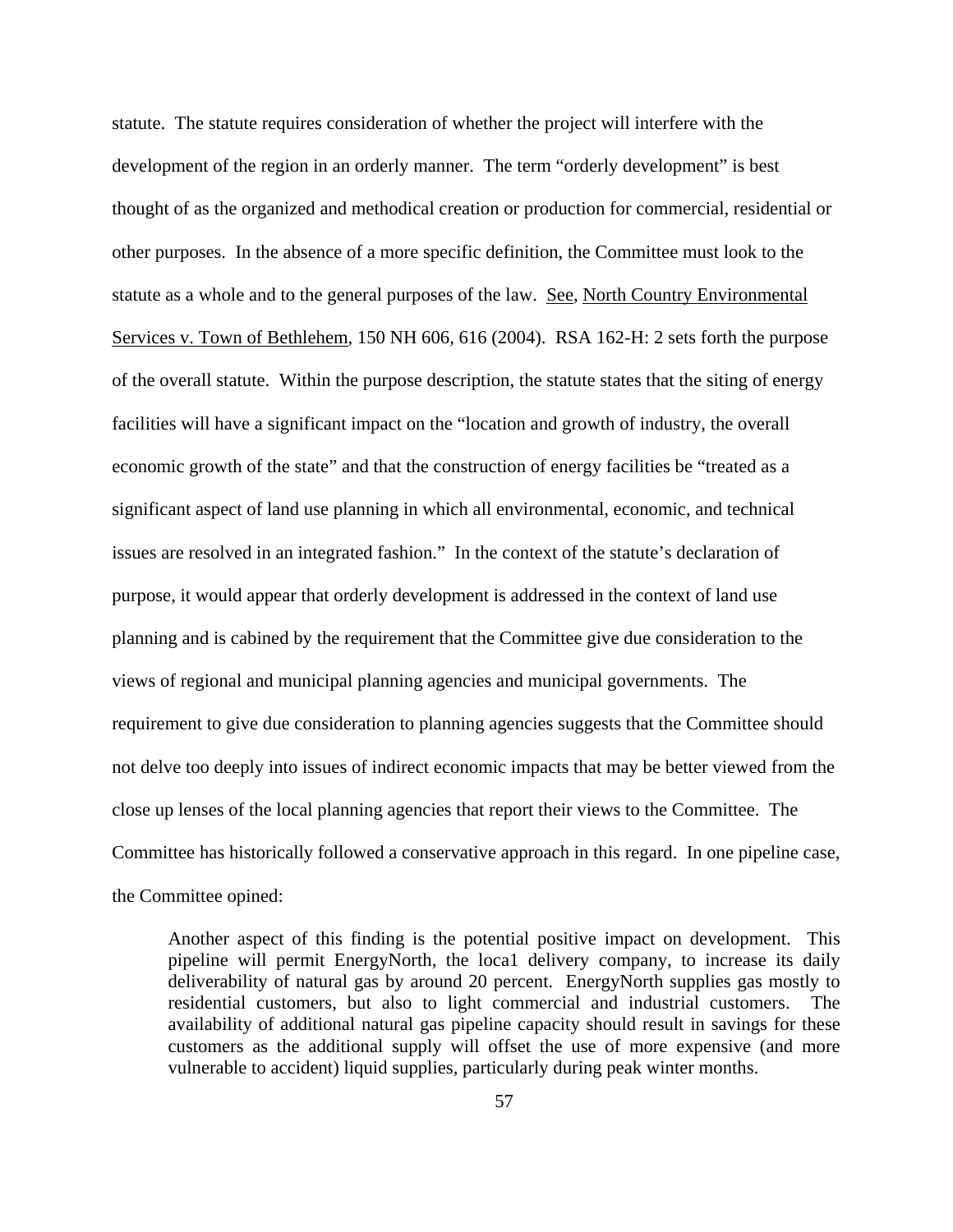Application of Tennessee Gas Pipeline, Norex Project, NHSEC Docket No. 1989-01, p. 5. Even the Norex decision does not undertake a detailed analysis of the indirect or secondary economic impacts of the project, but considers only the direct impact of the capacity of the Norex pipeline. A review of other Site Evaluation Committee decisions reveals that the Committee has generally considered the orderly development of the region without regard to the indirect economic impacts of a project and focused on the more traditional land use impacts such as the physical location of the proposed facility within the community.

The Committee, in considering how far to go in determining indirect economic impacts, should also consider that the Applicant is a wholesale merchant power plant that will operate in a substantially deregulated industry. With some notable exceptions, the industry is populated by similar wholesale merchant plants, whether they be biomass-fueled, hydro-powered or wind powered. The most vocal critic of the project is a competitor in the industry. In the past, the New Hampshire Supreme Court has been careful to warn regulators against taking actions that may indirectly result in inverse condemnation – the diminishment of the value of property so as to constitute a governmental taking without compensation. In 1982 the Supreme Court reversed a decision of the PUC that denied a request to issue securities to finance Unit 2 at Seabrook Station. The Court's concern extended to investment backed expectations:

The United States Supreme Court recently reaffirmed its holding in *Pennsylvania Coal Co. v. Mahon,* 260 U.S. 393, 43 S.Ct. 158, 67 L.Ed. 322 (1922), that a State's action that "substantially furthers important public policies may so frustrate distinct investment-backed expectations as to amount to a 'taking.'" *Penn Central Transp. Co. v. New York City*, 438 U.S. 104, 127, 98 S.Ct. 2646, 2660, 57 L.Ed.2d 631 (1978). Likewise, in *Loretto v. Teleprompter Manhattan CATV Corp.,* 458 U.S. 419, 102 S.Ct. 3164, 73 L.Ed.2d 868 (1982), the Court explicitly reminded us that "the economic impact of ... regulation, especially the degree of interference with investment-backed expectations, is of particular significance" in determining whether a taking has occurred. Id, 102 S.Ct. at 3171.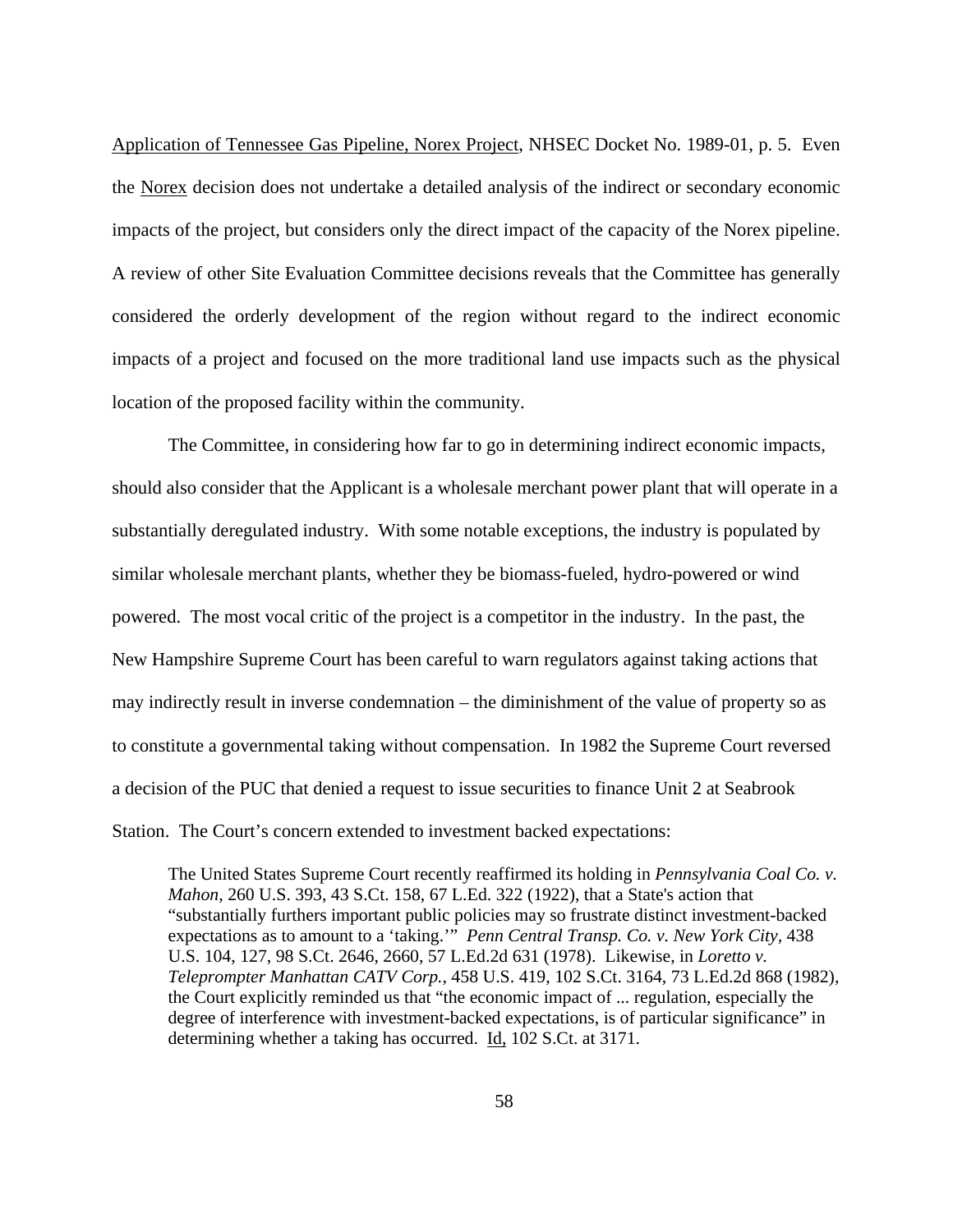Appeal of Public Service Company, 122 NH 1062, 1071 (1982). Although the prudency of the Applicant's investment is not the issue in this case, the Committee must avoid a wide ranging review of indirect economic impacts that amounts to economic regulation of the industry and the determination of which firms invested in the industry will succeed or fail.

# **c. Direct Economic Impacts**

 $\overline{a}$ 

The Applicant asserts that the construction and operation of the Facility will have a significant, positive effect on the City and the region. Ex. Laidlaw 1 at 98. For example, it is anticipated that the construction and operation of the Facility will decrease unemployment in the area by employing a number of workers needed for the construction and operation of the Facility and providing 40 permanent positions. Ex. Laidlaw 1 at  $99-100$ .<sup>14</sup> In addition, the Applicant estimated that approximately 210 other jobs will be created in the region due to the construction and operation of the Facility. Tr. 08/26/2010, Morning Session at 95; Ex. Committee 11.

 The Applicant also anticipates an increase in the employment rate of the region, particularly in the forestry and logging industry. The Applicant notes that: (i) the Fuel Supply Agreement with Cousineau will contain a requirement to use best efforts to prioritize the purchase of wood fuel from local owners and operators; (ii) the City of Berlin Proposed Certificate Conditions, Berlin Ex. 5, require the Applicant "[t]o the extent feasible and economically reasonable . . . [to] . . . use its best efforts to prioritize the purchase of wood fuel from local owner/operator . . ."; and (iii) the Agreement with Babcock & Wilcox will contain a provision requiring Babcock & Wilcox to employ workers from the building trades of New

<sup>&</sup>lt;sup>14</sup> The Applicant stated that 2 out of 40 previously identified positions will be filled with Cousineau's personnel. Tr. 08/24/2010, Morning Session, at 59. However, the Applicant asserted that these positions will be substituted with 2 positions for the employees who will be working with Cousineau and the fuel procurement at the Facility. Tr. 08/25/2010, Morning Session, at 35.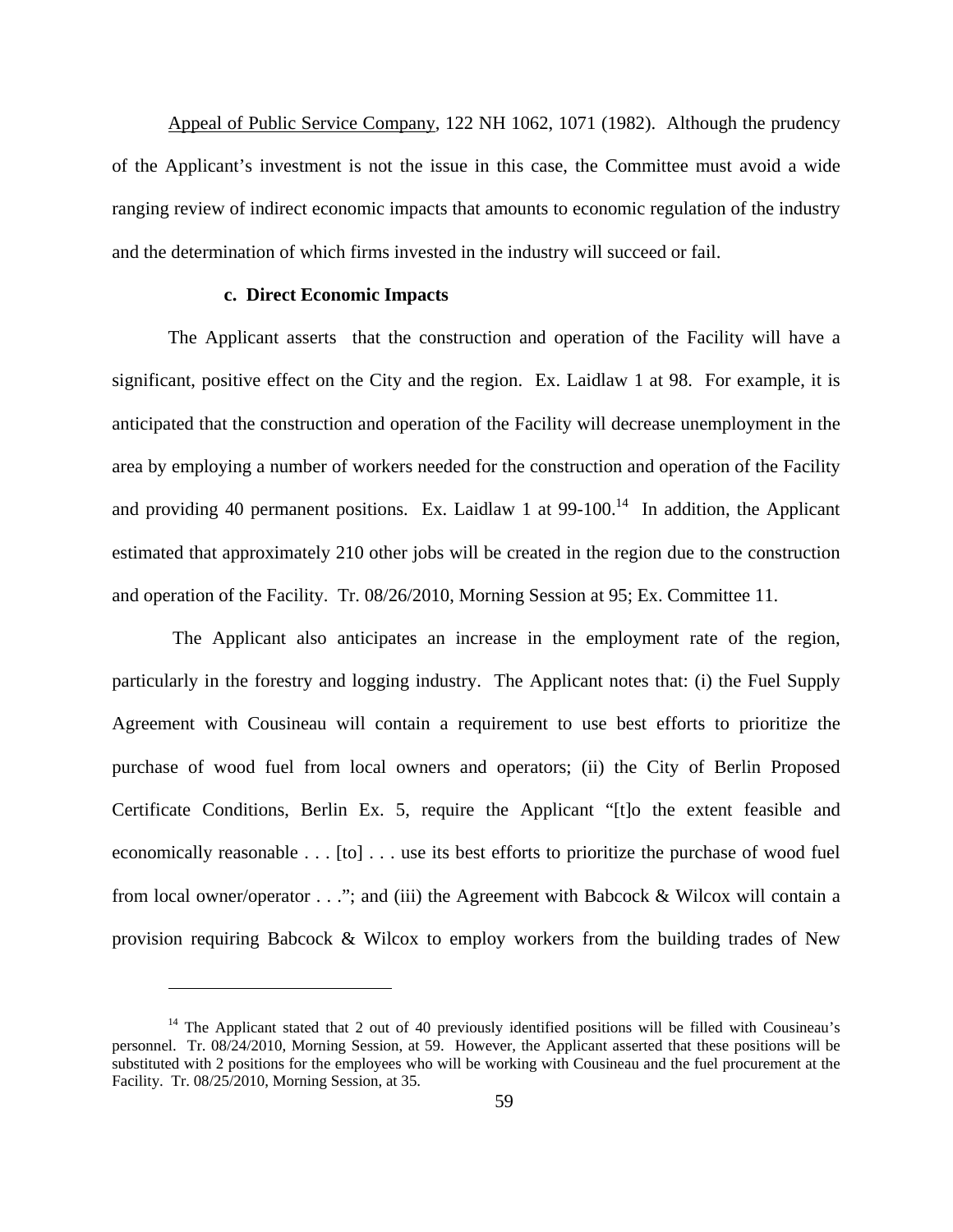Hampshire. Ex. Berlin 5; Tr. 08/24/2010, Morning Session, at 61-62; Tr. 08/23/2010, Afternoon Session at 104-106.

The Applicant also suggests that additional growth will occur in the employment rate in the region because it is anticipated that the wood suppliers will return to the region and new positions will appear as a result of the introduction of new harvesting and chipping technologies. Tr. 08/25/2010, Morning Session, at 36-37.

Furthermore, the Applicant asserted that the construction of the Facility will improve the local economy by bringing increased economic activity to the City during the construction and operation phases, and by adding to the tax base of the City of Berlin without burdening public service. Ex. Laidlaw 1 at 98. The Applicant stated that annual property tax revenue for the City of Berlin associated with the Facility is anticipated to be in excess of \$1 million. Ex. Laidlaw 1 at 100.

In addition, the Applicant indicated that the construction of the Facility will have an additional positive effect on the development of the region because the Applicant has entered into an agreement/memorandum of understanding to provide the Fraser paper mill in Gorham with hot water from the waste heat generated by the Facility. Tr. 08/23/2010, Afternoon Session at 120; Tr. 08/24/2010, Morning Session at 24. Any excess heat not used by the Gorham mill will be available to any business co-locating with the Facility on the Site. Tr. 08/23/2010, Afternoon Session at 121-122. None of the parties disputed the fact that the supply of hot water heated by the Facility to the Gorham mill will have a beneficial effect on the development of the region.

 CPD disputes the Applicant's arguments regarding the economic impact of the Facility on the region. CPD claims that the people of Coos County will be disincentivized from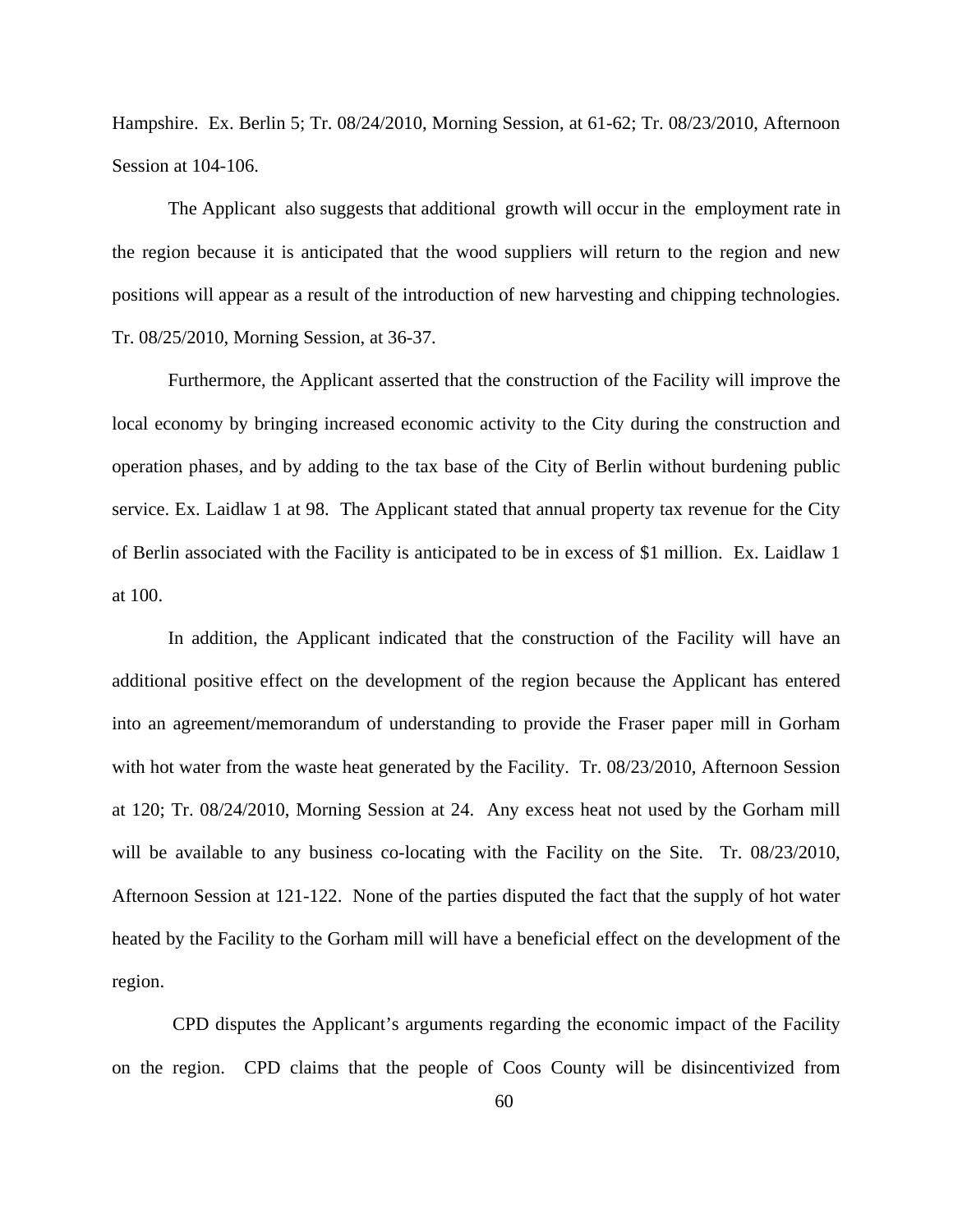expanding their operations and investing in logging equipment because they will know that Cousineau has the ability and intends to deliver biomass fuel from different locations. Tr. 08/27/2010, Afternoon Session, at 89-90. CPD also disagrees with the Applicant's statement that it will benefit the local economy. CPD argues that construction of the Facility, as proposed, will cause other existing facilities to be unable to successfully compete with the Applicant. Tr. 08/27/2010, Afternoon Session, at 94-95. The CPD argument is premised on the assumption that there is not enough biomass in the region for all currently existing and proposed future biomass facilities. Tr. 08/27/2010, Afternoon Session, at 94-95.

The Subcommittee acknowledges that the construction of the Facility will likely change the region's economic landscape to some degree. Although the Subcommittee cannot predict future economic patterns with any certainty, it acknowledges that it is possible that some businesses may fail to successfully compete with the Applicant and will cease their operations. However, it is also possible that some existing facilities will fail regardless of the Applicant's entry into the market. The consideration of such secondary economic impacts is well beyond the statutory consideration of orderly development envisioned by RSA 162-H:16, IV (b).

As will be discussed in detail below, the Subcommittee does not find that there is insufficient biomass in the region for all facilities. It is impossible to predict, with any accuracy, how much biomass will be on the market, the price of biomass, and the ability or inability of other facilities to purchase such biomass. In addition, the Subcommittee notes that the business development of other facilities is outside of the Subcommittee's control. Numerous economic factors may cause the prosperity or demise of other facilities. Therefore, the Subcommittee does not find that the construction of the Facility will unduly interfere with the orderly development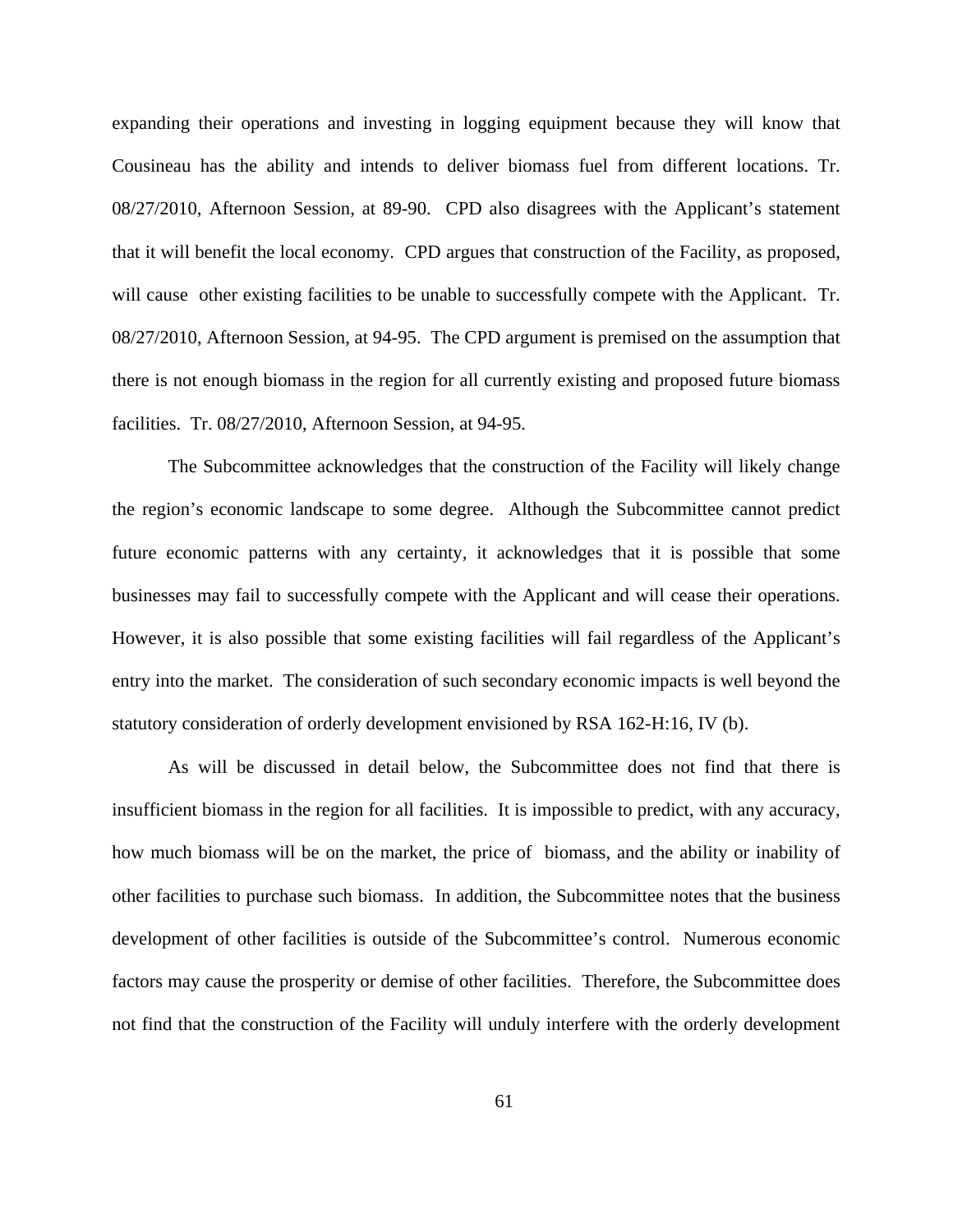of the region, particularly given that the business operations of other facilities are subject to market forces that are outside of the regulatory jurisdiction of this Subcommittee.

# **d. The Forestry and Energy Industries**

An issue that has been the subject of much debate in this docket is whether the siting, construction and operation of the proposed Facility will interfere with the orderly development of the region by disrupting either the local forestry industry or the existing small power producing industry in Coos County.

In filing its Application, the Applicant included Appendix P containing a study entitled "Research Report Phase I: Biomass Supply Study for Laidlaw BioPower Plant, Berlin NH." The study contained in Appendix P was supplemented by an Addendum identified as Ex. Laidlaw 2. (The report and addendum are collectively referred to hereafter as the "LandVest Study"). The LandVest Study concludes that there are between 760,830 and 1,284,330 tons of low grade wood fiber available above current consumption levels on an annual basis. Ex. Laidlaw 2, p. 4. The Applicant claims that the proposed Facility will consume approximately 750,000 tons of low grade wood fiber per year. Ex. Laidlaw 1, p. 98. The Applicant proffered the LandVest Study in order to demonstrate that there is a sufficient fuel supply within a 100 mile radius of Berlin to operate the Facility. The Applicant also offered the testimony of Louis Bravakis, Vice President of Laidlaw Energy Group and lead developer for the Project, Stephen Mongan, Vice President of LandVest, Inc., and Curtis Richmond of Cousineau in support of the Applicant's position. Each of the witnesses concluded that there was sufficient biomass available to fuel the proposed Facility. Tr. August 24, 2010, Morning Session p. 139 – 150.

In response to the LandVest study and the Applicant's claims, CPD offered the testimony of Melvin E. Liston. Mr. Liston is a principal in CPD and has significant experience in the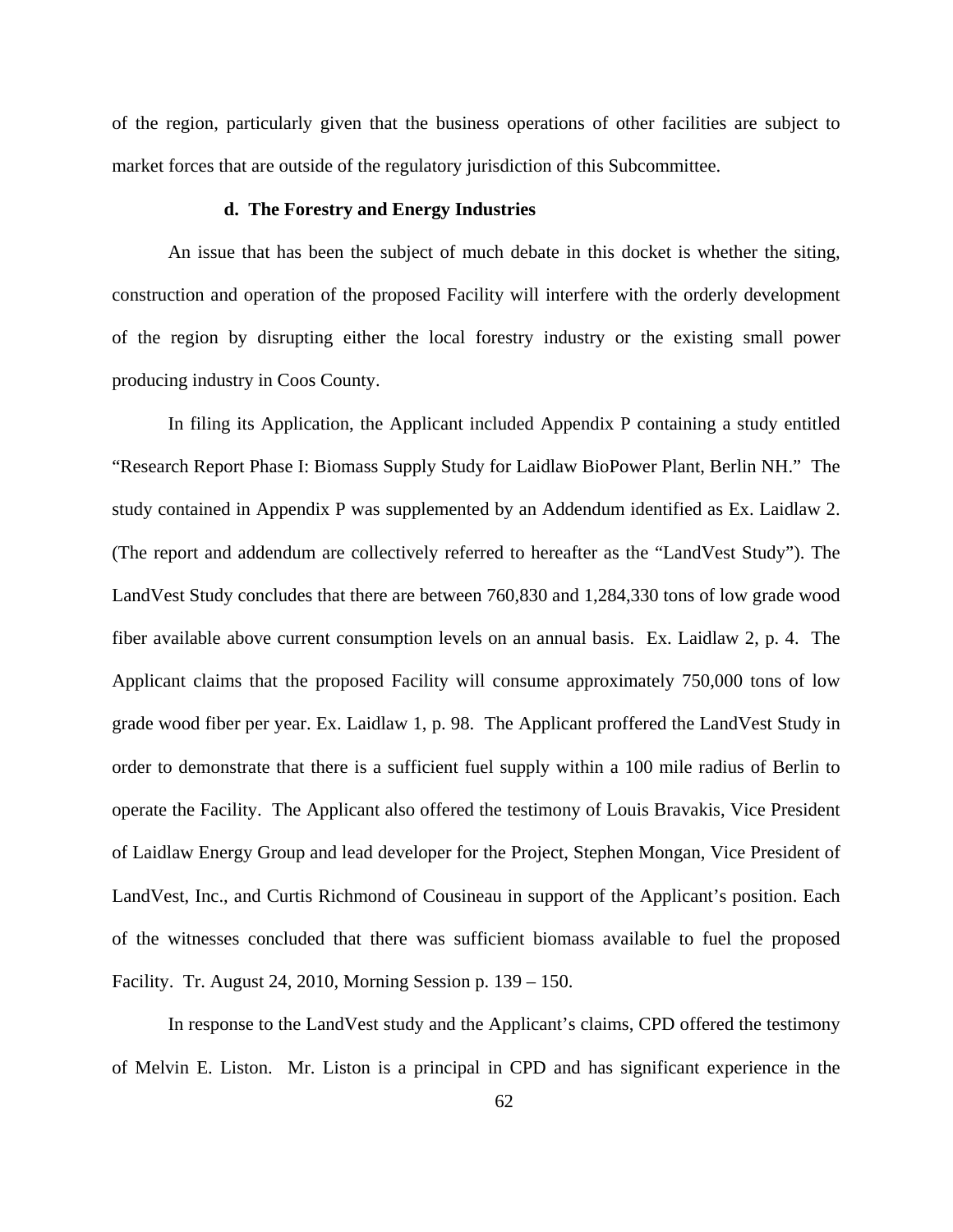wood-fired power industry. See, Pre-filed testimony of Melvin E. Liston, CPD Ex. 1. Mr. Liston disputed virtually every aspect of the LandVest Study and other claims made by the Applicant. According to Mr. Liston, the appropriate radius to study is no more than 50 miles. See, Tr. 08/27/2010, Afternoon Session, at 20. He also claims that there is only sufficient biomass to fuel a 30 MW facility. See, Ex. CPD 1. Included among the claims that Mr. Liston disputes are: the Applicant's stated fuel requirements, see, Ex. CPD 1, p. 7; the LandVest Study's estimate of current biomass use, see, Ex. CPD 1, p. 13; LandVest's description of the "wood basket;" see, Ex. CPD 1, p. 18; and, the LandVest Study's assumptions and theories concerning utilization rates, see, Ex. CPD 1, p. 22. Mr. Liston concludes that the proposed Facility would consume all of the available biomass and do so with the advantage of a Power Purchase Agreement with a regulated utility (PSNH ) that would pass all costs to ratepayers, thereby shielding the Applicant from pricing sensitivity. Under these circumstances, Liston predicts CPD would not go forward with its project and that other existing biomass users will cease to operate because they will be unable to successfully compete with the Applicant. The Subcommittee also heard a number of public comments from potential competitors of the Applicant echoing the arguments made by Mr. Liston<sup>15</sup>. Given this scenario, CPD argues that the granting of a Certificate to the Applicant would interfere with the orderly development of the region.

In order to more fully understand the arguments set forth by the parties, the Subcommittee required the Applicant to produce a number of additional studies including:

1

<sup>&</sup>lt;sup>15</sup> See, public comment of Indeck-Alexandria Energy, Tr. Day 5, p. 75; public comment of D.G. Whitefield Biomass Power Plant, Tr. Day 5, p. 209; public comment of Concord Steam Corporation, Tr. Day 6, p. 15; public comment of North Country Procurement, Tr. Day 6, p. 29; public comment of Bridgewater Power Company, Tr Day 6, p. 32.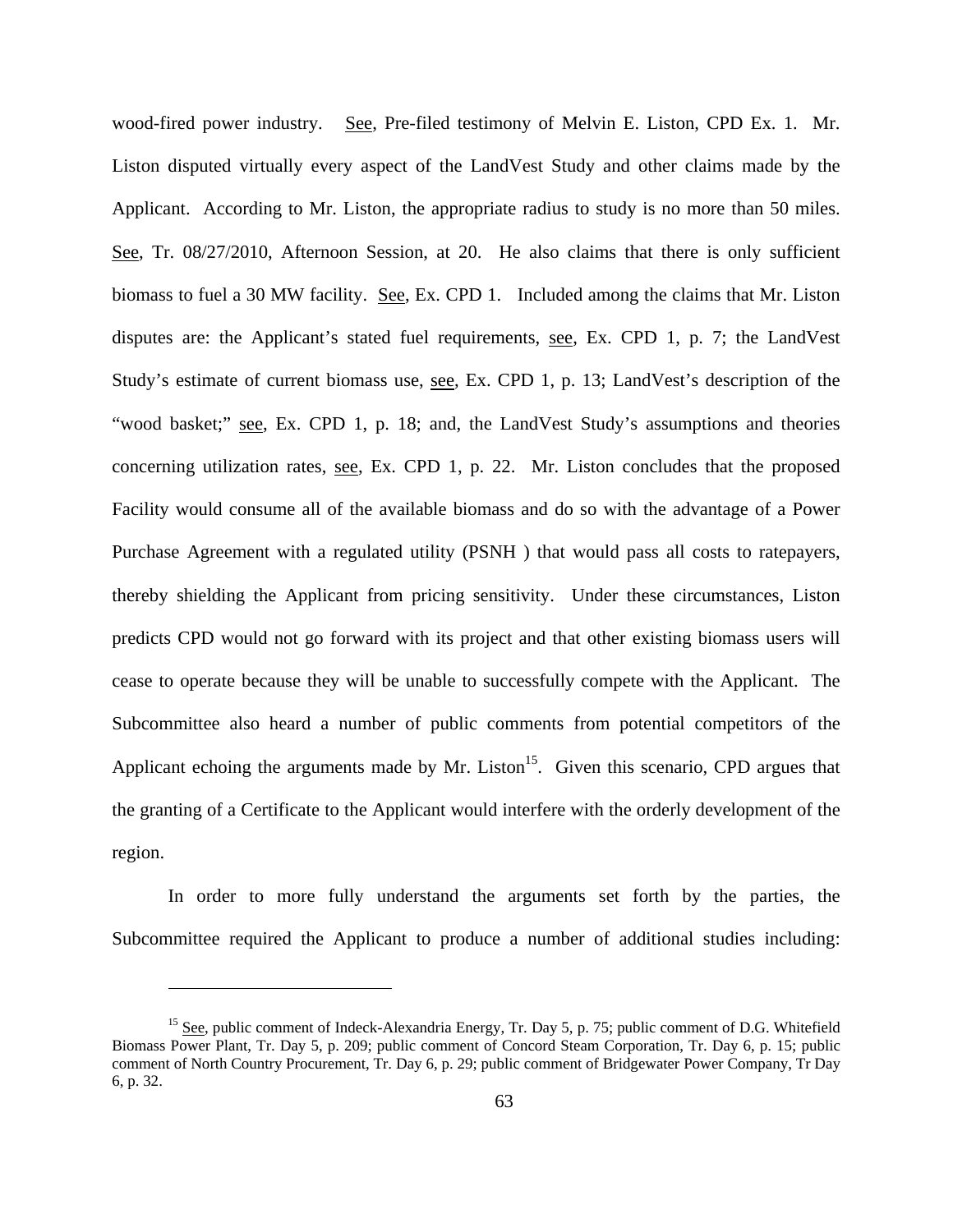"LandVest Research Report, Timber Supply Study for the North Country of New Hampshire, Prepared for North Country Council, Inc.," Ex. Comm. 2; "Vermont Wood Fuel Supply Study and Examination of the Availability and Reliability of Wood Fuel for Biomass Energy in Vermont," Ex. Comm. 3; "Biomass Fuel Availability, Berlin, New Hampshire, Prepared For Clean Power Development, May 2008" prepared by Innovative Natural Resource Solutions, LLC," Ex. Comm. 4; "Modeling Projects Summary Report for New Hampshire Timberland Owners Association and Society for the Protection of New Hampshire Forests," Ex. Comm. 5; "A Forest Resource Model of the States of New York, Vermont, New Hampshire and Maine," Ex. Comm. 6; "An Assessment of Biomass Harvesting Guidelines from the Forest Guild January 2009," Ex. Comm. 7; "Revised Assessment of Biomass Harvesting and Retention Guidelines from the Forest Guild April 2010," Ex. Comm. 8; and, "Forest Biomass Retention and Harvesting Guideline for the Northeast May 2010," Ex. Comm. 9.

Having reviewed the testimony of the witnesses and the studies provided, the Subcommittee does not believe that any single study conducted to date can accurately estimate the amount of biomass that will be available for fuel, either for the proposed Facility or for existing or other proposed facilities. The studies presented were each commissioned for different purposes and did not evaluate the same variables. The studies are further complicated by the fact that biomass does not drive the forest industry market. The highest use for most forestry is saw log production. Pulp and low grade fiber production, which collectively comprise what is commonly referred to in the industry as "biomass", are the by-products of such higher uses. Timber owners will not cut trees for the sole purpose of supplying the pulp and low grade fiber markets. Additionally, the studies presented employ different methods of measurement of the "wood basket". There is no agreement on an appropriate radius within which to define the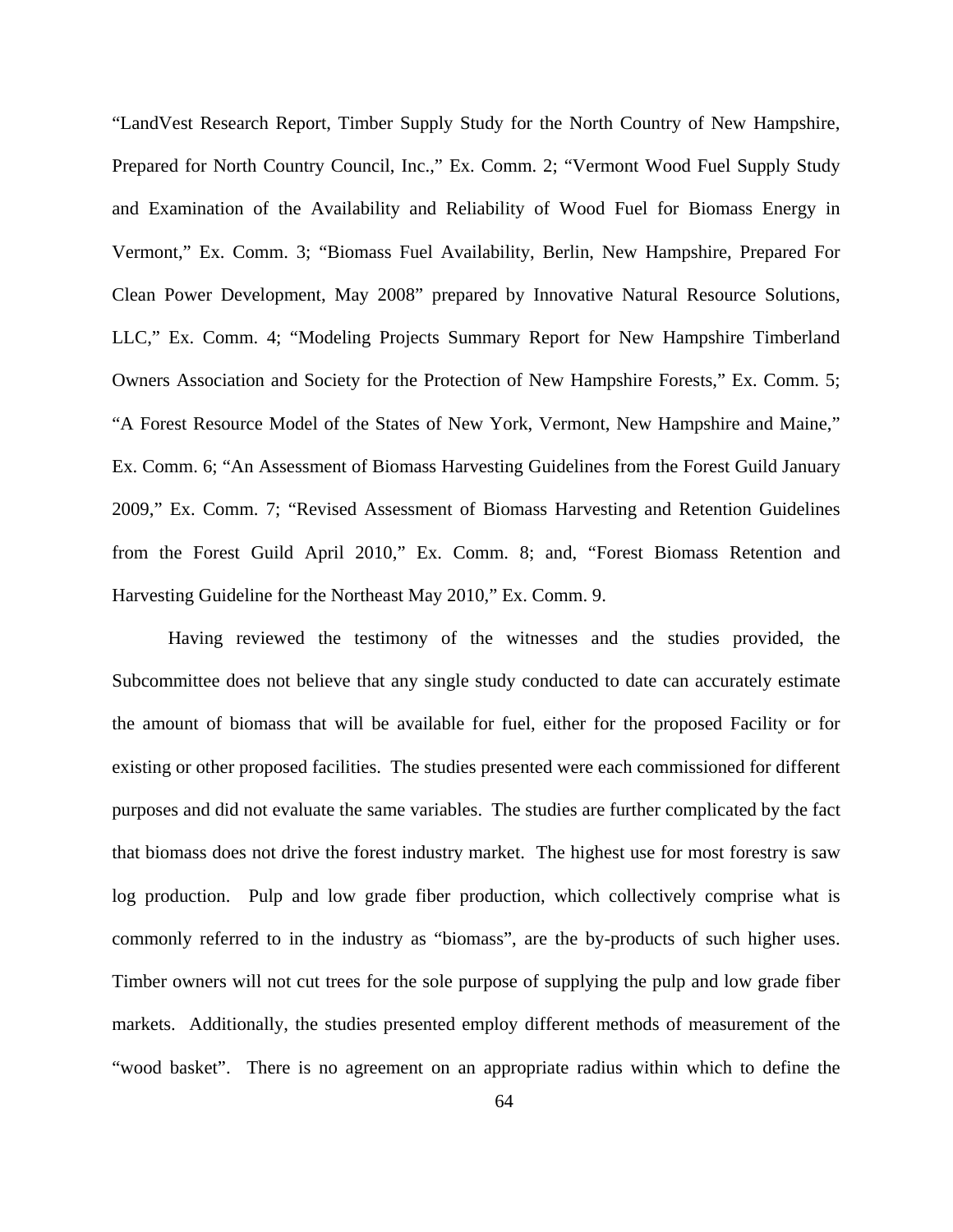"wood basket" for the proposed Facility. Additionally, there appears to be no consistent measure of the amount of low grade fiber that can be responsibly removed from the forest, thus further confusing the issue of biomass supply.

None of the parties disputed the assertion that the prior existing paper mill consumed from 1.2 to 1.3 million tons of pulp per year. Tr. 08/27/2010, Afternoon Session, at 70. In addition, CPD conceded that the biomass previously used by the mills found new markets and was redistributed among currently existing biomass facilities and other paper mills located in Maine or possibly even in Quebec. Tr. 08/27/2010, Afternoon Session, at 72. Consequently, nothing would prevent the market from shifting again and supplying the Facility (and perhaps other facilities) with the biomass previously consumed by the former paper mill. The question remaining is how such a shift of the market would affect the price of the biomass and other facilities. CPD claims that the PPA with PSNH will give the Applicant a competitive advantage over CPD and existing producers of biomass-fueled power in the region. This issue, however, is outside of the regulatory powers of the Subcommittee and is instead subject to the laws of the market. The Applicant, CPD and other existing power producers operate in a competitive market. While RSA 162-H:16, IV, (b) speaks about orderly development of the region, the statute does not imbue the Subcommittee with the authority to regulate the business models, contractual relationships, or pricing decisions made by an individual applicant in the market place. It is not the role of the Subcommittee to determine who succeeds and who fails in the market.

It appears that there is an adequate supply of biomass in the region to fuel the proposed Facility. Thus, the Subcommittee finds that the issuance of a Certificate to the Applicant will not unduly interfere with the forest industry or the renewable energy industry in the region.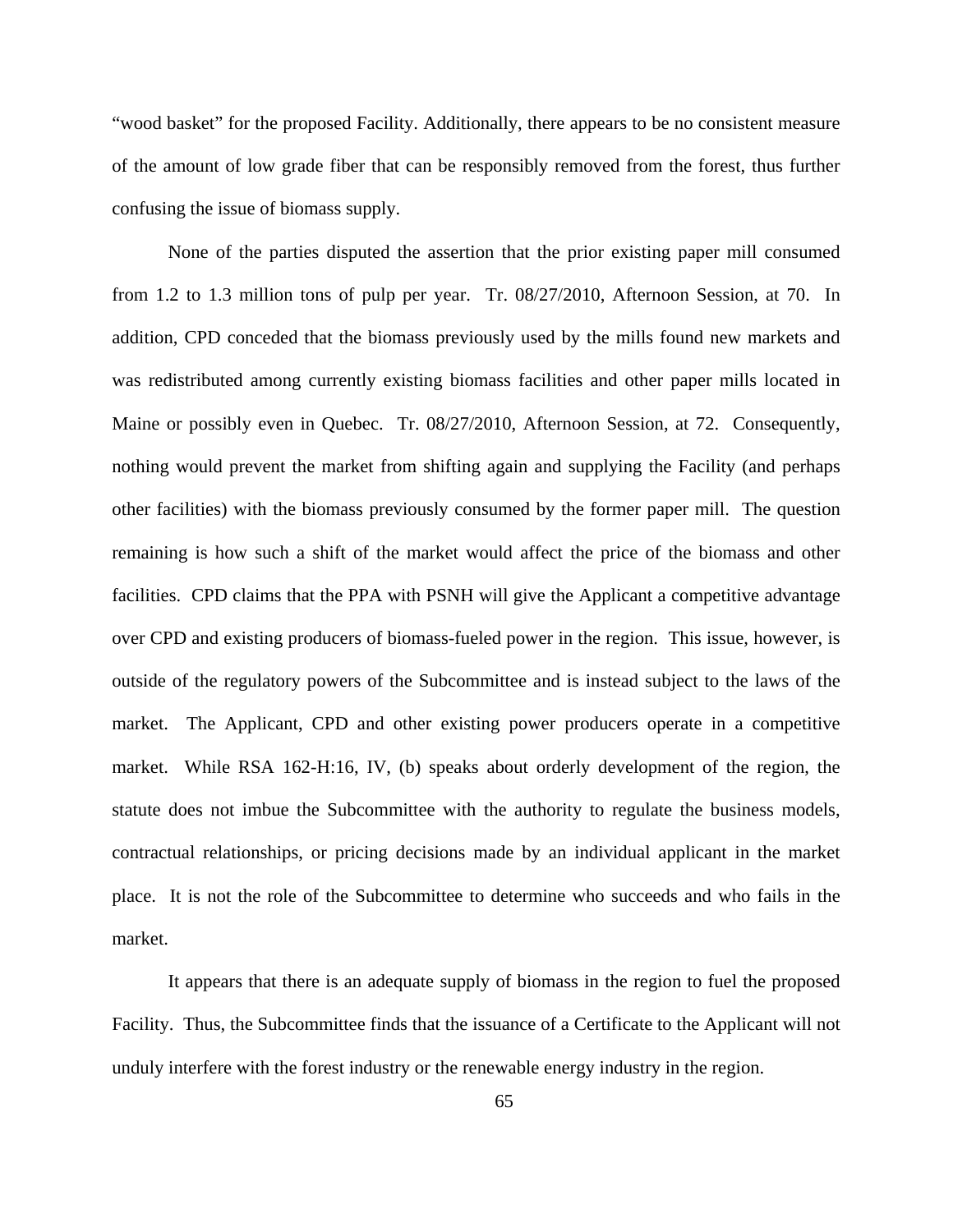#### **e. Coos Loop**

The Facility will be nominally capable of generating approximately 70 MW. Ex. Laidlaw 1 at 38. This results in a net generation capacity of approximately 63 MW accounting for the Facility's parasitic load. For the purposes of collection and transmission of the generated power, the Applicant seeks to construct a new switchyard, consisting of a step up transformer and a single breaker, adjacent to the turbine building. Ex. Laidlaw 1 at 49. The new switchyard is proposed to be connected to the existing East Side Substation 300 of the Coos Loop owned and operated by PSNH. Ex. Laidlaw 1 at 40. The Applicant intends to seek additional efficiencies in order to raise the net generation capacity of the Facility to 70 MW.

ISO New England (ISO-NE) is the regional electric transmission organization charged with the task of maintaining the electric grid in New England. In Coos County, electricity producers are constrained by the existing electric transmission infrastructure known as the Coos Loop. In order to transmit electricity to the grid, the Applicant must conduct several engineering studies. To date, the Applicant has conducted a Feasibility Study, Laidlaw Ex. 1, Appx. Q CONFIDENTIAL, and a System Impact Study, Laidlaw Ex. 43, CONFIDENTIAL. Neither study demonstrated any factors that will prohibit the Applicant from transmitting electricity to the Coos Loop. However, the Coos Loop has limited capacity to transmit electricity. ISO-NE provides access to the Coos Loop under Minimum Interconnection Standards (MIS). Under MIS, the existing capacity of the transmission line is examined, as is the type and size of the new unit. Under MIS, ISO-NE, through its vendors, determines whether a new unit can operate on the system, without regard to the output of other generators. To the extent that upgrades are necessary to enable a proposed new unit to connect to the existing transmission system, the developer proposing the new facility must bear the costs for all upgrades, whether they stem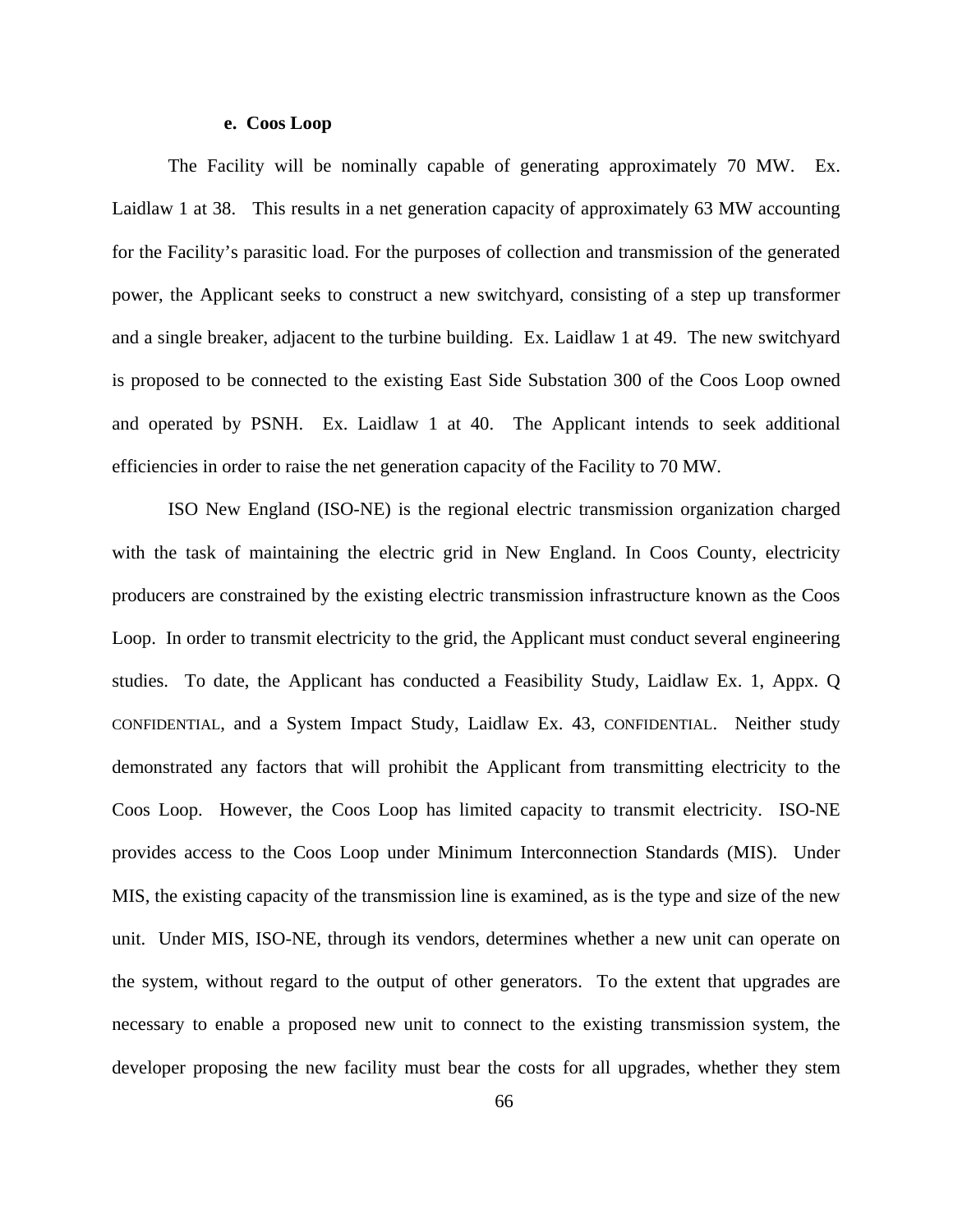from the Feasibility Study or the System Impact Study. Nothing in the Applicant's feasibility study or System Impact Study will cause a bar to connection to the grid. However, because the Coos Loop is constrained in its capacity, ISO-NE will continue to operate the Loop under "economic dispatch" conditions. This means that all power producers on the Coos Loop will be required to bid in for the sale of power during each hour of the next day. The lowest bidders will be dispatched first (meaning that their power will be purchased first). Thus, on some days, it is possible that all producers of electricity on the Coos Loop will not be able to transmit all of their capacity to the grid. Indeed, on some days some producers may not be able to transmit power to the grid at all.

CPD complains that the Applicant will have an advantage at auction under economic dispatch conditions due to its advantageous PPA with PSNH. In short, CPD believes that the PPA will permit the Applicant to bid in the ISO-NE day-ahead auction at lower prices than its competitors. CPD claims that this will result in disruption to the orderly development of the region because the Applicant's electricity will be dispatched to the grid before electricity generated by other plants that do not have the advantage of a PPA. Nothing in RSA 162-H would permit the Committee to deny a Certificate on this basis. MIS and economic dispatch are simply an economic reality in the electricity market. The MIS and rules for economic dispatch have applied to all electricity generators on the Coos Loop for many years. The construction of another Facility will not change the previously established mechanism of dispatching electricity to the market. The fact that one Facility may or may not be dispatched more often than might otherwise be the case is outside of the Subcommittee's control. The Subcommittee will not intervene in the processes of the current market and artificially regulate competition in the electricity market.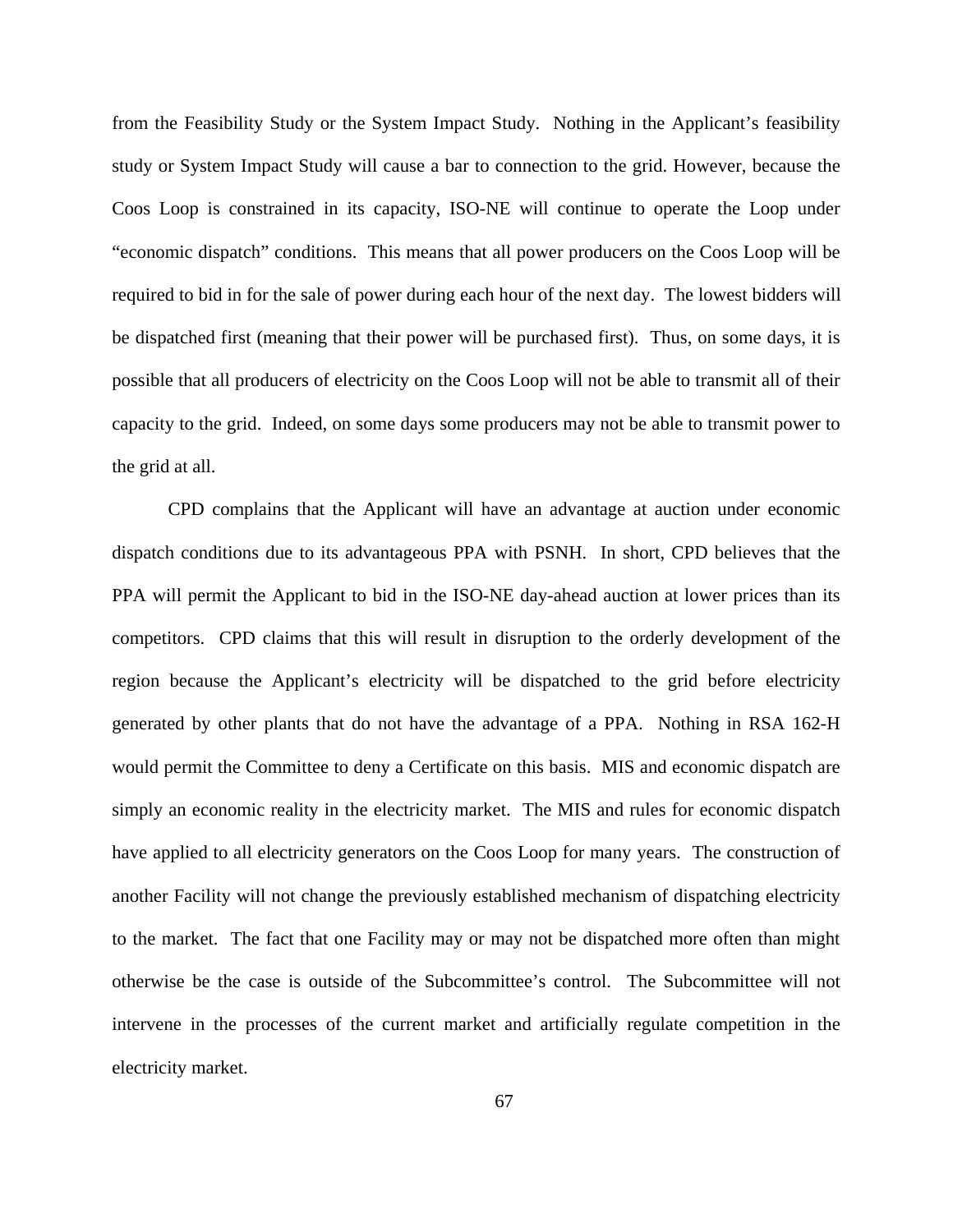As a condition of the Certificate in this docket the Applicant must complete all studies required by IS0-NE and finalize an Interconnection Agreement that will permit operation at a gross generation capacity not exceeding 70 MW.

### **3. Adverse Effects**

Under New Hampshire law, the Subcommittee may issue a Certificate only if it finds that the Facility will not have an unreasonable adverse effect on the following: (1) aesthetics; (2) historic sites; (3) air and water quality; (4) the natural environment; and (5) public health and safety. See, RSA 162-H:**16, IV (c).** 

## **a**. **Aesthetics**

The Subcommittee must consider whether the Facility will have an unreasonable adverse impact on the aesthetics of the region. See, RSA 162-H:16, IV(c).

The Site is located within the Industrial/Business zoning area and consists of the southern portion of the property formerly known as the Burgess Mill, Berlin Mill, and the Fraser Pulp Mill. Ex. Laidlaw 1, at 78. Currently, there are no manufacturing activities conducted on the Site. However, an unused boiler structure and appurtenances remain on the Site. Ex. Laidlaw 1 at 94. The existing infrastructure has a highly industrial appearance with an exposed metal superstructure, piping, and tanks. Ex. Laidlaw 1, at 94. In addition, the Site shows significant evidence of the prior demolition activities, including demolition rubble, and large areas of unmaintained vegetation and gravel areas that are experiencing erosion. Ex. Laidlaw 1, at 94. The Applicant asserts that it intends to put siding on the existing structures to appear similar to a modern commercial facility and to paint these structures with non-glaring colors that harmonize with the background environment. The Applicant also intends to landscape the areas along the border of the Site. Ex. Laidlaw 1, at 94. The Applicant claims that these measures will improve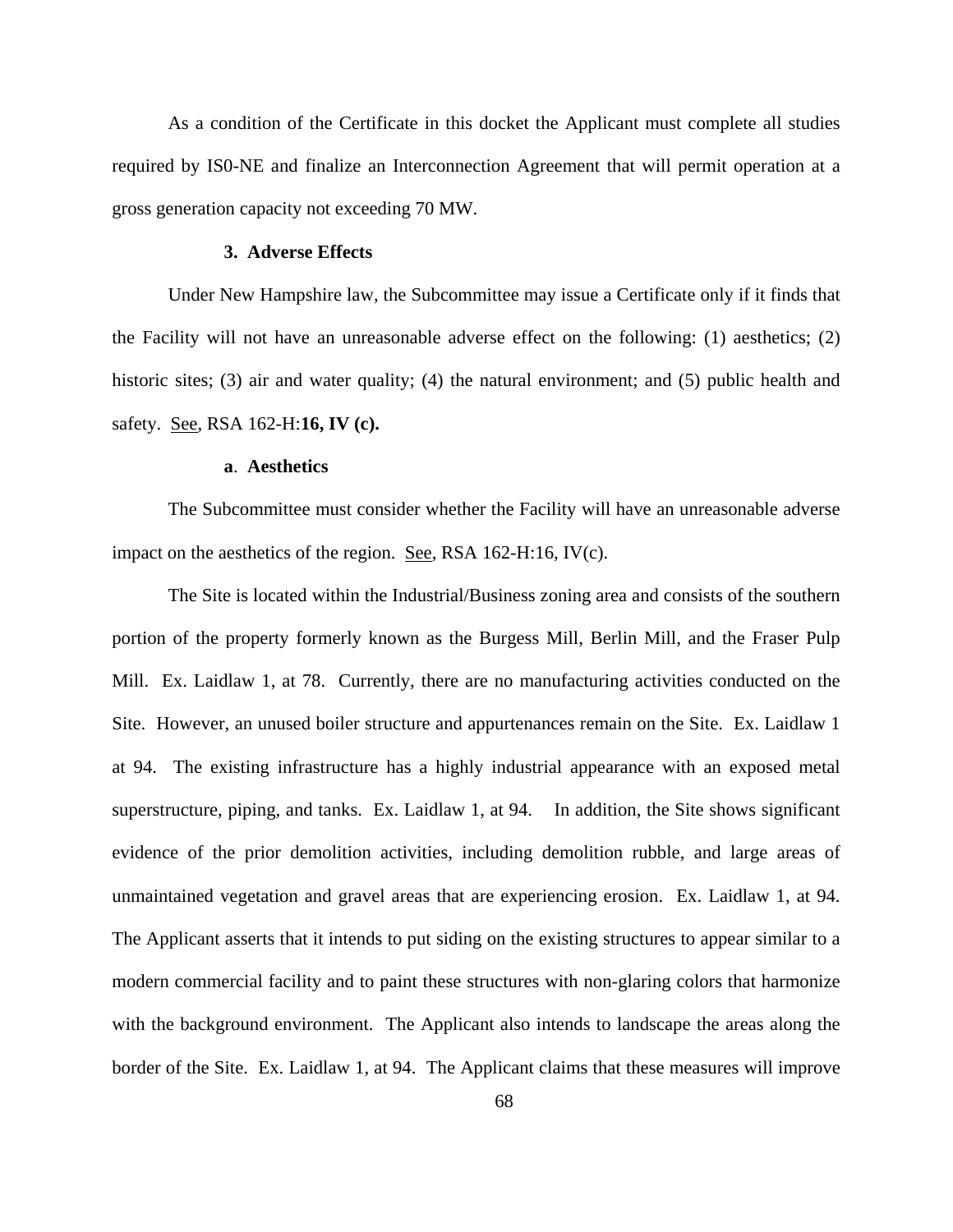the appearance of the Facility and will have a positive aesthetic impact on the surrounding area. Tr. 08/24/2010, Morning Session, at 17. Ex. Laidlaw 1 at 94. To substantiate its position, the Applicant provided to the Subcommittee a number of photographs depicting a visual simulation of a proposed structure inserted into an existing viewscape. Ex. Laidlaw 11, 12, 72. This visual simulation incorporates all major parts of the Facility and includes the tallest structures: the ash silo, the boiler stack (320 feet above finished grade) and the boiler building (approximately 165 feet above finished grade). Ex. Laidlaw 11, 12, 72.

The City of Berlin and the Applicant entered into extensive negotiations addressing, among other issues, the issue of the Facility's effect on the aesthetics of the City. As a result of the negotiations, the City and the Applicant executed the City of Berlin's Proposed Certificate Conditions which includes the visual appearance of the Site. See, Ex. Berlin 5. The City of Berlin conducted a number of public discussions as to the impact of the facility on the City. These discussions informed the City in its negotiations with the Applicant.

In addition to the documents and testimony provided by the Applicant, and the evidence heard during the hearings, the members of the Subcommittee visited and inspected the Site on March 16, 2010. The members of the Subcommittee inspected the structures within the Site and were able to observe the surrounding businesses and infrastructure. The Subcommittee finds that the reconstructed Facility will not have an unreasonable adverse aesthetic effect compared to the current partially demolished site.

As a result, subject to inclusion of the City of Berlin's Proposed Certificate Conditions as a part of the Certificate of Site and Facility, the Subcommittee concludes that the presence of the proposed Facility conforms to the visual and aesthetic characteristics of the area and would not have an unreasonable adverse impact on aesthetics.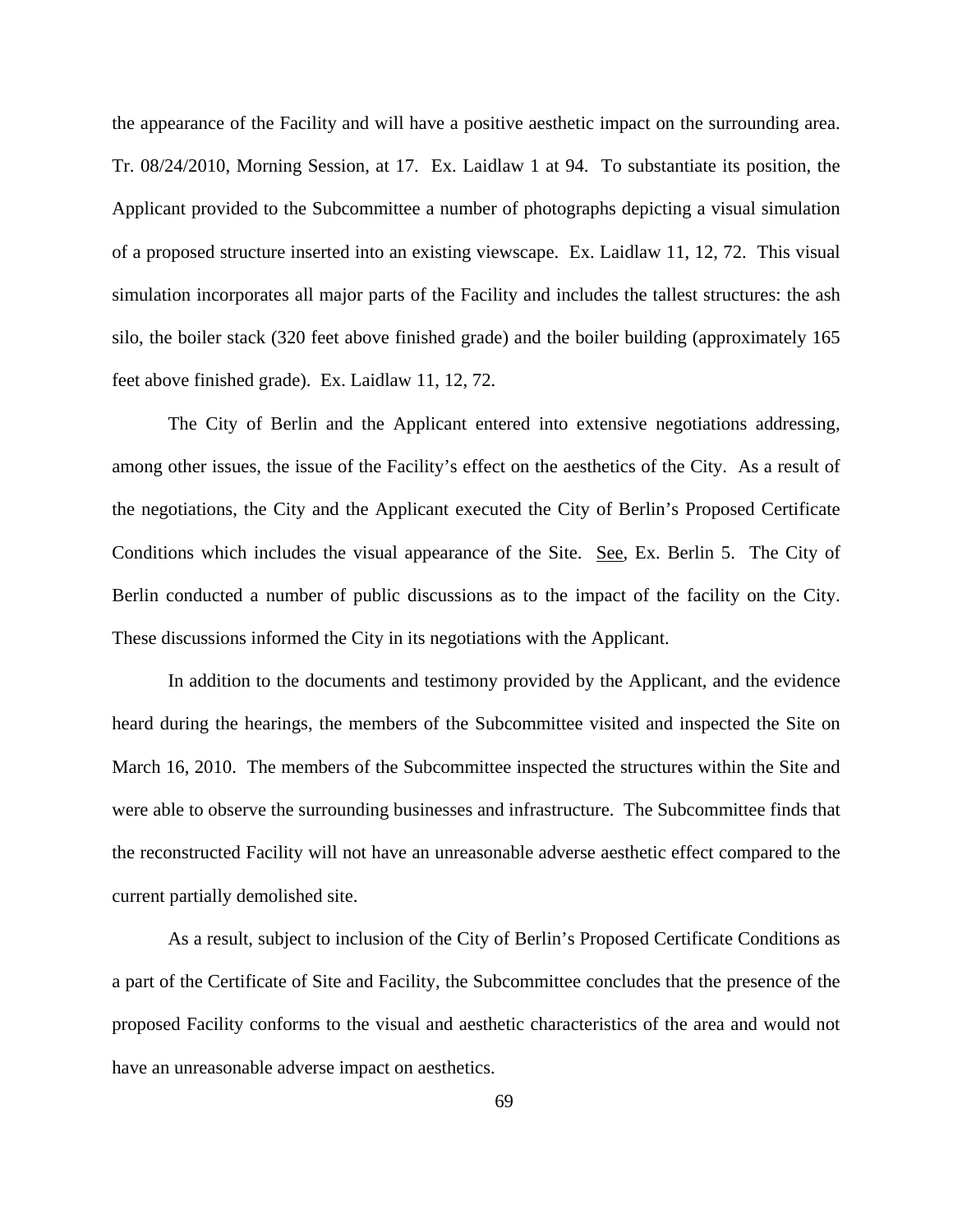# **b. Historic Sites**

In order to issue a Certificate, the Subcommittee must determine that the construction and operation of the Facility will not have an unreasonable adverse impact on historic sites. See, RSA 162-H:16, IV(c).

The Applicant acknowledged that the City of Berlin has a number of historic properties, including properties listed on the National Register of Historic Places. Ex. Laidlaw 1 at 29. The Applicant listed the Congregational Church, St. Anne Church, and Holy Resurrection Orthodox Church as examples of such properties. Ex. Laidlaw 1 at 29. However, the Applicant explained that the development of the Facility will not have an adverse affect on these sites when compared to the effect generated as a result of the operation of the previously existing pulp mill. Ex. Laidlaw 1 at 94. The New Hampshire Division of Historic Resources (NHDHR) reviewed the documents provided by the Applicant and concluded that the Facility "will present no new or additional visual effects to surrounding historic neighborhoods." Ex. Laidlaw 49, Final Report. Nonetheless, the Applicant agreed to cooperate with the NHDHR to minimize any unanticipated adverse effect that the construction of the Facility may have on historic sites.

The evidence does not demonstrate an unreasonable adverse effect on historic sites. However, the Subcommittee is cognizant that the excavation conducted for the purposes of the construction of the Facility may reveal some unanticipated subsurface archeological resources. In the event of such a discovery, the Applicant shall immediately notify the NHDHR of said discovery, and NHDHR shall in turn shall determine whether there is a need for any evaluation, studies or mitigation conditions. In addition, the Applicant shall notify the NHDHR of any material changes in the construction plans for the Facility and of any new community concerns pertaining to any historic property affected by the Facility. With these conditions as part of the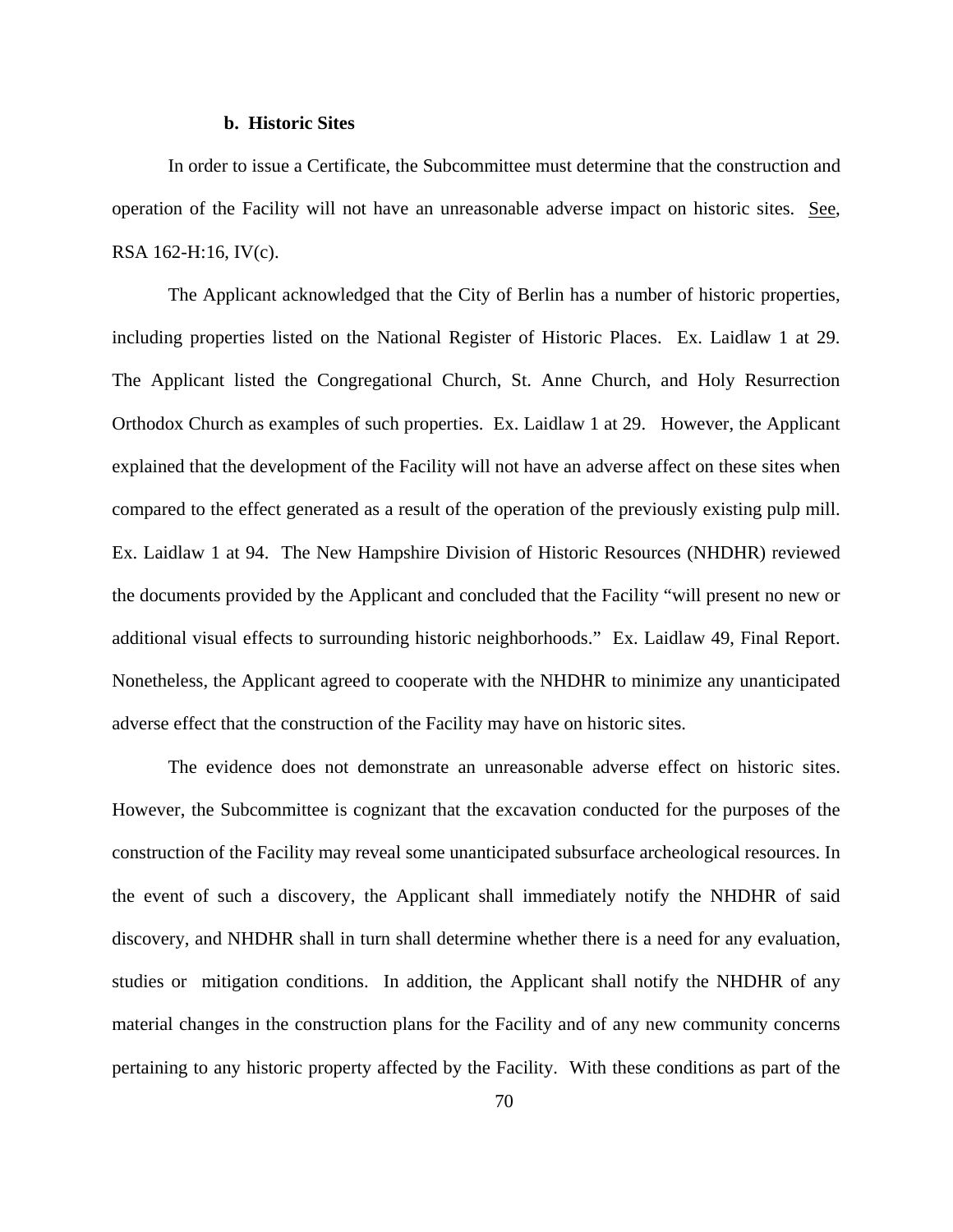Certificate, the Subcommittee concludes that the Facility will not have an unreasonable adverse effect on historic sites.

# **c. Air and Water Quality**

The Subcommittee may issue a Certificate only if it concludes that the Facility will not have an unreasonable adverse effect on air and water quality. See, RSA 162-H:16, IV(c).

# **i. Air Quality**

The United States Environmental Protection Agency and the New Hampshire Department of Environmental Services, Air Resources Division have established a number of requirements to ensure that any source of air emissions, including the Facility, will not adversely impact human health and the environment. The Applicant acknowledged that the Facility will be a major stationary source of NOx emissions, and, consequently, will be subject to the state's nonattainment review and will have to meet the Lowest Achievable Emission Rate (LAER) for the NOx emissions. Ex. Laidlaw 1, App. 1. The Applicant advised the Subcommittee that it will follow existing rules and regulations by achieving the LAER by using the Bubbling Fluidized Bed and Selective Catalytic Reduction technologies. Ex. Laidlaw 1, App. 1.

The Facility is also a subject to the Prevention of Significant Deterioration of Air Quality ("PSD") requirements implemented by DES. The Applicant conducted an air quality impact analysis to demonstrate that the Facility would not cause or contribute to an exceedance of the National Ambient Air Quality Standards, and that the maximum increases in pollutant concentrations over the existing baseline would not exceed the allowable incremental increases established by the PSD requirements. Ex. Laidlaw 1, App. 1.

In addition, the Applicant is expected to comply with the regulations imposing specific emissions limitations or control requirements for certain pollutants. All of these requirements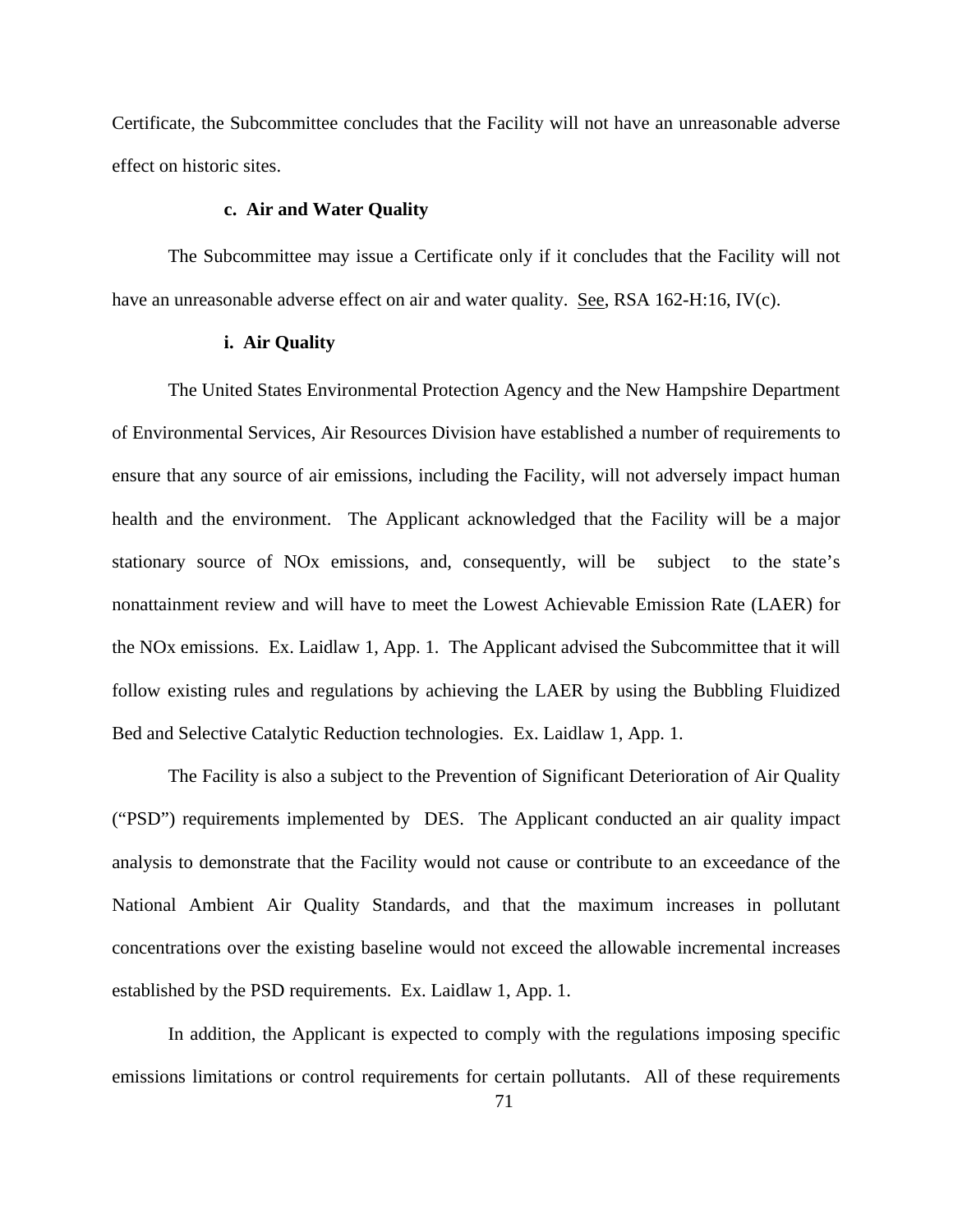are contained within the Air Permit issued by DES for the Facility. See, Ex. Laidlaw 50; see, section V. 1, above. The Air Permit includes limitations and conditions securing the prevention or mitigation of potential impacts by the Facility on air quality. Ex. Laidlaw 50. Compliance with the Air Permit shall be a condition of the Certificate issued in this docket.

The Applicant is also required to comply with a number of federal requirements and regulations: including New Source Performance Standards and National Emissions Standards for Hazardous Air Pollutants. The Applicant stated that it will operate within the limits set by these regulations and will assure continuous compliance with present and future applicable requirements.

In addition, it is anticipated that the Facility will generate approximately 120 tons per week of fly ash and from 100 to 250 tons per week of bottom ash. Tr. 08/23/2010, Afternoon Session at 54; Tr. 08/24/2010, Morning Session, at 111. However, the Applicant submitted to the members of the Subcommittee that it has entered into negotiations with the Androscoggin Valley Regional Refuse Disposal District which has confirmed its capacity to accept all ash generated by the Facility at the Mount Carberry landfill, located just to the east of the Facility. Tr. 08/23/2010, Afternoon Session at 54-55; Tr. 08/24/2010, Morning Session, at 112. In addition, the Applicant indicated that the Applicant will not store fly ash within the boiler building, but will instead construct a separate storage silo for this purpose. Tr. 08/23/2010, Afternoon Session at 55-57. The silo will be located between the steam turbine building and the boiler building. Ex. Laidlaw 72; Tr. 08/25/2010, Morning Session, at 56. Bottom ash will be stored in containers within the Facility. Tr. 08/24/2010, Morning Session, at 113.

72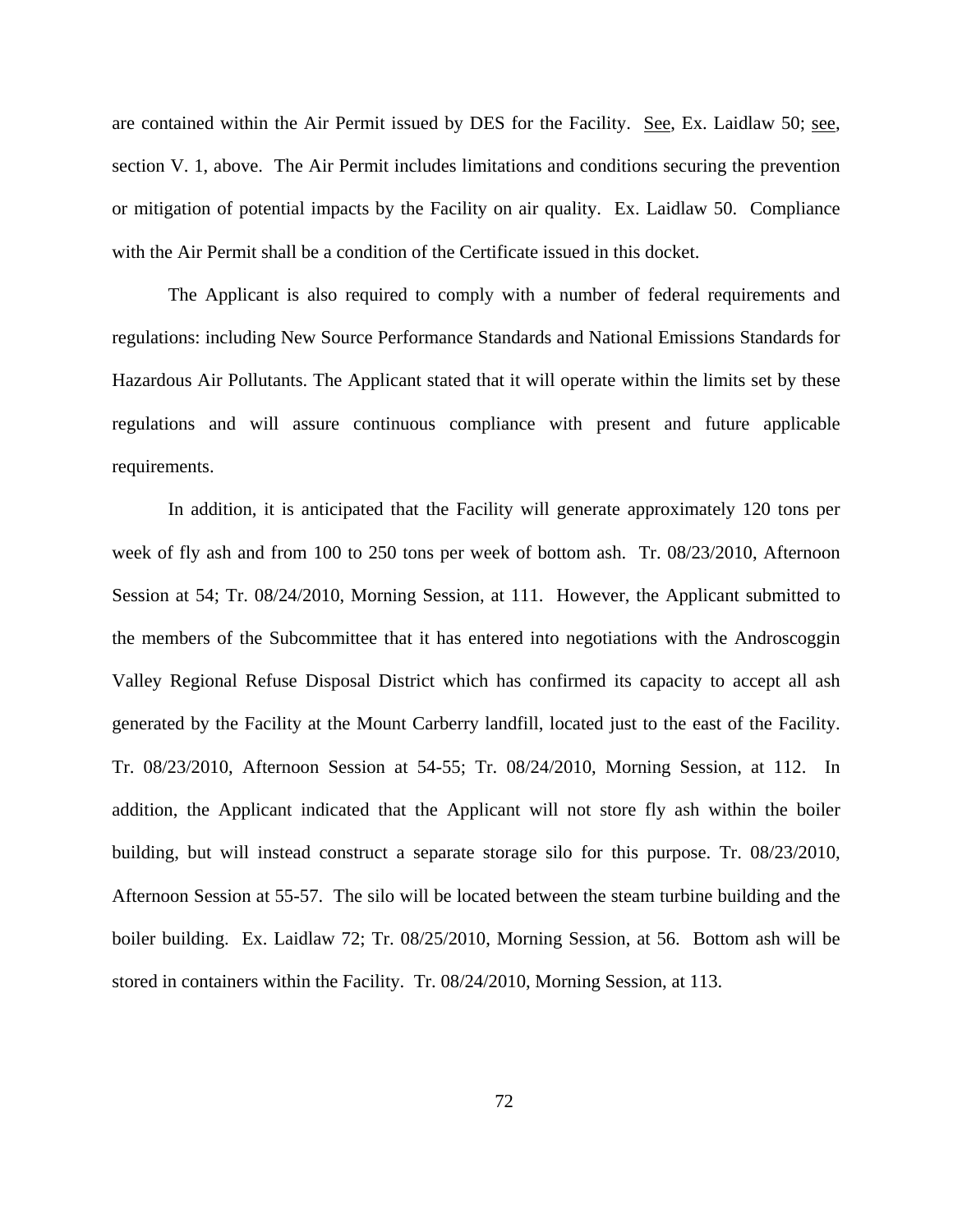The Subcommittee reviewed the documents, exhibits, permits, and testimony provided and concludes that the Facility as proposed and subject to the conditions contained within the air permit will not impose an unreasonable adverse effect on air quality.

### **ii. Water Quality**

The Facility, as proposed, will use water provided by the Berlin Water Works municipal supply and distribution system and will discharge wastewater to the City of Berlin's sewer system. Tr. 08/23/2010, Afternoon Session at 59. The Applicant alleged that the Facility will use approximately 1.8 million gallons of water per day. Ex. Laidlaw 1, at 89. The Berlin Water Works distribution system has a total storage capacity of 5 million gallons per day. Ex. Laidlaw 1, at 89. Therefore, the Applicant submits that the City of Berlin has adequate infrastructure for meeting the Facility's water and waste water requirements. Ex. Laidlaw 1, at 89**.** Additionally, it is anticipated that the Facility will discharge up to 300,000 gallons per day of wastewater to the municipal sewer. Ex. Laidlaw 1, at 89. Therefore, the Applicant has filed a Sewer Connection Permit Application and an Industrial Wastewater Indirect Discharge Request Application with the DES, Water Division. Ex. Laidlaw 1, App. H, I. As discussed above, the DES, Water Division, approved the Applicant's Sewer Connection Permit, thereby allowing the discharge of additional wastewater to Berlin's existing wastewater collection, treatment and disposal system in the amount of 214,476 gallons per day. Ex. Laidlaw 46. On April 19, 2010, the DES also approved the Applicant's Industrial Wastewater Indirect Discharge Request, thereby permitting an average daily process flow of 211,036 gallons per day and maximum daily process flow of 302,534 gallons per day from the Facility. Ex. Laidlaw 47.

In addition, the Subcommittee notes that the issue of water quality was addressed by the Department of Environmental Service during consideration of the Applicant's Site Specific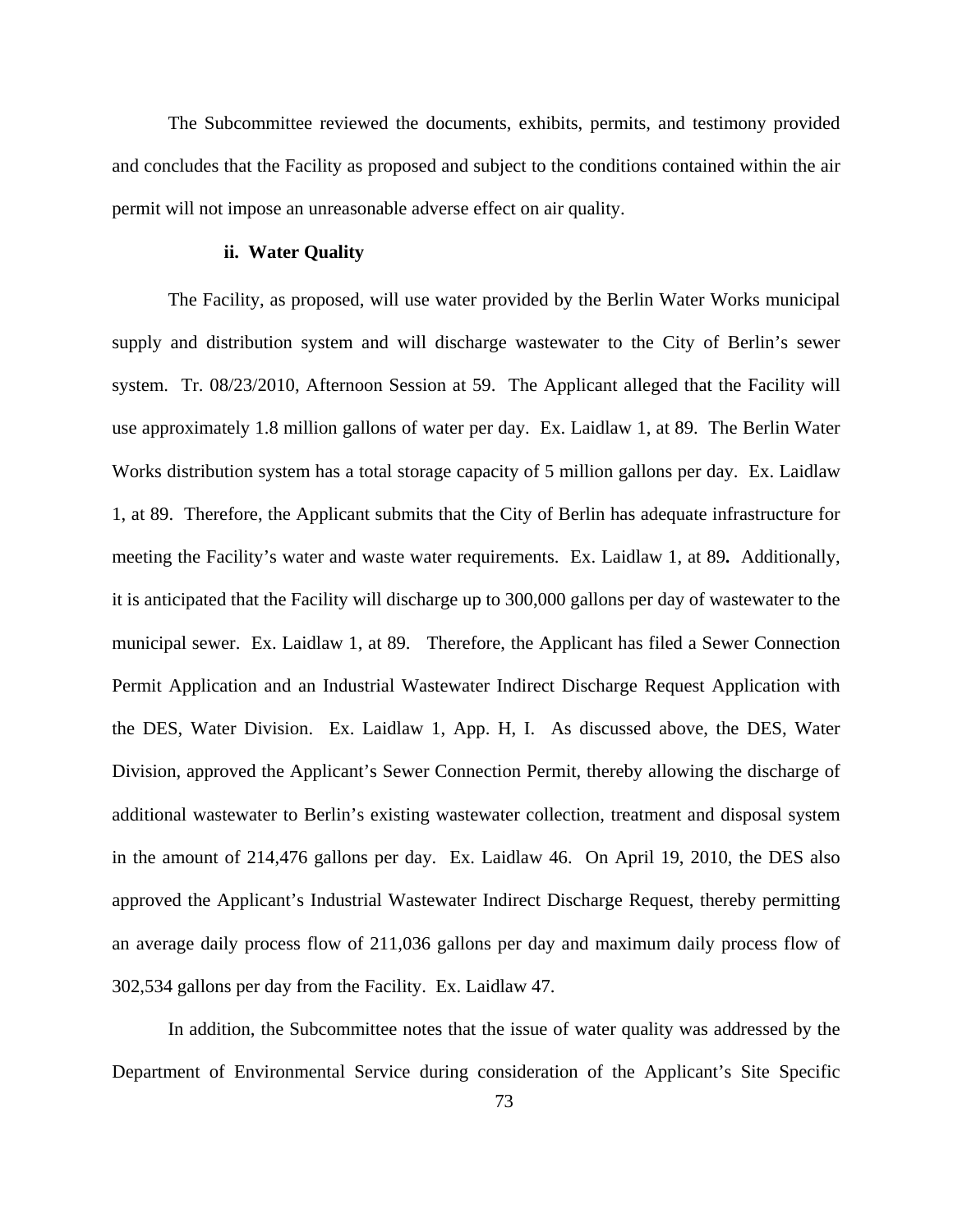Alteration of Terrain Application and Shoreland Protection Permit Application. Ex. Laidlaw 1, App. D, E. See, discussion at sections V. 2 above. As a result of such review, DES identified the Conditions with whic the Applicant is expected to comply to ensure that no contamination will flow from the Facility into the Androscoggin River. Ex. Laidlaw 46.

Having considered the testimony of all witnesses, and taking into account the comprehensive process employed by the DES in its consideration of the Air Permit, Sewer Connection Permit Application, Industrial Wastewater Indirect Discharge Request Application, Site Specific Alteration of Terrain Application, and Shoreland Protection Permit Application, the Subcommittee finds that the Facility, as proposed, will not have an unreasonable adverse impact on air and water quality. Each of the aforementioned permits shall become a condition of the Certificate in this docket.

### **D. Natural Environment**

The Subcommittee must consider whether the Facility will have unreasonable adverse impact on the natural environment. See, RSA 162-H:16, IV (c).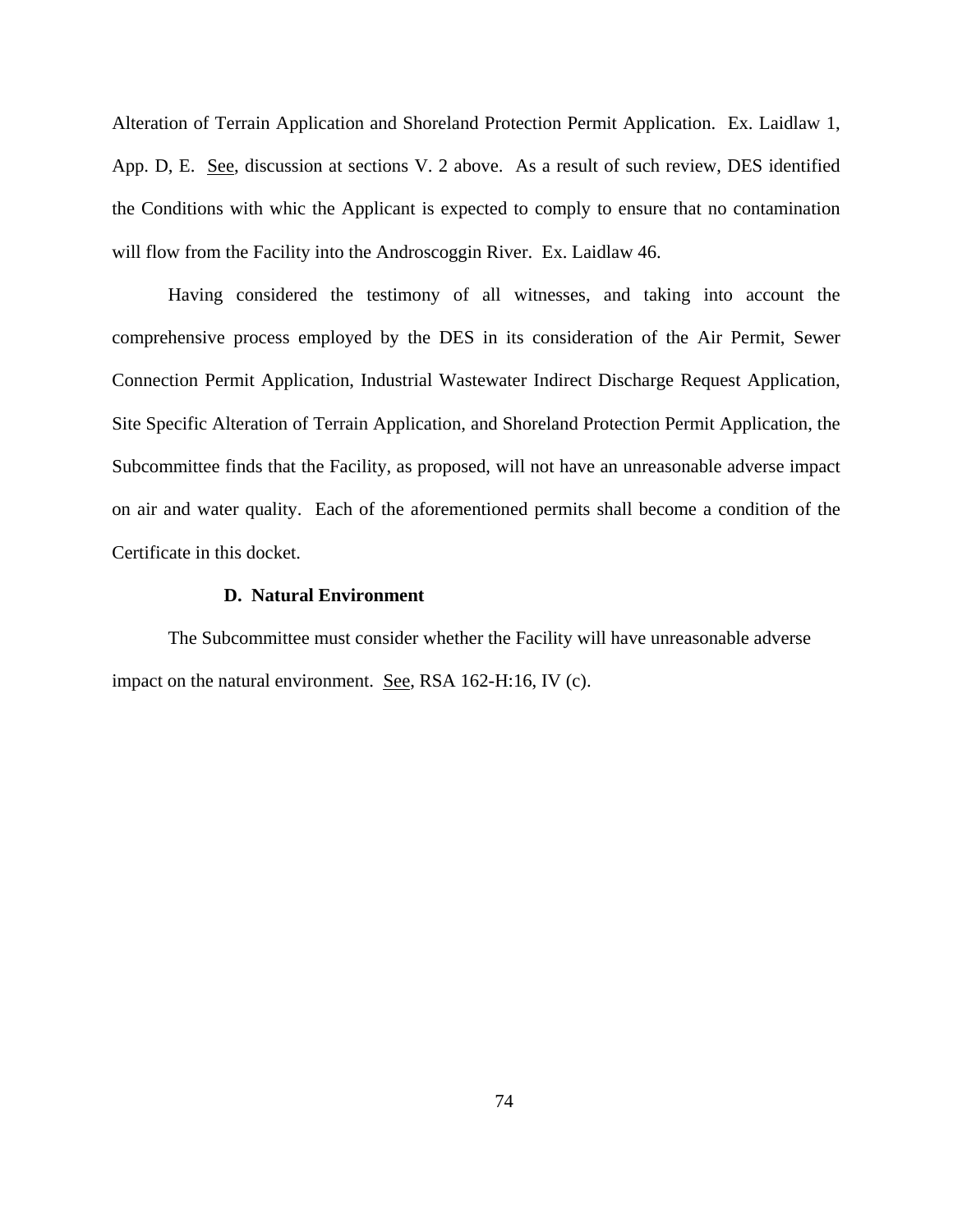### **i. Pre-Existing Environmental Conditions**

At the outset it is again worth noting that the proposed Facility makes use of an abandoned and partially demolished industrial site. Ex. Laidlaw 1, p. 44. This re-use is preferable to the environmental disturbance that would be caused if a previously undeveloped or "greenfield" site were chosen for the construction of this new facility. However, the Site itself has been the subject of some previous environmental contamination and review. In the past, there was PCB contamination found in the area of the T-1 transformer on the property. It is understood that this area was treated and capped. Tr. 08/23/2010, Afternoon Session p. 23. EPA, the State of New Hampshire and the prior owner entered into a settlement pertaining to this area, entitled "Agreement for Addressing PCB Contamination at the T-1 Transformer Area". Ex. PC 2. Additionally, an area to the north of the project site has been determined to be an EPA Superfund site due to contaminants and pollutants found on that property. As a result, the Applicant is a party to certain "brownfield" agreements, including a document entitled "Covenant Not to Sue in re: Acquisition of Berlin/Gorham Mills; the Mt. Carberry Landfill; and Certain Hydroelectric Assets". See, Ex. PC 1. Each of these documents contains rights and responsibilities that run with the land included within the Site. Each document is binding on the successors, heirs and assigns of the Applicant. However, Counsel for the Public has identified a concern that the corporate structure of the Applicant and its associated entities PJPD, Aware Funding LLC, and NewCo, may cause confusion or undermine the efficacy of these agreements. The Subcommittee shares this concern. Therefore, as an additional condition of the Certificate in this docket, each of the Applicant's associated companies, PJPD, Aware Funding LLC and NewCo will be jointly and severally subject to all of the conditions and responsibilities set forth in the environmental documents identified as Ex. PC 1 and Ex. PC 2, and shall provide written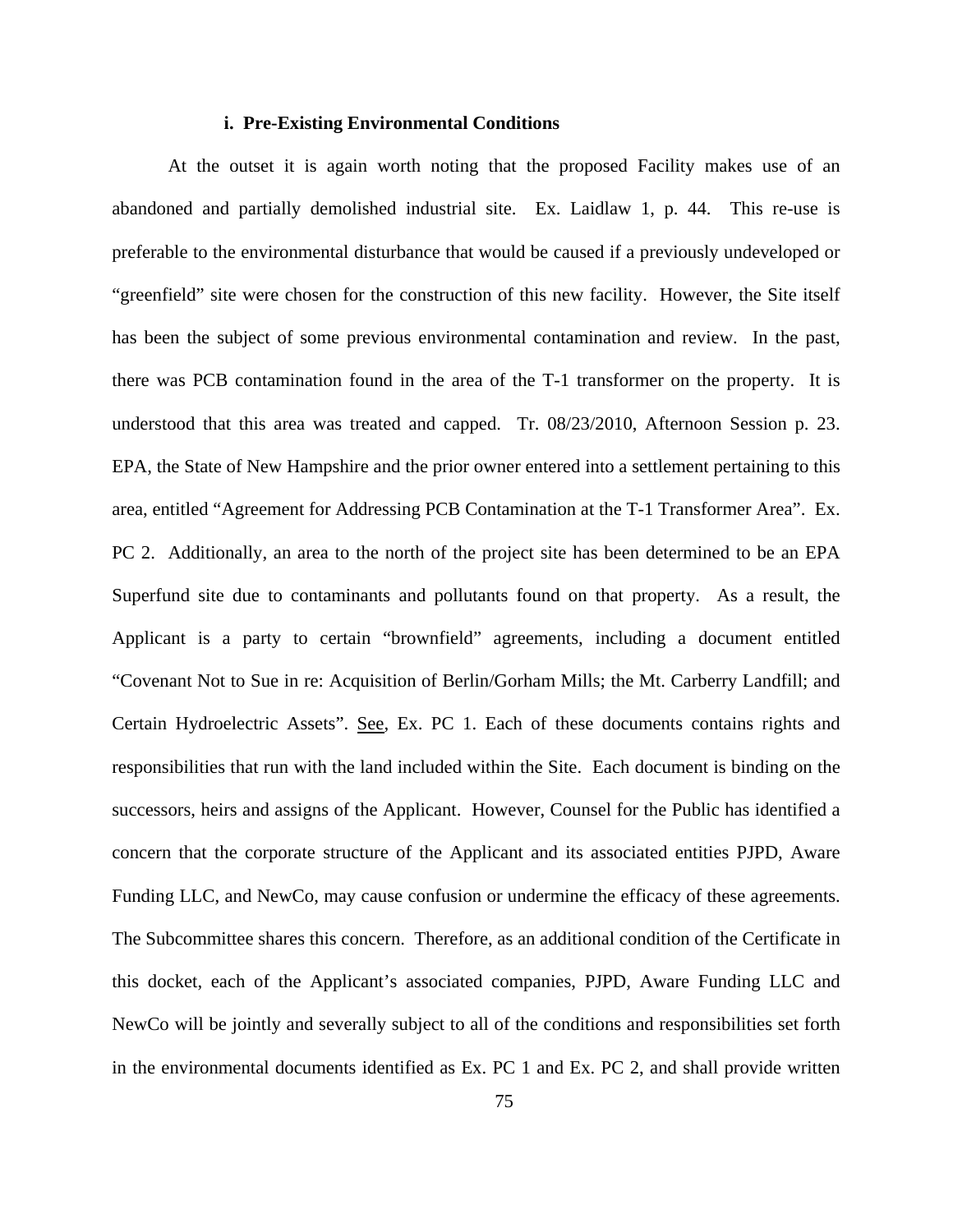assurance and guarantee to the Subcommittee in form and substance reasonably acceptable to the Subcommittee that each associated company accepts such responsibilities and conditions before the commencement of construction.

### **ii. Groundwater**

The issue of groundwater contamination was raised by the Counsel for the Public and CPD. See, Post Hearing Brief of Clean Power Development; Tr. 08/23/2010, Afternoon Session, at 9. The Applicant acknowledged that property north of the Site has significant mercury contamination. Tr. 08/23/2010, Afternoon Session, at 12-13. Under the Covenants not to Sue in re: Acquisition of Berlin/Gorham Mills; the Mt. Carberry Landfill; and Certain Hydroelectric Assets, the owner of the Site, PJPD, is not responsible for any "liability with respect to or arising out of Existing Contamination." Ex. PC 1, §2(a). However, the PJPD will be held responsible for: (i) claims based on the release of additional pollutants, contaminants or hazardous substance; (ii) claims based on negligent or reckless aggravation of existing contamination; and (iii) claims based on criminal liability. Ex. PC 1, §4(a); Tr. 08/24/2010, Morning Session, at 92. The Applicant has submitted a Soils Management Plan. See, Ex. Laidlaw 1, Appdx. M.

The Applicant assured the Subcommittee that it was not going to disturb contaminated groundwater. The Applicant explained that the groundwater table level at the Site is approximately 10 feet or more below the surface. The deepest anticipated foundations for the Facility are 8 feet. Tr. 08/23/2010, Afternoon Session, at 9-10. The Applicant further noted that investigation of the Site conducted in 2003 demonstrated that 7 of 13 groundwater monitoring wells did not show levels of any metals or organics above the groundwater quality concentrations codified in the New Hampshire regulations. The remaining three wells demonstrated slightly elevated levels. Tr. 08/23/2010, Afternoon Session, at 14. Therefore, the Applicant submitted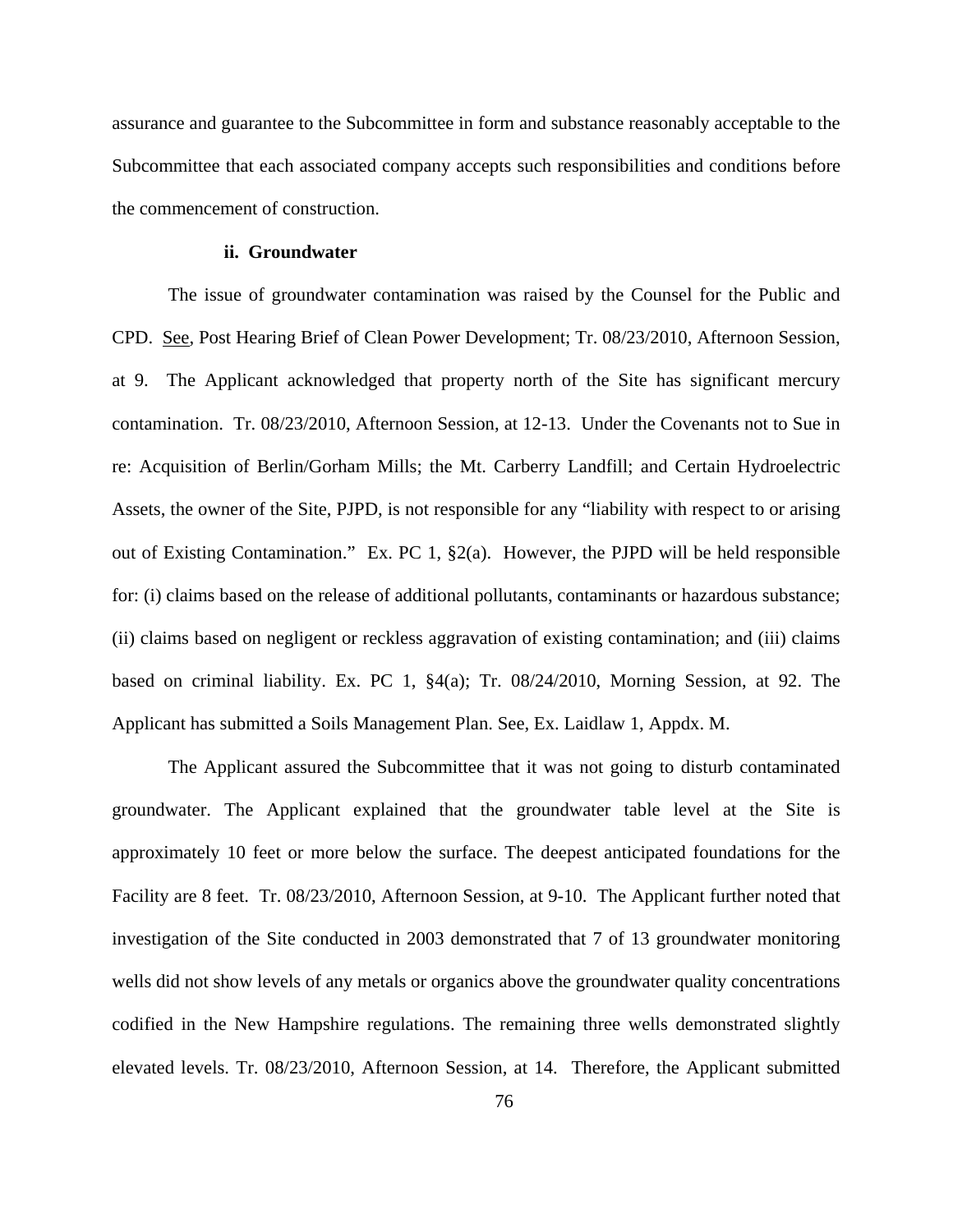that even assuming that some groundwater will be disturbed during the construction of the Facility, it will be able to control the levels of organics found in the water where they are relatively low-part-per-million type levels of readily treatable organics that can be well managed. Tr. 08/23/2010, Afternoon Session, at 10

The Applicant acknowledged that the studies of the groundwater on the Site were not conducted by the Applicant. Tr. 08/23/2010, Afternoon Session, at 17. However, the Applicant stated that it will conduct a subsurface investigation to ensure that all of the construction activity occurs without causing any harm to public safety. Tr. 08/23/2010, Afternoon Session, at 9-11. The Applicant also agreed to provide financial support to the City of Berlin in conducting the study of the Site including the sampling of the soil and groundwater at the Site. Tr. 08/23/2010, Afternoon Session, at 9-11; Ex. Berlin 5, at 8-9, §13.

Furthermore, the Applicant acknowledged currently existing subsurface PCB contamination along the river bank, between the proposed roadway and the building for the emission control systems – the T-1 site. Ex. PC 2; Tr. 08/23/2010, Afternoon Session, at 22-23. This area is currently covered by asphalt and the Applicant expressed its intention not to conduct any project activities in the area of identified contamination. Ex. PC 2; Tr. 08/23/2010, Afternoon Session, at 23-24. However, under an agreement with PJPD, the Applicant will be responsible for maintenance of this area. Tr. 08/25/2010, Afternoon Session, at 106. Specifically, the Applicant will be obligated to maintain the fence line and to ensure that the impervious cap remains in place. Tr. 08/25/2010, Afternoon Session, at 104. In addition, the Applicant expressed its willingness to replace the currently existing cap in the event of its deterioration. The additional subsurface evaluation and the maintenance of the T-1 area will be conditions of the Certificate in this docket. Tr. 08/27/2010, Morning Session, at 71.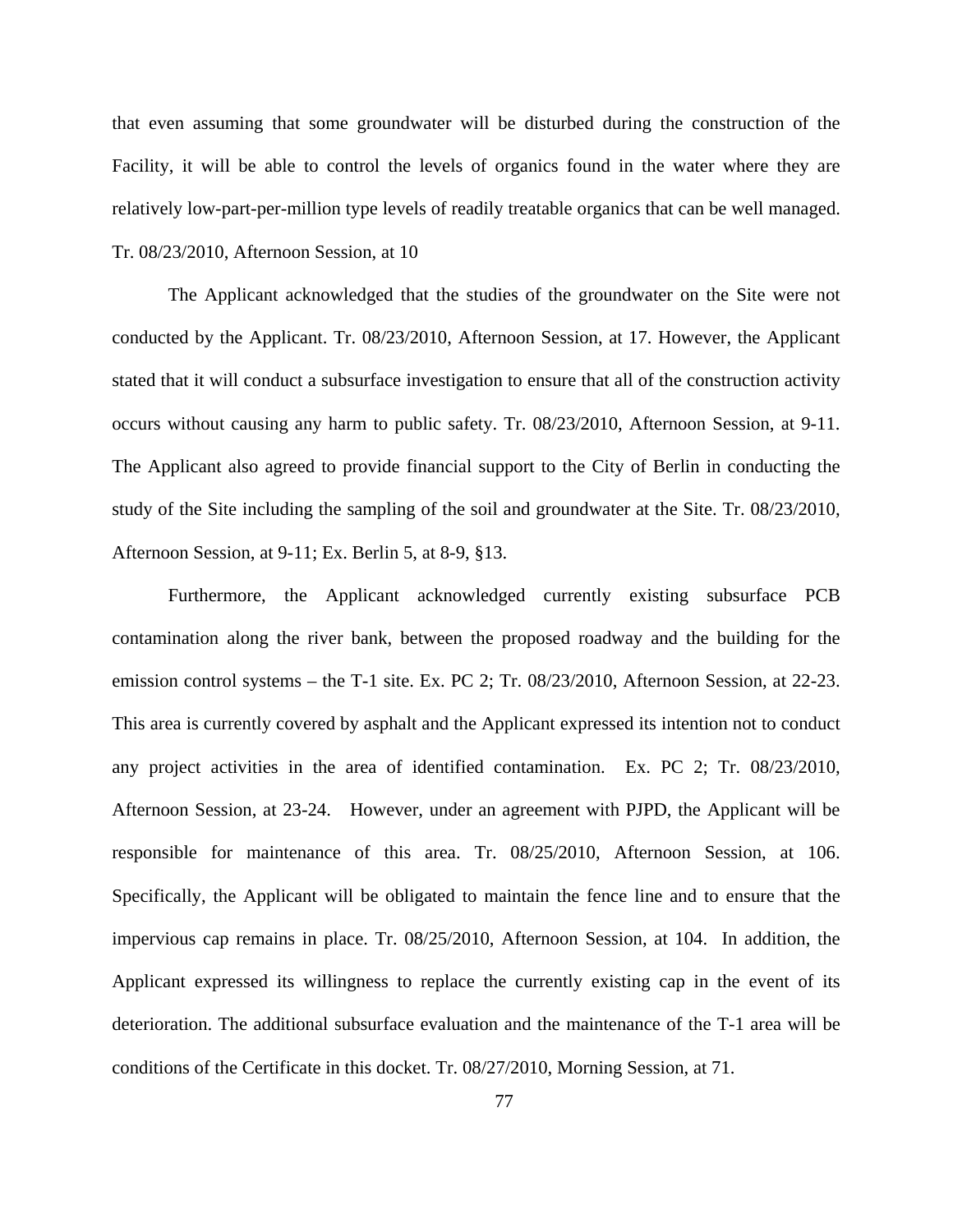Additionally, as an extra measure of caution, the Applicant's environmental monitor shall supervise excavations, and excavated soils shall be screened for the presence of contamination by hazardous substances in accordance with a work plan approved prior to the construction by the DES Waste Management Division. Any contaminated soils discovered during the construction of the Facility shall be reported to DES in accordance with New Hampshire statutory and regulatory requirements and shall be managed in accordance with state and federal requirements and subject to approval by DES in accordance with the approved work plan.

### **iii. Wildlife and Habitats**

In considering the effects of the proposed Facility on the natural environment, the Subcommittee must also review the proposed Facility's potential impact on wildlife and habitats. The Applicant advises that it has engaged in communication with the New Hampshire Natural Heritage Bureau ("NHNHB") and the United States Fish and Wildlife Service ("USFWS") in order to determine whether there are any endangered species or habitats within or adjacent to the project area. The USFWS found no federally-listed or proposed, threatened or endangered species or critical habitats under its jurisdiction in the Project area. Ex. Laidlaw 1, Appendix K. Consequently, the USFWS indicated that a Biological Assessment or further consultation with the USFWS was not required. Ex. Laidlaw 1, Appendix K.

In addition, NHNHB advised the Applicant that the Bald Eagle, a threatened species, and the Common Nighthawk, an endangered species, had been identified within the project's area. Ex. Laidlaw 1, Appendix K. NHNHB advised the Applicant that the Bald Eagle would not be affected by the construction and operation of the Facility provided that no trees would be removed within 50 feet of the Androscoggin River. The Applicant agreed not to cut trees within 50 feet of the river bank. As to the Common Nighthawk, the NHNHB observed that it did not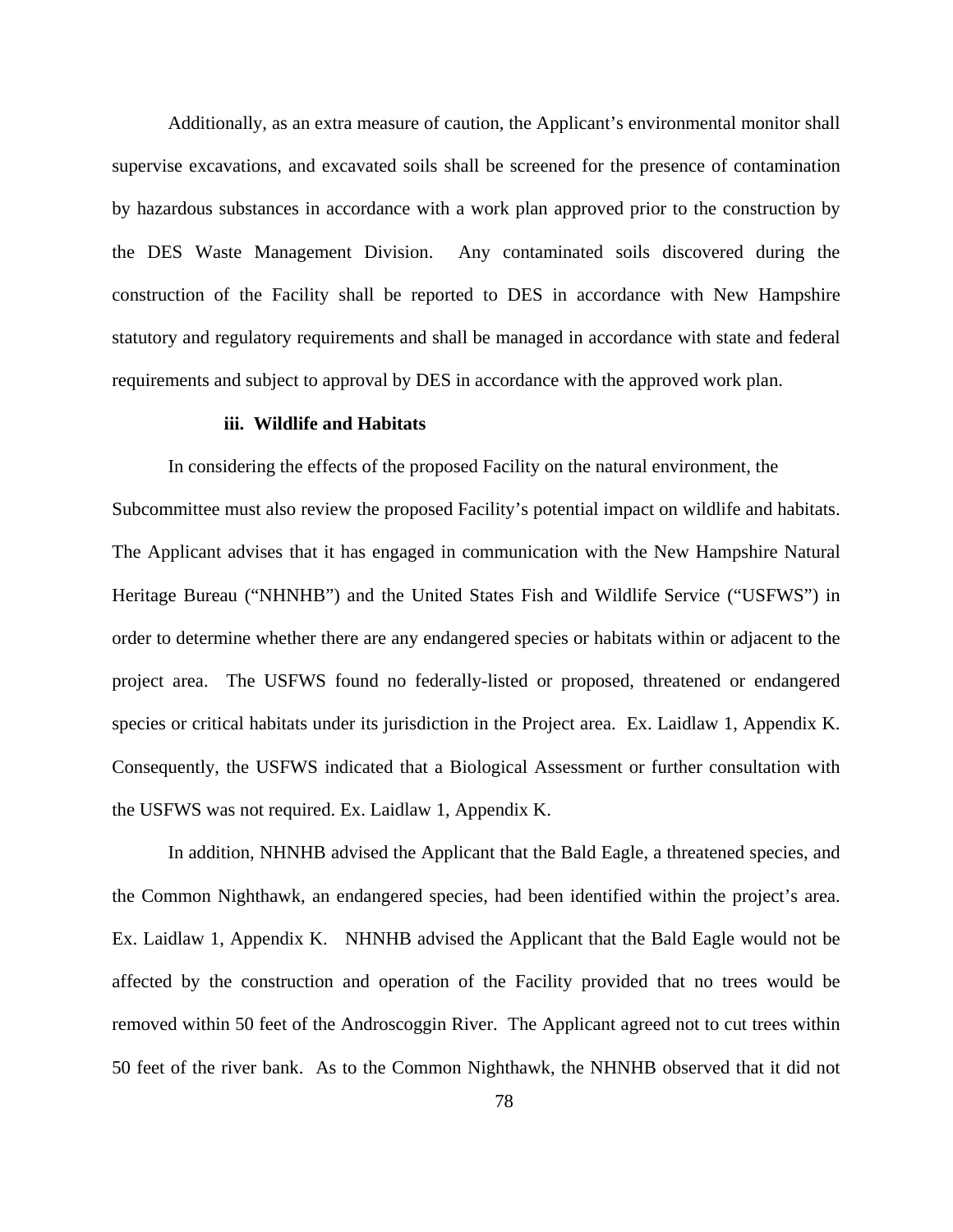have breeding reports for this species in Berlin for a number of years and, therefore, did not expect that the development of the Facility would have any impact on the species. Id. No exemplary natural community or threatened habitats were identified within the project area. Id.

### **iv. Sustainability of the Northern Forest**

In considering the natural environment, the Subcommittee will also consider the effect of the Project on the sustainability of the Northern Forest. The Subcommittee has already spent significant time considering the effect of this Project on the orderly development of the forestry industry in Coos County. See, Section C.2, ii, above. The sustainability of the forest is, in part, based upon the quantity of trees, saw logs, pulp and low grade fiber removed from the forest. Although the various studies do not provide a reliable measure of how much wood will be removed from the forest as a result of this Project, the northern forest did previously support the pulp needs of the pulp and paper mills that once populated the City of Berlin and the surrounding areas. There is no dispute that the Burgess Mill itself consumed almost 1.3 million tons of pulp per year. The pulp used by the Burgess Mill was for the most part obtained from the Northern Forest. However, in addition to the quantity of wood harvested in the forest, the Subcommittee must consider adverse impacts due to the manner in which wood is harvested. To this end, the Applicant has entered into two relevant stipulations in this docket.

The Applicant and Counsel for the Public reached a stipulation containing sustainability conditions for the harvesting of biomass and requested that the sustainability conditions become conditions of the Certificate. See, Ex. Laidlaw 76. The sustainability conditions amongst other things: address the qualifications required of the Applicant's procurement personnel; identify the procurement standards and practices that must be followed; prohibit the Applicant from purchasing wood from repeat violators of timber harvesting laws; and, require the Applicant to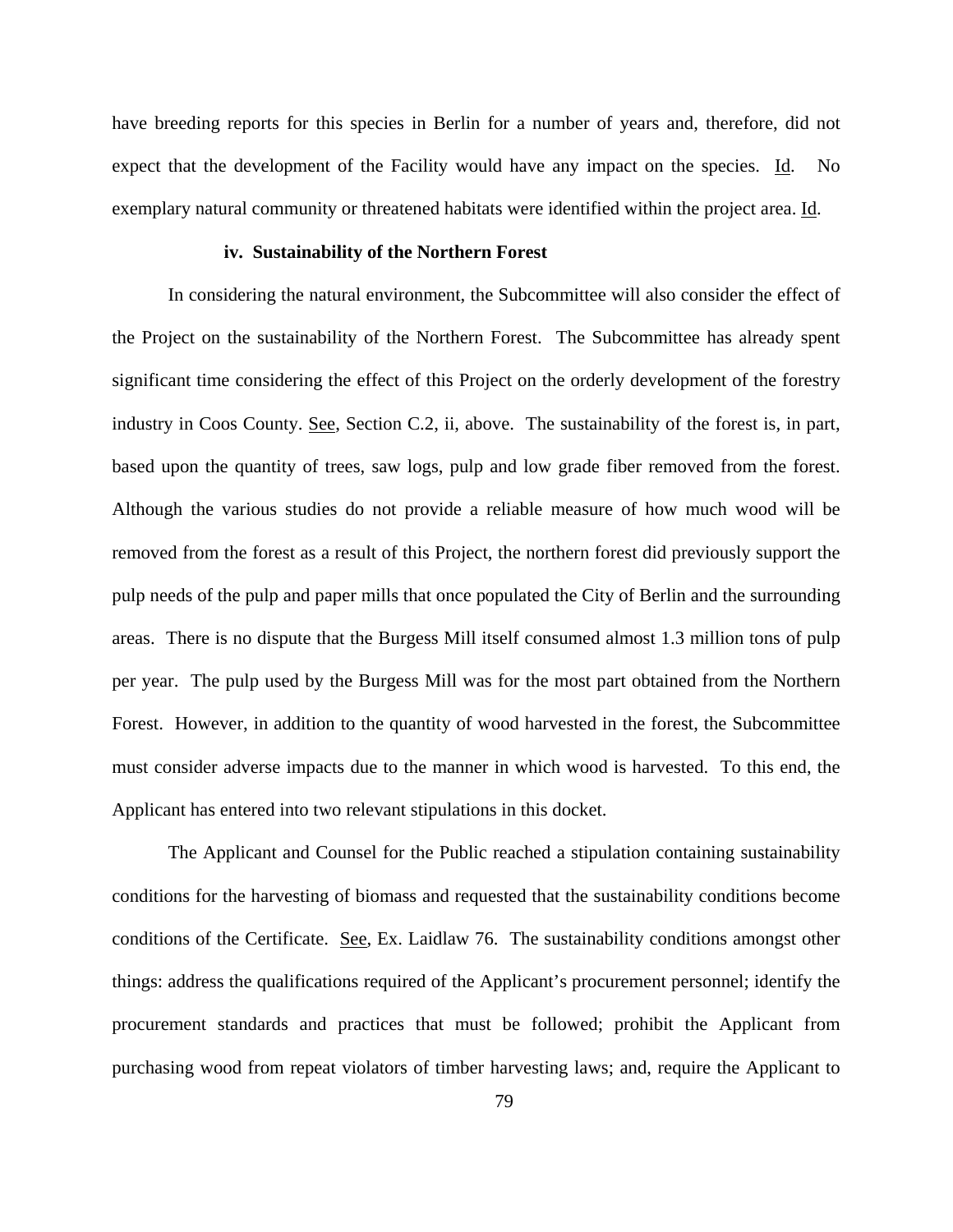engage in certain education, outreach and scholarship endeavors. See, Ex. Laidlaw 76. The sustainability conditions agreed to by the Applicant are significant in that they represent the acceptance of responsibility by a purchaser of wood products for the actions of its contracted foresters and loggers. In the past this responsibility was directed to the owners of timberland and their loggers and foresters. See, e.g., Good Forestry in the Granite State, (1997) p. 13. In addition, the sustainability conditions contain certain reporting and verification requirements that must be followed by the Applicant. Among other things, the stipulation would require the Applicant to conduct quarterly surveys detailing and reporting: the volume of biomass supplied form certified timberland operations; the volume of timber sales managed by a licensed forester; the volume of biomass supplied by master loggers, NH professional loggers or loggers who have participated in other certification programs; and the number of loggers enrolled in a certification program due to Laidlaw's support fund. Laidlaw Ex. 76. The reporting and verification conditions will provide valuable data that will assist the Applicant in understanding and tracking the success of the sustainability conditions. In addition, the reporting and verification requirements will provide data that can be used to assist the New Hampshire Division of Forest and Lands and the Committee in understanding the source of biomass supply and the standards under which biomass is removed form the forest. Therefore, the sustainability conditions contained in Laidlaw Ex. 76 shall become conditions to the Certificate in this docket. In addition to maintaining the information required in the reporting and verification requirements of the sustainability conditions, the Applicant shall forward its quarterly surveys and annual reports to the New Hampshire Division of Forest and Lands and the Committee. In addition to the information required by the sustainability conditions, the Applicant shall also report to the New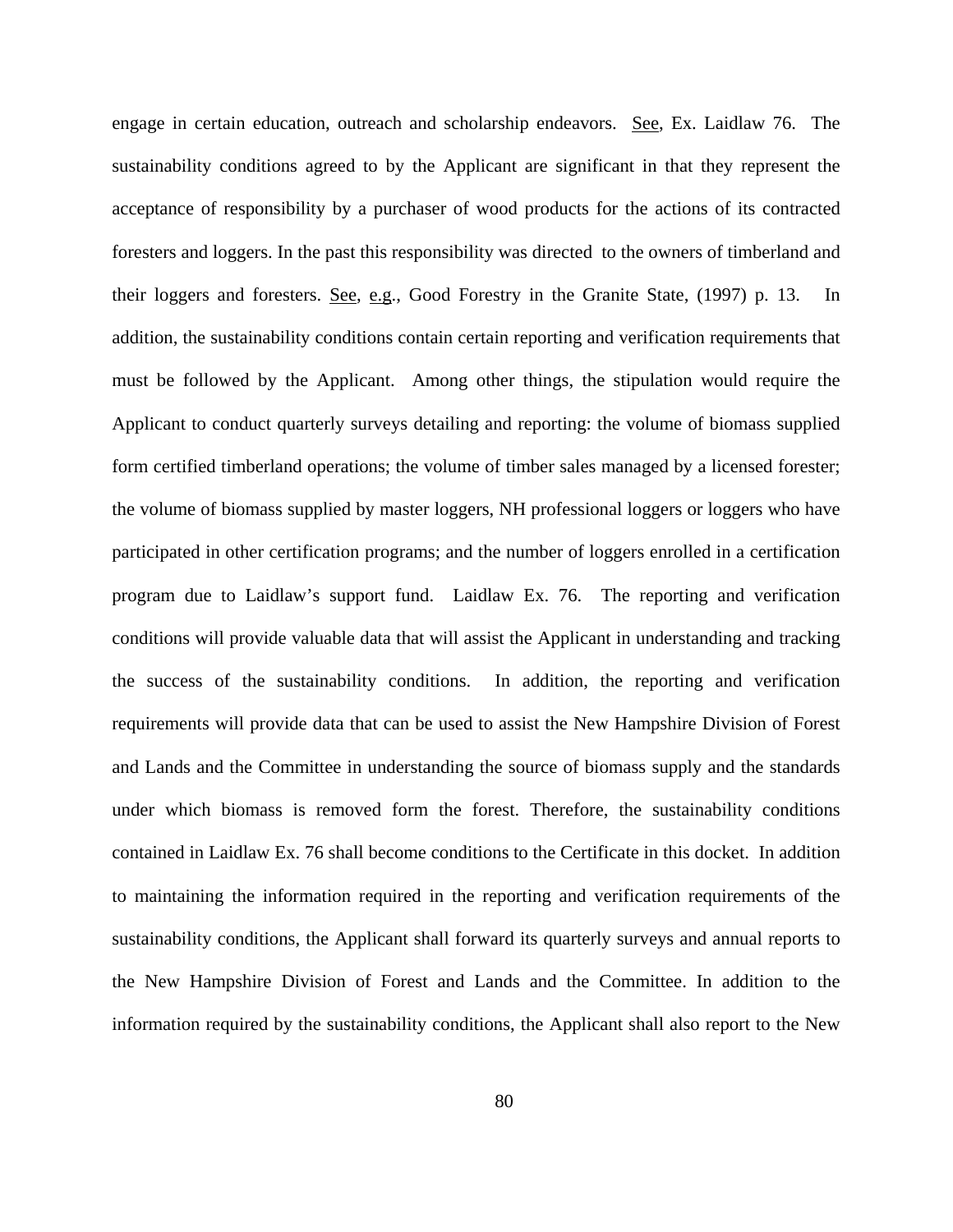Hampshire Division of Forest and Lands and the Committee the total amount of biomass supplied to the facility on a quarterly and annual basis.

The Subcommittee also recognizes that Section IV, paragraph 8, of the City of Berlin's Proposed Conditions requires the Applicant to give preference to local landowners and operators for the purchase of biomass so long as the fuel is procured from timber harvests that adhere to the sustainability conditions. See, Berlin Ex. 5. In order to understand the sourcing of biomass obtained under the sustainability conditions, the source location of all biomass purchased by the Applicant shall be included in both the quarterly and annual surveys and reports. The Applicant will be a significant consumer of biomass in the North Country. Understanding the nature of the Applicant's biomass purchasing and the underlying timber harvesting practices will assist the Committee in its jurisdiction over the operation of the Facility and in the event that enforcement action is required pursuant to RSA 162-H: 12.

### **v. Other Permits**

In addition, it should also be noted that the permits issued by DES and referenced in Section V, A. above will also provide for the construction and operation of the Facility in accordance with conditions that protect the natural environment. Compliance with the terms and conditions of these permits is also a condition of the Certificate in this docket.

Having considered the Application, the testimony and all of the exhibits in this matter, we find that, subject to the conditions set forth herein, the proposed Facility will not have an unreasonable adverse impact on the natural environment.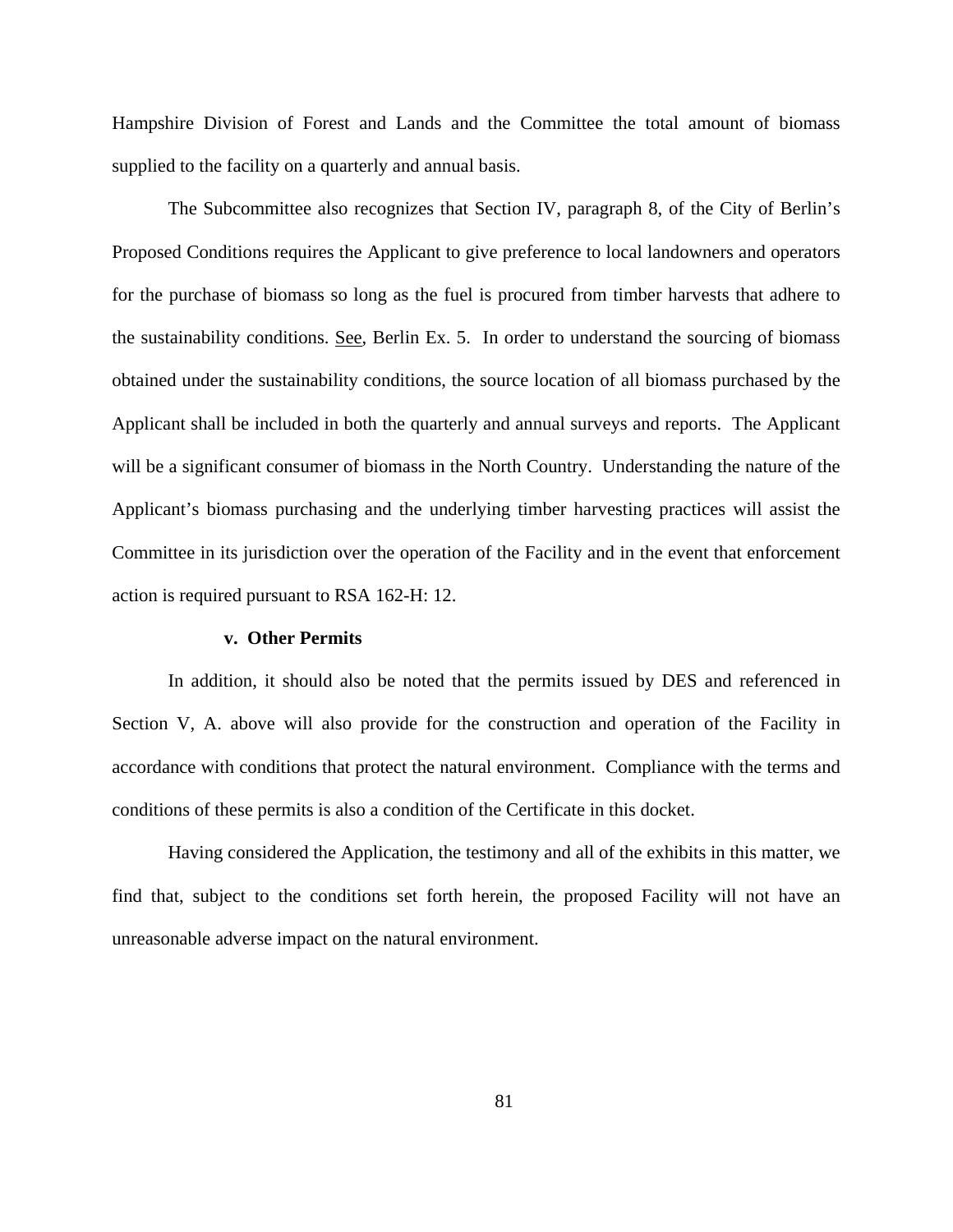#### **E. Public Health and Safety**

In determining whether to grant a Certificate, the Subcommittee must determine whether the proposed Facility will have an unreasonable adverse effect on public health and safety. RSA 162 $-16$ , IV (c).

The Applicant has assured the Subcommittee that all of the Facility's equipment and activities will be designed, operated and maintained in accordance with applicable best engineering practices and the latest editions of the standards and regulations of all applicable government agencies and engineering associations, including the Occupational Safety and Health Agency, the National Electric Manufacturers Association, U.S. Department of Transportation, American Society of Mechanical Engineers, American National Standards Institute, and national Fire Protection Association.

# **a. Wood Storage Safety**

The Applicant estimates that the Facility will store approximately 62,500 tons of biomass on the Site. Tr. 08/24/2010, Morning Session, at 60. The Applicant asserts that fire safety will be provided through the implementation of the National Fire Protection Association's specifications and a complete on-site fire protection system will be installed for emergency use. Ex. Laidlaw 1. In addition, the Applicant will implement a first-in/first-out delivery system to ensure constant inventory turnover and to prevent the appearance of stagnant piles of wood. Tr. 08/23/2010, Afternoon Session at 111. The Applicant intends to construct the piles in a manner that would shed water and minimize movement of the biomass. Tr. 08/23/2010, Afternoon Session at 111.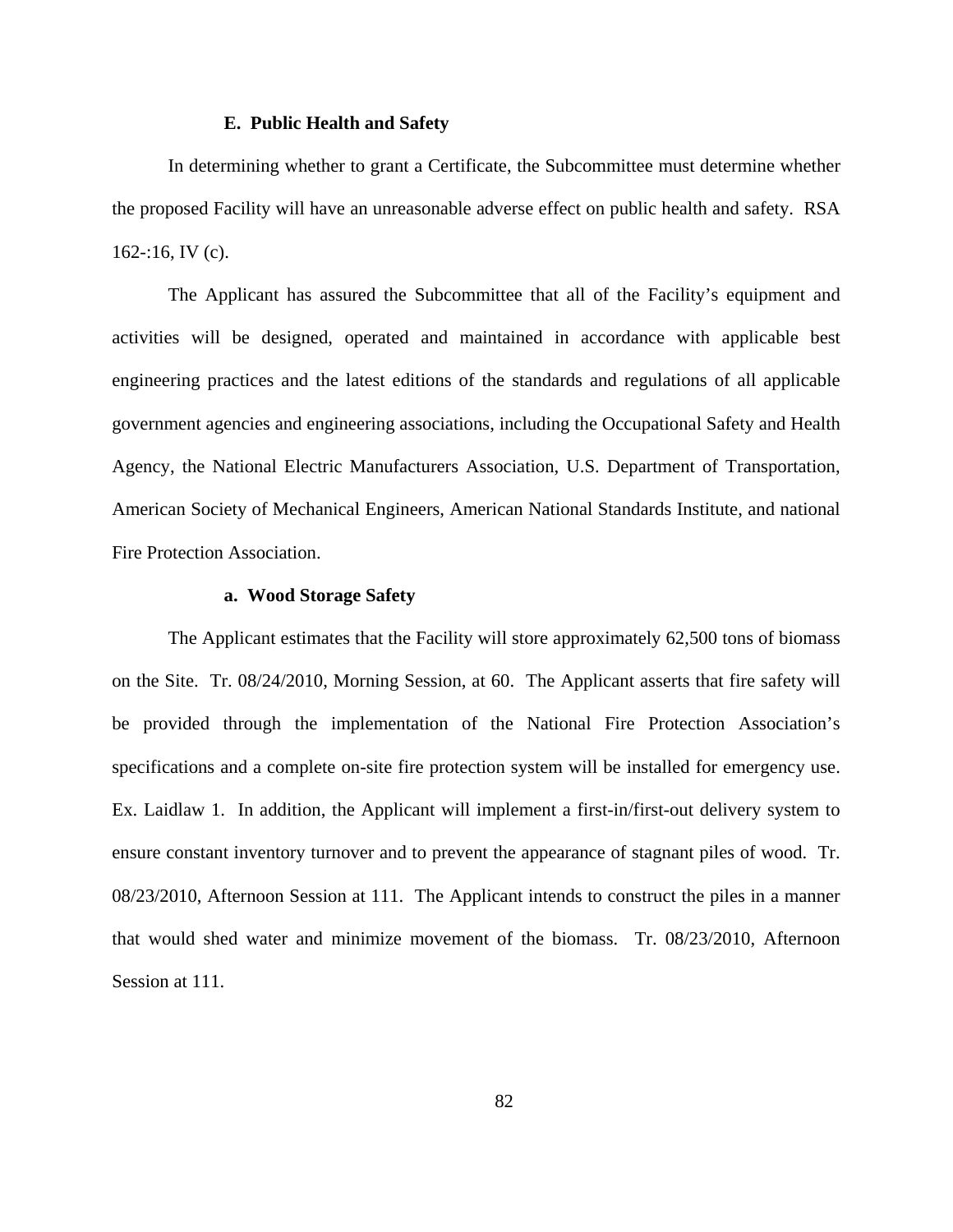### **b.****Fire Safety**

Fire safety is a paramount concern at the Facility. The Applicant asserts that it will comply with all industry standards, fire and life safety codes relating to power plants. The most relevant fire safety code for electrical generating facilities is NFPA 850 Recommended Practices for Electric Generating Plants and High Voltage Direct Current Converter Stations. The Applicant will be required to conduct its operation of the Facility in accordance with NFPA 850, as may be amended, as a condition of the Certificate in this docket. Additionally, the City of Berlin's Proposed Conditions require the Applicant to "consult with and [to] inform the City Fire Department on its emergency and safety procedures and . . . [to] maintain and submit to the City's Emergency Planning Committee and Fire Department materials safety data sheets (MSDS) for any hazardous chemicals used or stored at the facility". Ex. Berlin 5, at 9, ¶14. These requirements will also become conditions of the Certificate in this docket.

### **c. Noise**

Operation of the Facility is expected to have sound impacts on the surrounding neighborhoods. Engineers for the Applicant assert that the Facility will generate 70 decibels above reference noise, adjusted (dBA) or less during the daytime and 60 dBA or less during the night time measured at the property line of the Facility. Tr. 08/23/2010, Afternoon Session at 114. The Applicant submits that projected noise levels are within the range allowed by the City of Berlin's zoning ordinance. Tr. 08/24/2010, Morning Session at 64. Furthermore, the Applicant conducted a comprehensive study of the noise levels registered at different locations of the City of Berlin and potential impact of the noise that would be generated by the Facility at these locations. Ex. Laidlaw 1, Table  $(h)(3)(ii)$ -9. The results of the study were introduced to the Subcommittee in the form of a table demonstrating that the operation of the Facility will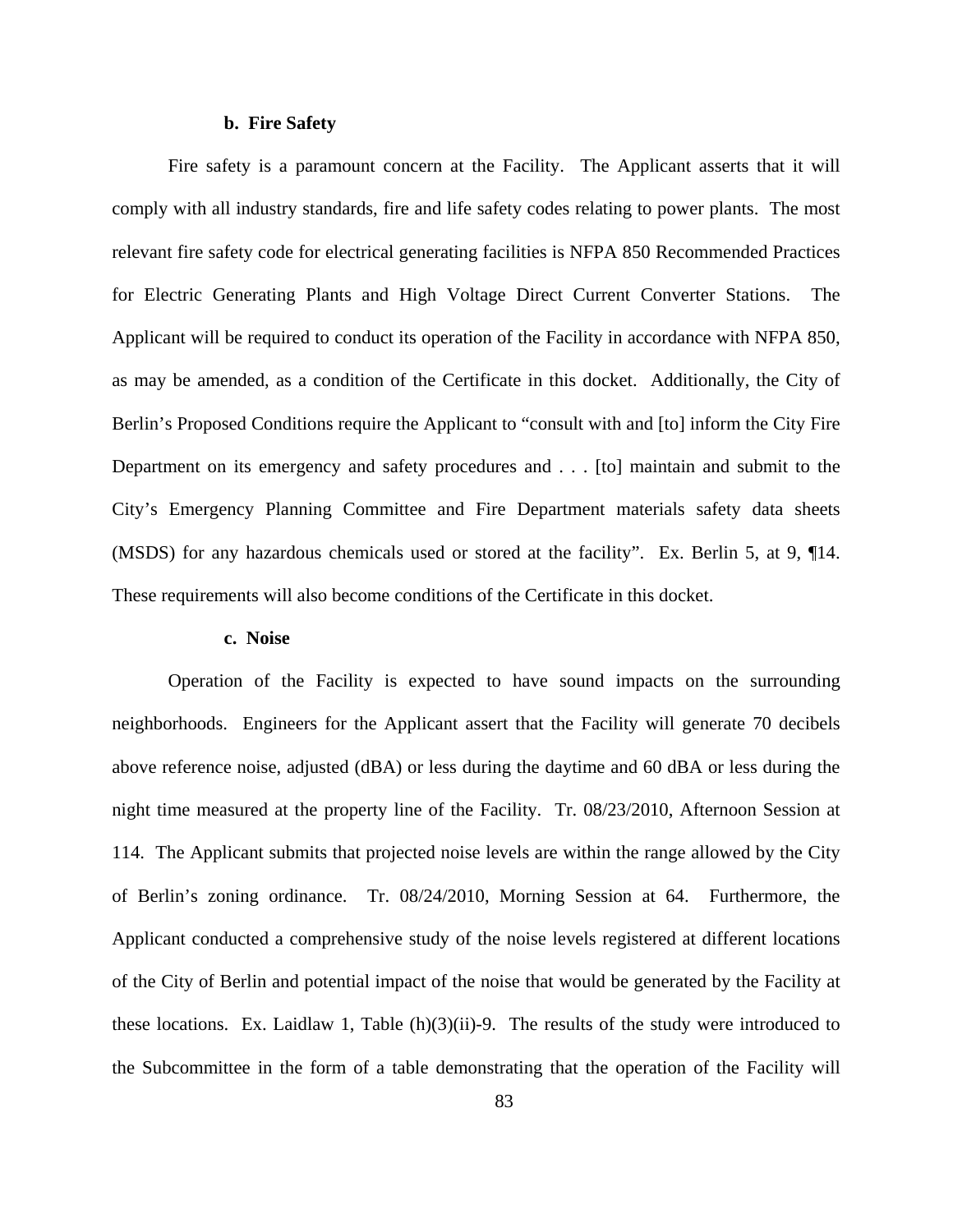cause an increase in the noise levels in the area in a range of 1 to 2 dBA. Ex. Laidlaw 1, Table (h)3(ii)-9; Tr. 08/24/2010, Morning Session at 66-70. The Applicant argues that sound pressure level changes of 3 decibels are almost imperceptible to most people. Tr. 08/24/2010, Morning Session at 70.

As a result of the sound studies, the Applicant and the City of Berlin have reached certain agreements which are contained within the City's Proposed Conditions for the Certificate. Pursuant to the City's Proposed Conditions, noise levels at the Applicant's property line shall be limited to less than 60 dB (decibels) between the hours of 10 p.m. and 6 a.m., Monday through Saturday, and 10 p.m. and 8 a.m. on Sundays. Under the Proposed Conditions, the Applicant is responsible to monitor the noise levels and take corrective action in the event that the noise levels exceed the aforementioned limits. In the event that corrective action is unsuccessful, the Applicant may be required to employ additional sound mitigation technologies or construct sound barriers. Berlin Ex. 5, Section II, Paragraph 1.

The City of Berlin's Proposed Conditions would also mitigate the noise impact of the Facility by requiring it to "assure that backup safety warning systems used in nighttime operation of yard equipment are of suitable design and operation to minimize noise in the surrounding community". Ex. Berlin 5, at Section II 2, ¶2. The noise impact of on-site chipping and debarking operations would be mitigated by requiring the Applicant to have "the equipment enclosed and operated in a sound protecting enclosed building". Ex. Berlin 5, at 3, 13. Furthermore, the City and the Applicant agreed to regulate the truck traffic issues by not allowing "wood fuel deliveries between the hours of 9:00 p.m. to 5:00 a.m. weekdays . . . [and] before 8:00 and or after 6:00 p.m. on Saturdays and Sundays," and subjecting all deliveries to the noise levels identified in the Proposed Certificate Conditions. Ex. Berlin 5, at 5, ¶1.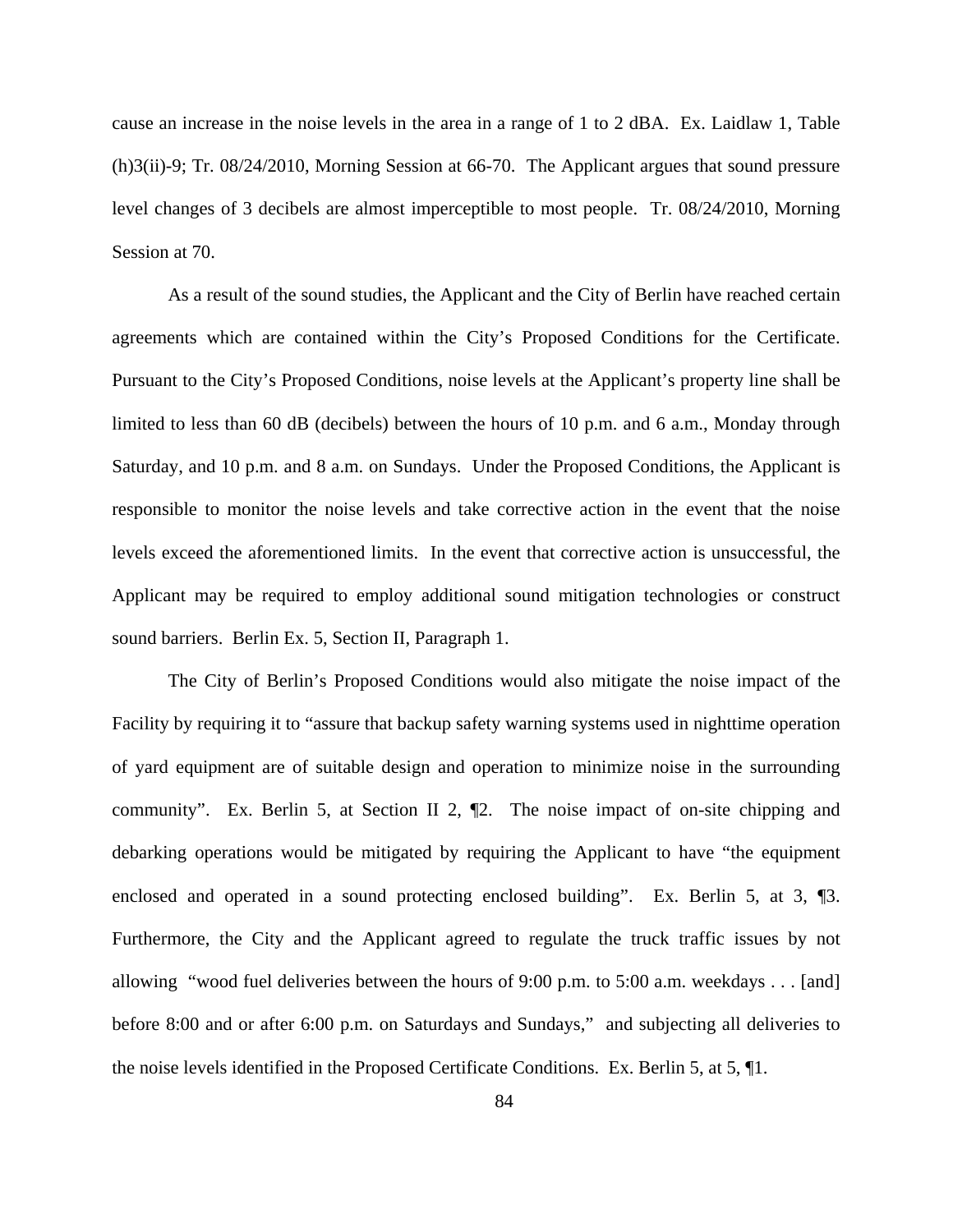### **d. Decommissioning**

One final public safety consideration is the issue of decommissioning of the Facility. While it is hoped that the Facility will be successfully constructed and operated for many years, the Subcommittee is concerned with the possibility of abandonment of the project. As noted previously, the Facility is highly industrial and located in the center of the City of Berlin. Abandonment of the project may create not only an eyesore but a public safety risk. Therefore, as a condition of the Certificate in this docket the Applicant shall, with the consultation of City officials, prepare a decommissioning plan. The plan must include decommissioning cost estimates and a method for creating, maintaining, and securing funding for the decommissioning of the Facility in a safe and secure manner. A final plan must be submitted to the Site Evaluation Committee for approval prior to the commencement of construction. Likewise, the Applicant will maintain all insurance coverages typically maintained in the industry, including liability insurance and provide copies of said policies to the Site Evaluation Committee prior to the commencement of construction.

Having considered the Application, the testimony and the exhibits, the Subcommittee hereby finds that subject to the conditions set forth herein, the proposed Facility will not have an unreasonable adverse impact on public health and safety.

### **VI. CONCLUSION**

Throughout the pendency of this Application the Subcommittee has endeavored to be as transparent and inclusive as possible. A Public Information Hearing and technical sessions were conducted in Coos County. The Subcommittee accepted comments from the public both orally and in writing throughout the pendency of the proceedings. The parties have had a full and fair opportunity to raise all issues and present their arguments. As a consequence, we are confident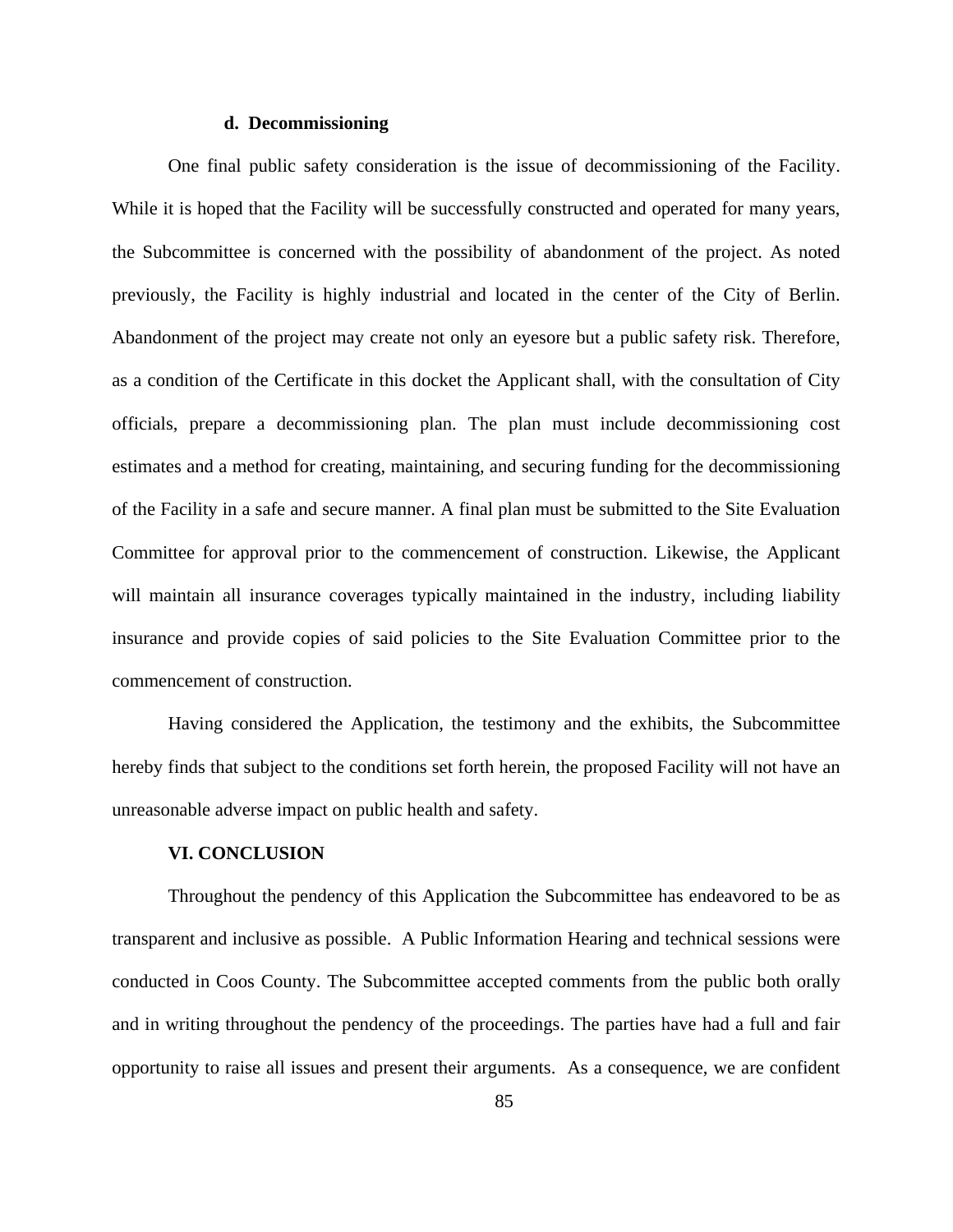that we heard and understand the positions of all the parties pertaining to the potential impacts of the proposed project and the effects that it will have on Coos County and the state as a whole.

The Subcommittee has considered the Application, the exhibits, the testimony and the briefs and oral arguments. The Subcommittee has also considered available alternatives and fully reviewed the environmental impacts of the proposed facility. All other relevant factors bearing on the objectives of RSA 162-H have been argued and considered. Having done so, the Subcommittee finds, subject to the conditions discussed herein and made a part of the Order and Certificate, that:

The Applicant has adequate technical, managerial and financial capability to assure construction and operation of the facility in continuing compliance with the terms and conditions of the Certificate;

The construction and operation of the facility will not unduly interfere with the orderly development of the region with due consideration having been given to the views of municipal and regional planning committees and governing bodies;

The construction and operation of the facility will not have an unreasonable adverse effect on aesthetics, historic sites, air quality, water quality, the natural environment or public health or safety.

Therefore the Application for a Certificate of Site and Facility is granted subject to the conditions set forth in this decision and in the accompanying Order and Certificate.

Thomas A Suraok

Thomas Burack, Chairman Department of Environmental Services

Sall

William Janelle/Assistant Director Department of Transportation

86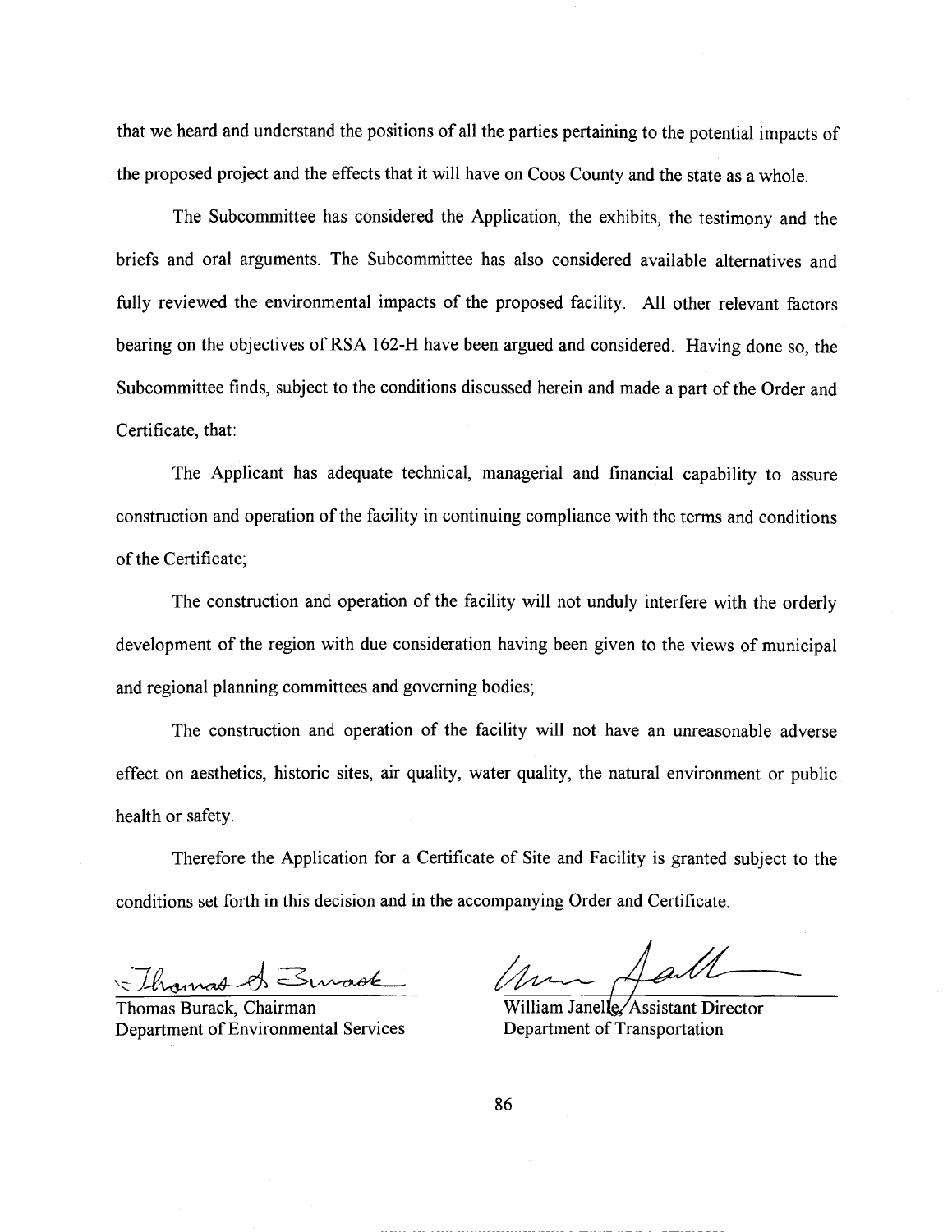Michael Harrington, Staff Engineer Public Utilities Commission

.<br>U rois

Harry Stewart, Director Department of Environmental Services

.u A

Christopher Northrop, Designee Office of Energy and Planning

Donald Kent, Administrator NH Natural Heritage Bureau

Crac h

Craig Wright, Designee Air Resources Division

Elyabeth H Mucy

NH Division of Historical Resources